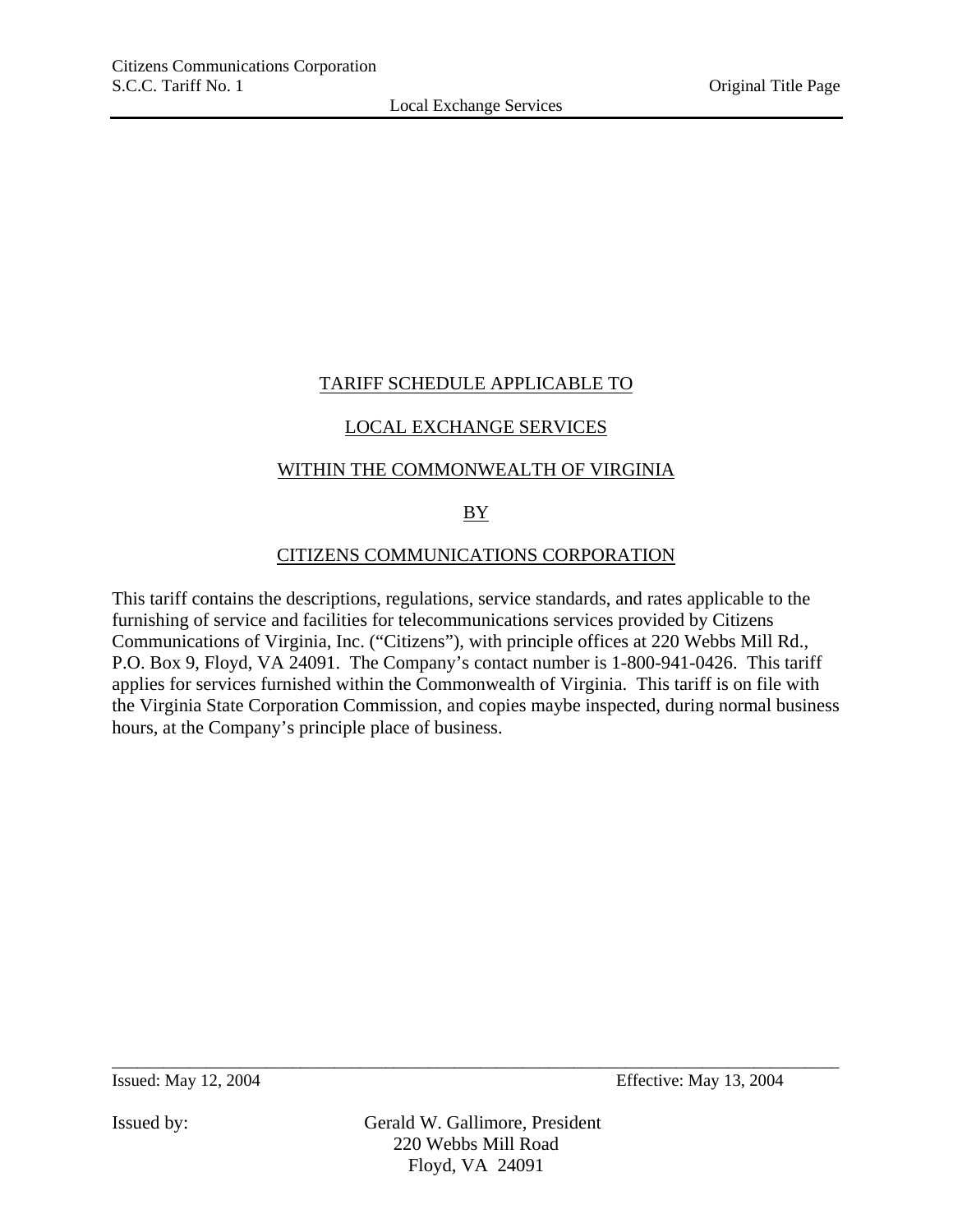$^\prime$ 

### Local Exchange Tariff

# **CHECK SHEET**

| <u>Page</u>    | Revision |        | <u>Page</u> | Revision |
|----------------|----------|--------|-------------|----------|
| 1              | Original | $\ast$ | 30          | Original |
| $\overline{c}$ | Original | *      | 31          | Original |
| 3              | Original |        | 32          | Original |
| 4              | Original |        | 33          | Original |
| 5              | Original | $\ast$ | 34          | Original |
| 7              | Original |        | 35          | Original |
| 8              | Original |        | 36          | Original |
| 9              | Original |        | 37          | Original |
| 10             | Original |        | 38          | Original |
| 11             | Original |        | 39          | Original |
| 12             | Original |        | 40          | Original |
| 13             | Original |        | 41          | Original |
| 14             | Original |        | 42          | Original |
| 15             | Original |        | 43          | Original |
| 16             | Original |        | 44          | Original |
| 17             | Original |        | 45          | Original |
| 18             | Original |        | 46          | Original |
| 19             | Original |        | 47          | Original |
| 20             | Original |        | 48          | Original |
| 21             | Original |        | 49          | Original |
| 22             | Original |        | 50          | Original |
| 23             | Original |        | 51          | Original |
| 24             | Original |        | 52          | Original |
| 25             | Original |        | 53          | Original |
| 26             | Original |        | 54          | Original |
| 27             | Original |        | 55          | Original |
| 28             | Original |        | 56          | Original |
| 29             | Original |        | 57          | Original |

\* = New/Revised Page This Issue



Effective: May 19, 2005

Issued: April 19, 2005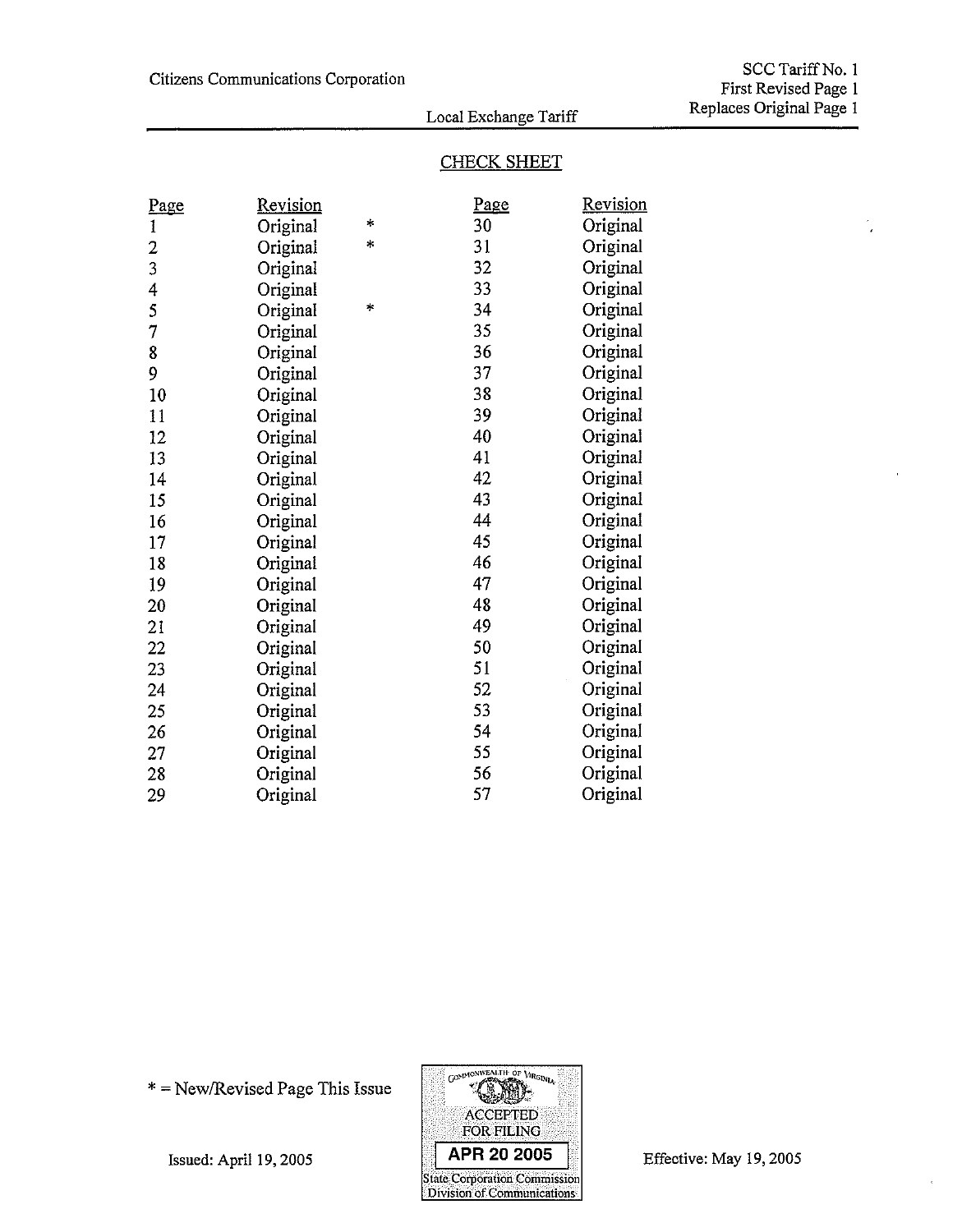v.  $\overline{\phantom{a}}$ 

|      | Local Exchange Tariff |                      |          | Replaces Original |  |
|------|-----------------------|----------------------|----------|-------------------|--|
|      |                       | CHECK SHEET (CONT'D) |          |                   |  |
| Page | Revision              | Page                 | Revision |                   |  |
| 58   | Original              | 91                   | Original |                   |  |
| 59   | Original              | 92                   | Original |                   |  |
| 60   | Original              | 93                   | Original |                   |  |
| 61   | Original              | 94                   | Original |                   |  |
| 62   | Original              | 95                   | Original |                   |  |
| 63   | Original              | 96                   | Original |                   |  |
| 64   | Original              | 97                   | Original |                   |  |
| 65   | Original              | 98                   | Original |                   |  |
| 66   | Original              | 99                   | Original |                   |  |
| 67   | Original              | 100                  | Original |                   |  |
| 68   | Original              | 101                  | Original |                   |  |
| 69   | Original              | 102                  | Original |                   |  |
| 70   | Original              | 103                  | Original | *                 |  |
| 71   | Original              | 104                  | Original | *                 |  |
| 72   | Original              | 105                  | Original | *                 |  |
| 73   | Original              | 106                  | Original | *                 |  |
| 74   | Original              | 107                  | Original | *                 |  |
| 75   | Original              | 108                  | Original | *                 |  |
| 76   | Original              | 109                  | Original | *                 |  |
| 77   | Original              | 110                  | Original | *                 |  |
| 78   | Original              | 111                  | Original | $\ast$            |  |
| 79   | Original              | 112                  | Original | *                 |  |
| 80   | Original              |                      |          |                   |  |
| 81   | Original              |                      |          |                   |  |
| 82   | Original              |                      |          |                   |  |
| 83   | Original              |                      |          |                   |  |
| 84   | Original              |                      |          |                   |  |
| 85   | Original              |                      |          |                   |  |
| 86   | Original              |                      |          |                   |  |
| 87   | Original              |                      |          |                   |  |
| 88   | Original              |                      |          |                   |  |
| 89   | Original              |                      |          |                   |  |

 $*$  = New/Revised Page This Issue

Original



Issued: April 19, 2005

90

Effective: May 19, 2005

 $\cdot$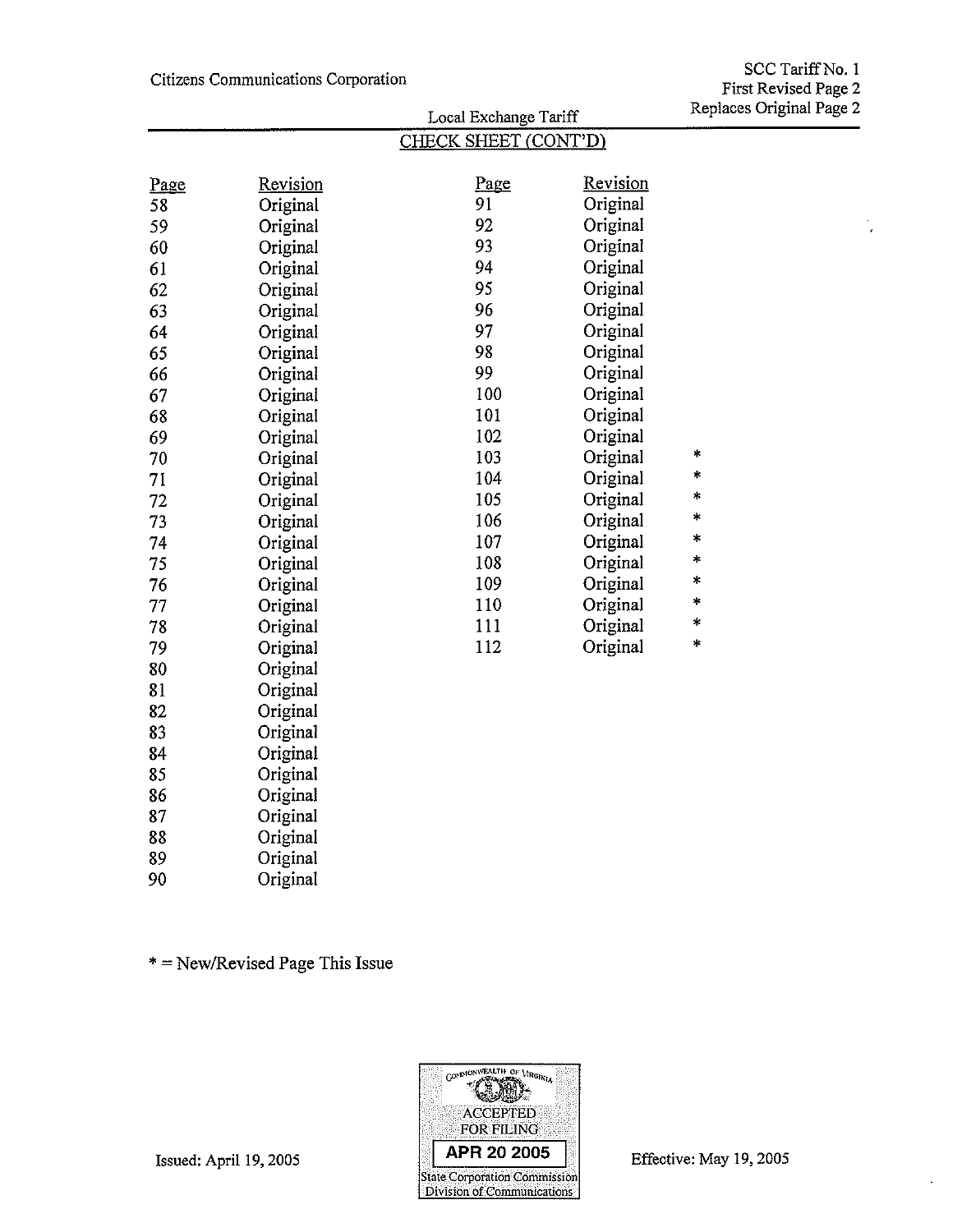# TABLE OF CONTENTS

|                    |       |                              | Page |
|--------------------|-------|------------------------------|------|
| <b>TITLE SHEET</b> |       |                              |      |
|                    |       |                              |      |
|                    |       |                              |      |
|                    |       |                              |      |
|                    |       |                              |      |
|                    |       |                              |      |
|                    |       |                              |      |
|                    |       |                              |      |
| <b>SECTION 3.</b>  |       | <b>RULES AND REGULATIONS</b> |      |
| 3.1                |       |                              |      |
| 3.2                |       |                              |      |
| 3.3                |       |                              |      |
| 3.4                |       |                              |      |
| 3.5                |       |                              |      |
|                    | 3.5.1 |                              |      |
|                    | 3.5.2 |                              |      |
|                    | 3.5.3 |                              |      |
|                    | 3.5.4 |                              |      |
| 3.6                |       |                              |      |
|                    | 3.6.1 |                              |      |
|                    | 3.6.2 |                              |      |
|                    | 3.6.3 |                              |      |
|                    | 3.6.4 |                              |      |
|                    |       |                              |      |
|                    |       |                              |      |
| 3.7                |       |                              |      |
| 3.8                |       |                              |      |
| 3.9                |       |                              |      |
| 3.10               |       |                              |      |
|                    |       |                              |      |
|                    |       |                              |      |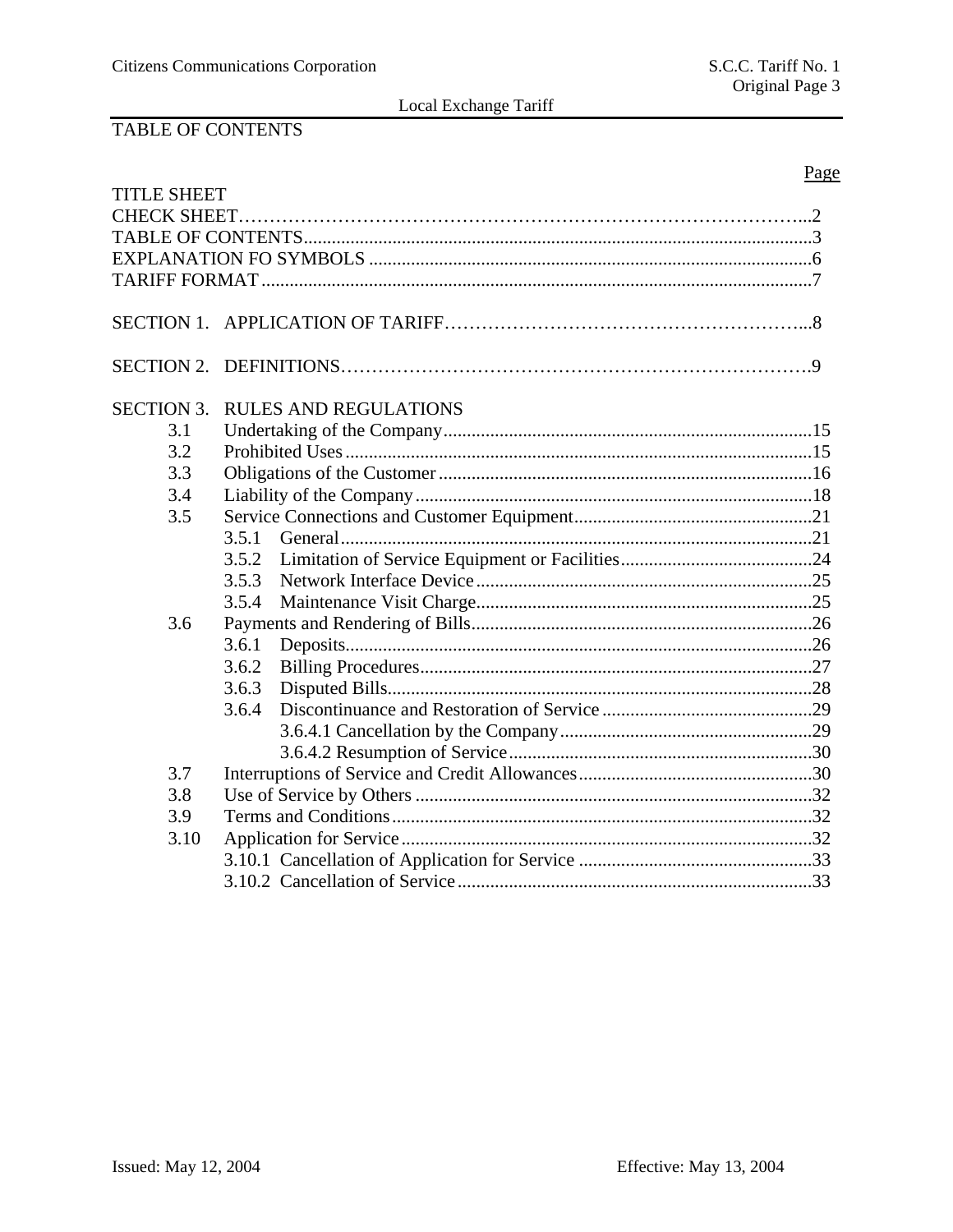| Local Exchange Tariff |
|-----------------------|
|-----------------------|

|      | LOCAL LACHARGE TATHE |  |
|------|----------------------|--|
| 3.11 |                      |  |
| 3.12 |                      |  |
| 3.13 |                      |  |
|      |                      |  |
|      |                      |  |
| 3.14 |                      |  |
|      |                      |  |
|      |                      |  |
| 3.15 |                      |  |
| 3.16 |                      |  |
|      |                      |  |
|      |                      |  |
|      | 4.1.1                |  |
|      | 4.1.2                |  |
|      | 4.1.3                |  |
|      |                      |  |
| 4.2  |                      |  |
|      | 4.2.1                |  |
|      | 4.2.2                |  |
|      | 4.2.3                |  |
| 4.3  |                      |  |
| 4.4  |                      |  |
| 4.5  |                      |  |
|      | 4.5.1                |  |
| 4.6  |                      |  |
|      | 4.6.1                |  |
|      | 4.6.2                |  |
| 4.7  |                      |  |
| 4.8  |                      |  |
|      |                      |  |
| 4.9  |                      |  |
|      | 4.9.1                |  |
|      | 4.9.2                |  |
|      | 4.9.3                |  |
|      |                      |  |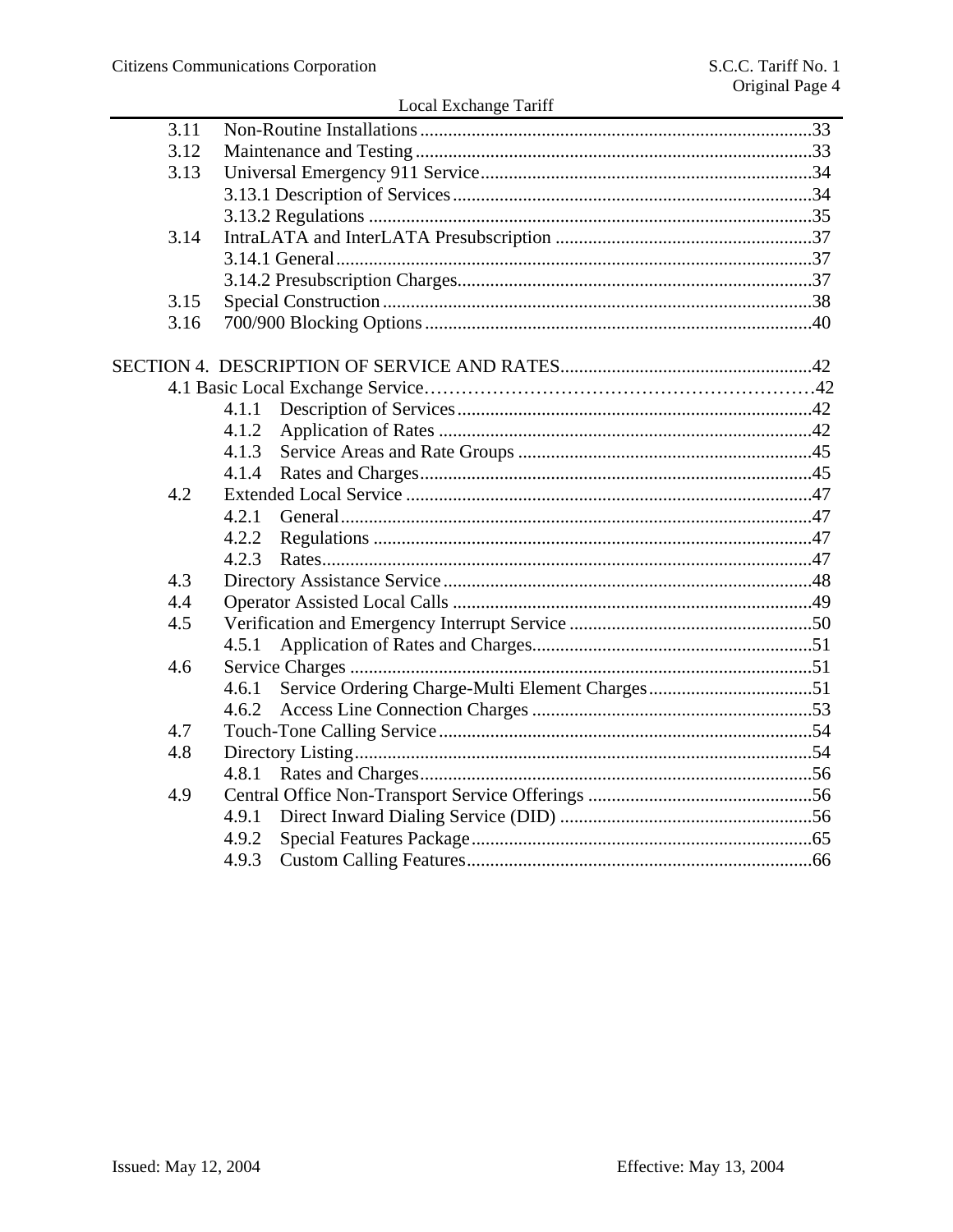| 5.1 |       |                                                    |     |
|-----|-------|----------------------------------------------------|-----|
| 5.2 |       |                                                    |     |
| 5.3 |       |                                                    |     |
|     |       |                                                    |     |
|     |       |                                                    |     |
|     |       |                                                    |     |
| 5.4 |       |                                                    |     |
| 5.5 |       |                                                    |     |
|     |       |                                                    |     |
| 6.1 |       |                                                    |     |
| 6.2 |       |                                                    |     |
| 6.3 |       |                                                    |     |
| 6.4 |       |                                                    |     |
|     |       |                                                    |     |
| 7.1 |       |                                                    |     |
| 7.2 |       |                                                    |     |
| 7.3 |       |                                                    |     |
| 7.4 |       |                                                    |     |
| 7.5 |       |                                                    |     |
| 7.6 |       |                                                    |     |
| 7.7 |       |                                                    |     |
|     |       |                                                    | (N) |
| 8.1 |       |                                                    |     |
| 8.2 |       |                                                    |     |
|     | 8.2.1 |                                                    |     |
|     | 8.2.2 |                                                    |     |
|     | 8.2.3 |                                                    |     |
|     | 8.2.4 |                                                    |     |
|     | 8.2.5 |                                                    |     |
|     | 8.2.6 |                                                    |     |
|     | 8.2.7 | Citizens Telephone and Television Signature Pak112 | (N) |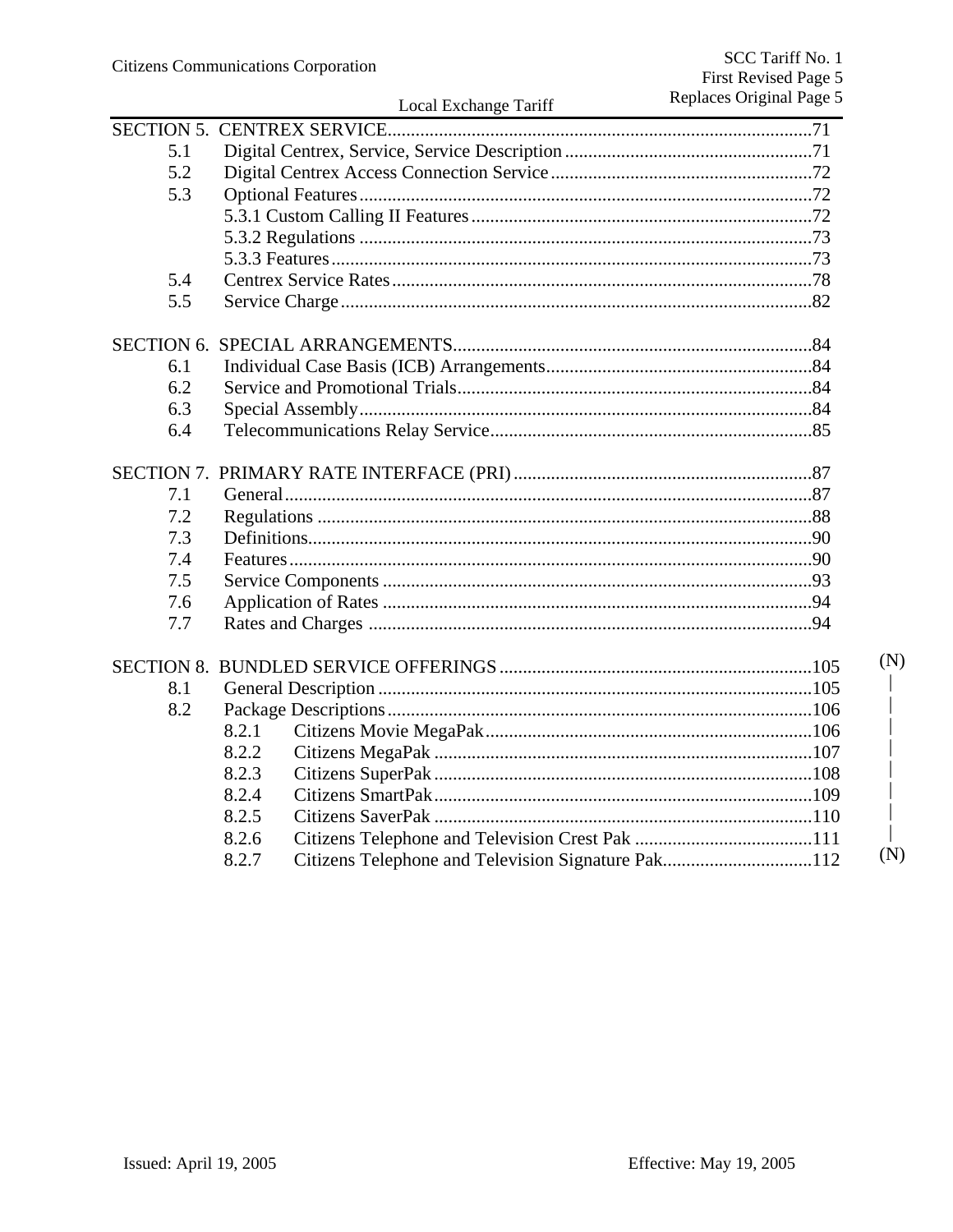# EXPLANATION OF SYMBOLS

The following symbols shall be used in this tariff for the purposes indicated below.

- (C) To signify changed listing, rule, or condition which may affect rates or charges.
- (D) To signify discontinued material, including listing, rate, rule or condition.
- (I) To signify a rate increase.
- (L) To signify material relocated from or to another part of tariff schedule with no change in text, rate, rules or conditions.
- (N) To signify new materials including listing, rate, rule or condition.
- (R) To signify a rate reduction.
- (T) To signify change in wording of text but no change in rate, rule or condition.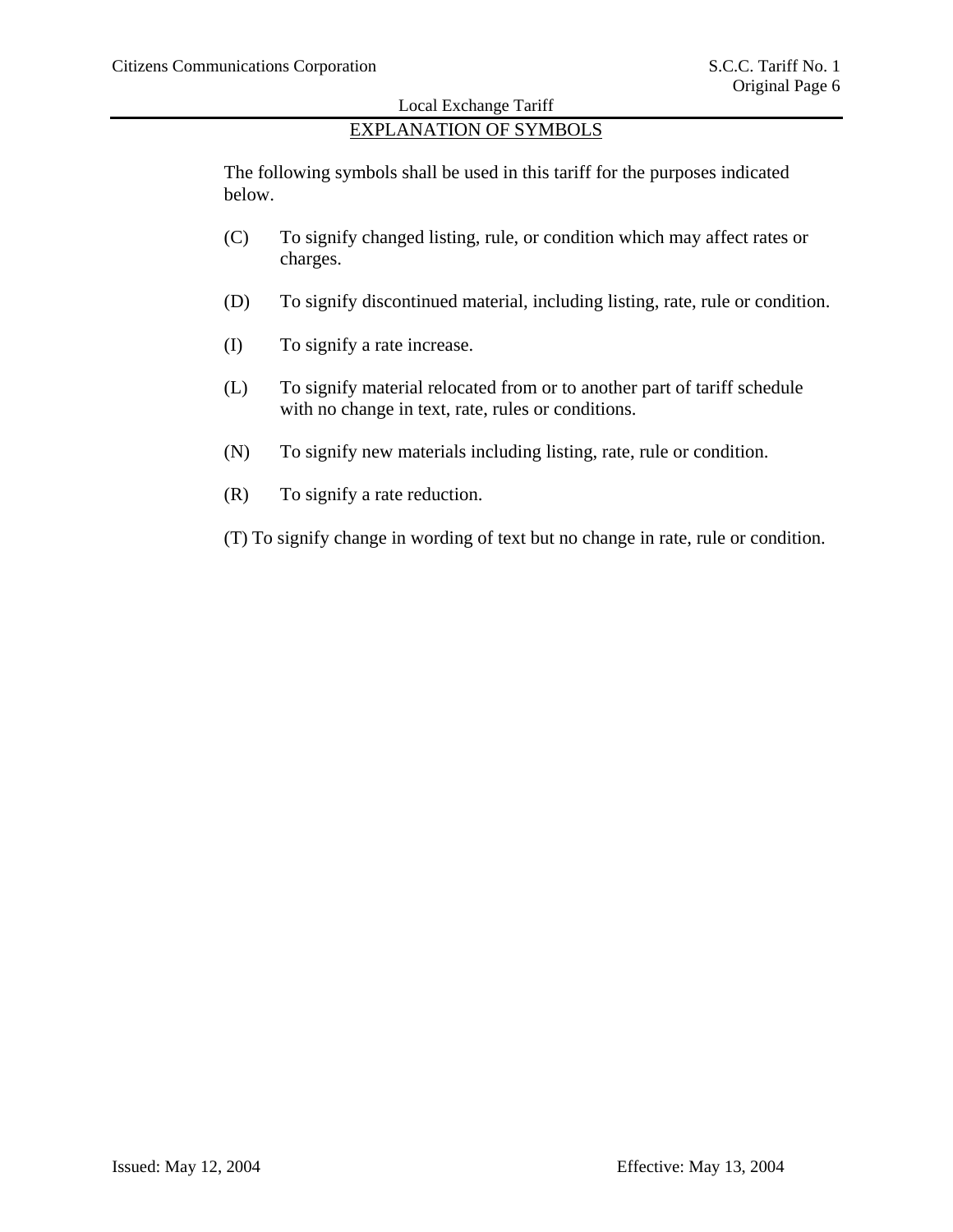# TARIFF FORMAT

- A. Page numbering- Page numbers appear in the upper right hand corner of the page. Pages are numbered sequentially. However, new pages are occasionally added to the tariff. When a new page is added between pages already in effect, a decimal is added. For example, new pages added between pages 14 and 15 would be 14.1.
- B. Page revision numbers-Revision numbers also appear in the upper right corner of each page. These numbers are used to determine the most current page version on file with the Commission. For example, the  $4<sup>th</sup>$  revised Page 14 cancels the  $3<sup>rd</sup>$  revised Page 14. Because of various suspension periods, deferrals, etc., the Commission allows in their tariff approval process, the most current page number on file with the Commission is not always the tariff page in effect. Consult the Check Sheet for the page currently in effect.
- C. Paragraph Numbering Sentences-There are nine levels of paragraph coding. Each level of coding is subservient to its next higher level:
	- 2 2.1. 2.1.1. 2.1.1.A. 2.1.1.A.1. 2.1.1.A.1.(a). 2.1.1.A.1.(a).I.  $2.1.1.A.1.(a).I.(i).$  $2.1.1.A.1.(a).I.(i).(1).$
- D. Check Sheets: When a tariff filing is made with the Commission, an updated check sheet accompanies the tariff filing. The check sheet lists contained in the tariff, with a cross-reference to the current revision number. When new pages are added the check sheet is changed to reflect the revision. All revisions made in a given filing are designated by an asterisk (\*). There will be no other symbols used on this page if these are the only changes made to it. (i.e. the format, etc. remains the same, just revised revision levels on some pages). The tariff user should refer to the latest check sheet to find out if a particular page is the most current on file with the Commission.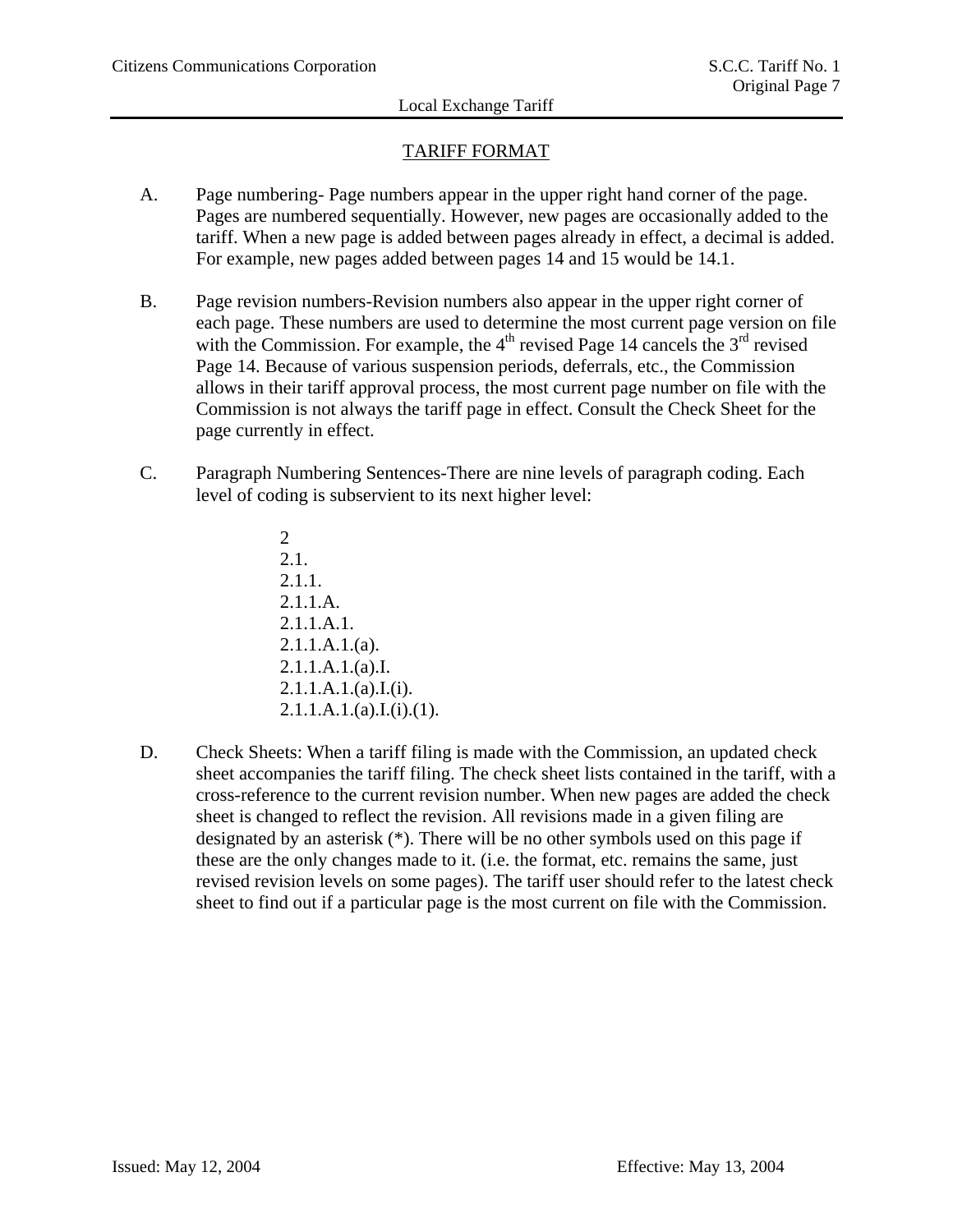# SECTION 1. APPLICATION OF TARIFF

This tariff sets forth rules applicable to the provision of local exchange telecommunications residential and business services within the Commonwealth of Virginia.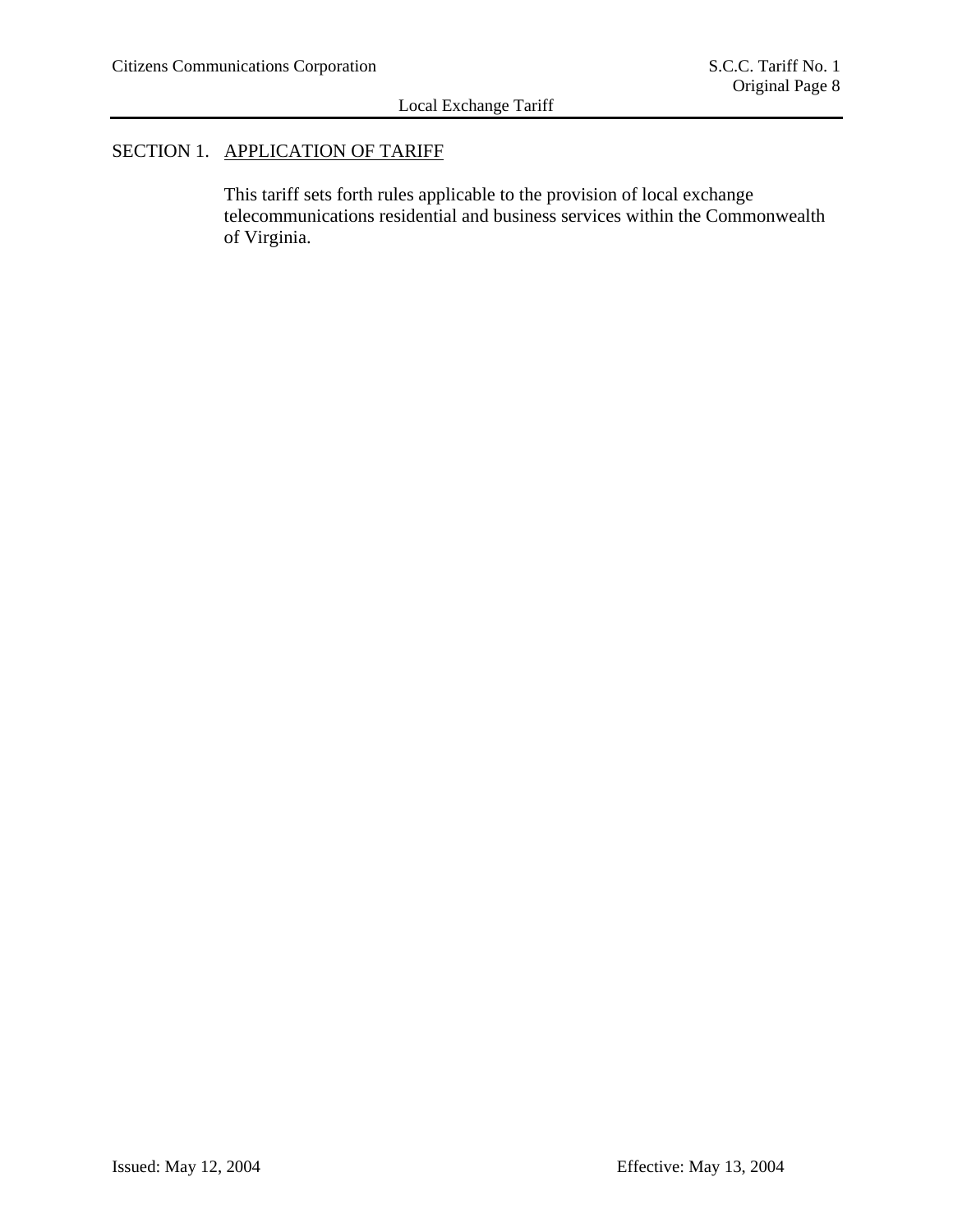### SECTION 2. DEFINITIONS

Certain terms used generally throughout this tariff for Communications Service of this Company are defined below.

Accessories: Devices which are mechanically attached to, or used with, the facilities furnished by a telephone company and which are independent of, and not electronically, acoustically, or inductively connected to the conductors in the communications path of a telephone company's facilities.

Advance Payment: Part or all of a payment required before the start of service.

Applicant: An individual or concern making application of the Company for communications service under this tariff.

Application: Refers to an application made by a prospective Subscriber to the Company under which services for communication between specified locations, for designated periods, and for the use of the Subscriber specifically named in the application are to be furnished in accordance with the provisions of this tariff.

Authorized User: A person, firm or corporation, which is authorized by the Customer or Joint User to be connected to the service of the Customer or Joint User, respectively.

Bandwidth: A defined range of frequencies.

Baud: A unit of signaling speed. It is the reciprocal of the time duration in seconds of the shortest signal element (mark and space) within a code signal. The speed baud is the number of signal elements per second.

Bit: The smallest unit of information in the binary system of notation.

Bridging Arrangements: The physical equipment needed in a telephone company's central office to meet specified transmission and signaling criteria.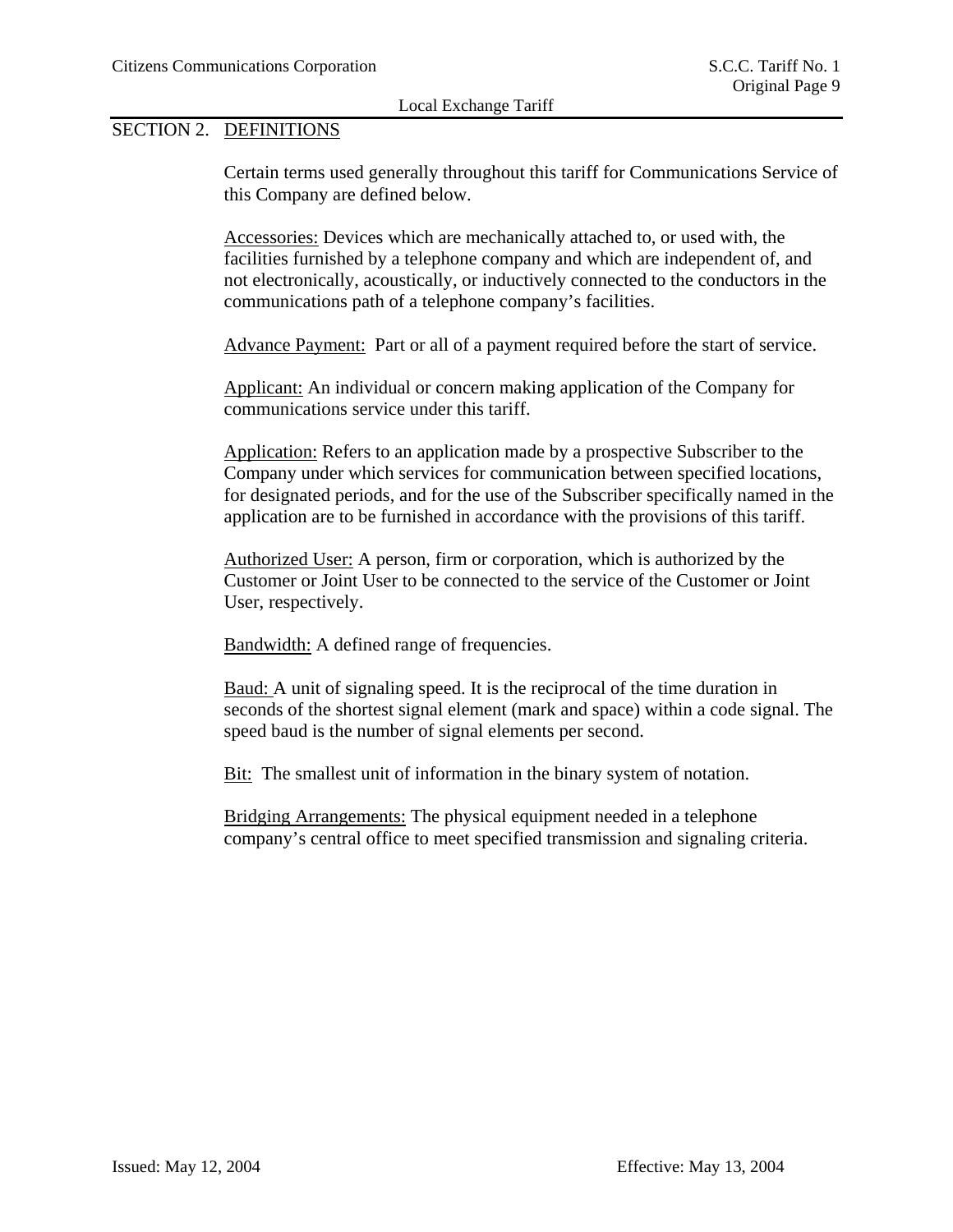### DEFINITIONS (CONT'D)

Building Channel: The inside wire used to connect two or more stations within the same building or to connect a station to station connection location.

Channel Terminal: Provides for equipment to terminate an interexchange channel at each rate center central office.

Commission: Virginia State Corporation Commission.

Communications Services: The Company's intrastate communications services offered under this tariff.

Company: Citizens Communications Corporation, the issuer of this tariff.

Company Network: The array of communications service which the Company has purchased from an Underlying Carrier and uses to provide services to Subscribers under this tariff.

Connecting Arrangements: Denotes equipment provided by a telephone company to accomplish the direct electrical connection of Subscriber-provided facilities with the facilities of the telephone company.

Customer: The person, firm or corporation, which purchases service and is responsible for the payment of charges and compliance with the Company's regulations.

Dedicated: A facility or equipment system or subsystem set aside for the sole use of a specific Customer.

Direct Inward Dialing (DID): Routes incoming calls directly to stations.

DSL: Digital Subscriber Line.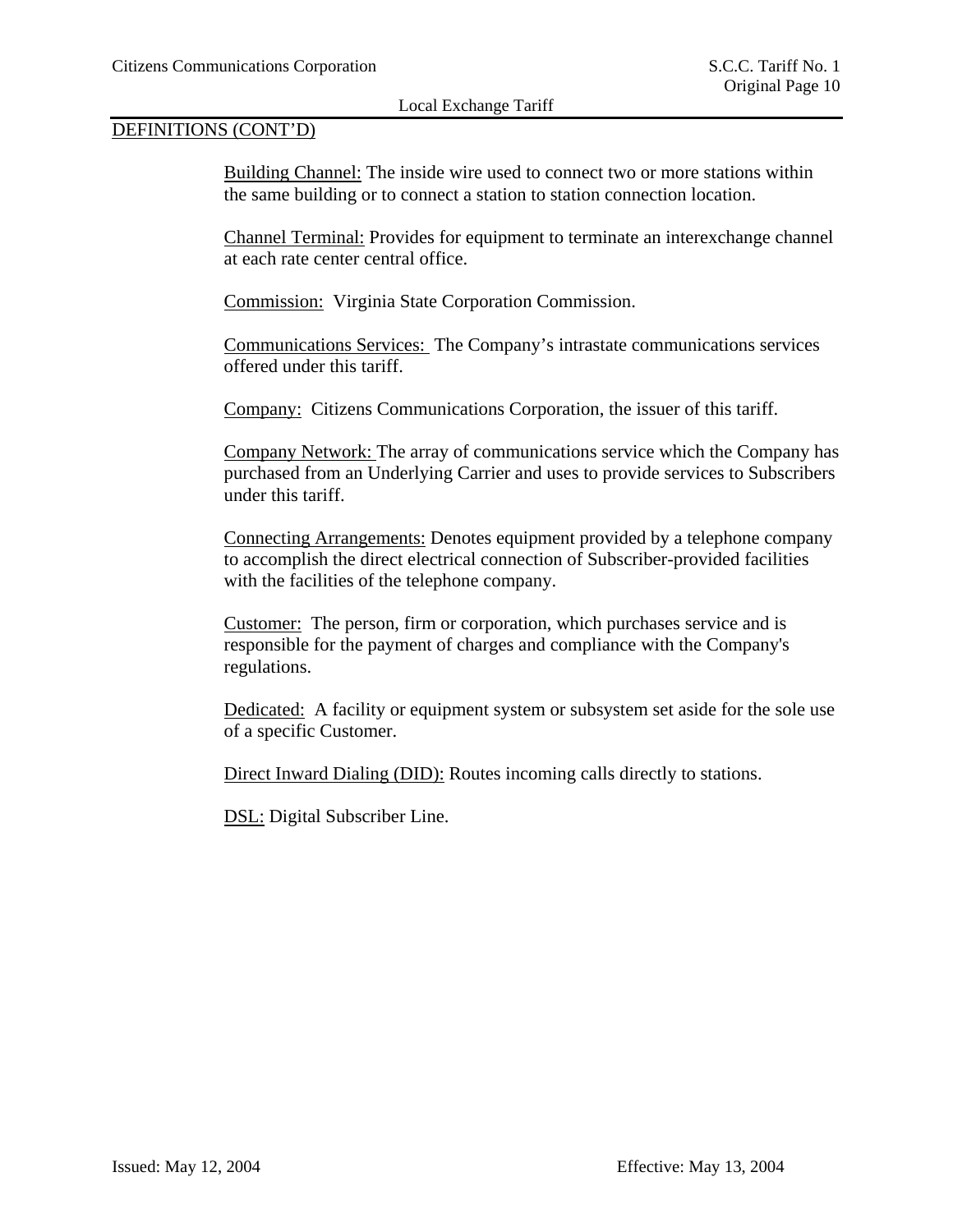### DEFINITIONS (CONT'D)

End Office: The term "end office" denotes the switching system office or serving wire center where Customer station loops are terminated for purposes of interconnection to each other and/or to trunks.

End User: A person, firm or corporation who is designated by the Customer as a user of Company's Service furnished to the Customer. The End User must be specifically identified in the Application for Service.

End User Premises Equipment: Equipment provided by the Customer, the End User, or any party other than the Company that is located on the End User's premises and is connected to the Company's network.

Exchange Access Line: The service central office line equipment and all the Company plant facilities up to the demarcation point. These facilities are Company-provided and maintained and provide access to and from the telecommunications network for message toll service and for local calling appropriate to the tariffed use offering selected by the customer.

FCC: Federal Communications Commission.

Hunting: Routes a call to an idle station line in a prearranged group when the called station line is busy.

Individual Case Basis: A service arrangement in which the regulations, rates and charges are developed based on the specific circumstances of the Customer and at the Company's sole discretion.

Interface: The point on the premises of the Subscriber where provision is made to terminate provided by a telephone company. At the interface the transmission path may be 2 wire or 4 wire as specified for the various channels required.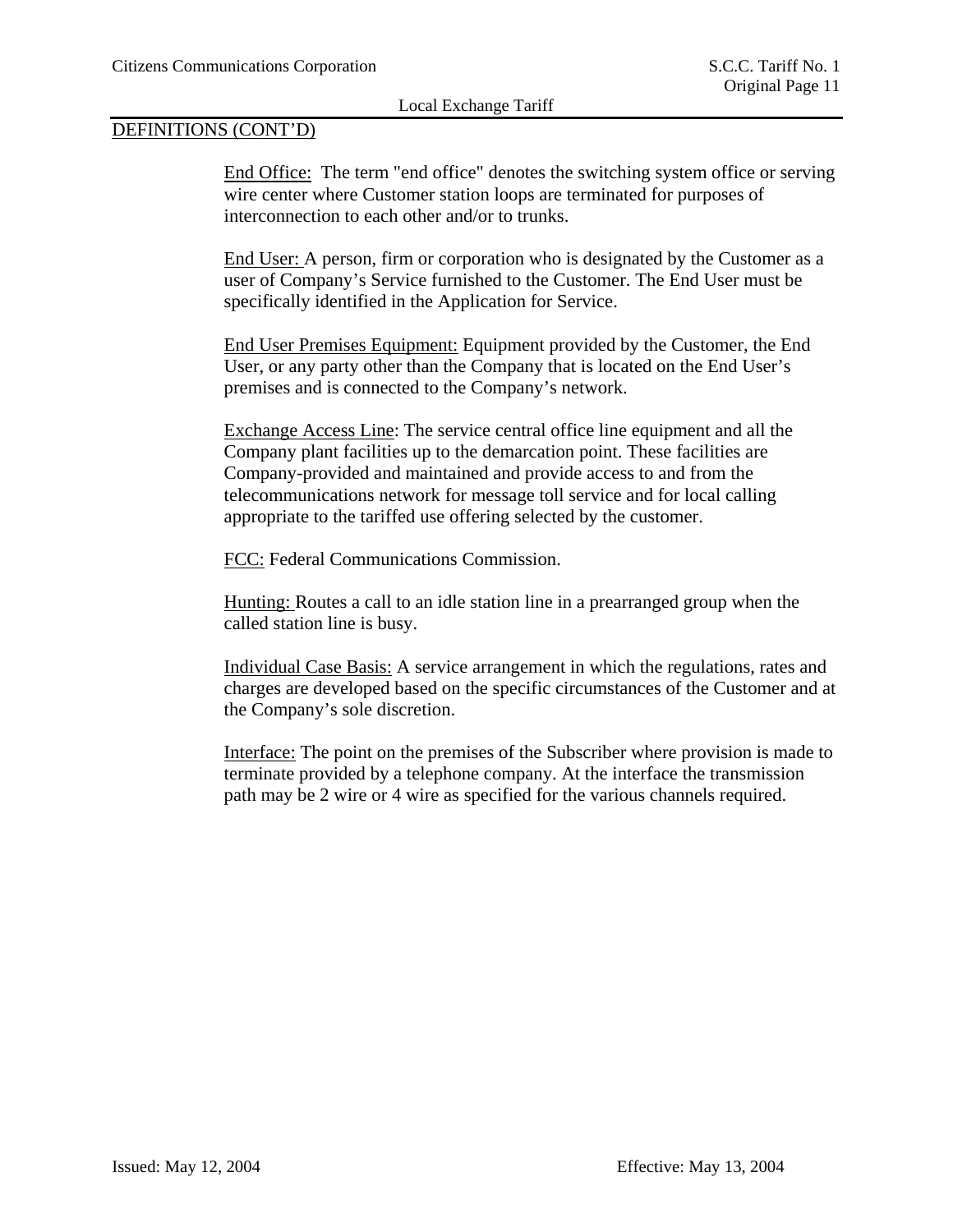### DEFINITIONS (CONT'D)

Interoffice Channel: Provides for facilities to connect two different serving central offices for intraexchange see Interrupted Service: That portion of service provided to a Subscriber or Authorized User for which the Company has been notified of a temporary cessation and given an opportunity to test and repair.

Interrupted Service: That portion of service provided to a Subscriber or Authorized User for which the Company has been notified of a temporary cessation and given an opportunity to test and repair.

Kbps: Kilobits per second, denotes thousands of bits per second.

Mbps: Megabits per second, denotes millions of bits per second.

Network: The facilities of an Underlying Carrier.

Non-Recurring Charges: Charges to the Subscriber for services and equipment assessed by the Company once usually at the origination or termination of services and equipment.

Origination Point: The point of demarcation between the Company's facilities

Premises: The space occupied by a Customer, Authorized User or Joint User in a building or buildings or contiguous property (except railroad rights-of-way, etc.) not separated by a highway.

Rate Center: For private line service, denotes a specified geographical location, generally a main central office of an exchange from which mileage measurements are made for the application of interexchange mileage rates.

Recurring Charges: The monthly charges to the Customer for services, facilities and equipment, which continue for the agreed upon duration of the service.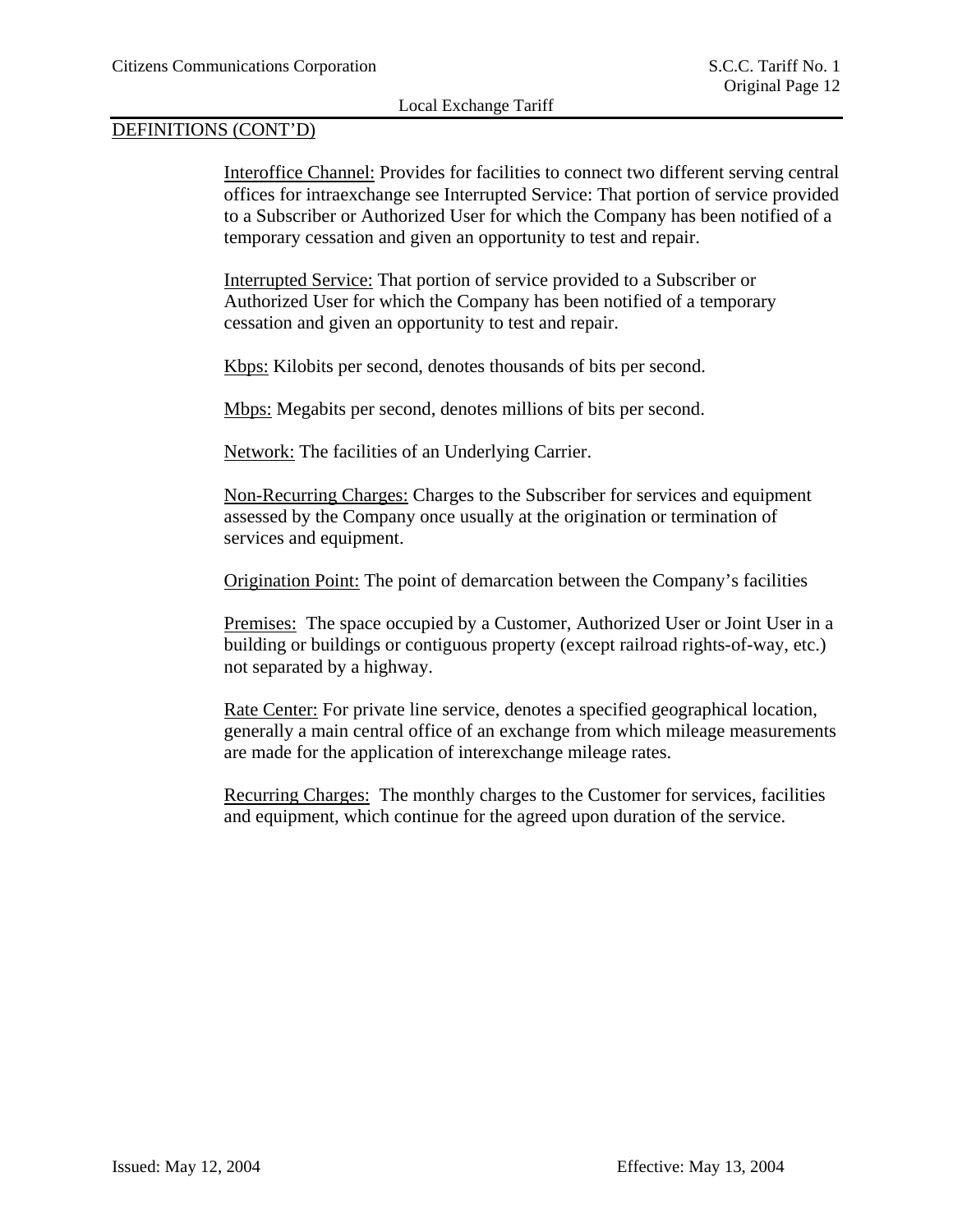# DEFINITIONS (CONT'D)

Services: The services, or combination thereof, offered by the Company and contained in this Tariff.

Service Order: The written request for Company Services submitted by the Customer in the format devised by the Company. The signing of a Service Order by the Customer and acceptance by the Company initiates the respective obligations of the parties as set forth herein and pursuant to the tariffs of the Company, but the duration of the service is calculated from the Service Commencement Date.

Service Terminal: As used in connection with Series 5000 channels, provides for facilities to connect a premises to the Rate Center, including a local channel and any required interoffice channel.

Special Facilities: Any facilities, goods, supplies, products, equipment, fixtures or other installation specifically installed or constructed for Customer by Company pursuant to a negotiated agreement between Company and Customer.

Termination Point: The demarcation point between Company's facilities and the Customer's facilities.

Transmission Speed: Transmission speed or rate, in bits per second (bps), as agreed to by Company and Customer.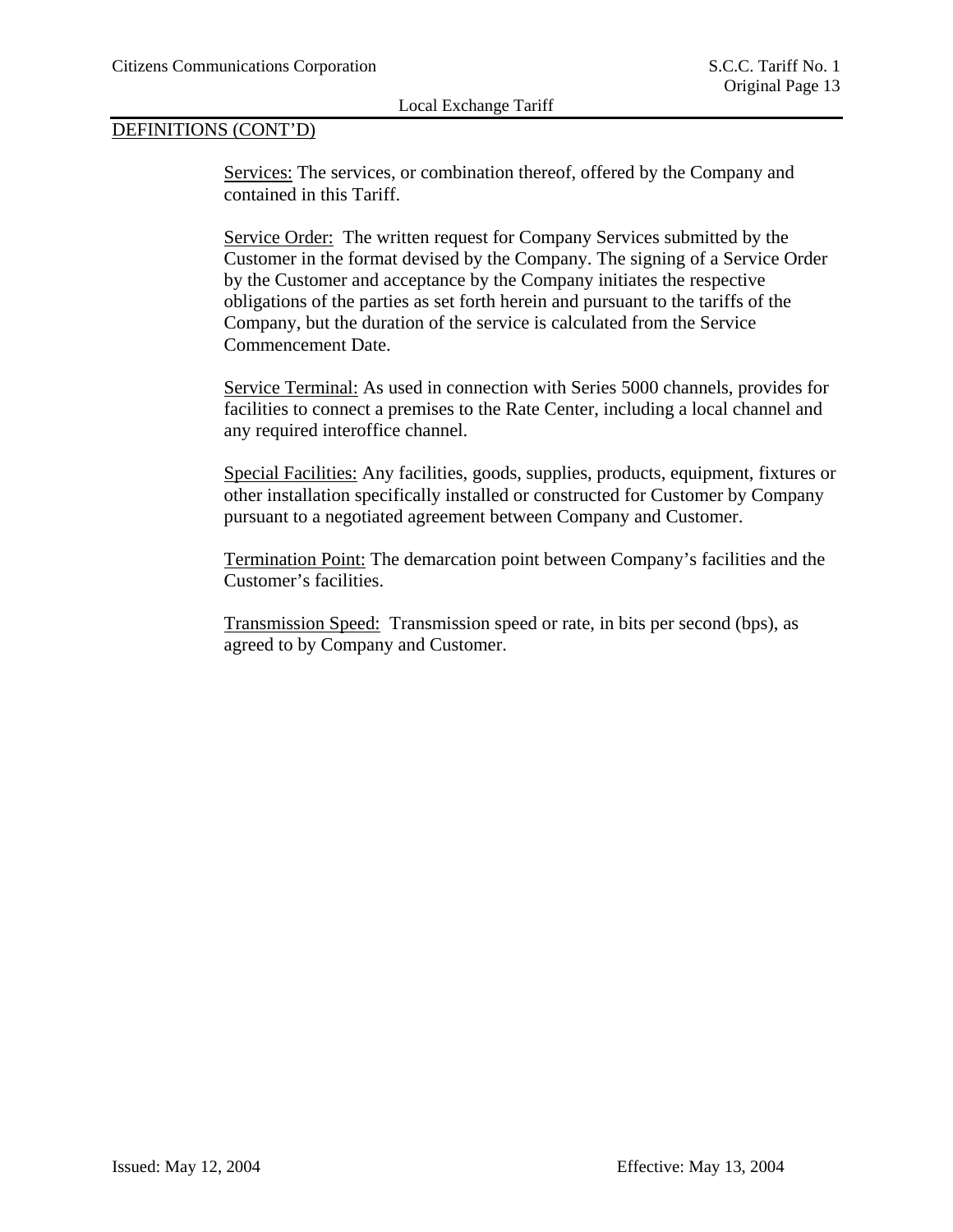DEFINITIONS (CONT'D)

Reserved for future use.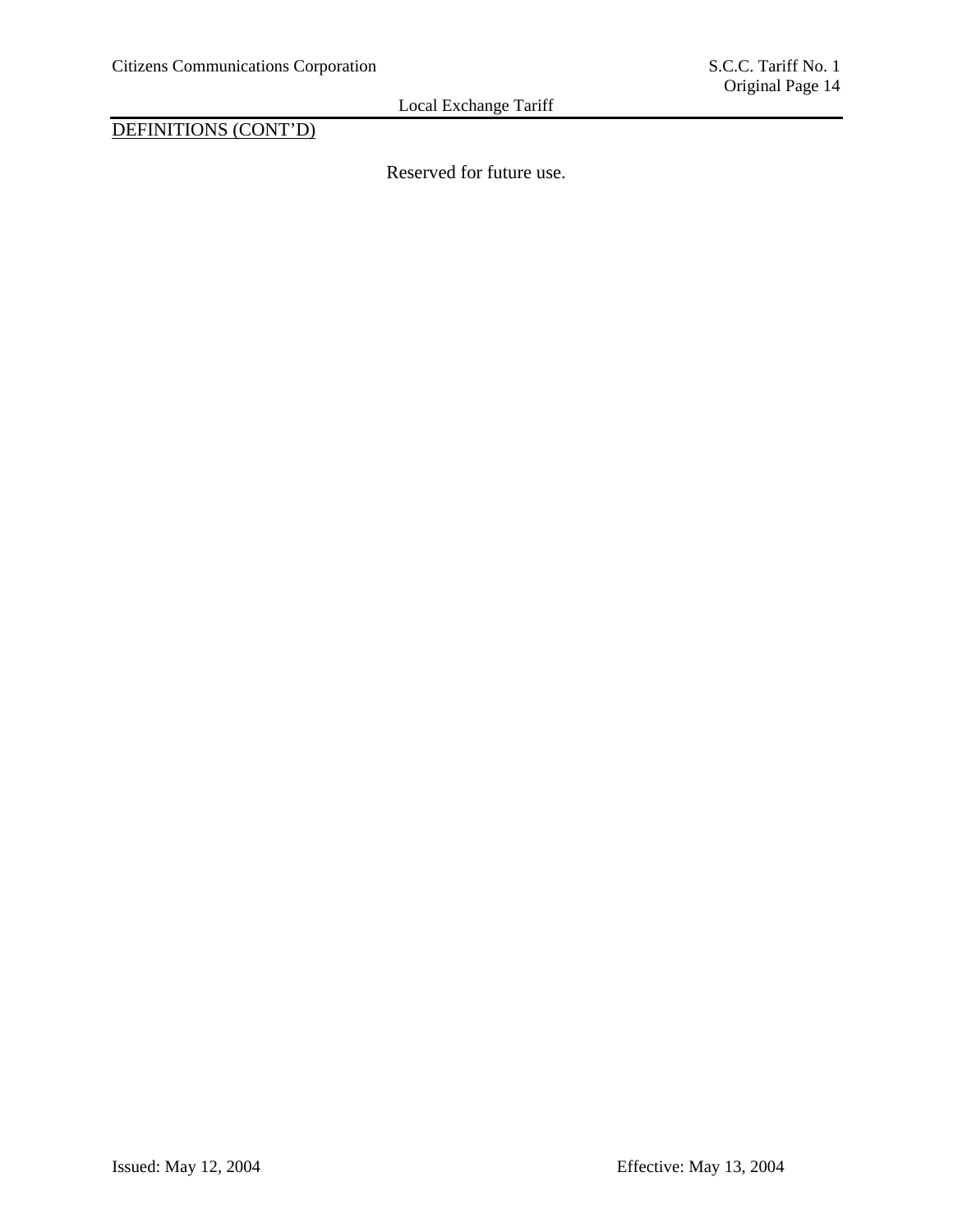# SECTION 3. RULES AND REGULATIONS

### 3.1 Undertaking of the Company

 The Company undertakes to furnish Services in accordance with the terms and conditions set forth in this tariff.

#### 3.2 Prohibited Uses

- A. The Services of the Company shall not be used for any unlawful purpose or for any use as to which the Customer has not obtained all governmental approvals, authorizations, licenses, consents and permits, required to be obtained by the Customer with respect thereto.
- B. The Company may require applicants for Service who intend to use the Company's offerings for resale and/or for shared used to file a letter with the Company confirming that their use of Company offerings complies with relevant laws and the Commission's regulations, policies, orders, and decisions.
- C. The Company may, without obtaining any further consent from the Customer, assign any rights, privileges, or obligations under this tariff. The Customer or End User may not assign, transfer in any manner the Service or any rights associated with the Service without the written consent of the Customer.
- D. The Company may require a Customer to immediately shut down its transmission of signals if Company concludes, in its sole discretion, that such transmission is causing interference to others.
- E. The Customer may not use the Services so as to interfere with or impair Service over any faculties and associated equipment, or so as to impair the privacy or any communications over such facilities and associated equipment.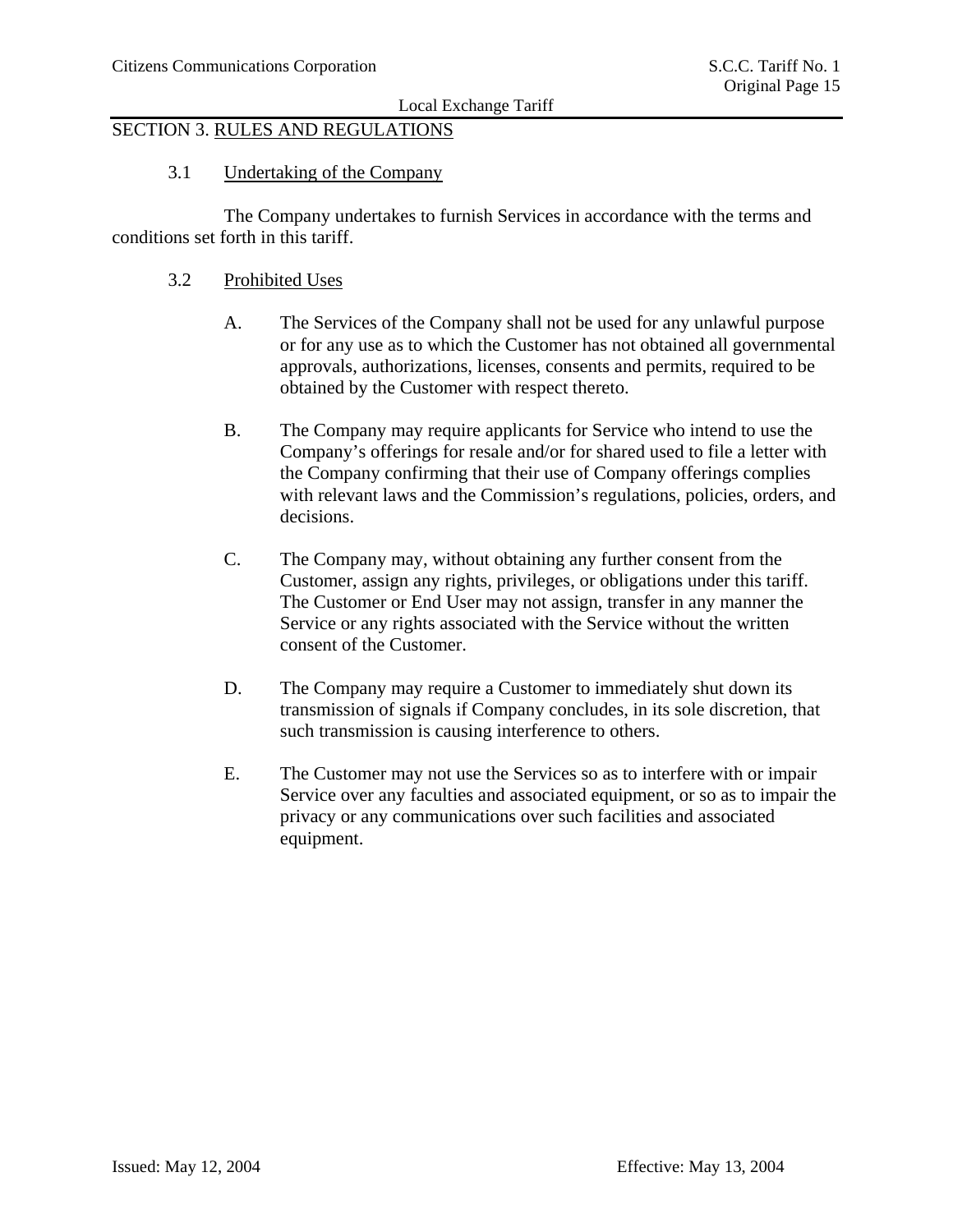### RULES AND REGULATIONS (CONT'D)

F. A Customer or End User shall not represent that its services are provided by the Company, or otherwise indicate to its Customers that its provision of Services is jointly with the Company, without the prior written consent of the Company. The relationship between the Company and Customer shall not be that of partners or agents for one or the other, and shall not be deemed to constitute a partnership or agency agreement.

#### 3.3 Obligations of the Customer

The Customer (or the End User, as the case may be) shall be responsible for:

- A. The payment of all charges applicable to the Services.
- B. Damage or loss of the Company's facilities or equipment caused by the acts of omissions of the Customer or End User or the non-compliance by the Customer or End User with the provisions of this tariff; or by fire or theft or other casually on the premises of the Customer or End User unless caused by the negligence or willful misconduct of the employee or agents of the Company;
- C. Providing as specified from time to time to the time by the Company any needed personnel, equipment, space and power to operate Company facilities and equipment installed on the Premises, and providing the level of power, heating and air conditioning necessary to maintain the proper environment on such Premises.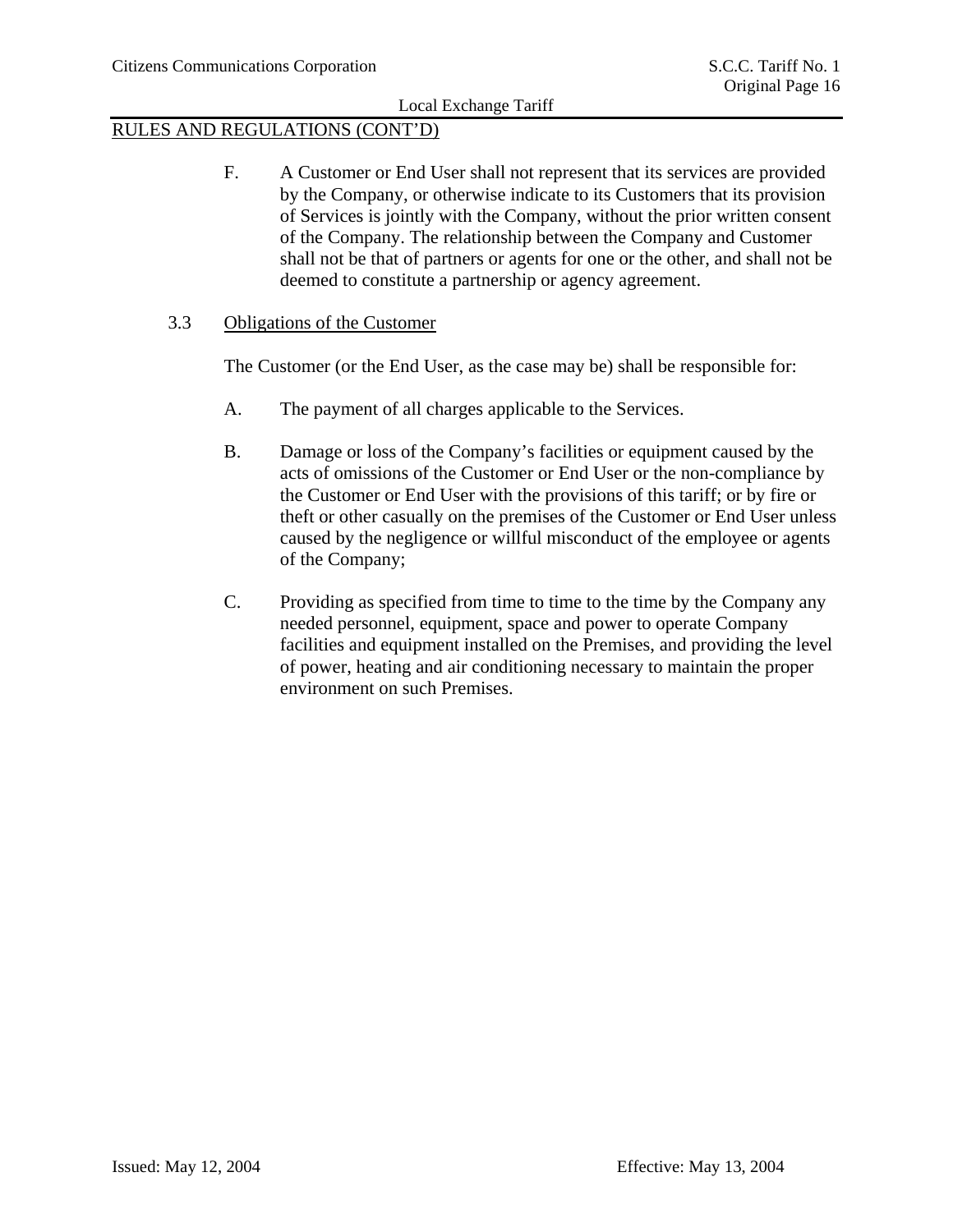- D. Obtaining, maintaining, and otherwise having full responsibility for rights of way necessary to install equipment to provide Service to the Customer or End User from the minimum point of entry or the property line of the land on which the structure wherein any termination point or origination point used by the Customer or End User is placed or located, whichever is applicable, through the point of entry into the structure, throughout the structure, to the location of the equipment space. Any and all costs associated with the obtaining and maintaining of the rights of way described herein, including the costs of altering the structure to permit installation of the Company-provided facilities, shall be borne entirely by the Customer. The Company may require Customer to demonstrate its compliance with this section prior to accepting a Service Order.
- E. Providing a safe place to work and complying with all laws and regulations regarding the working conditions on the Premises. The Customer may be required to install and maintain Company facilities and equipment within a hazardous area if, in the Company's opinion, injury to Company employees or property might result from installation or maintenance by the Company.
- F. Complying with all laws and regulations applicable to, and obtaining all consents, approvals, licenses and permits as may be required with respect to, the location of Company facilities and equipment in any Premises or the rights-of-way for which the Customer is responsible, and obtaining permission for Company agents or employees to enter the Premises at any reasonable hour for the purpose of installing, inspecting, repairing, or, upon termination of Service as stated herein, removing the facilities or equipment of the Company.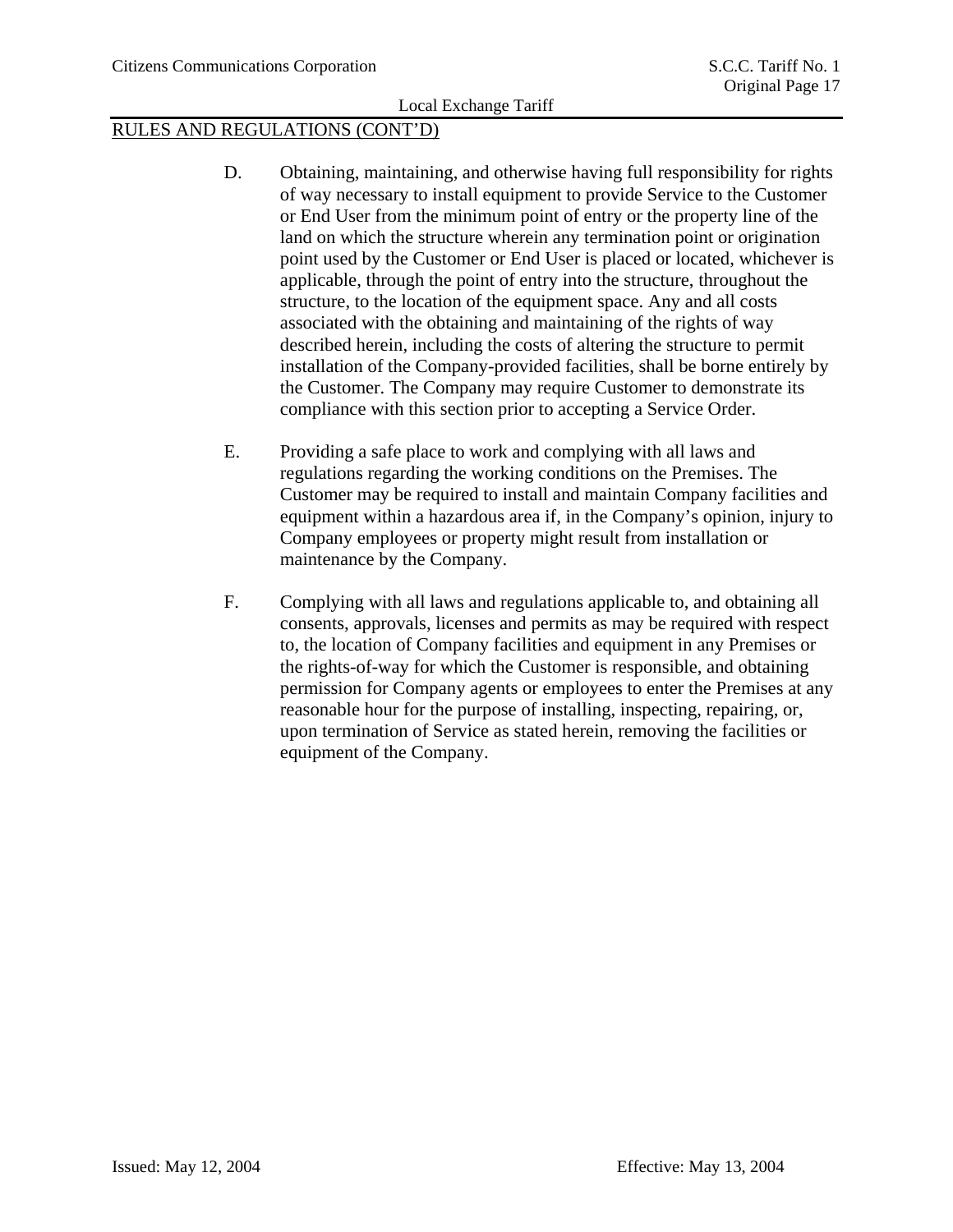### RULES AND REGULATIONS (CONT'D)

G. Making Company facilities and equipment available periodically for maintenance purposes at a time agreeable to both the Company and the

 Customer. No allowance will be made for the period during which Service is interrupted for such purposes.

- H. Keeping the Company's equipment and facilities located on the Customer's premises or right-of-way obtained by the Customer free and clear of any liens or encumbrances relating to the Customer's use of the Company's Services or from the locations of such equipment and facilities.
- I. Providing, operating and maintaining Customer provided or End User equipment on the Premises. Conformance of Customer provided or End User premises equipment with part 68 of the FCC Rules is the responsibility of the Customer.

### 3.4 Liability of the Company

- A. The Services the Company furnishes are subject to the terms, conditions, and limitations specified in this tariff and to such particular terms, conditions, and limitations as set forth in the special regulations applicable to the particular Services and facilities under this tariff.
- B. The liability of the Company for damages arising out of the furnishing of these Services, including but not limited to mistakes, omissions, interruptions, delays, tortuous conduct or errors, or other defects, representations, or use of these Services or arising out of the failure to furnish the Service, whether caused by acts of commission or omission, shall be limited to the extension of allowances for interruption. The extension of such allowances for interruption shall be the sole remedy of the Customer or End User and the sole liability of the Company. The Company will not be liable for any special, consequential, exemplary or punitive damages a Customer may suffer, except when caused by the intentional acts of omissions or negligence of the Company's employees or agents.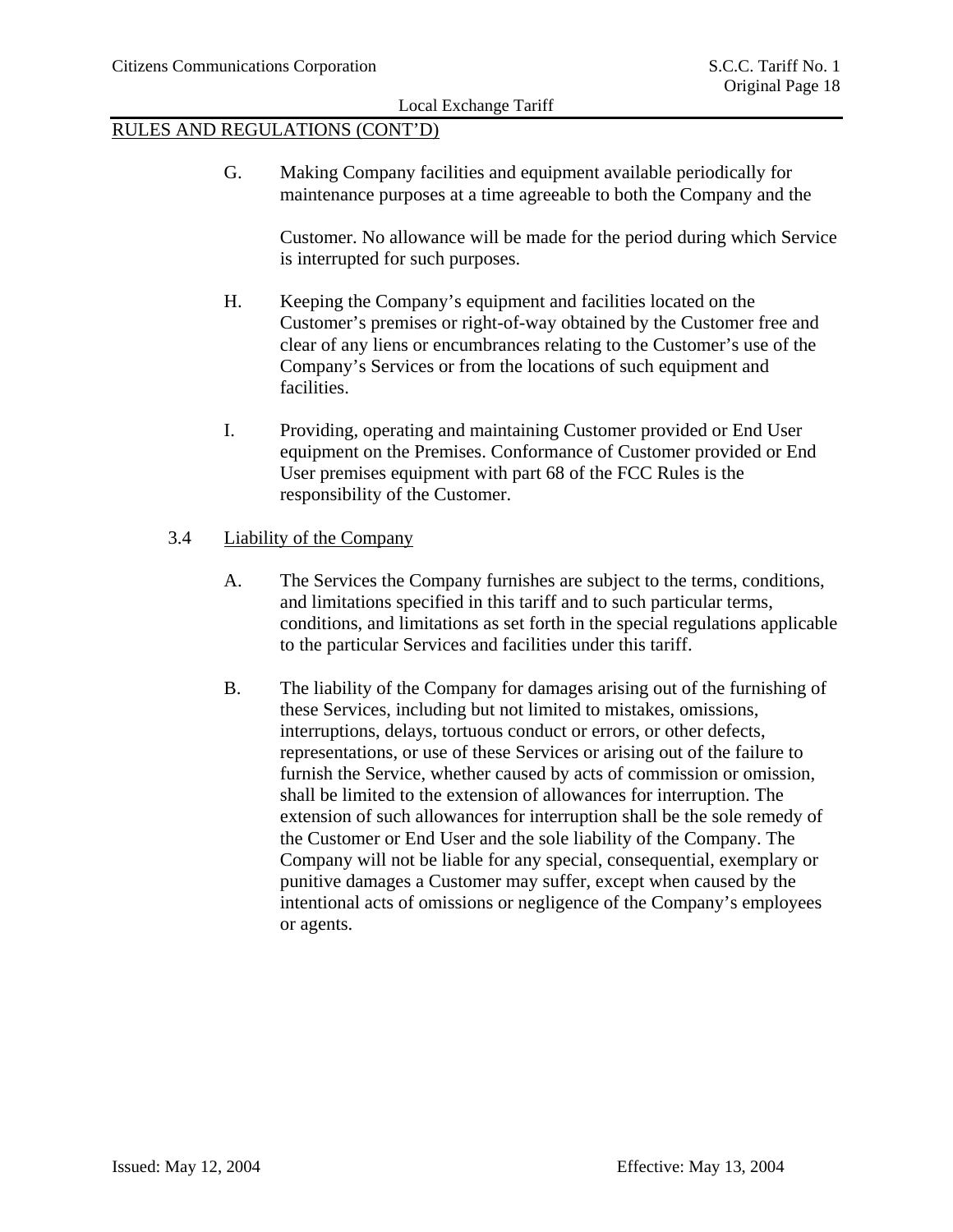- C. The Company shall not be liable for, nor shall any Service Credits be extended for, any failure of performance or equipment due to causes beyond its control, including but not limited to: act of God, fire, flood, or other catastrophes; any law, order, regulation, direction, action, or request of the United States Government, or of any other government, including state and local governments having or claiming jurisdiction over the Company, or of any department, agency commission, bureau, corporation, or other instrumentality of any one or more of these federal, state, or local governments, or any civil or military authority, national emergencies, insurrections, riots, wars, unavailability of rights-of-way or materials, or strikes, lock-outs, work stoppages, or other labor difficulties.
- D. The Company shall not be liable for any act or omission by any entity furnishing to the Company or to the Company's Customers facilities or equipment used for or with the Services the Company offers.
- E. The Company shall not be liable for any damages or losses due to fault or negligence of the Customer or due to the failure or malfunction of Customer- provided equipment or facilities.
- F. Company shall not be liable for the claims or vendors supplying equipment to Customers of the Company which may be installed at premises of the Company, nor shall the Company be liable for the performance of any such vendor or vendor's equipment.
- G. The Company does not guarantee nor make any warranty with respect to installations it provides for use in an explosive atmosphere. The Customer indemnifies and holds the Company harmless from any and all loss, claims, demands, suits, or other action, or any liability whatsoever, whether suffered, made, instituted, or asserted by any other party or person(s), and for an loss, damage, or destruction of any property, whether owned by the Customer or others, caused or claimed to have been caused directly or indirectly by the installation, operation, failure to operate, maintenance, removal, presence, condition, location, or use of any installation so provided.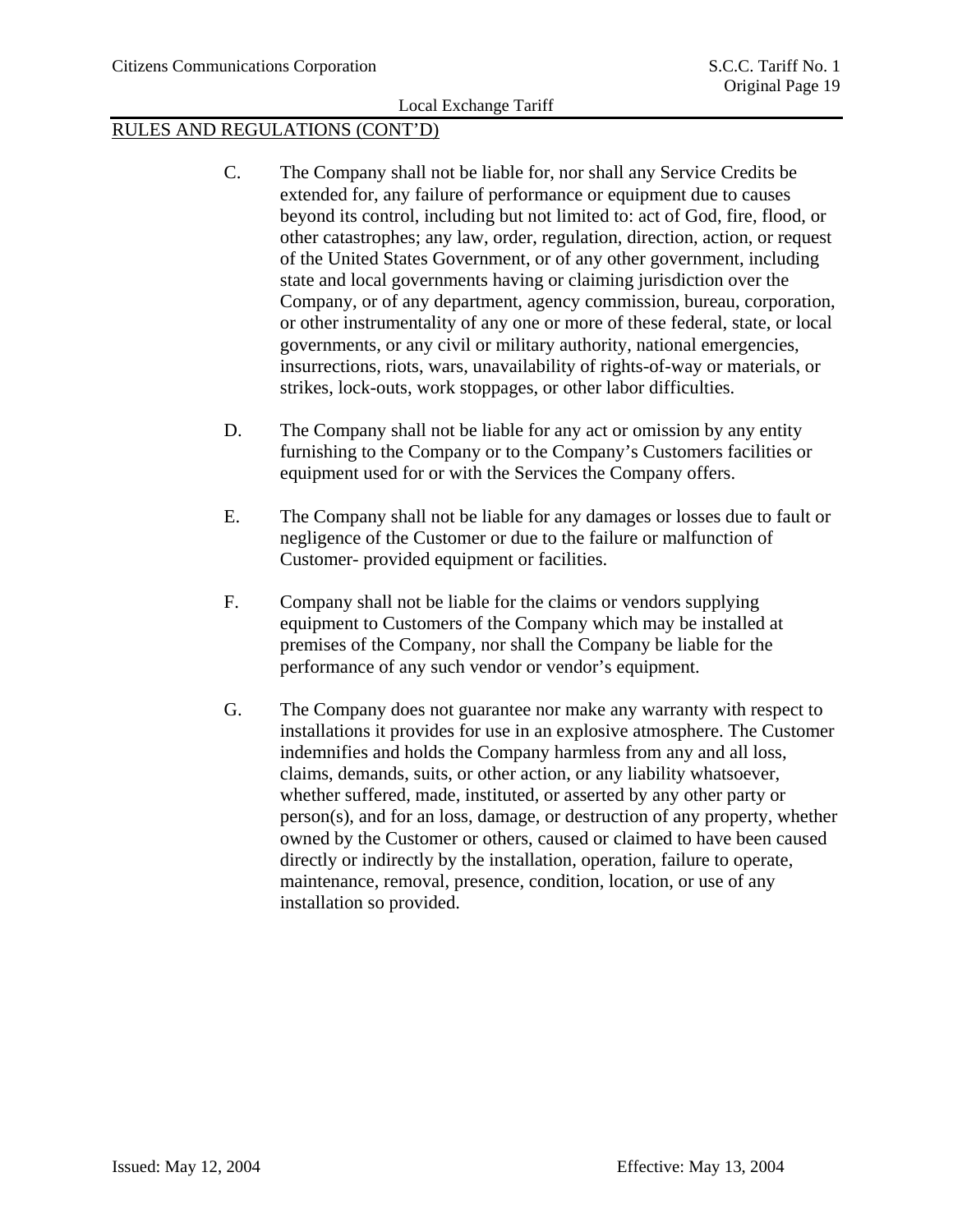- H. The Company is not liable for any defacement of or damage to the Premises resulting from the furnishing of Services, equipment, or associated wiring on such Premises or the installation or removal thereof, except where such defacement or damage is the result of negligence or willful misconduct on the part of the agents or employees of the Company.
- I. The Company shall not be liable for any damages resulting from delays in meeting any Service dates.
- J. The Company shall not be liable for any damages whatsoever associated with service, facilities, or equipment the Company does not furnish or for any act or omission of Customer or any other entity furnishing services, facilities or equipment used for or in conjunction with Service.
- K. THE COMPANY MAKES NO WARRANTIES OR REPRESENTATIONS, EXPRESS OR IMPLIED EITHER IN FACE OR BY OPERATION OF LAW, STATUTORY OF OTHERWISE, INCLUDING WARRANTIES OF MERCHANTABILITY AND FITNESS FOR A PARTICULAR USE, EXCEPT THOSE EXPRESSLY SET FORTH HEREIN.
- L. The Customer and any End User, jointly and severally, shall indemnify defend and hold the Company harmless from claims, loss, damage, expense (including attorney's fees and court costs), or liability (including liability for patent infringement) arising from: (1) any claims made against Company by any End User in connection with the delivery or consumption of Services; (2) combining with, or using in connection with facilities the Company furnished, facilities the Customer or End User furnished; or (3) use of facilities the Company furnished in manner the Company did not contemplate and over which the Company exercises no control. In the event that any infringing use is enjoined, the Customer, at its option and expense, may obtain immediately a dismissal or stay of such injunction, obtain a license or other agreement so as to extinguish the claim of infringement, terminate the claimed infringing use, or modify such combination so as to avoid any such infringement. In addition and without limitation, the Customer and any End User shall defend, on behalf of the Company and upon request by the Company, any suit brought or claim asserted against the Company for any such claims.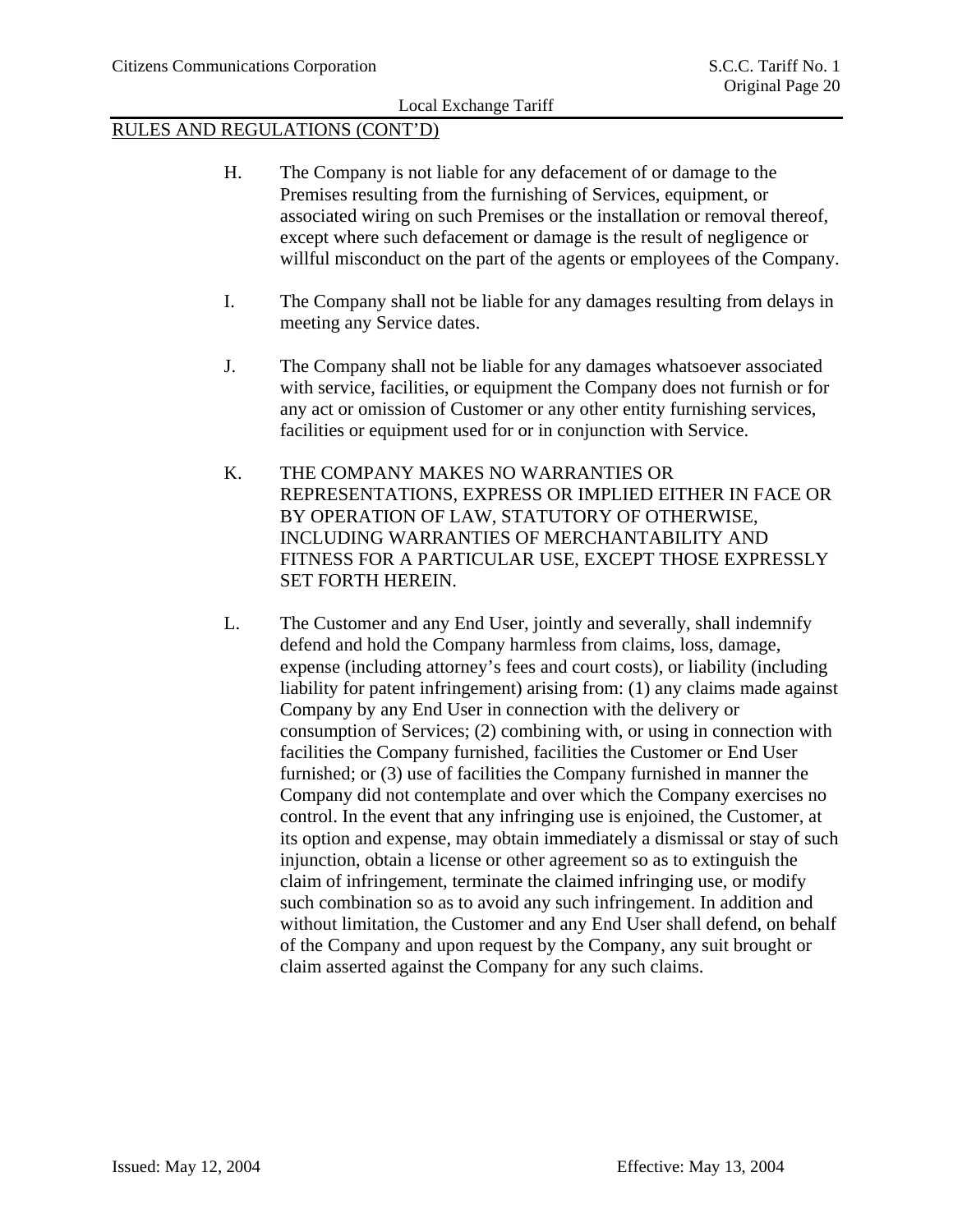- 3.5 Service Connections and Customer Equipment
	- 3.5.1 General
	- A. All Service along the facilities between the point identified as the Company's origination point and the point identified as the Company's termination point will be furnished by the Company, its agents or contractors.
	- B. Customer shall allow Company continuous access and right-of-way to both Customer and End User Premises to the extent reasonably determined by the Company to be appropriate to the provision and maintenance of Services, equipment, facilities and systems relating to this tariff.
	- C. The Company may undertake to use reasonable efforts to make available Services to a Customer on or before a particular date, subject to the provisions of and compliance by the Customer with the regulations contained in this tariff. The Company does not guarantee availability by any such date and shall not be liable for any delays in commencing Service to any Customer.
	- D. The Company undertakes to use reasonable efforts to maintain only the facilities and equipment that it furnishes to the Customer or End User. Neither the Customer or the End User may, nor permit others to, rearrange, disconnect, remove, attempt to repair, or otherwise tamper with any of the facilities or equipment installed by the Company, except upon the written consent of the Company.
	- E. Title to all facilities (except such equipment and/or facilities as are sold to or independently provided by a Customer or End User), including terminal equipment, shall remain with the Company. The operating personnel and the electronic power consumed by such equipment on the Premises of Customer or End User shall be provided by and maintained at the expense of the Customer.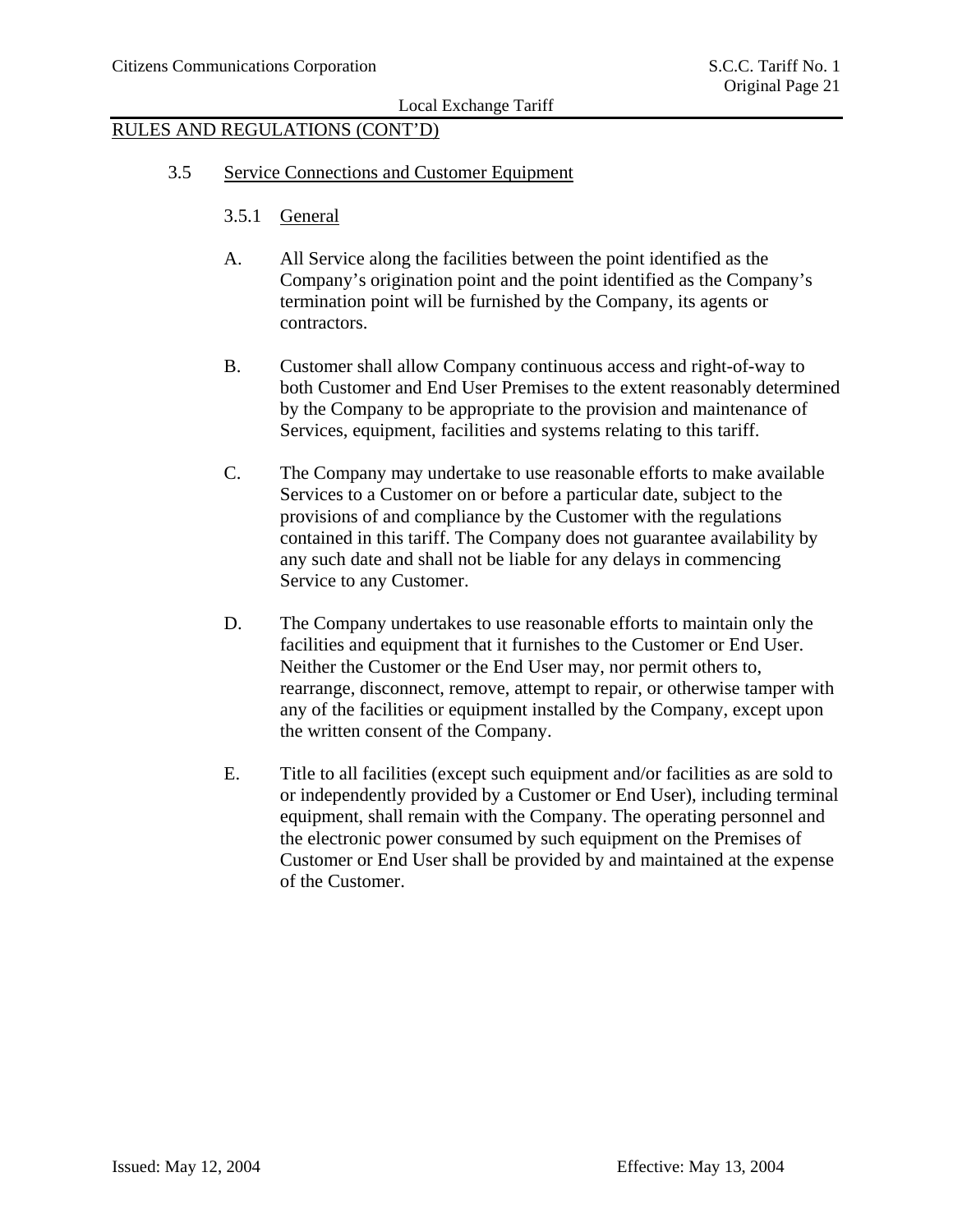- F. Equipment the Company provides or installs at the Customer's or End User's Premises for use in connection with the Services shall not be used for any purpose other than that for which the Company provided it.
- G. The Company shall not be responsible for the operation or maintenance of any Customer or End User provided communications equipment. The Company may install certain Customer or End User provided communications equipment upon installation of Service; unless otherwise agreed by the Company in writing, Company shall not thereafter be responsible for the operation or maintenance of such equipment. Where such equipment is connected to the facilities furnished pursuant to this tariff, the responsibility of the Company shall be limited to the furnishing of facilities offered under this tariff and to the maintenance and operation of such facilities; subject to this responsibility the Company shall not be responsible for:
	- 1) The proper origination of signals by Customer provided equipment or for the quality, or defects in, such signals; or
	- 2) The reception of signals by Customer provided equipment.
- H. The Customer may be responsible for the payment of service changes for visits by the Company's agents or employees to the Premises when the Service difficulty or trouble report results from the improper or inappropriate use of equipment or facilities by the Customer or End User.
- I. In the event Company places Company equipment on Customers' premises for the purpose of furnishing service under this agreement, unless otherwise stipulated, Company is solely responsible for operating and maintaining such equipment. In the event that Customer attempts to operate or maintain any such equipment without first obtaining Company's written approval, in addition to any other remedies of Company for a breach by Customer of Customer's obligations hereunder, Customer shall pay Company for any damage to Company's equipment cause or related to such receipt by Customer of a Company invoice therefore. In no event shall Company be liable to Customer, End User or any other person for interruption of the Service or for any other loss, cost or damage caused or related to Customer's improper or inappropriate use of Company-provided equipment.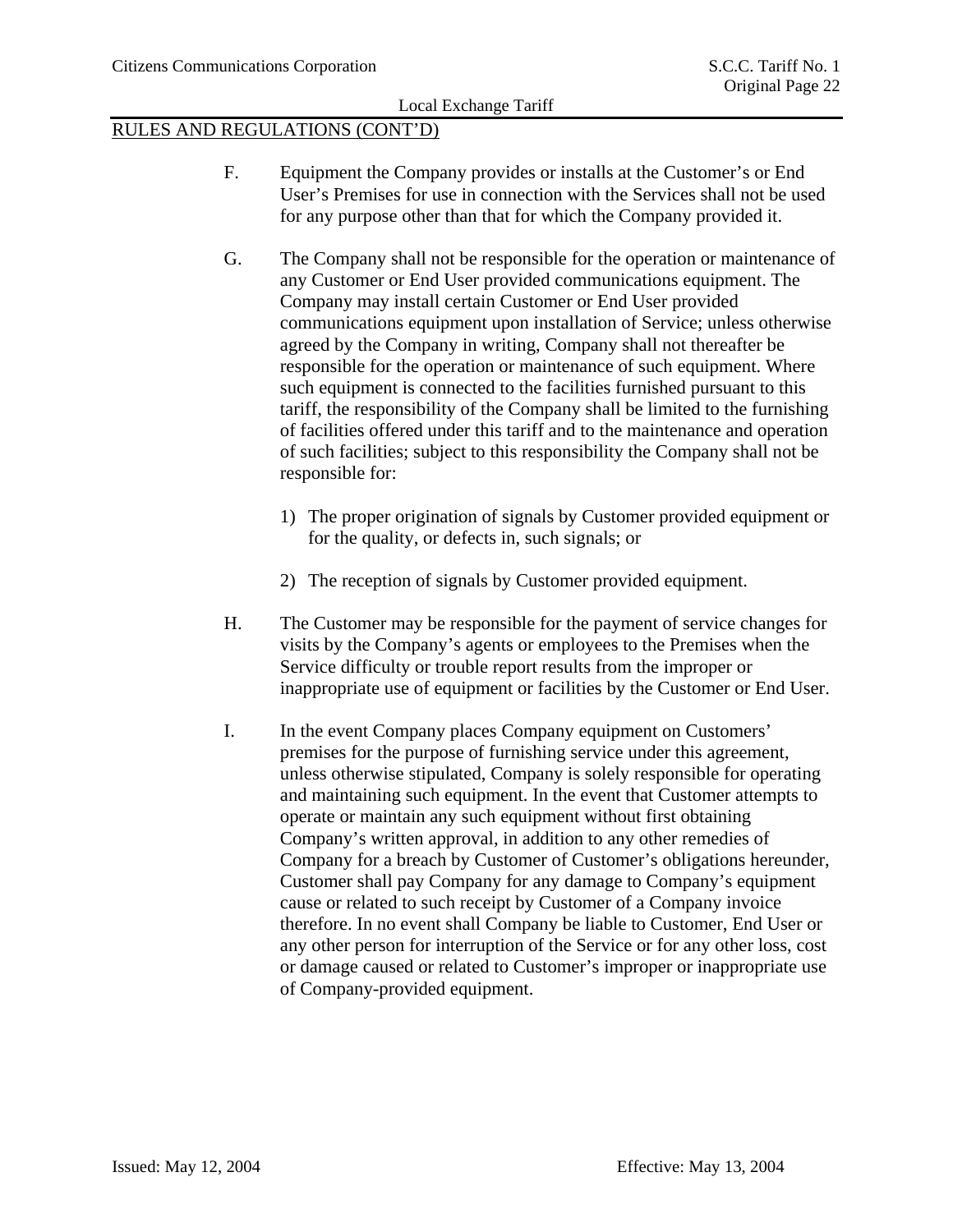- J. Customer aggress to allow Company to remove all Company-provided equipment from Customer or End User's premises:
	- 1) Upon termination, interruption or suspension of the Service in connection with which the equipment was used; and
	- 2) For repair, replacement or otherwise as Company may determine is necessary or desirable.
- K. At the time of such removal, such equipment shall be in the same condition as when delivered to Customer or installed in Customer or End User's premises, normal wear and tear only accepted. Customer shall reimburse Company for the unamortized cost of any such equipment in the event the foregoing conditions are not met.
- L. The Customer or End User is responsible for ensuring that Customer or End User-provided equipment connected to Company equipment and facilities is compatible with such Company equipment and facilities. The magnitude and character of the voltages and currents impressed on Company-provided equipment and wiring by the connection, operation, or maintenance of such equipment and wiring shall be such as not to cause damage to the Company provided equipment and wiring or injury to the Company's employees or to other persons. Customers will submit to Company a complete manufacturer's specification sheet for each item of equipment that is not provided by the Company and which shall be attached to the Company's facilities. The Company shall approve the use of such item(s) of equipment unless such item is technically incompatible with Company's facilities. Any additional protective equipment required to prevent such damage or injury shall be provided by the Company at the Customer's expense.
- M. Any special interface equipment necessary to achieve compatibility between the facilities and equipment of the Company used for furnishing Service, and the channels, facilities, or equipment of others shall be provided at the Customer's expense.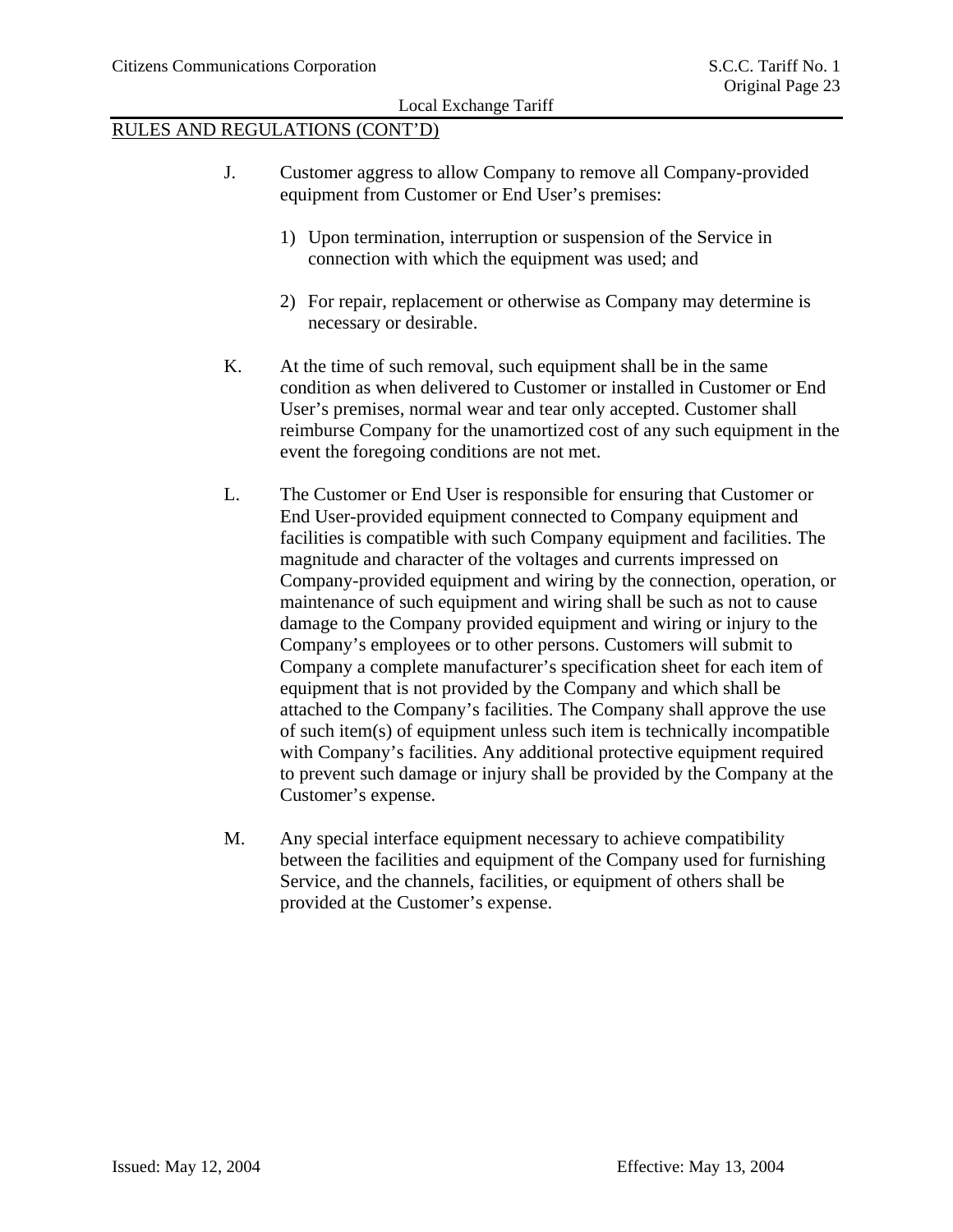- 3.5.2 Limitation of Service Equipment or Facilities
- A. Service is offered subject to the provision of this tariff and the availability of the necessary facilities and/or equipment, and is limited to the ongoing availability and capacity of the Customer's facilities as well as the facilities the Company may require from other carriers to furnish Service. The Company may decline Service Orders to or from a location where, in the Company's sole discretion, the necessary facilities or equipment are not available. The Company may discontinue furnishing Service in accordance with the terms of this tariff.
- B. The Company reserves the right to discontinue or limit Service when necessitated by conditions beyond its control, or when Service is used in violation of provisions of this tariff or the law.
- C. The Company does not undertake to transmit messages, but offers the use of its Service when available, and, as more fully set forth elsewhere in this tariff, shall not be liable for errors in transmission or for failure to establish connections.
- D. The Company reserves the right to discontinue Service, limit Service, or to impose requirements as required to meet changing regulatory or statutory rules and standards, or when such rules and standards have an adverse material affect on the business or economic feasibility of providing Service, as determined by the Company in its reasonable judgment.
- E. The furnishing of Service under this tariff is subject to the availability on a continuing basis of all the necessary facilities and is limited to the capacity of the Company's facilities, as well as facilities the Company may obtain from other carriers to furnish Service from time to time as required at the sole discretion of the Company.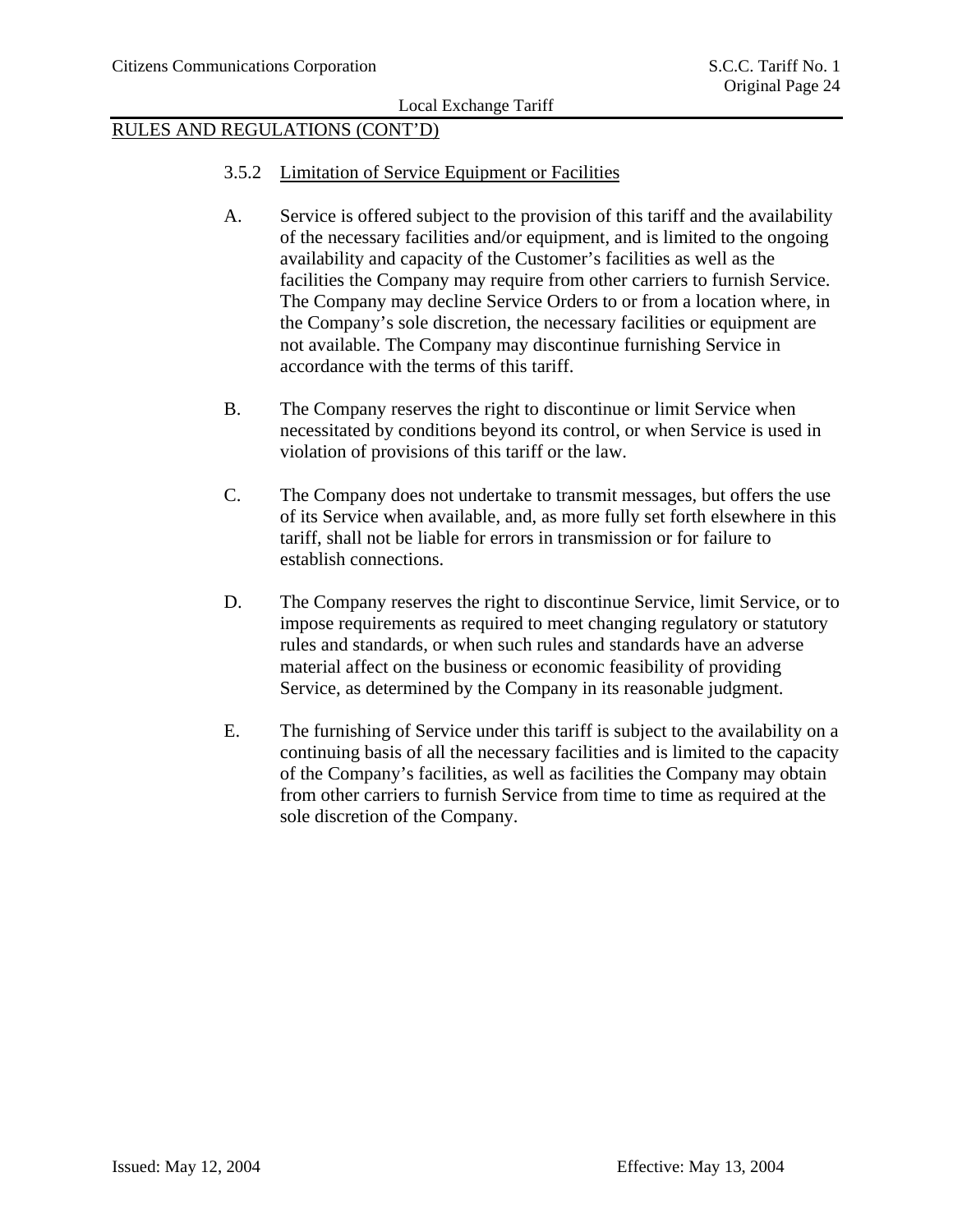# RULES AND REGULATIONS (CONT'D)

#### 3.5.3 Network Interface Device

The Network Interface Device ("NID") is the Company-provided interface terminating the telecommunications network, on the property where the customer's service is located, at a point determined by the Company. The NID is a FCC Part 68 registered jack from which customer inside wire may be connected to the Company's network. All wiring on the customer's premises that is connected to the telephone network shall connect to the Company's maintenance of the NID. The NID used for the termination of CPW shall be located outside the customer premises unless an outside location is impractical or the customer requests that it be located inside the premises. When the NID is located inside the premises, it shall be located at the point closest to the protector that is convenient to the Customer. Any additional cost associated with placing the NID outside when requested by the customer shall be at the customer's expense. For installation in multi-story or multi-company buildings, the NID shall be located at a point between the CPW and the telephone company network. This location may be the telephone equipment room, wiring closet, inside or outside the customer premises, or other designated location that is accessible to the Customer. If a customer requests that the NID be placed in a location other than that selected by the Company the customer must pay any additional expense associated with placing the NID in the location requested by the customer.

#### 3.5.4 Maintenance Visit Charge

Where a NID exists, if the Company is able to test for Dial Tone and the problem proves to be beyond the NID (within Customer premises) a maintenance charge is applicable. In the event there is no NID and/or the Company is unable to test for dial tone, then no maintenance charge will be assessed. In those cases where the Customer has bought an inside wire maintenance warranty/plan (a nonregulated service) from the Company no maintenance charge will be applicable regardless of the dial tone test results or whether a NID exists or not.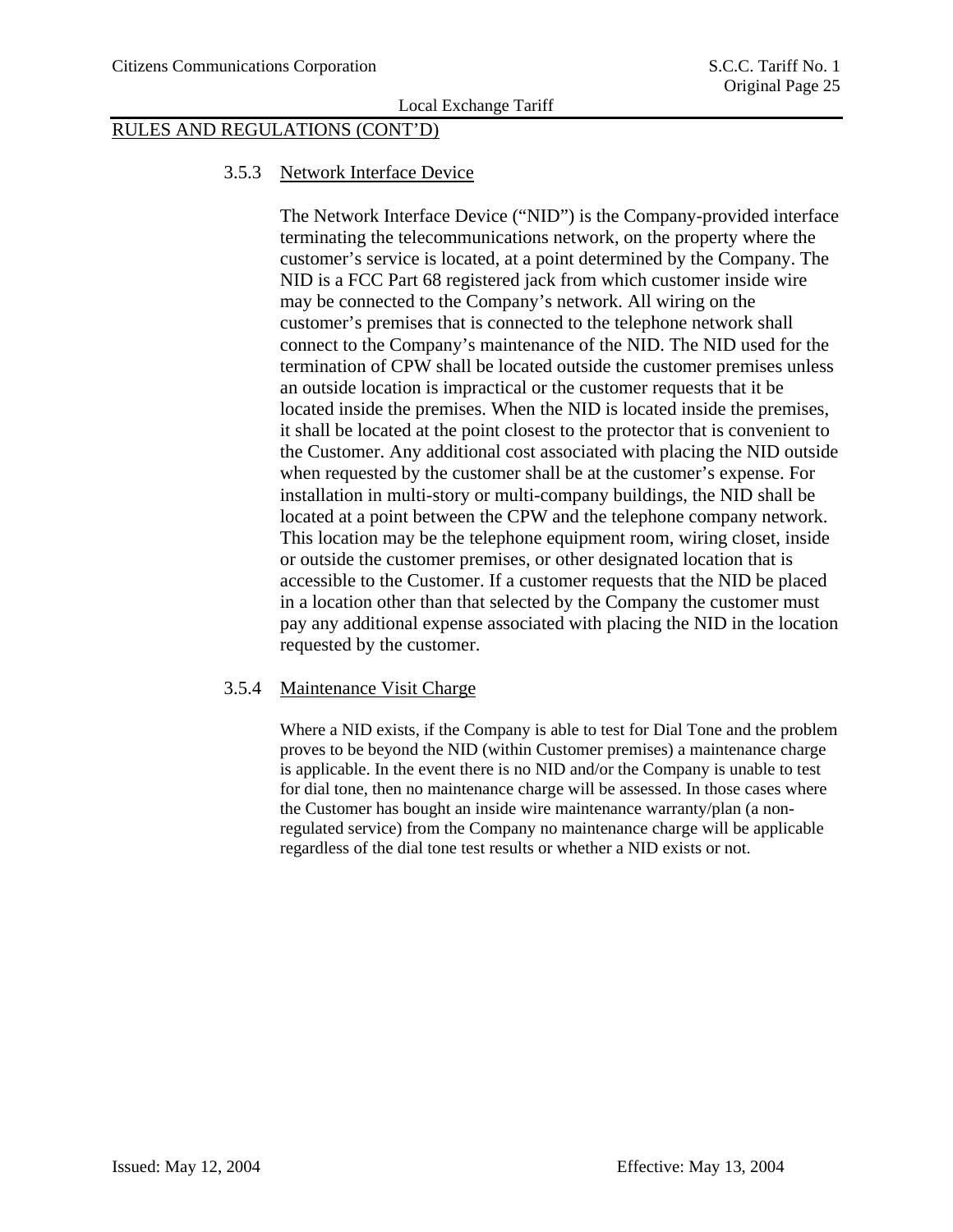# RULES AND REGULATIONS (CONT'D)

- 3.6 Payments and Rendering of Bills
	- 3.6.1 Deposits
	- A. The Company may require a deposit from Customers to protect against non-collectible accounts. The maximum amount of any deposit

shall not exceed the equivalent of the customers estimated liability for two months usage.

- B. Payment of a deposit by the Customer does not relieve the Customer of the responsibility to make timely payments on the account with the Company.
- C. The Company will pay interest on deposits held longer than 90 days, to accrue from the date the deposit is made until it has been refunded, or until a reasonable effort has been made to effect refund. The Commission shall notify the Company in January of each year of the interest rate prevailing for that year.
- D. At the option of the Customer making a security deposit, the Company will annually make either direct payment to the Customer of all accrued interest, or shall credit same to the Customer's account. Customer deposits may be refunded by a utility at any time. Residential Customer's deposits will not be held longer than one year and all other deposits will not be held longer than two years provided the Customer has established satisfactory credit during the period.
- E. When the Company requires a deposit from any Residential Customer, said Customer will be permitted to pay it in three consecutive equal monthly installments whenever the total amount of the required deposit exceeds the sum of forty dollars (\$40.00). Provided, however, that the Company will have the discretion to allow payment of any deposit (more or less than \$40.00) over a longer period of time to avoid undue hardship.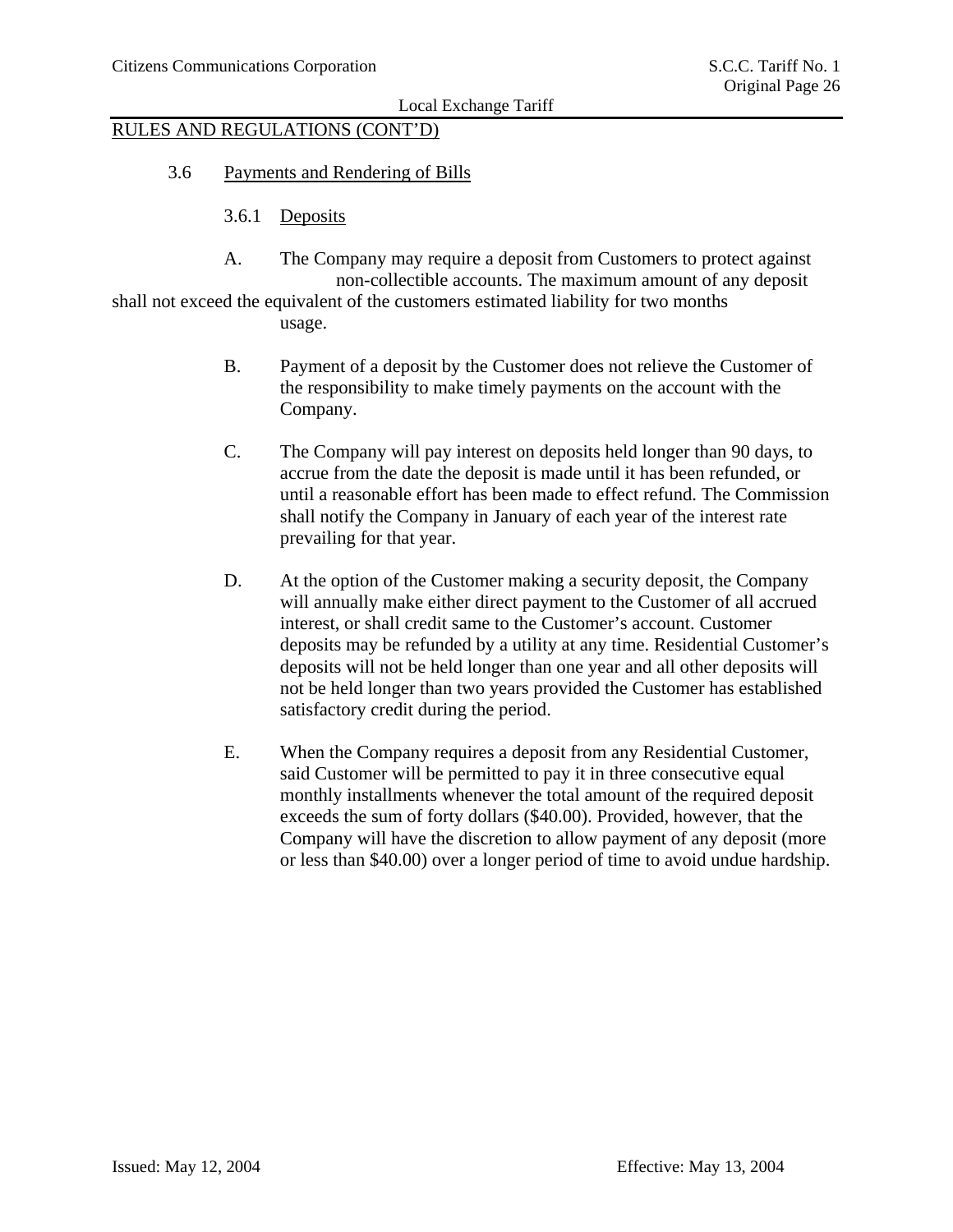- 3.6.2 Billing Procedures
- A. The Company shall bill all charges incurred by and credits due to the Customer. The Customer may choose to receive bills in either paper or electronic format. Such bills are due within thirty (30) days after the date of issuance thereof, regardless of the media utilized. The Company shall bill in advance charges for all Services to be provided during the ensuing billing period except for charges associated with Service usage. Adjustments for the quantities of Service established or discontinued in any billing period beyond the minimum period will be prorated to the number of days based on a thirty (30) day month. The Company will, upon request and if available, furnish such detailed information as may reasonably be required for verification of the bill.
- B. The Company shall bill for all Services rendered within ninety (90) days of when those Services are provided.
- C. All bills for Service provided to the customer by the Company are due thirty (30) days from the date of issuance of the bill. The Customer's bill will show the date on which the bill is delivered to the U.S. mail or delivered to the customer's premises as well as the date by which the payment must be received to avoid late payment charges. Payment for current service shall not be considered overdue, if payment is received by the Company within 20 days from the mailing date or delivered date of the bill. If any portion of the payment is not received by the Company, or if any portion of the payment is received by the Company in funds that are not immediately available, within twenty (20) days of the mail date on the bill, then a late payment penalty shall be due the Company. The late payment penalty shall be that portion of the payment not received by the date due minus any charges billed as local taxes multiplied by 1.5%.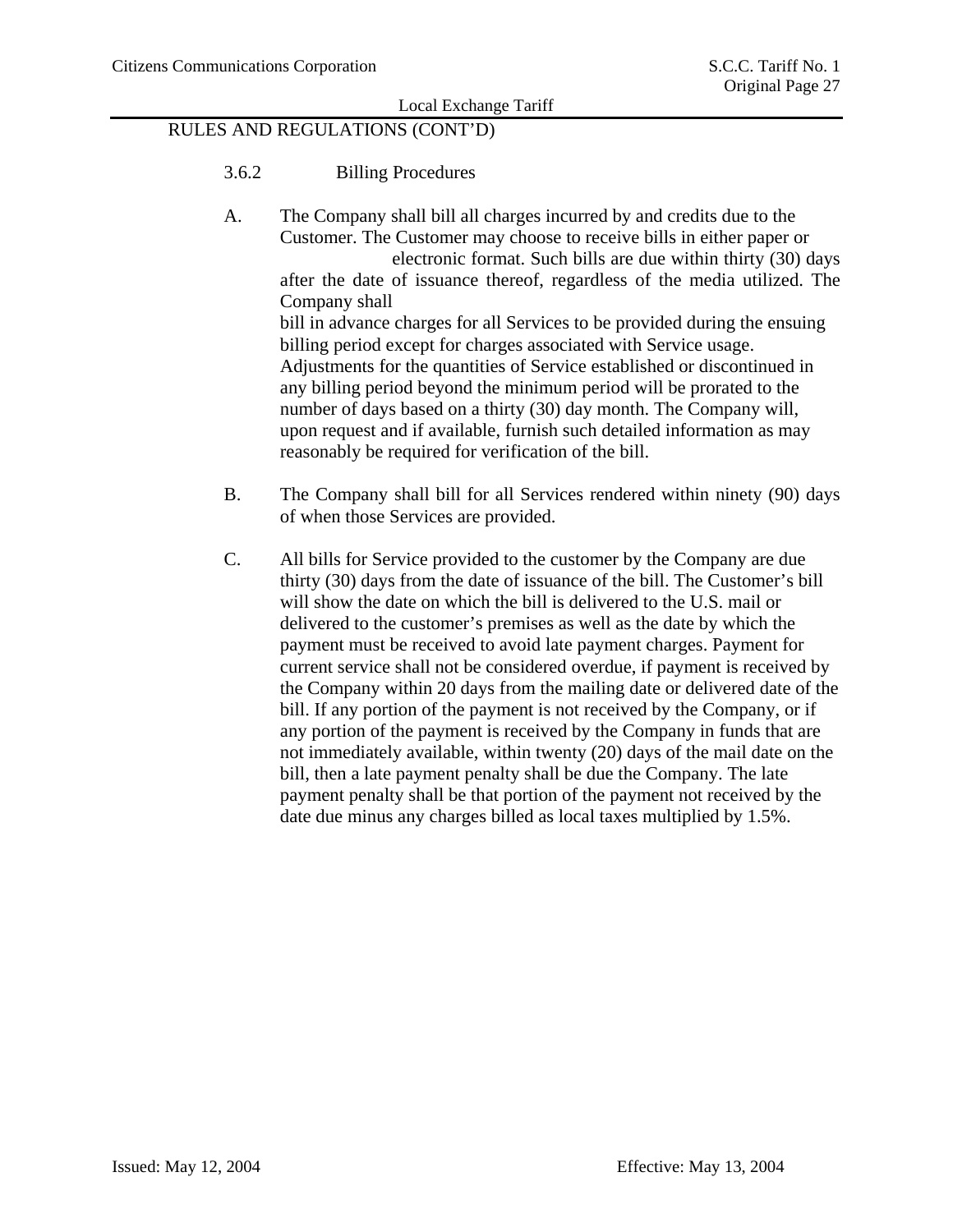### RULES AND REGULATIONS (CONT'D)

- D. Customer shall be responsible for payment of all sales, use, gross receipts, excise, access, bypass, franchise or other local, state 911 taxes, TRS, Rights of Way fees and Federal taxes, fees, charges, or surcharges, however designated, imposed on or based upon the provision, sale or use of the Services rendered by Company, (excepting Company's income taxes). Such taxes shall be separately stated on the Customer's invoice.
- E. For Returned Checks: The Customer will be assessed a returned check charge of \$20.00 for each check submitted by the Customer to the Company that a financial institution refuses to honor. This charge is inclusive of the bank fee plus a reasonable Company administrative fee.

### 3.6.3 Disputed Bills

In the event that a billing dispute occurs concerning any charges billed to the Customer by the Company, the Customer must pay the undisputed portion of the invoice in full and submit a documented claim for the disputed amount. The Customer shall submit all documentation as may reasonably be required to support the claim. All claims must be submitted to the Company within ninety (90) days of receipt of billing for those Services. Unless disputed, the invoice shall be deemed to be correct and payable in full by Customer. If the Customer is unable to resolve any dispute with the Company, then Customer may file a complaint with this Commission. The current address for filing Complaints is:

> VSCC – Communications Division Tyler Building – 9th Floor 1300 E. Main Street Richmond, VA 23219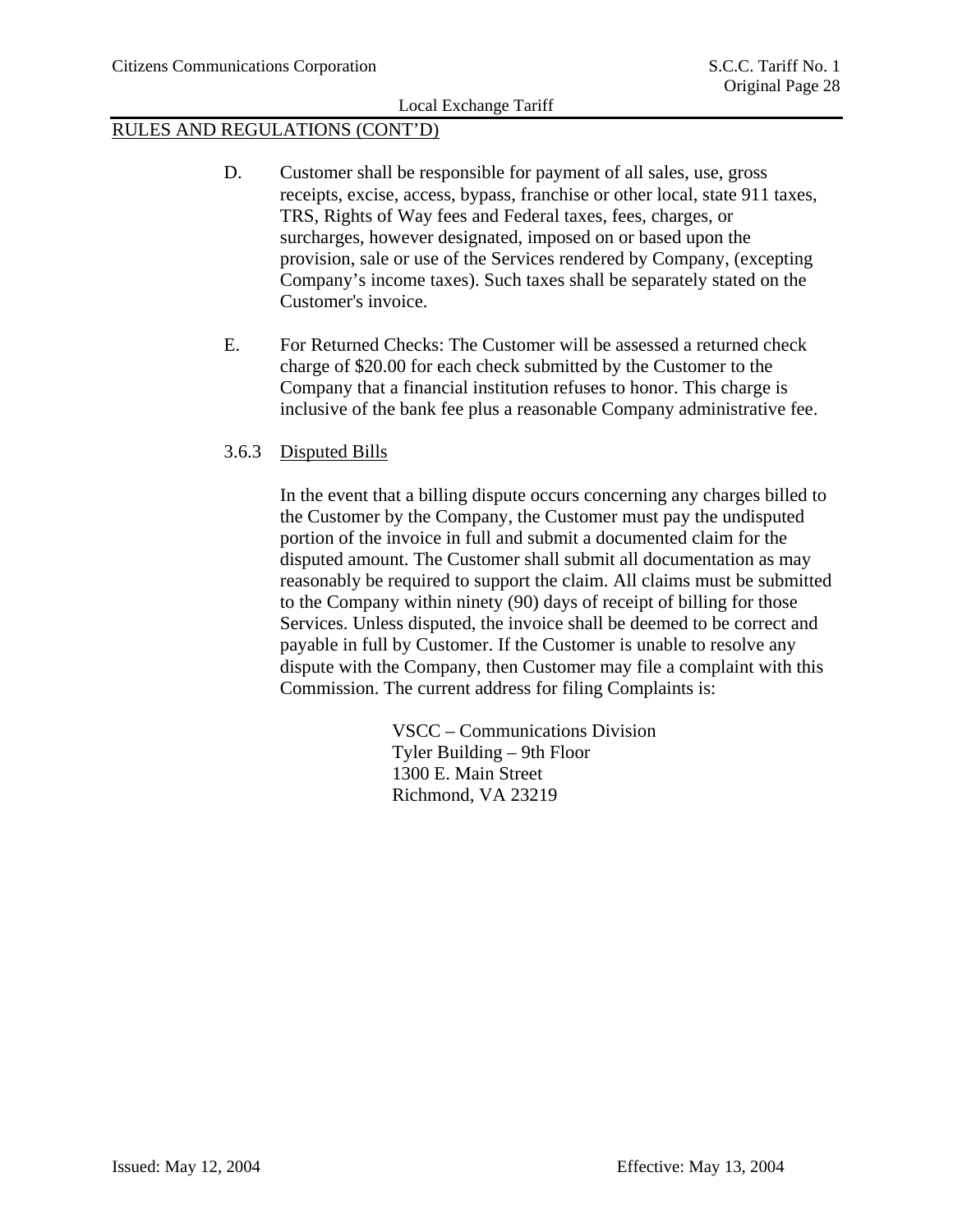## RULES AND REGULATIONS (CONT'D)

If the dispute is resolved in favor of the Customer and the Customer has withheld the disputed amount, no interest or penalties will apply.

- 3.6.4 Discontinuance and Restoration of Service
- 3.6.4.1 Cancellation by the Company
- A. For Nonpayment: The Company may, upon ten (10) days

 written notice to the Customer, terminate local exchange service for failure to pay for noncompetitive regulated services. Service will not be terminated for a customer's failure to pay for intraLATA or interLATA toll services. The Company will note, on the customer's bill, those services, which may lead to the termination of their local exchange service for nonpayment.

- B. For any violation of law or rules: A Customer shall be subject to discontinuance of Service, without notice, for any violation of any law, rule, regulation or policy of any government authority having jurisdiction over Service, or by reason of any order or decision of a court or other government authority having jurisdiction which prohibits the Company from furnishing such Service.
- C. For the Company to comply with any order or request of any governmental authority having jurisdiction: The Customer shall be subject to discontinuance of Service, without notice, for the Company to comply with any order or request of any governmental authority having jurisdiction.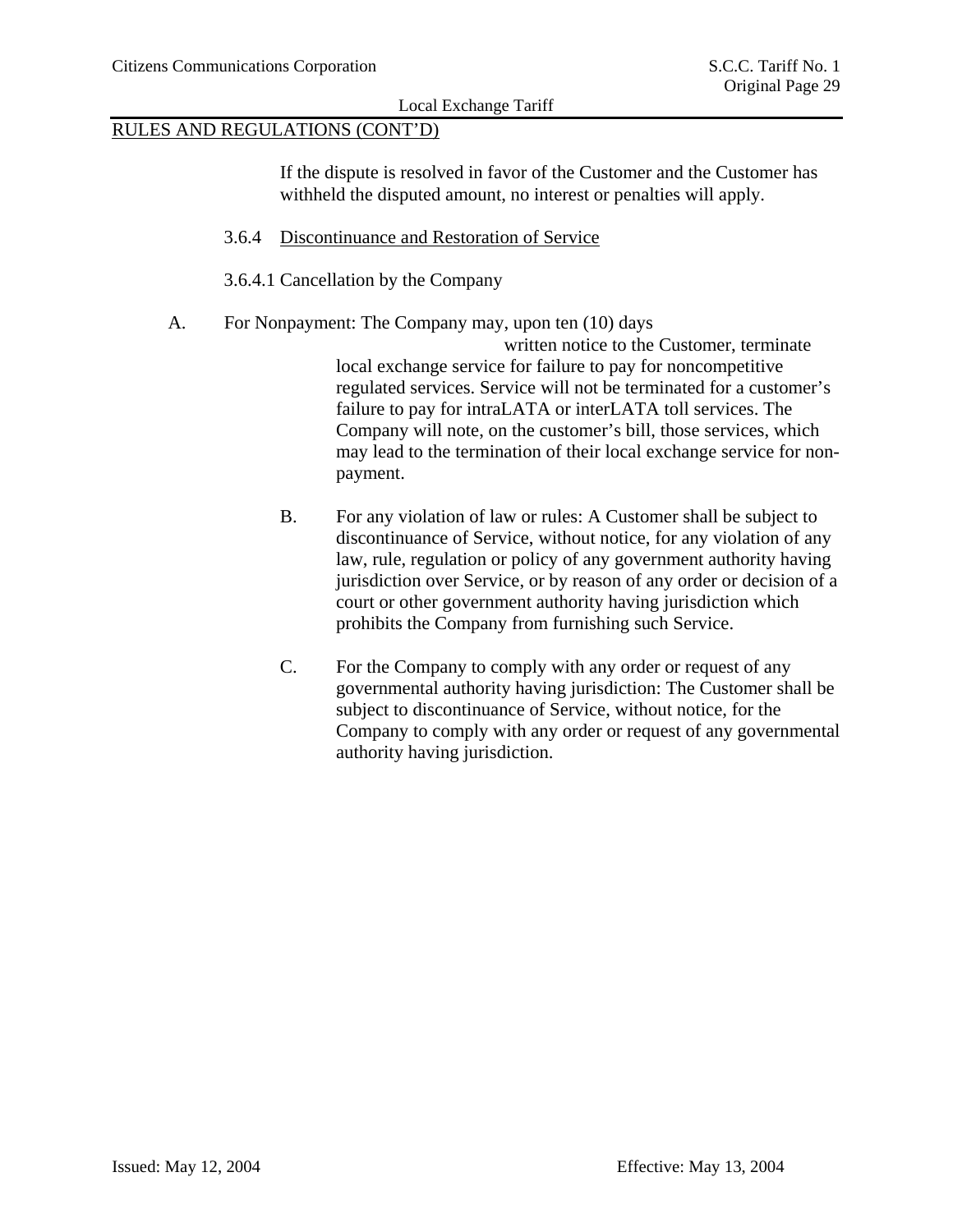# RULES AND REGULATIONS (CONT'D)

- D. For Other Causes: A Customer shall be subject to discontinuance of Service, without notice, in the event of suspected fraud or other unlawful use of the Service, or fraud or misrepresentation in any submission of information required in a Service Order or any other information submitted to Company.
- E. For any Customer filing of bankruptcy or reorganization or failing to discharge an involuntary petition therefore within the time permitted by law: The Company may immediately discontinue or suspend Service under this tariff without incurring any liability.

### 3.6.4.2 Resumption of Service

If Service has been discontinued for nonpayment or as otherwise provided herein and the Customer wishes it continued, Service shall, at the Company's discretion, be restored when all past due amounts are paid or the event giving rise to the discontinuance (if other than nonpayment) is corrected to the satisfaction of Company in Company's sole and absolute discretion and Customer pays a deposit at Company's discretion. All applicable nonrecurring charges shall apply when Services are restored.

### 3.7 Interruptions of Service and Credit Allowances

A credit allowance will be given on a per line basis for service interruptions, defined as any period during which any line subscribed to by the Customer hereunder and/or, if applicable, Company-provided equipment attached thereto is out of service, except as specified below. Out of service conditions are defined as complete loss of data transmission capability. Credit allowances, if any, shall be deducted from the charges payable by the Customer hereunder and shall be expressly indicated on the next bill to the Customer. An interruption period begins the earlier of when the Customer reports a malfunction in Service to the Company or Company becomes independently aware of such malfunction. A malfunction period ends when the affected line and/or associated equipment is fully operative and restored to the customer.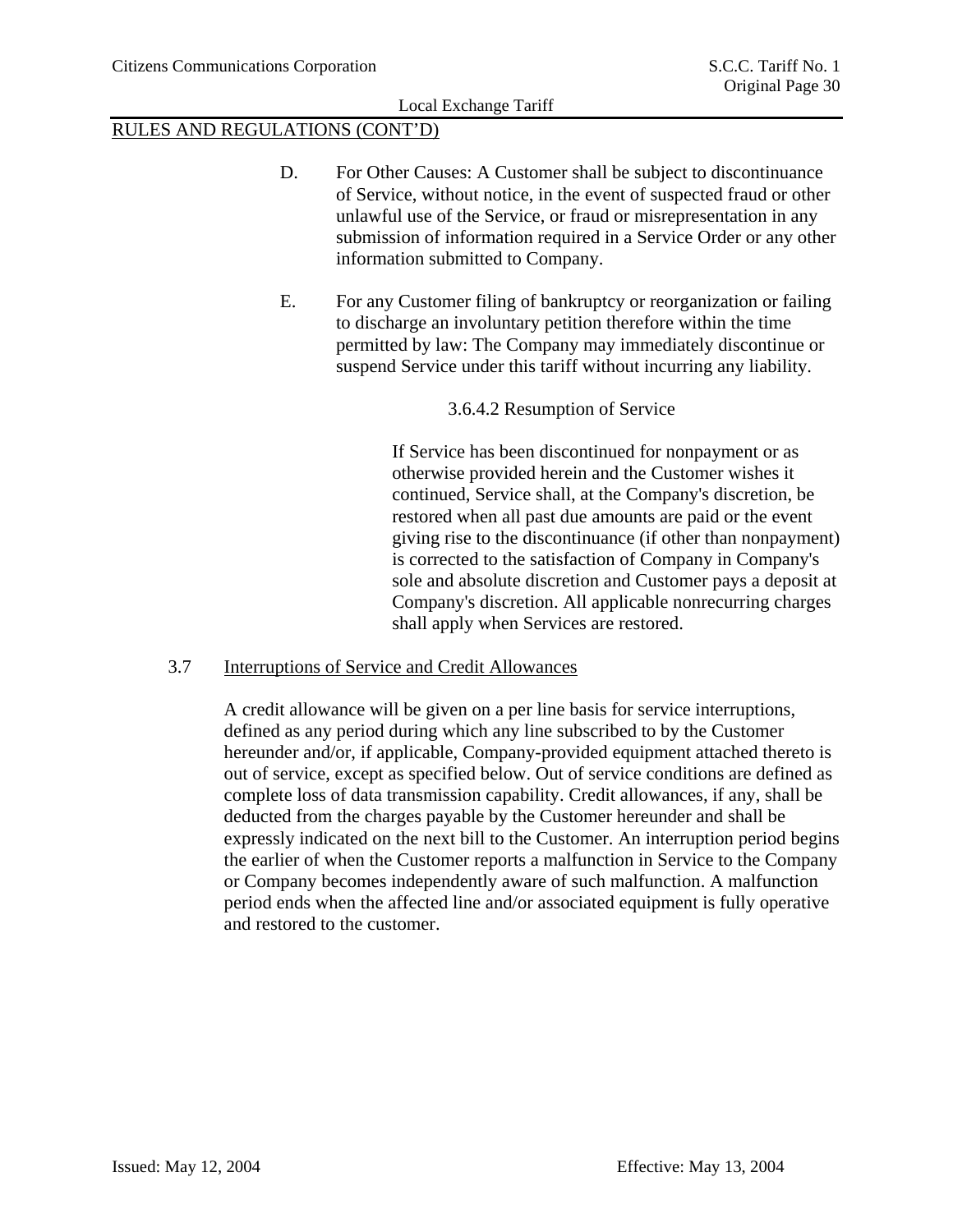# RULES AND REGULATIONS (CONT'D)

- A. Credit allowances do not apply to interruptions:
	- 1) caused by the Customer, any End User or any third party;
	- 2) due to failure of power or equipment provided by the Customer or others;
	- 3) during any period in which the Company is not given access to the Premises;
	- 4) due to scheduled maintenance and repair; or
	- 5) due to Acts of God or other events listed in section 3.4(C) preceding.
- B. Interruption of Twenty-Four (24) Hour or Less Portion of Daily Per-Line Charge

| Length of Service Interruption             | Credit       |
|--------------------------------------------|--------------|
| -Less than 4 hours                         | None         |
| -4 hours up to but not including 8 hours   | $1/3$ of day |
| -8 hours up to but not including 12 hours  | $1/2$ of day |
| -12 hours up to but not including 16 hours | $2/3$ of day |
| -16 hours up to 24 hours                   | one day      |

Two or more Service interruptions of the same type to the same line/equipment of two (2) hours or more during any one twenty-four (24) hour period shall be considered as one interruption. In no event shall such interruption credits for any one line/equipment exceed one (1) day's fixed recurring charges for such line/equipment in any twenty-four (24) hour period.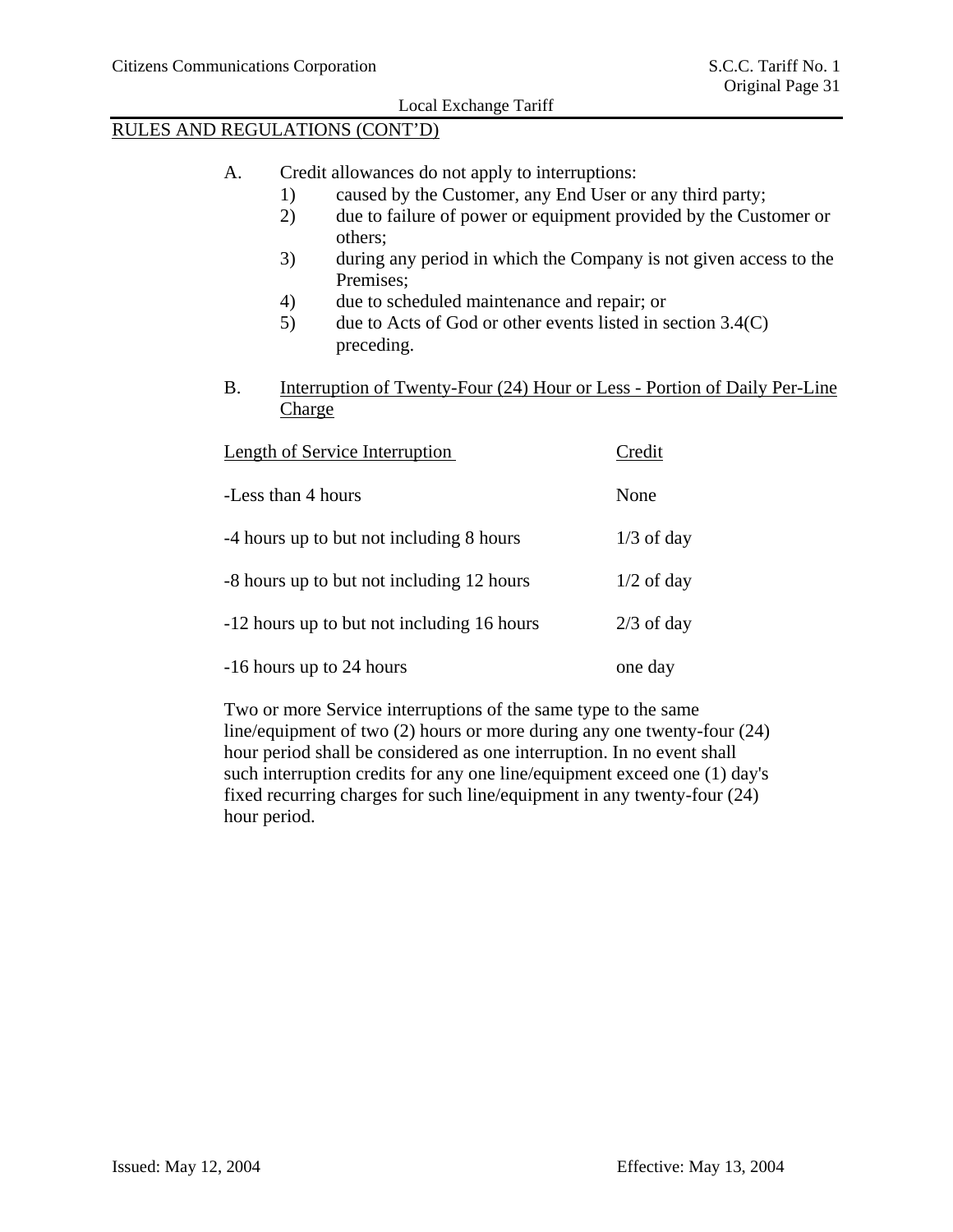# RULES AND REGULATIONS (CONT'D)

C. Interruptions over Twenty-Four (24) Hours

Service interruptions over twenty-four (24) hours will be credited four (4) hours for each four (4) hour period or fraction thereof. No more than one (1) full day's credit will be allowed for any period of twenty-four hours.

### 3.8 Use of Service By Others

All Service provided under this tariff is directly or indirectly controlled by the Company and the Customer may not transfer or assign the use of Service (except in the case of a merger or sale of substantially all the assets of Customer) without the express prior written consent of the Company, and then only when such transfer or assignment can be accomplished without interruption of the use or change in the location of Service. All terms and conditions contained in this tariff shall apply to any and all such transferees or assignees. The Customer shall, unless otherwise expressly agreed by the Company in writing, remain liable for the payment of all charges due under this tariff or any applicable agreements.

### 3.9 Terms and Conditions

The Company shall have no responsibility with respect to billings, charges, or disputes related to Services used by the Customer which are not included in the Services herein including, without limitation, any local, regional or long distance services not offered by the Company. The Customer shall be fully responsible for the payment of any bills for such services and for the resolution of any disputed or discrepancies with the appropriate service provider.

### 3.10 Application for Service

Customers desiring to obtain Service must submit Service Orders in the form and format specified by Company.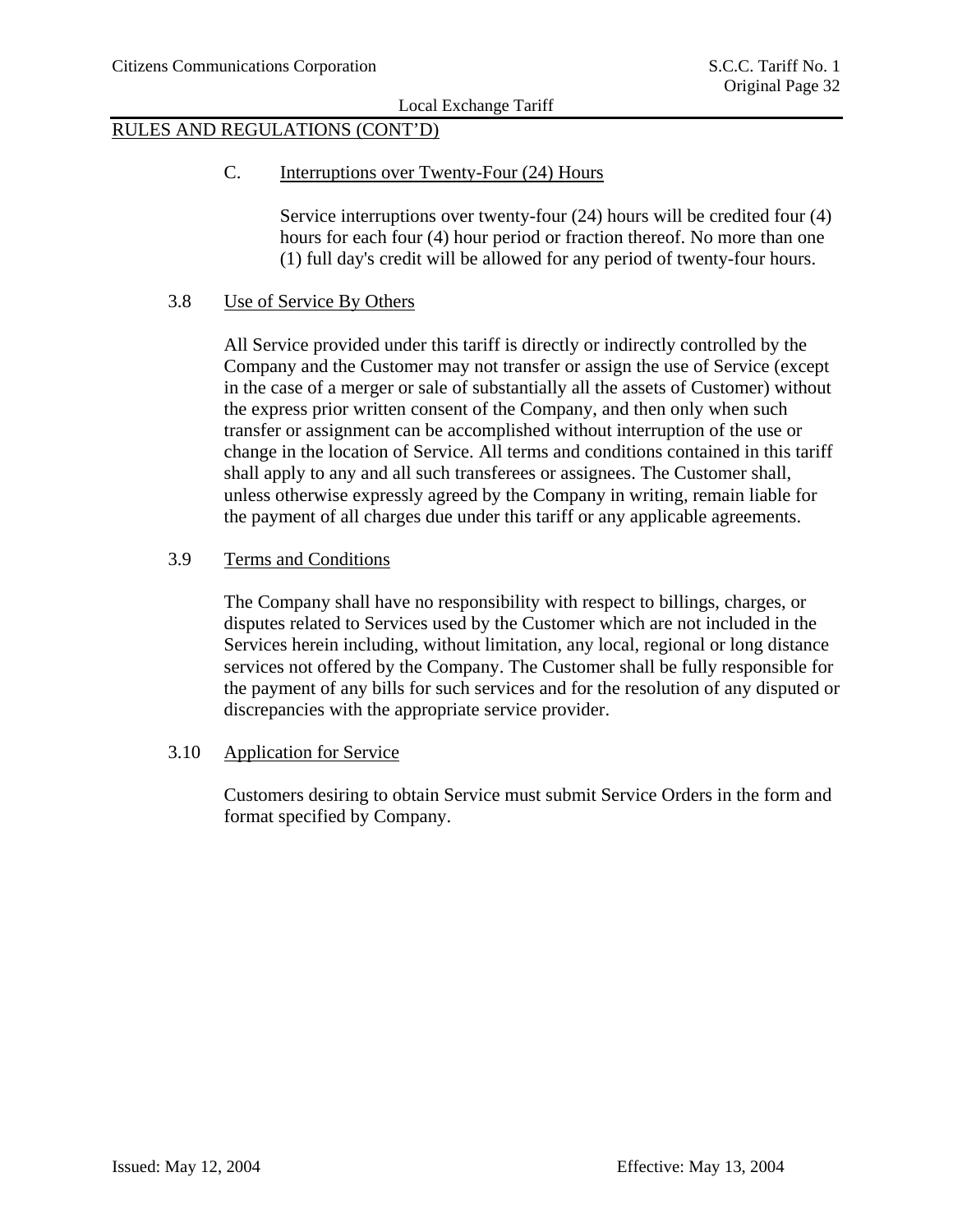# RULES AND REGULATIONS (CONT'D)

#### 3.10.1 Cancellation of Application for Service

If a Customer cancels a Service Order after Company has commenced installation of Service, a cancellation charge may apply.

#### 3.10.2 Cancellation of Service

Subject to cancellation charges referenced herein, the Customer may have Service discontinued upon verbal or written notice to the Company. The Company shall hold the Customer responsible for payment of all bills for Service furnished until the effective cancellation of Service.

### 3.11 Non-Routine Installation

At the Customer's request, installation and/or maintenance may be performed outside the Company's regular business hours or in hazardous locations. In such cases, charges based on cost of the actual labor, material, or other costs incurred by or charged to the Company will apply. If installation is started during regular business hours but at the Customer's request extends beyond regular business hours into time periods including, but not limited to, weekends, holidays, and/or night hours, additional charges may apply.

### 3.12 Maintenance and Testing

A. Upon suitable notice, the Company may make such tests, adjustments, and inspections as may be necessary to maintain the Company's facilities in satisfactory operating condition. No interruption allowance will be credited to the Customer for the period during which the Company makes such tests, adjustments, or inspections.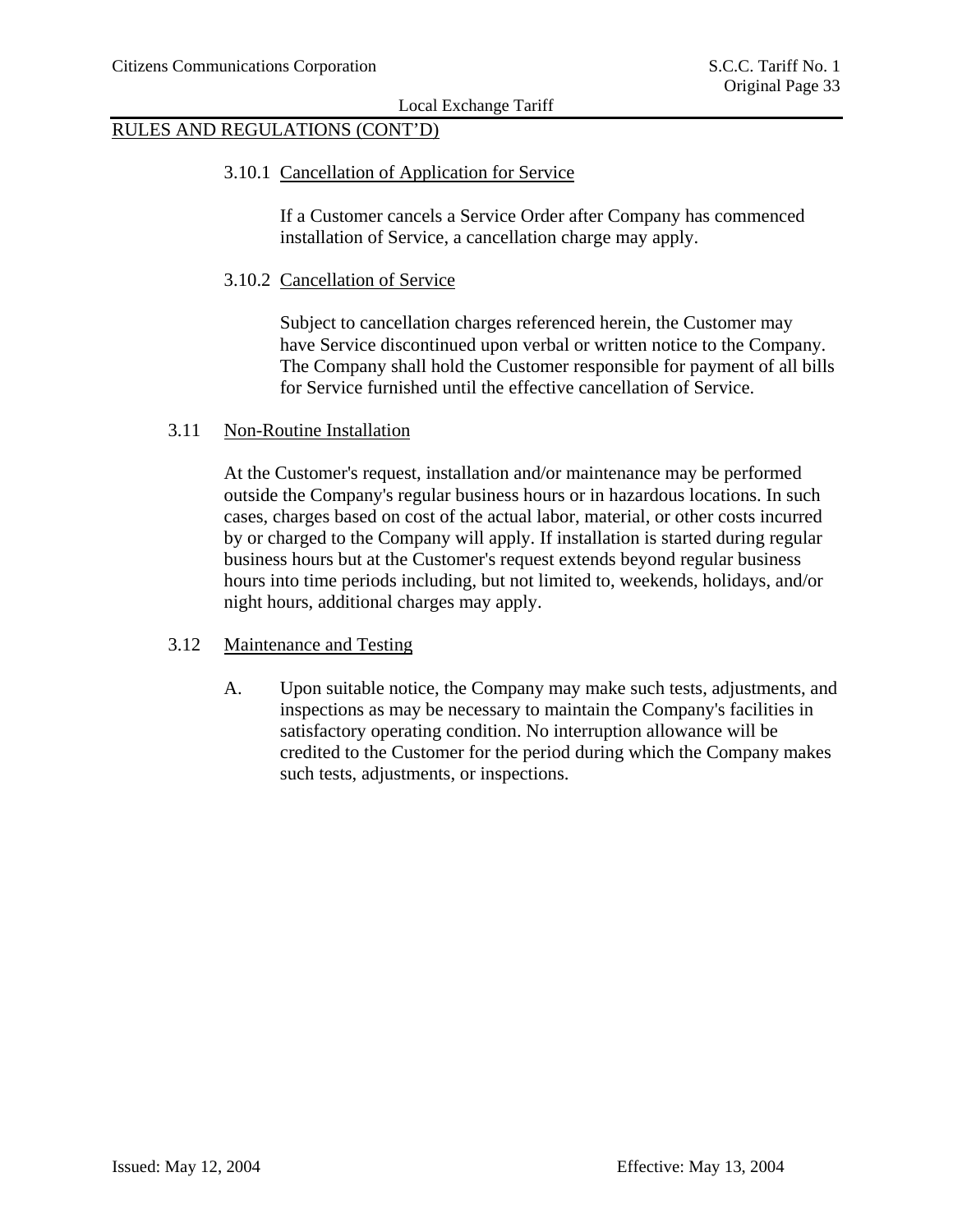# RULES AND REGULATIONS (CONT'D)

B. Upon suitable notification to the Customer, and at a reasonable time, the Company may make such tests and inspections as may be necessary to determine that the Customer or End User is complying with the requirements set forth above for the installation, operation, and maintenance of Customer provided facilities, equipment, and wiring in the connection of Customer provided facilities and equipment to Companyowned facilities and equipment. If the protective requirements for Customer-provided equipment are not being complied with, the Company may take such action, as it deems necessary to protect its facilities, equipment, and personnel. The Company will notify the Customer promptly if there is any need for further corrective action. Within ten (10) days of receiving this notice, the Customer must take such action. If the Customer fails to do this, the Company may take whatever additional action is deemed necessary, including the suspension of Service, to protect its facilities, equipment, and personnel from harm.

### 3.13 Universal Emergency (911)Service

### 3.13.1 General

Universal Emergency Number 911 Services provide the general public with the means of simple and direct telephone access to public safety answering points engaged in assisting local governments in protecting the safety and property of the general public. Enhanced Universal Emergency Telephone Number (E911 Service) is a business telephone exchange communications service whereby any telephone user who dials 911 will reach a designated Public Safety Answering Point (PSAP). E911 Service is offered subject to availability of stored program control central office facilities. No charge applies for calls to the 911 number.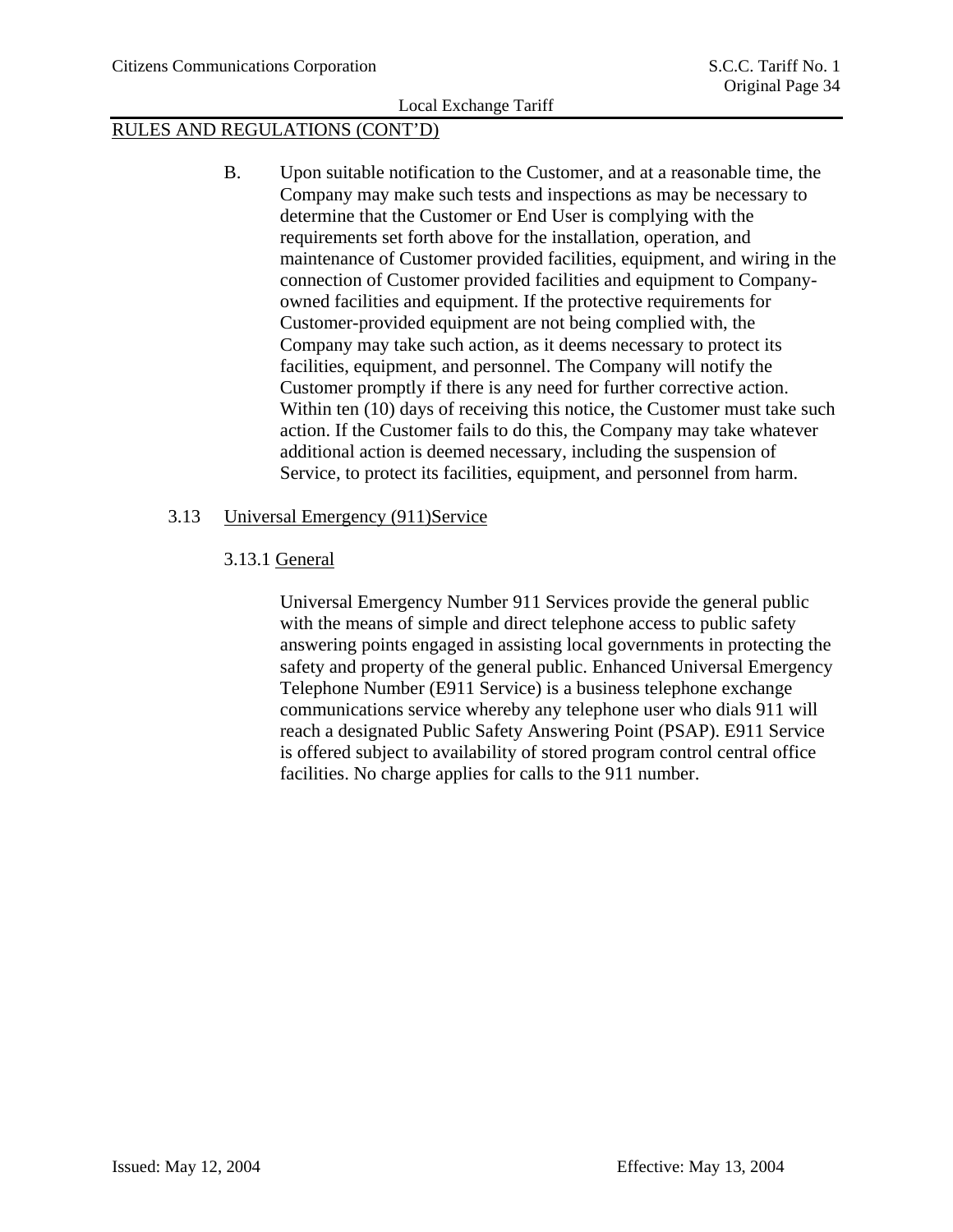### RULES AND REGULATIONS (CONT'D)

- 3.13.2 Regulations
- A. This Tariff does not provide for the inspection or constant monitoring of facilities to discover errors, defects or malfunctions in the service, nor does the Company undertake such responsibility.
- B. 911 or E911 information consisting of the names, addresses and telephone numbers of all telephone customers is confidential. The Company will release such information via the Data Management System only after a 911 call has been received, on a call by call basis, only for the purposes of responding to an emergency call in progress.
- C. The 911 calling party, by dialing 911, waives the privacy afforded by nonlisted and non-published service to the extent that the telephone number, name, and address associated with the originating station location are furnished to the Public Safety Answering Point (PSAP).
- D. 911 or E911 emergency telephone number service may be provided by the Company's underlying carrier.

E. After the establishment of service, it is the Public Safety Agency's responsibility to continue to verify the accuracy of and to advise the Company of any changes as they occur in street names, establishment of new streets, changes in address numbers used on existing streets, closing and abandonment of streets, changes in police, fire, ambulance or other appropriate agencies' jurisdiction over any address, annexations and other changes in municipal and county boundaries, incorporation of new cities or any other similar matter that may affect the routing of 911 calls to the proper Public Safety Answering Point.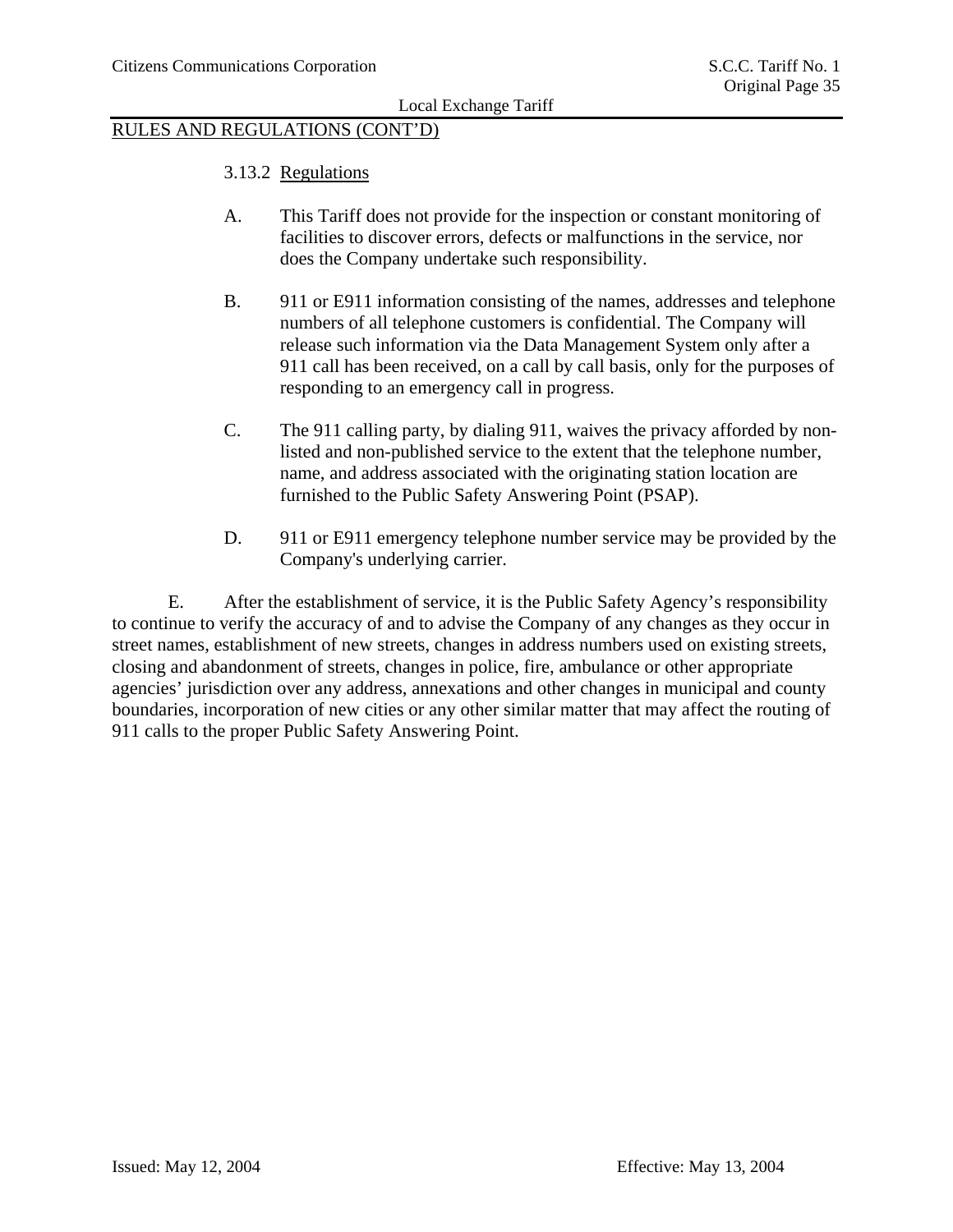# RULES AND REGULATIONS (CONT'D)

F. The Company assumes no liability for any infringement, or invasion of any right of privacy or any persons caused, or claimed to be caused, directly or indirectly by the use of 911 or E911 service. Under the terms of this Tariff, the Public Safety Agency must agree, except where the events, incidents, or eventualities set forth in this sentence are the result of the Company's gross negligence or willful misconduct, to release, indemnify, defend and hold harmless the Company from any and all loss or claims whatsoever, whether suffered, made, instituted, or asserted by the Public Safety Agency or by any other party or person, for any personal injury to or death of any person or persons, or for any loss, damage, or destruction of any property, whether owned by the Customer or others. Under the terms of this Tariff, the Public Safety Agency must also agree to release, indemnify, defend, and hold harmless the Company for any infringements of invasion of the right or privacy of any person or persons, caused or claimed to have been caused, directly or indirectly, by the installation, operation, failure to operate, maintenance, removal, presence, condition, occasion, or use of 911 or E911 service features and the equipment associated therewith, or by any services furnished by the Company in connection therewith, including, but not limited to, the identification of the telephone number, address, or name associated with the telephone used by the party or parties accessing 911 or E911 service hereunder, and which arise out of the negligence, or other wrongful act of the Public Safety Agency, its user, agencies or municipalities, or the employees or agents of any one of them, or which arise out of the negligence, other than gross negligence or willful misconduct, of the Company, its employees or its agents.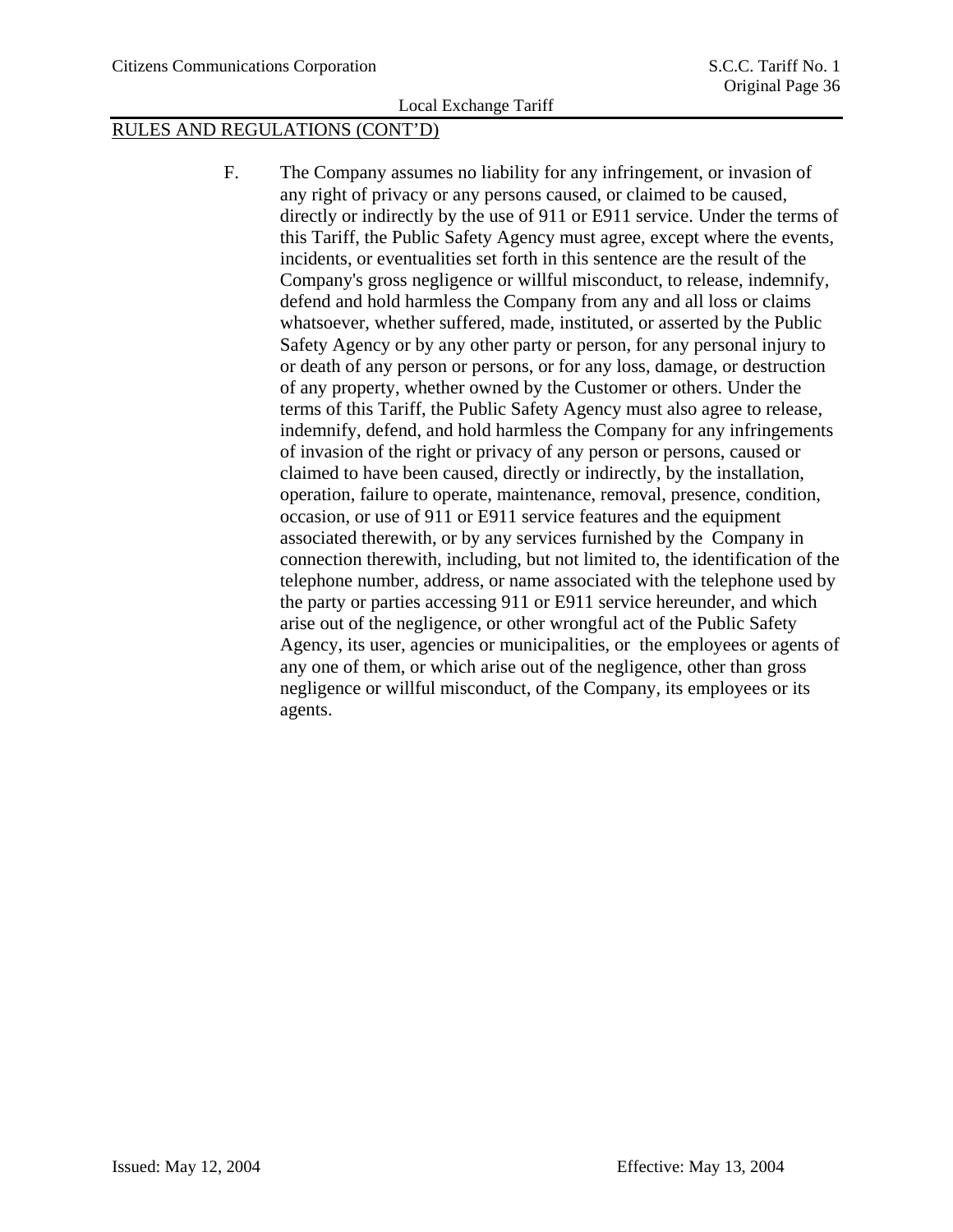# RULES AND REGULATIONS (CONT'D)

#### 3.14 IntraLATA and InterLATA Presubscription

### 3.14.1 General

Carrier Presubscription is a procedure whereby a Customer designates to the Company the carrier which the Customer wishes to be the carrier of choice for intraLATA and interLATA toll calls. Such calls are automatically directed to the designated carrier, without the need to use carrier access codes or additional dialing to direct the call to the designated carrier. Presubscription does not prevent a Customer who has presubscribed to an IntraLATA or InterLATA toll carrier from using carrier access codes or additional dialing to direct calls to an alternative long distance carrier on a per call basis.

### 3.14.2 Presubscription Charges

After a Customer's initial selection for a presubscribed toll carrier, for any change thereafter, a Presubscription Change Charge, as set forth below will apply. Customers who request a change in intraLATA and interLATA carriers with the same order will be assessed a single charge per line.

Nonrecurring Charges

Per business or residence line, trunk, or port

| Initial Line, or Trunk or Port | \$5.00 |
|--------------------------------|--------|
| Additional Line, Trunk or Port | \$5.00 |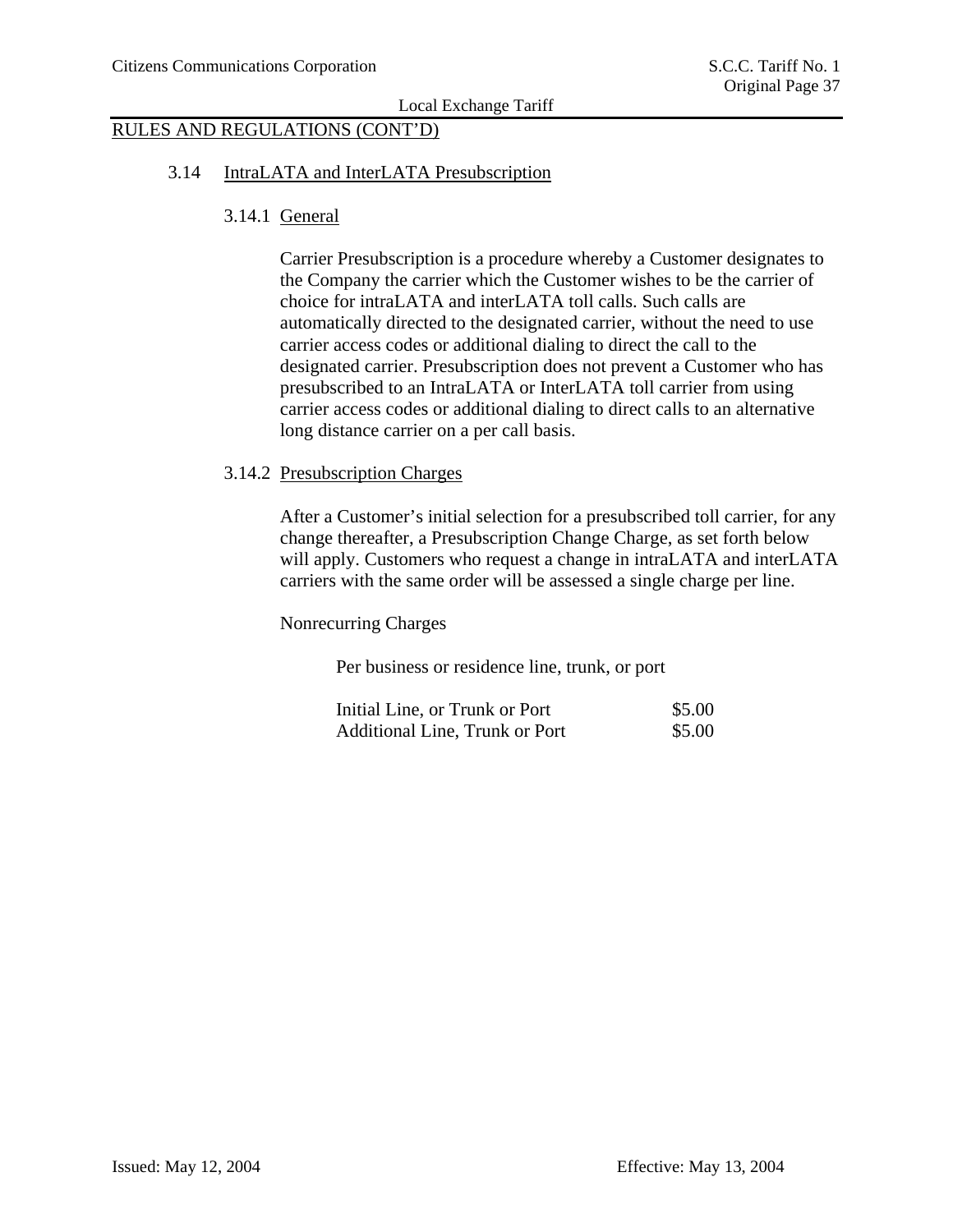# RULES AND REGULATIONS (CONT'D)

### 3.15 Special Construction

- A. When it is necessary for the Company to provide outside plant construction, either on a public road or on private property, which is other than that usually provided for the area and class of service furnished, the customer or other party requiring such special construction is required to pay the difference between the estimated cost of usual construction and the estimated cost of the type of construction provided under the conditions specified herein. Charges are based on cost to the Company plus a reasonable administrative fee minus any credit for reuse or salvage. Such special construction includes:
	- (1) underground construction where aerial construction would usually be provided,
	- (2) submarine cable,
	- (3) greater quantity or a different type of facilities than that which the Company would otherwise construct in order to fulfill the customer's initial requirements for service,
	- (4) routing facilities different from that which the Company would normally utilize,
	- (5) expedition of the construction of facilities at greater expense that would otherwise be incurred,
- B. The Company will, in all cases, bear the same amount of the cost as in the case of usual construction.
	- (1) Outside Plant Construction
		- a) On Public Roads or on Private Property

The customer or other party requiring the special construction is required to pay the difference between the total estimated cost of such special construction and the amount to be borne by the Company. All plant is maintained and replaced at the expense of the Company, except where poles or conduit are owned by the customer, in which case the customer is required to maintain such poles or conduit.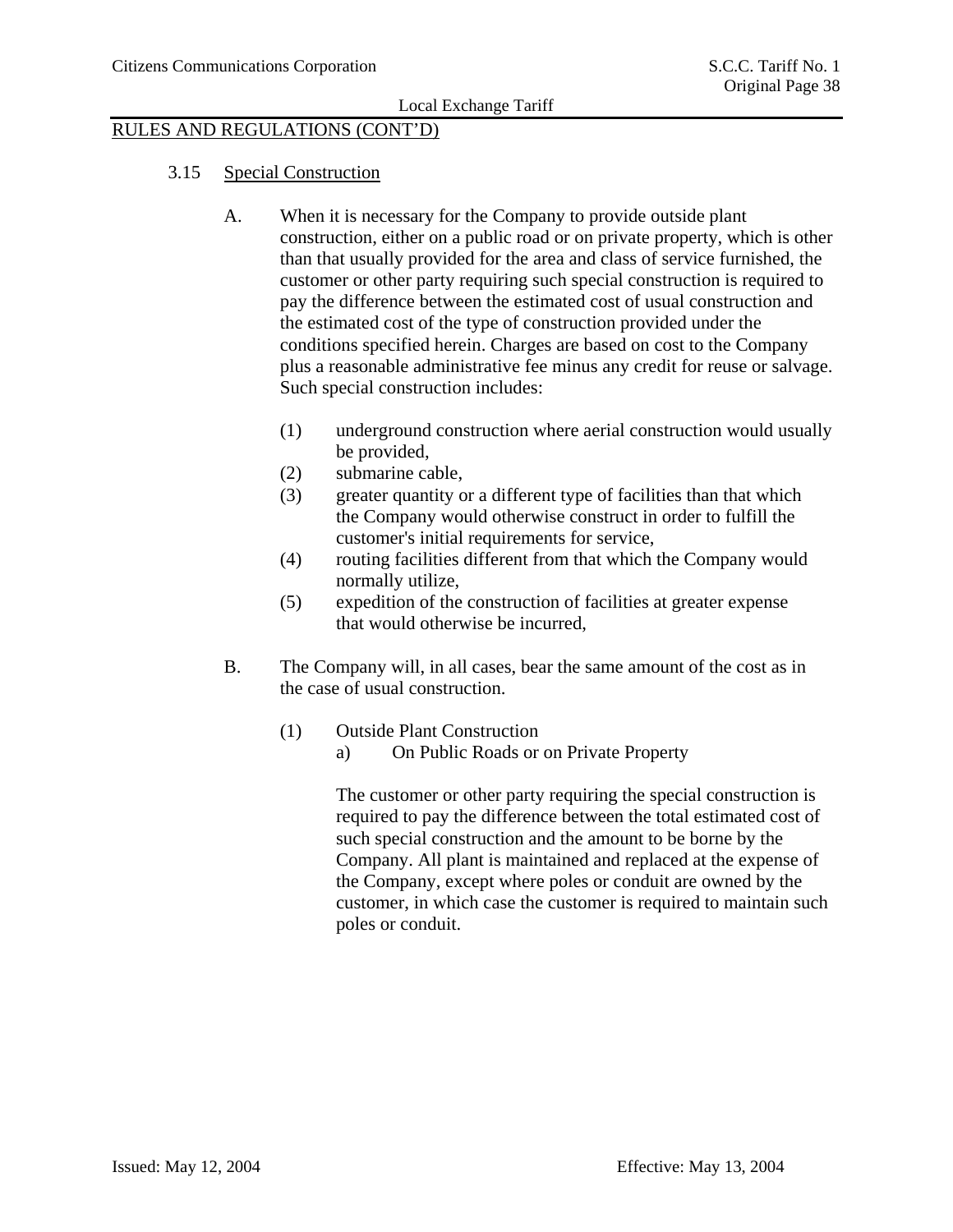# RULES AND REGULATIONS (CONT'D)

### (b) Conduit and Trenching

Except as provided as usual construction by the Company, the provision, maintenance and replacement of conduit and underground construction on private property for one or more customers is the responsibility of the customer. The Company will install and maintain the associated wire facilities at its expense. The cost of conduit replacement or of opening and closing the trench in connection with the maintenance and replacement of the wire facilities shall be the responsibility of the customer.

(2) Facilities up to the Network Interface

(a) The standard method of wiring a building or structure for telephone service is by exposed wiring. It is the responsibility of the customer to provide a means of entrance into the building which is satisfactory to the Company and to provide space for mounting the necessary terminal and station protection equipment and, where riser cable is required, a reusable means to reach each floor and each suite or office on each floor where the telephone service is desired.

- (b) Any required conduit or similar type construction involved in furnishing concealed wiring or extending wire inside the customer's premises must be installed and maintained at the expense of the customer. Such construction must be installed in a manner, that is acceptable to the Company.
- (c) Where, due to the type of construction of the building or the conditions imposed by the customer, abnormal expense is incurred by the Company, the customer is required to pay the difference between the estimated expense which would normally have been incurred for the installation.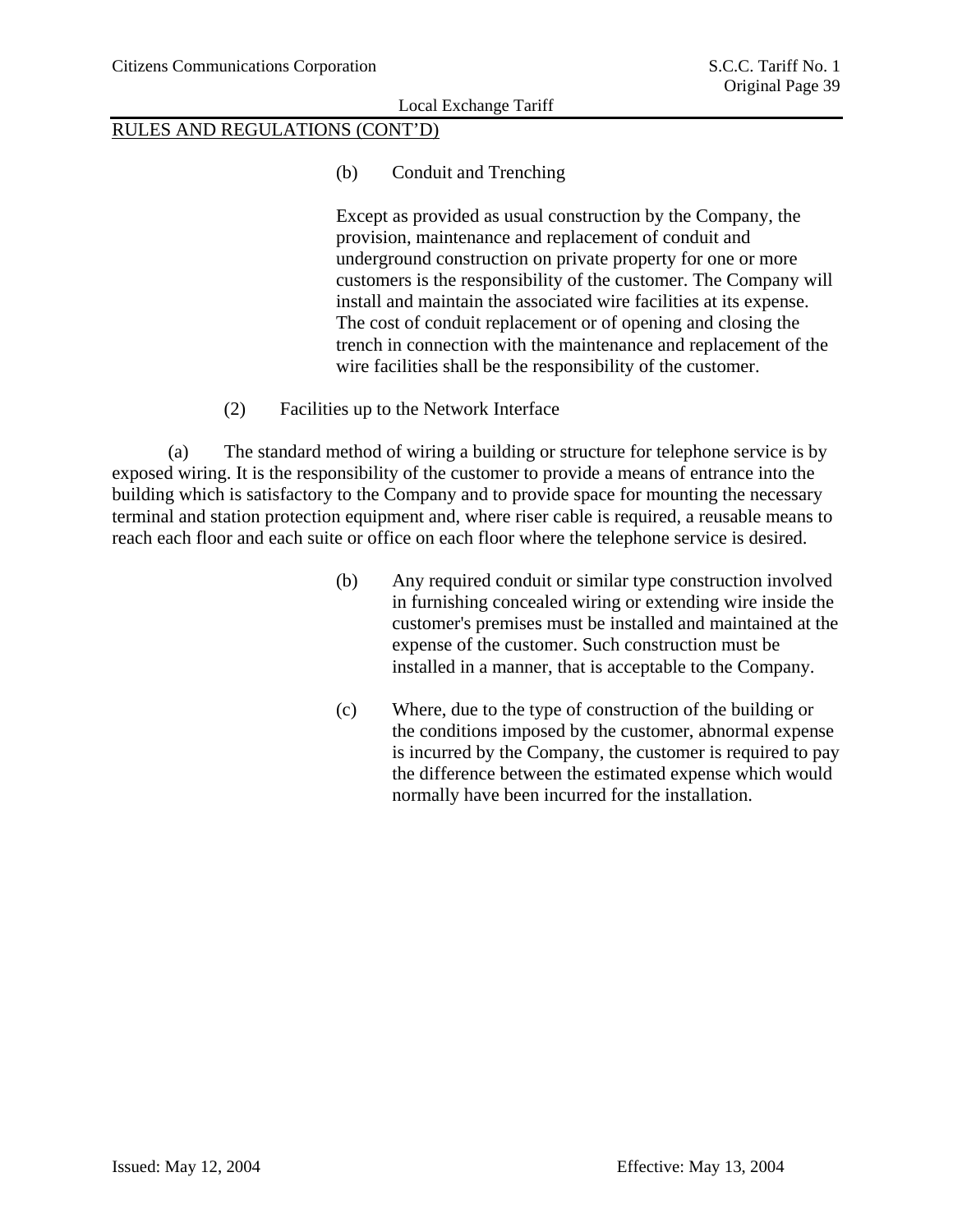# RULES AND REGULATIONS (CONT'D)

### 3.16 700/900 Blocking Options

 700/900 Blocking Options are arrangements that prevent a Customer from accessing 700 and/or 900 service telephone numbers. 700/900 Blocking Options are provided only on Local Exchange Service individual dial tone lines, PBX trunks, and Centrex lines and SEATS. 700/900 Blocking Options are only offered where the customer's serving central office is equipped with electronic switching equipment capable of providing this service. Customers may elect to block calls to 700 service telephone numbers only, 900 service telephone numbers only, or both 700 and 900 service telephone numbers.

There are no charges associated with 700/900 Blocking Options.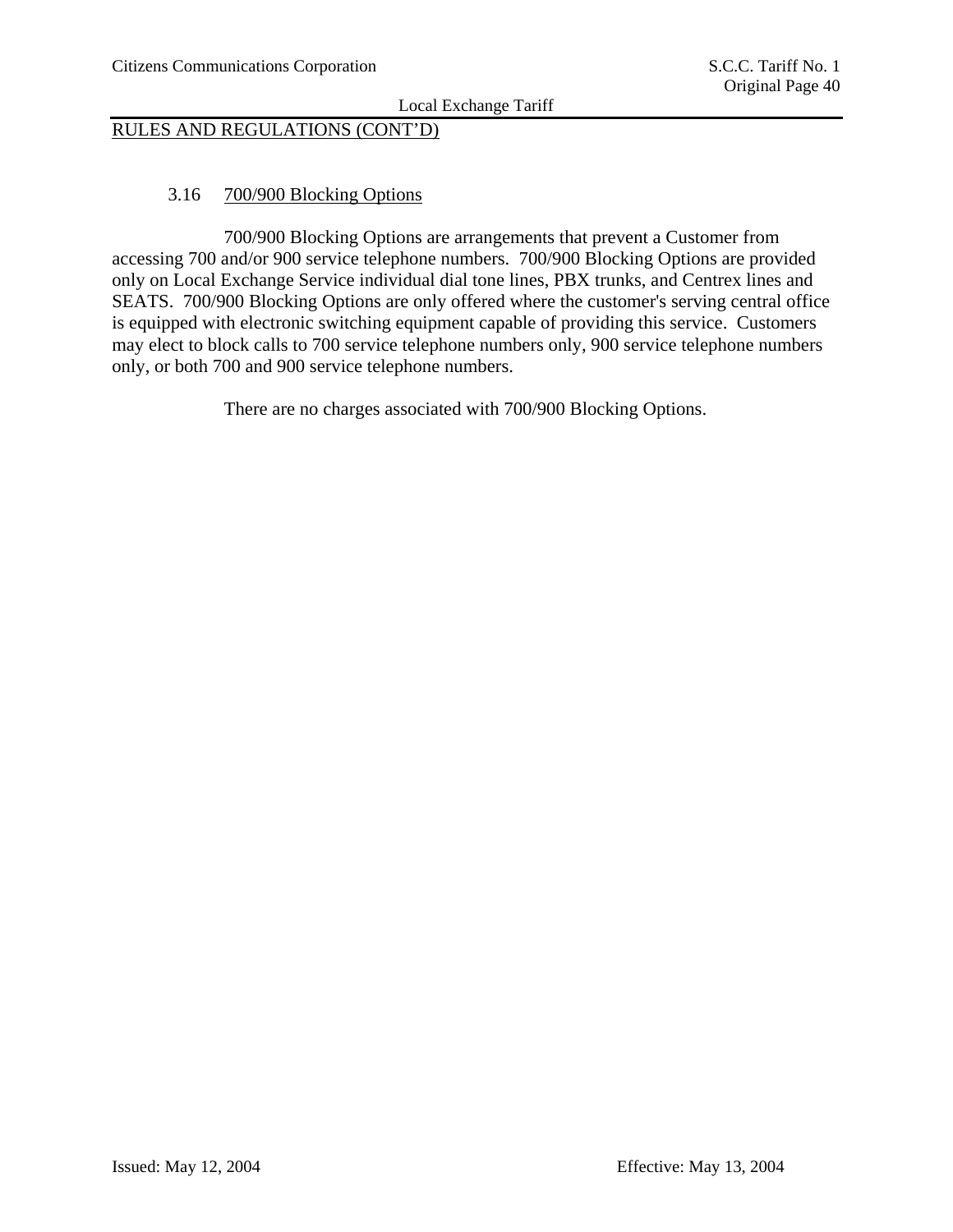# RULES AND REGULATIONS (CONT'D)

Reserved for future use.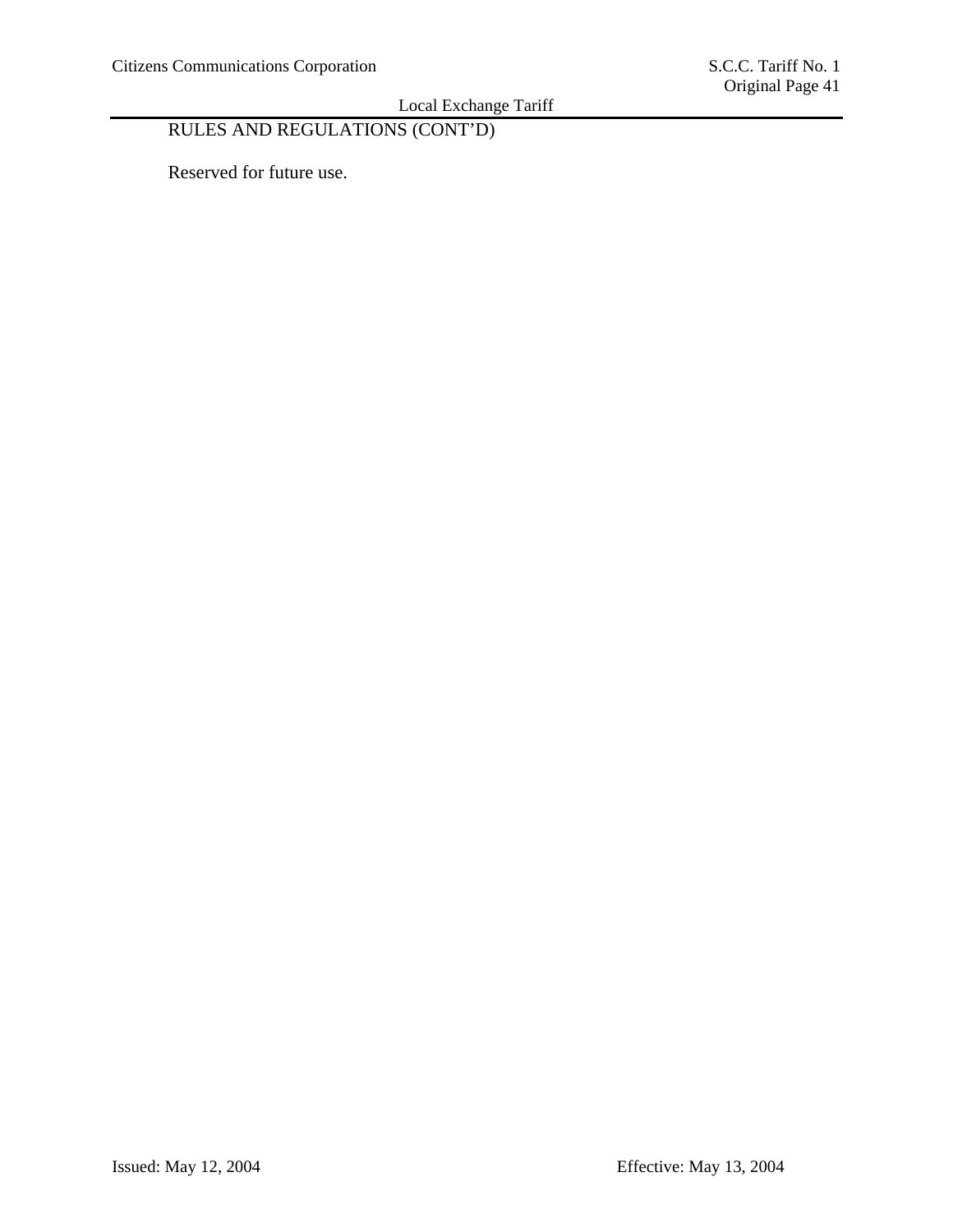# SECTION 4. DESCRIPTION OF SERVICES AND RATES

### 4.1 Basic Local Exchange Service

#### 4.1.1 Description of Services

Basic Local Exchange Service provides a Customer with a Connection to the Company's switching network, which enables the Customer to:

- a) receive calls from other stations on the public switched telephone network;
	- b) access the Company's Local Calling Services and other Services as set forth in this tariff;
	- c) access interexchange calling services of the Company and of other carriers;
	- d) access (at no additional charge) the Company's operators and business office for service related assistance; access toll-free telecommunications services such as 800 NPA; and access 9-1-1 service for emergency calling.

### 4.1.2 Application of Rates

The rates shown herein entitle the customer to local messages to all telephones bearing the designation of any central office of the exchanges or zones included as specified in the associated local service area or extended local service area. Charges for monthly usage options apply in addition to the charges for dial tone lines.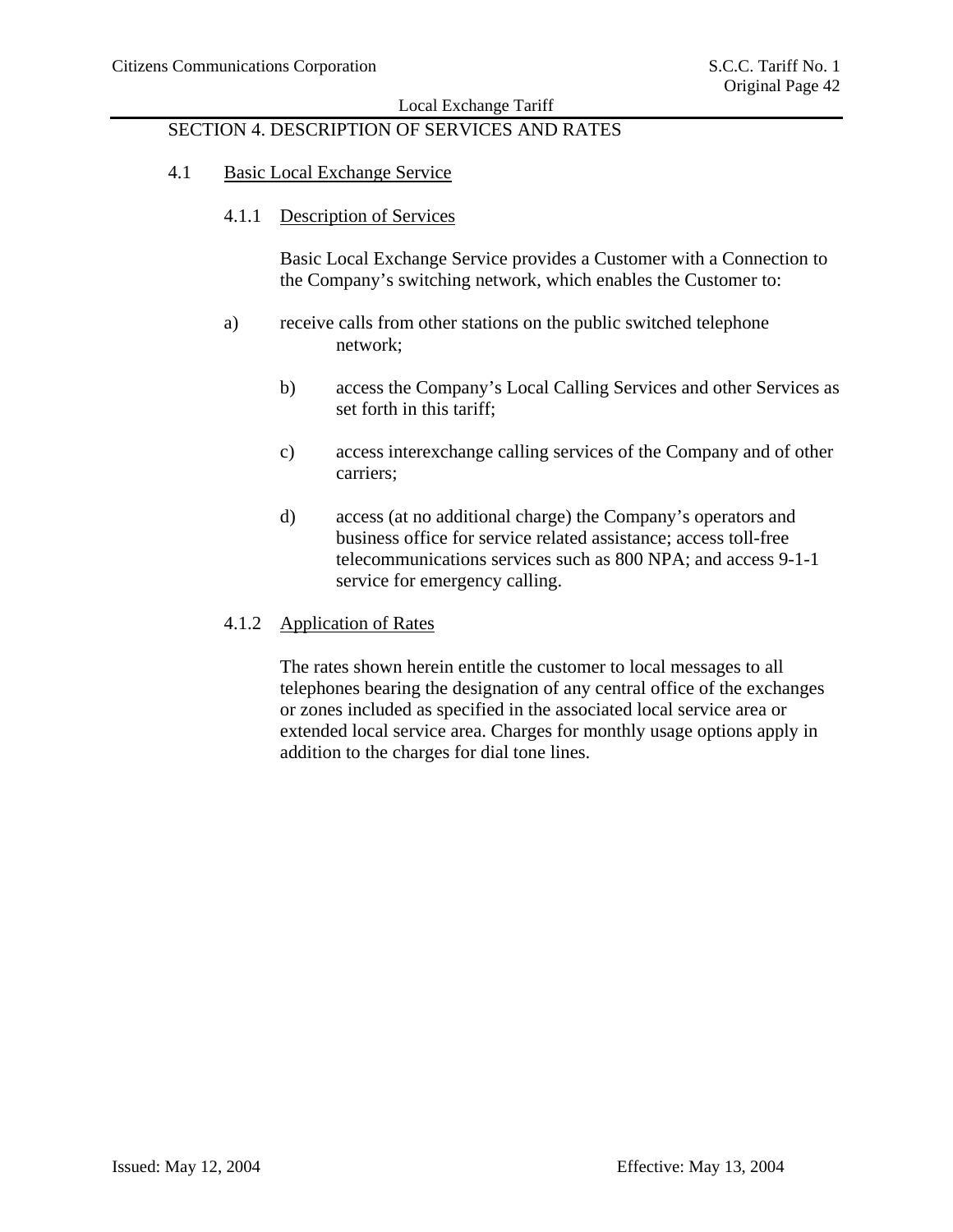### DESCRIPTION OF SERVICES AND RATES (CONT'D)

- A. Business and Residential Rates
	- 1) Dial tone lines are available with an unlimited monthly usage option.
	- (2) The unlimited monthly usage option provides for unlimited local calling per month on a flat rate basis to dial tone lines in the local service area.
	- (3) Charges for calls to extended local service areas are as specified in Section 4.1.4 A (1) for measured service and 4.1.4 A (2) for message service, of this Tariff.
- B. Determination of Airline Mileages
	- 1. Measured Rate Service Distance Calculation

To determine the rate distance between any two rate centers proceed as follows:

- (a) Obtain the "V" and "H" coordinates for each rate center-- V&H Coordinates can be obtained either from the Company or Telcordia or other national telecommunication products.
- (b) Obtain the difference between the "V" coordinates of the two rate centers. Obtain the difference between the "H" coordinates. Note: The difference is always obtained by subtracting the smaller coordinate from the larger coordinate.
- (c) Divide each of the differences obtained in (b) by three, rounding each quotient to the nearer integer.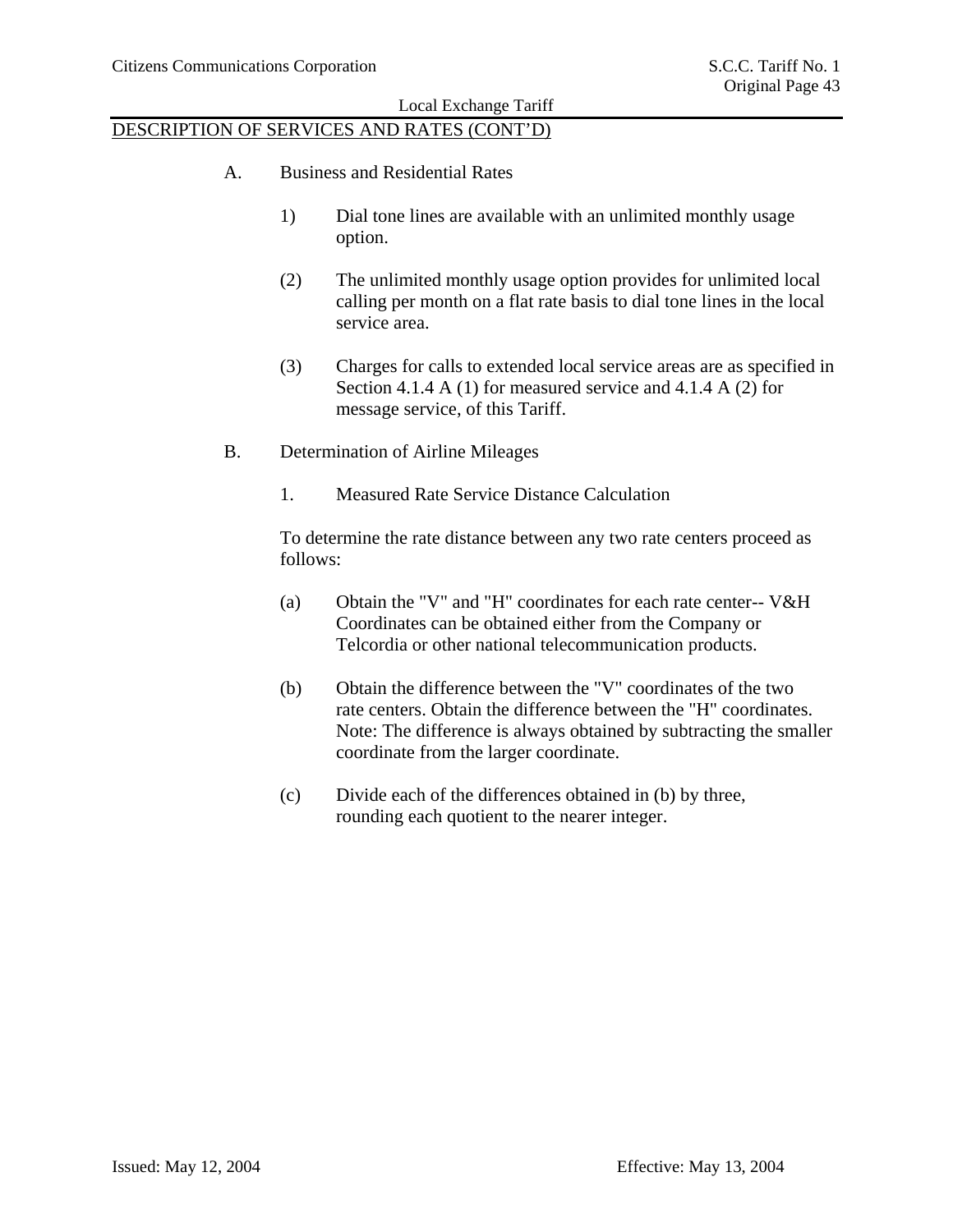### DESCRIPTION OF SERVICES AND RATES (CONT'D)

- (d) Square these two integers and add the two squares. If the sum of the squares is greater than 1777, divide the integers obtained in (c) by three and repeat step (d). Repeat this process until the sum of the squares obtained in (d) is less than 1778;
- (e) The number of successive divisions by three in steps (c) and (d) determines the value of "N". Multiply the final sum of the two

squares obtained in step (d) by the multiplier specified in the following table for this value of "N" preceding;

| Multiplier | Minimum Rate Mileage |
|------------|----------------------|
| 0.9        |                      |
| 8.1        | 41                   |
| 72.9       | 121                  |
| 656.1      | 361                  |

(f) Obtain square root of product in (e) and, with any resulting fraction, round up to the next higher integer. This is the message rate mileage except that when the mileage so obtained is less than the minimum rate shown in (e) preceding, the minimum rate mileage corresponding to the "N" value is applicable.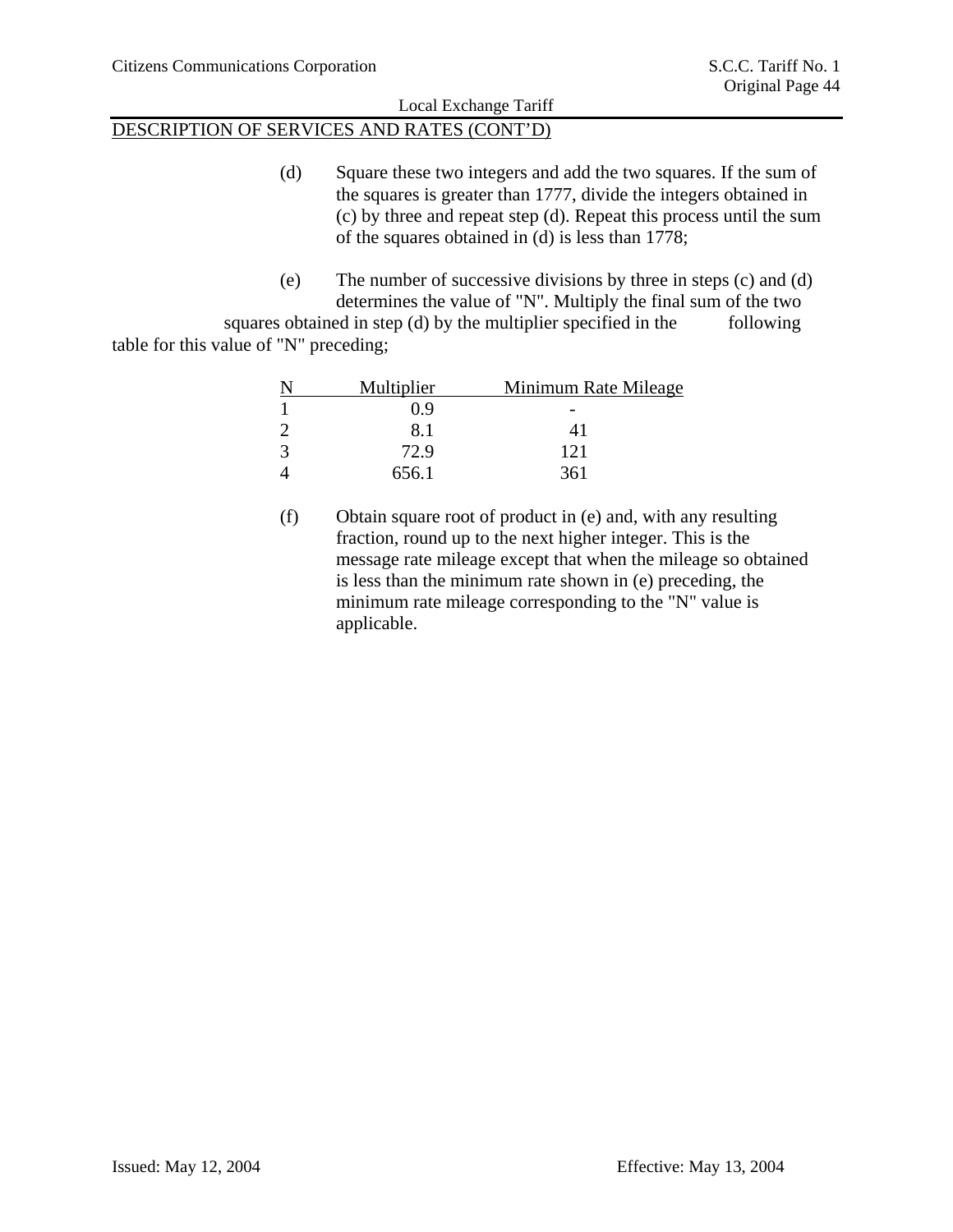### DESCRIPTION OF SERVICES AND RATES (CONT'D)

4.1.3 Service Area and Rate Groups

Citizens provides service in the exchange areas served by the following local exchange companies:

Central Telephone Company Of Virginia

A. Exchanges

Meadows of Dan, VA

B. Exchange and Local Service Areas

Exchanges Included In Exchange In Local Service Area

Meadows of Dan Ararat, Ballard, Stuart, and Woolwine

- 4.1.4 Rates and Charges
	- A. Business Rate Application

Dial tone lines are available only in conjunction with a monthly usage option.

Monthly usage options provide for local calling on a monthly basis to dial tone lines in the local service area are as follows:

Unlimited Usage - No limit on the number of local calls per month for a flat rate.

Charges for Other Plans to extend the local calling area are as specified under each extension plan.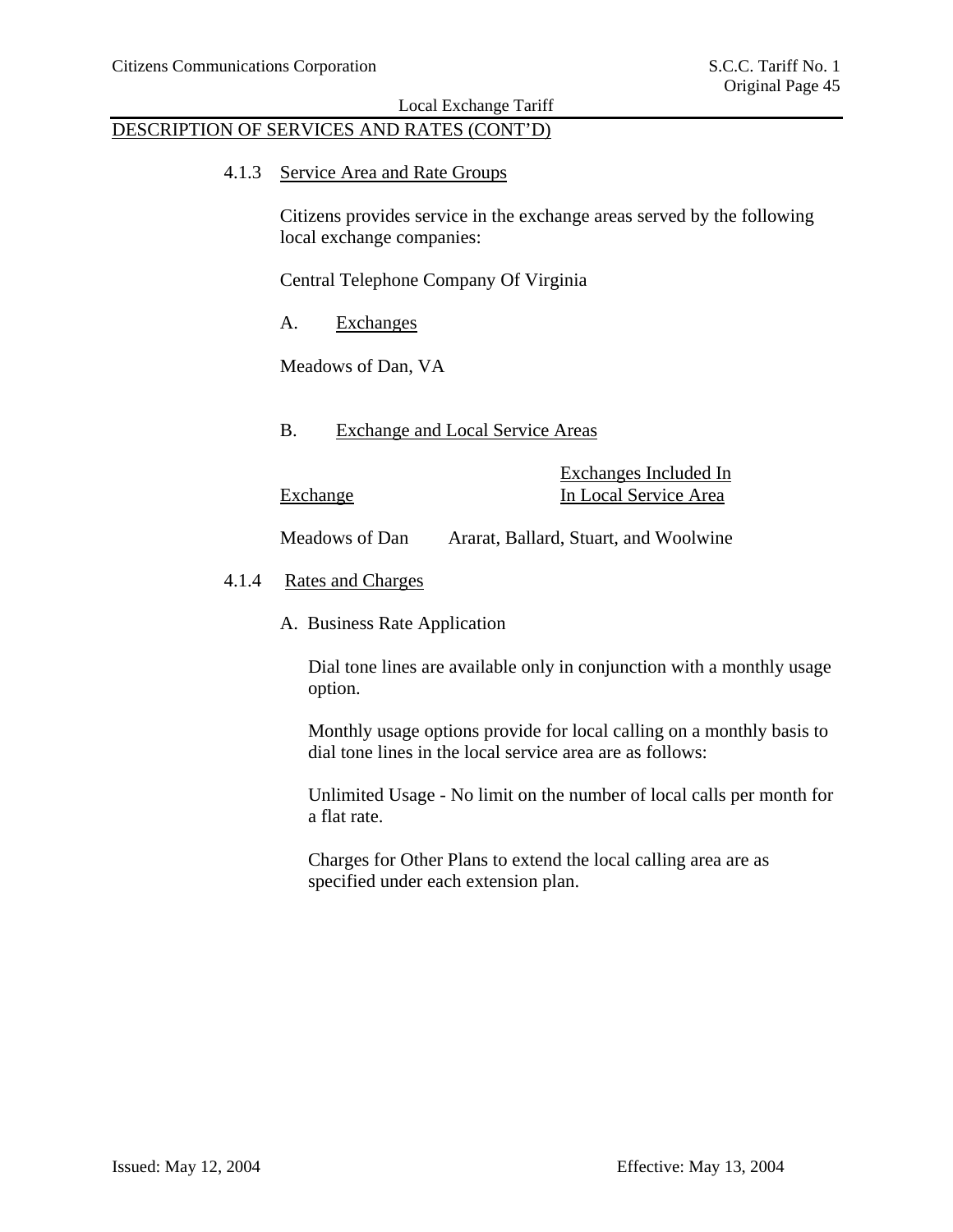# DESCRIPTION OF SERVICES AND RATES (CONT'D)

1. Local Exchange Basic Service Business Monthly Rates

Rates for Meadows of Dan

Business Class of Service Access Line Per Line

(1) Dial Tone Line Unlimited Monthly Usage Option Flat Rate

Per Month

| <b>One Party</b>                | \$20.09 |
|---------------------------------|---------|
| Single Trunk                    | \$41.37 |
| Pay Telephone Service (flat)    | \$41.37 |
| Pay Telephone Service (message) | \$20.09 |

B. Residence Rate Application

Dial tone lines are available only in conjunction with a monthly usage option.

Monthly usage options provide for local calling on a monthly basis to dial tone lines in the local service are as follows:

Unlimited Usage - No limit on the number of local calls per month for a flat rate.

Charges for Other Plans to extend the local calling area are as specified under each extension plan.

1. Local Exchange Basic Service Residential Monthly Rates

Rates for Meadows of Dam

Residence Class of Service Access Line Per Line

(1) Dial Tone Line Unlimited Monthly Usage Option Flat Rate Per Month

One Party \$ 9.77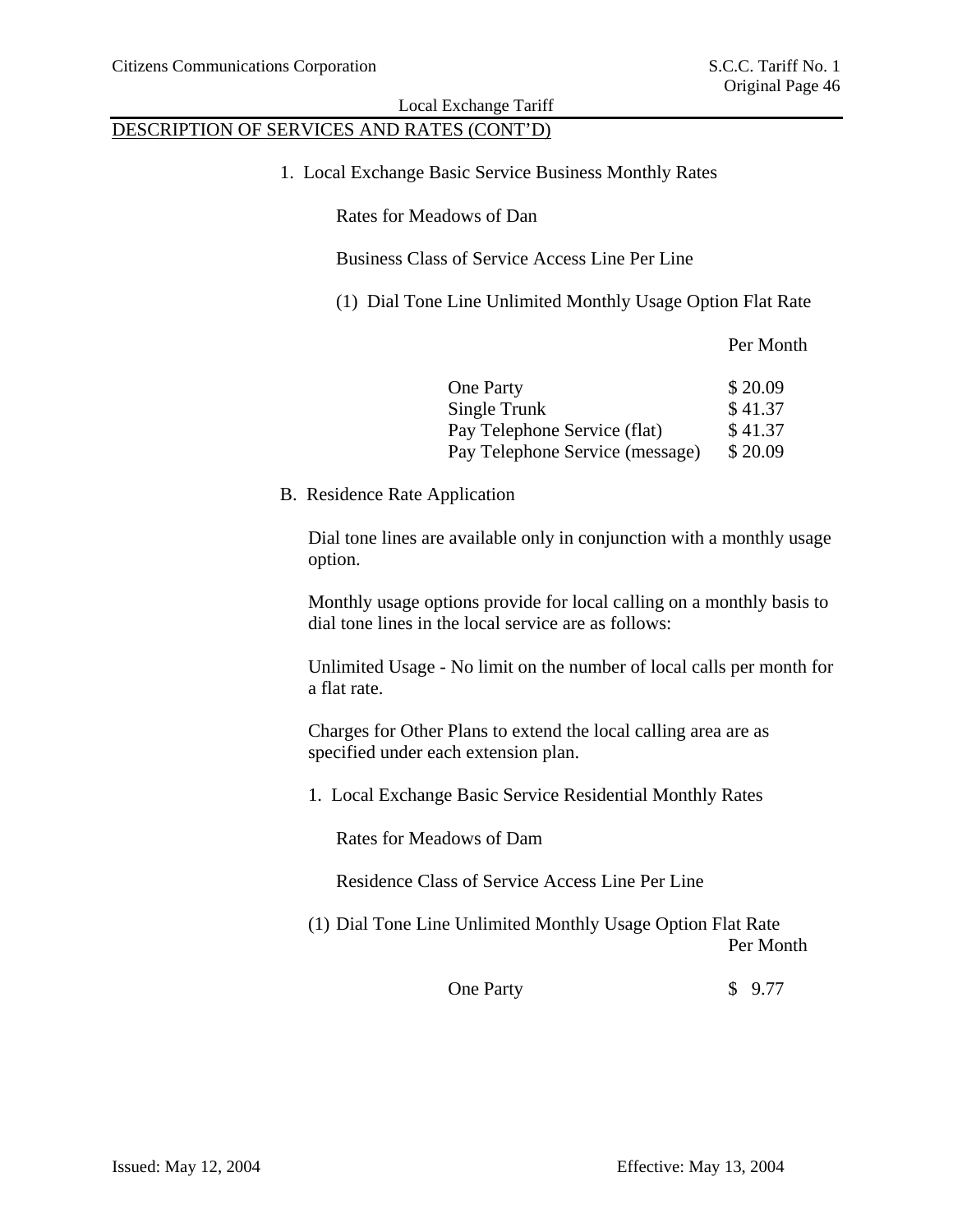### DESCRIPTION OF SERVICES AND RATES (CONT'D)

### 4.2 Extended Local Service

4.2.1 General

Extended Local Service provides for calling on a measured rate basis to specified exchanges and zones located outside of a customer's Local Exchange Service local service area.

- 4.2.2 Regulations
	- A. The regulations and rates as specified in Section 4.1.4 A (1) for measured rates preceding, are applicable to Extended Local Services furnished within each exchange or zone as specified in this tariff.
	- B. Exchanges with Extended Local Service

Exchange Exchanges in Extended Area Calling

Meadows of Dan Ballard

### 4.2.3 Extended Area Calling Rates

- A. Originating (to Terminating) Exchange
	- 1. Meadows of Dan (to Ballard)

|                 | Per Month |
|-----------------|-----------|
|                 | Per Line  |
| Residential     | \$0.73    |
| <b>Business</b> | \$1.50    |
| Pay Telephone   | \$3.09    |
|                 |           |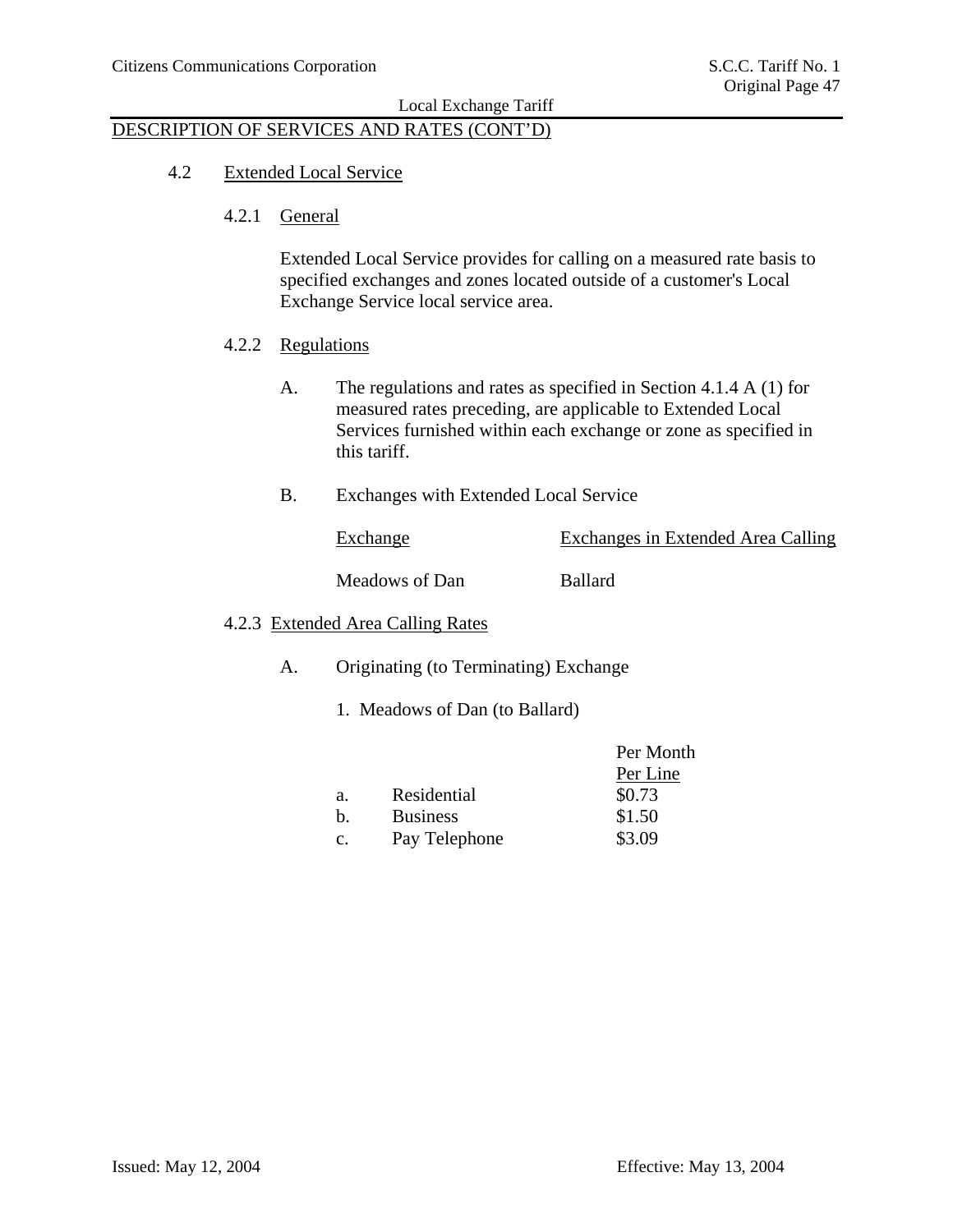### DESCRIPTION OF SERVICES AND RATES (CONT'D)

### 4.3 Directory Assistance Service

The Company furnishes Directory Assistance Service ("DA") for the purpose of aiding customers in obtaining telephone numbers. Customers are allowed two requests per call.

In order to make allowance for a reasonable need for local calling area DA service, including numbers not in the directory, directory inaccessibility and other conditions, no charge applies for the first three calls for telephone numbers of customers who are located within the calling area of the calling party per month per station access line. The allowance is cumulative for all group billed services furnished on the same premises or as part of the same system within an exchange. Customers may ask operator to connect them with an obtained number; a connect request, for an additional charge, below.

Charges for DA are not applicable to calls placed from hospital services or calls placed from telephones where the customer or, in the case of residence service, a member of the Customer's household, has been affirmed in writing as unable to use a Company provided directory because of a visual, physical or reading handicap.

When a party requests assistance in obtaining telephone numbers of customers who are located within the same local calling area as the number the party is calling from, the charges as set forth following apply:

 Charge for each inquiry Operator Dialed \$0.58 per call

Customer Direct Dialed \$0.29 per call after 3 free calls Connect Request  $$0.30$  per call completed\*

\*The customer will also be responsible for any wage charges that may be applicable for the called number.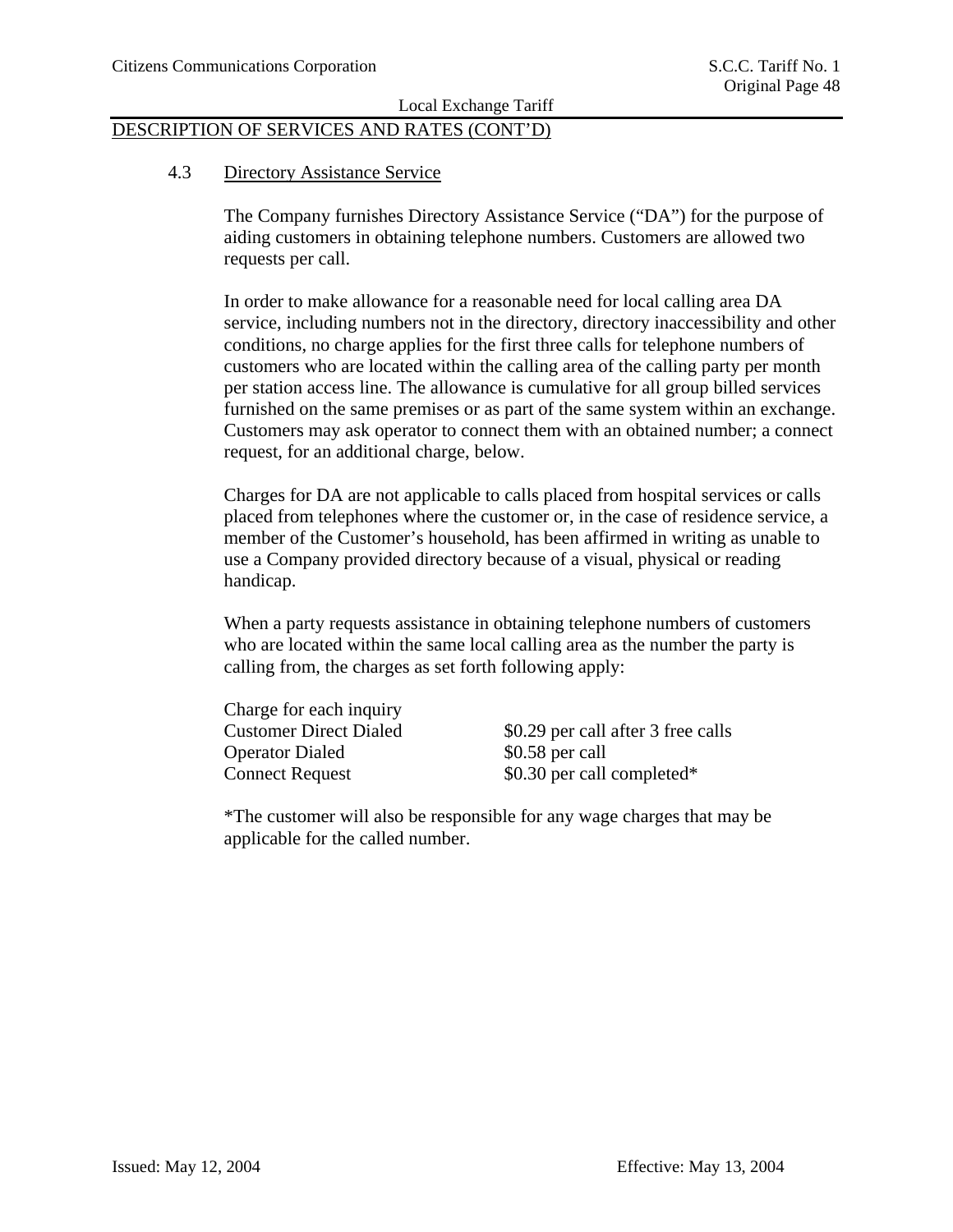# DESCRIPTION OF SERVICES AND RATES (CONT'D)

### 4.4 Operator Assisted Local Calls

**Operator Assisted Charges:** All types of local exchange service have local calling areas within which local calls can be made on a flat rate basis.

**Local Dial Call:** The call must be dialed and completed without the assistance of a Company operator and must be billed to the originating telephone when a charge is applicable.

**Collect Call:** A billing arrangement by which the charge for a call may be reversed, provided the charge is accepted at the called station.

**Person-to-Person Service**: A calling arrangement offered on both a customerdialed and operator dialed basis whereby the person originating the call specifies to a carrier operator a person to be reached, or individual with whom to be connected, a particular mobile station to be reached through a miscellaneous common carrier operator, or a particular station, department, or office to be reached through a private branch exchange (PBX) attendant.

**Station-to-Station:** A calling arrangement whereby the completion of a call, (e.g., collect, third party) is offered on both a customer-dialed and operator-dialed basis.

**Third Party Billing:** A payment arrangement which allows an End User to assign billing of a call to a telephone number which is different from the calling or called telephone number(s).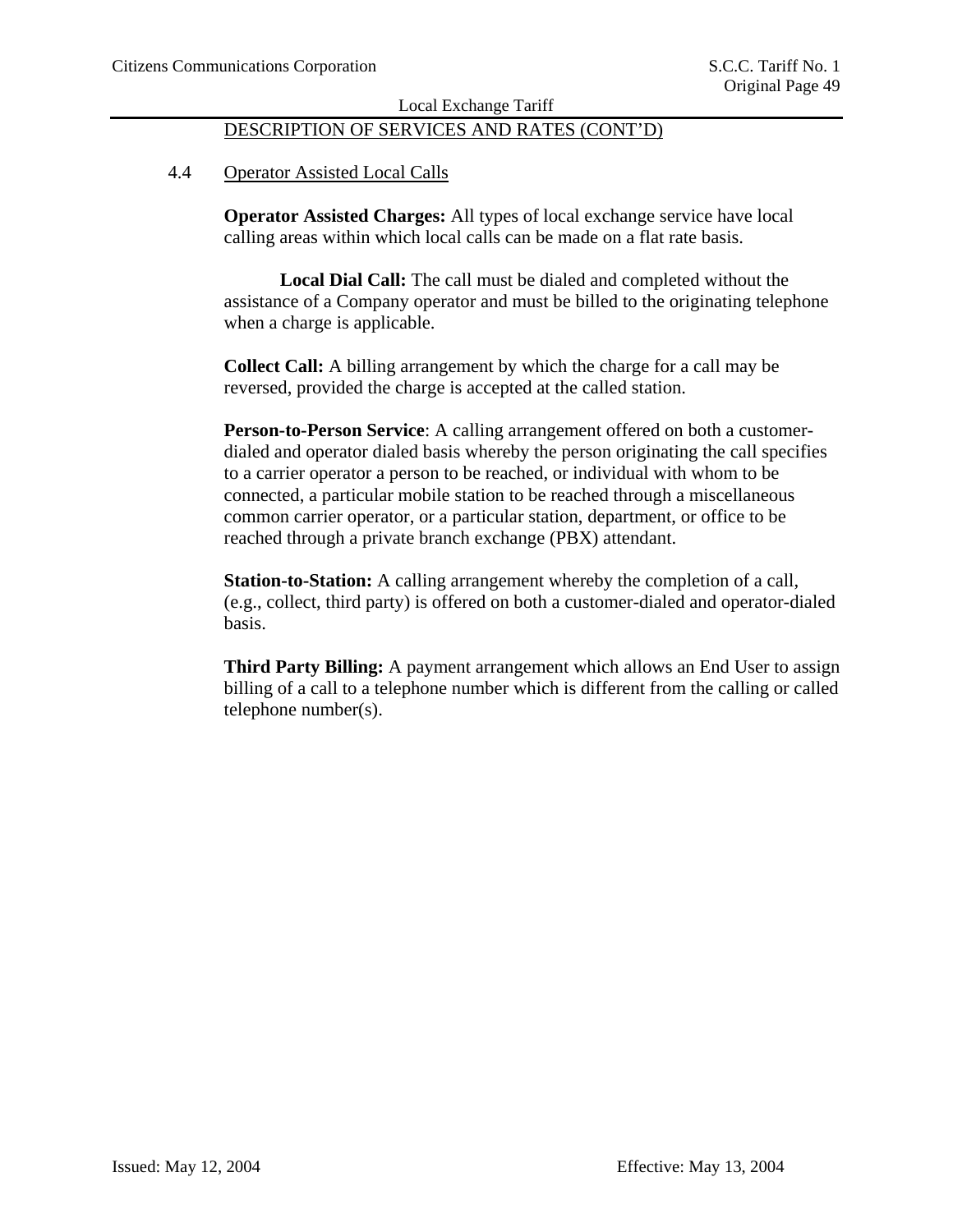### DESCRIPTION OF SERVICES AND RATES (CONT'D)

**Operator-Dialed Calling Card Service:** A call that is dialed by the operator and billed to a Calling Card.

The following service charges for operator-assisted local calls apply in addition to the local dial rate applicable:

| <b>Business Surcharge Rate/Call</b>                     |        |
|---------------------------------------------------------|--------|
| <b>Operator Service Calling Card</b>                    | \$0.60 |
| Station-to-Station operator-assisted charges:<br>Each:  |        |
| Collect, Third Party, Operator Dialed                   | \$0.75 |
| Person-to-Person operator-assisted local call:<br>Each: | \$1.50 |

The following operator-assisted local calls are exempted from the service charge:

- Calls to designated Company numbers for official telephone business
- Emergency calls to recognizable authorized civil agencies
	- Those cases where a Company operator provides assistance to reestablish a call which has been interrupted after the calling number has

been reached, reach the calling number where facility problems prevent customer dial completion, and/or place a non-coin, sent paid call for a calling party who identifies himself as being handicapped and unable to dial the call because of said handicap.

# 4.5 Verification and Emergency Interrupt Service

Upon request, subject to technical limitations, the Company's operator will verify that a conversation exists on a line and will interrupt a communication in progress to announce that someone is trying to call.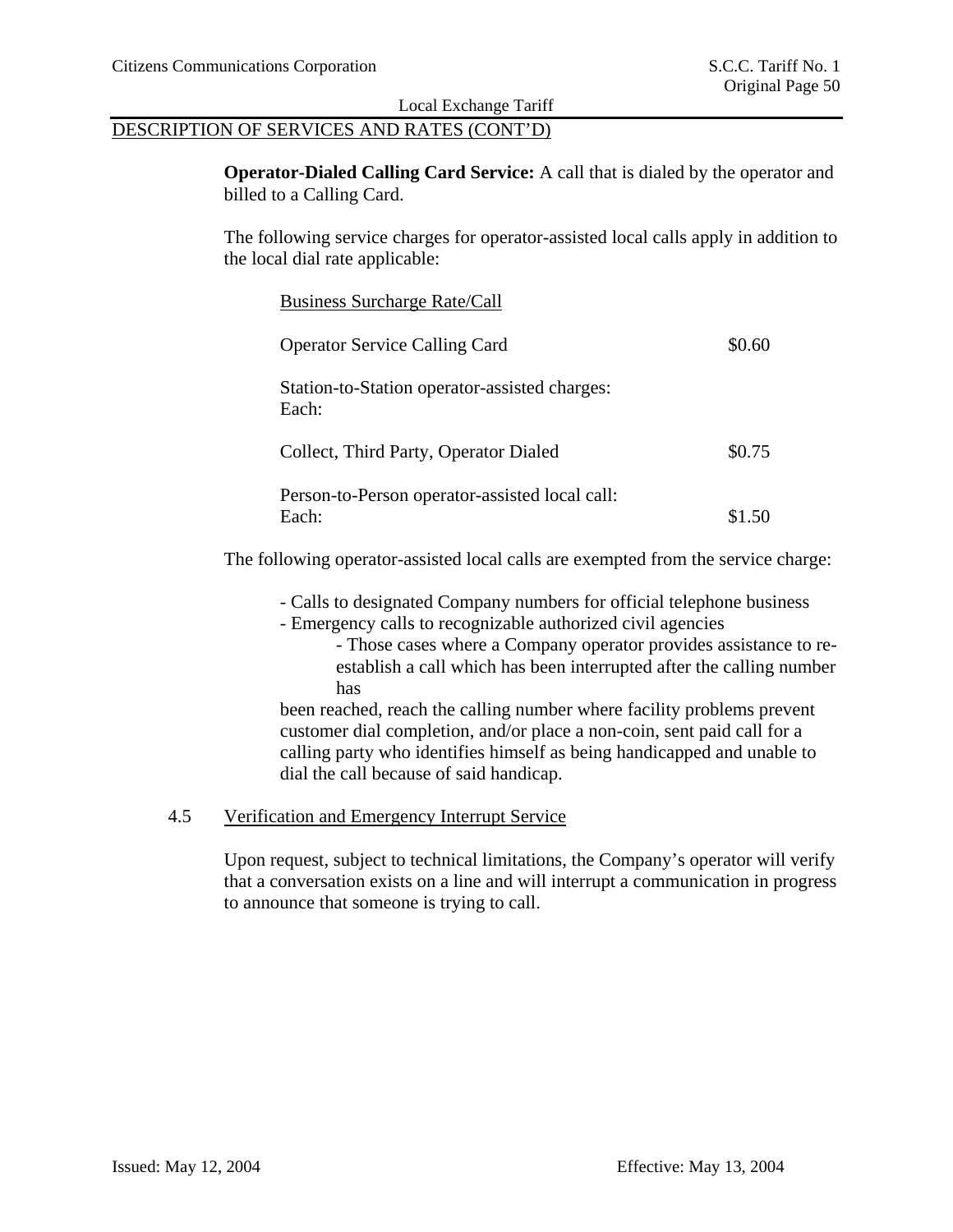### DESCRIPTION OF SERVICES AND RATES (CONT'D)

#### 4.5.1 Application of Rates and Charges:

No charge will apply if the requesting customer identifies that the call is to or from an official public emergency agency. An official public emergency agency is defined as a government agency, which is operated by the Federal, state or local government, and has the capability and legal authority to provide prompt and direct aid to the public in an emergency. Such agencies include the local police, state police, fire department, etc.

Charges may not be billed on a collect basis or on a third number basis to the number being verified or interrupted.

If the number verified is not in use, or as a result of interrupt the line is cleared, and, at the calling party's request, the operator completes the call, the charges for Operator Assisted Local Calls as defined in Section 4.3 of this tariff apply in addition to the applicable verification and emergency interrupt charges.

#### Nonrecurring Charge

| Verification request, Each:                | \$0.75 |
|--------------------------------------------|--------|
| Verification with Interrupt request, Each: | \$1.55 |

### 4.6 Service Charges

### 4.6.1 Service Ordering Charge - Multi Element Charges

#### Nonrecurring Charge

| 4.6.1.1 Service Order Processing - For connecting new                          |
|--------------------------------------------------------------------------------|
| or additional Access lines, telephone number                                   |
| change requests, and relocation of existing service<br>to a different building |
|                                                                                |

| Residential, per service order | \$15.18 |
|--------------------------------|---------|
| Business, per service order    | \$15.18 |
| Pay Telephone                  | \$29.81 |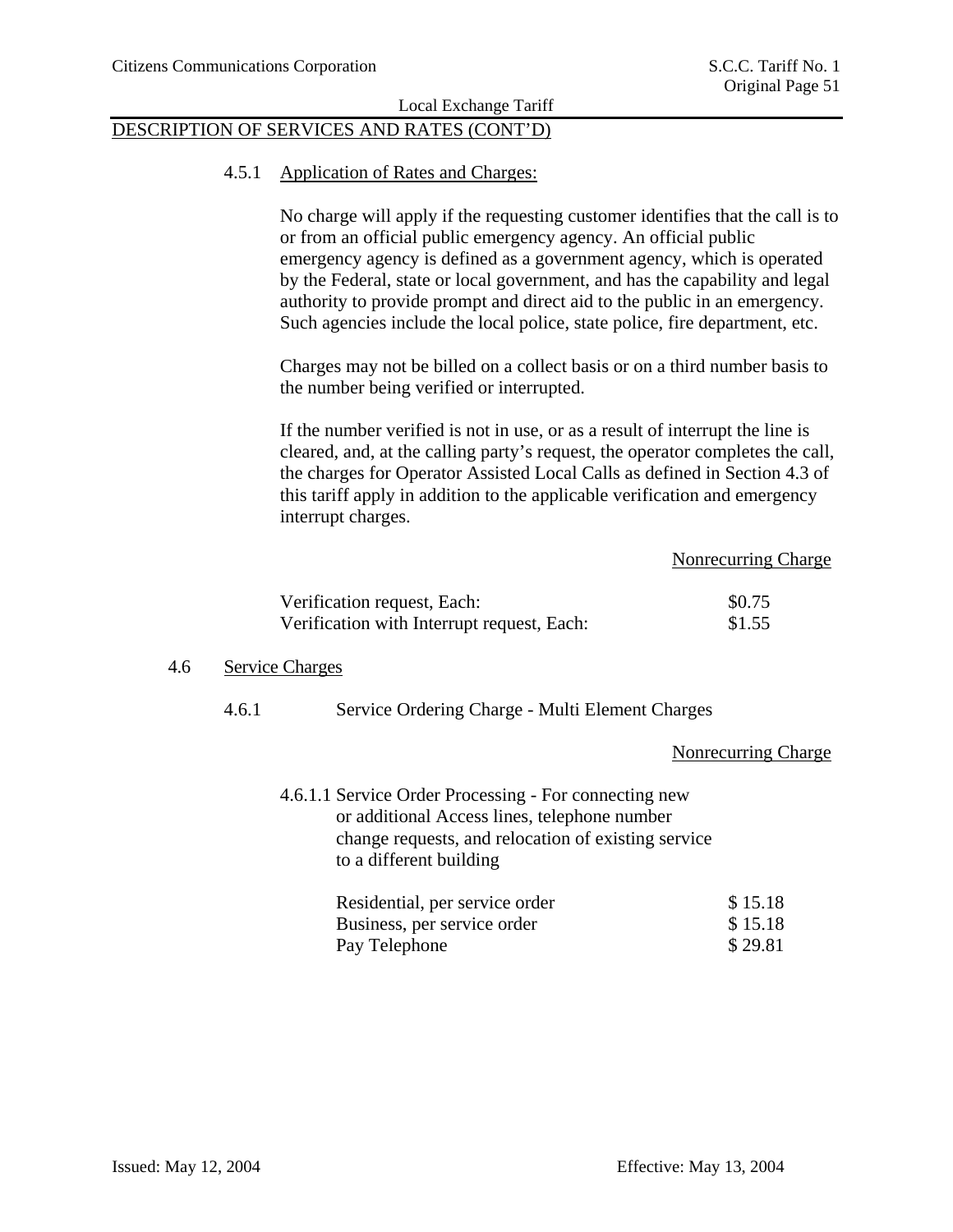# DESCRIPTION OF SERVICES AND RATES (CONT'D)

4.6.1.2 Record - For record type orders affecting directory listings.

| Residential, per service order<br>Business, per service order<br>Pay Telephone                           | \$15.18<br>\$15.18<br>\$29.81 |
|----------------------------------------------------------------------------------------------------------|-------------------------------|
| 4.6.1.3 Restoration of Service – For reestablishment of<br>service that was disconnected for non-payment |                               |
| Residential, per occurrence                                                                              | \$15.00                       |
| Business, per occurrence                                                                                 | \$15.00                       |
| Pay Telephone, per occurrence                                                                            | \$15.00                       |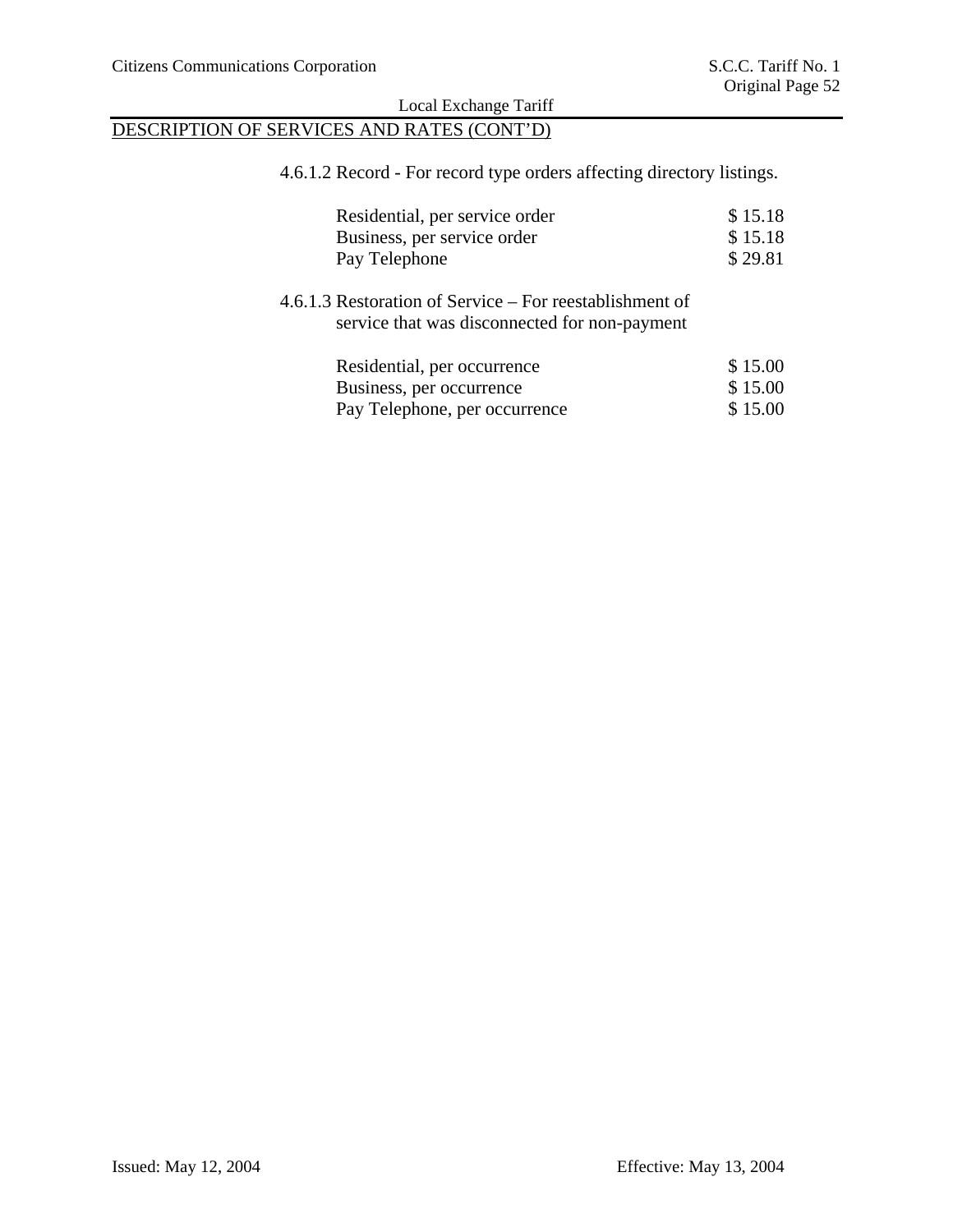### DESCRIPTION OF SERVICES AND RATES (CONT'D)

4.6.2 Access Line Connection Charges

Performing all or part of the operations associated with the connections of a central office line. These may include, but are not limited to, circuit design work and establishing or changing central office connections.

> 4.6.2.1 A Line Connection Charge applies for the connection of each local exchange line, pay telephone line, Private Branch Exchange (PBX) trunk, WATS access line, Centrex line, Centrex Simulated Exchange Access Trunk (SEAT), and for Channel Services except as otherwise specified in this tariff. Line Connection Charges also apply to the relocation of existing service to a different rate demarcation point, building or property in the form of the "Line Change Charge."

4.6.2.2 A Line Restoration Charge applies for the restoration of service to each local exchange line, pay telephone line, PBX trunk or WATS access line suspended at the request of the customer.

4.6.2.3 Per Access Line or Trunk – Non-Recurring Charge

| Residential                    | \$8.67  |
|--------------------------------|---------|
| <b>Business</b>                | \$10.29 |
| Pay Telephone                  | \$10.29 |
| Line Change Charge             | \$10.00 |
| <b>Line Restoration Charge</b> | \$15.00 |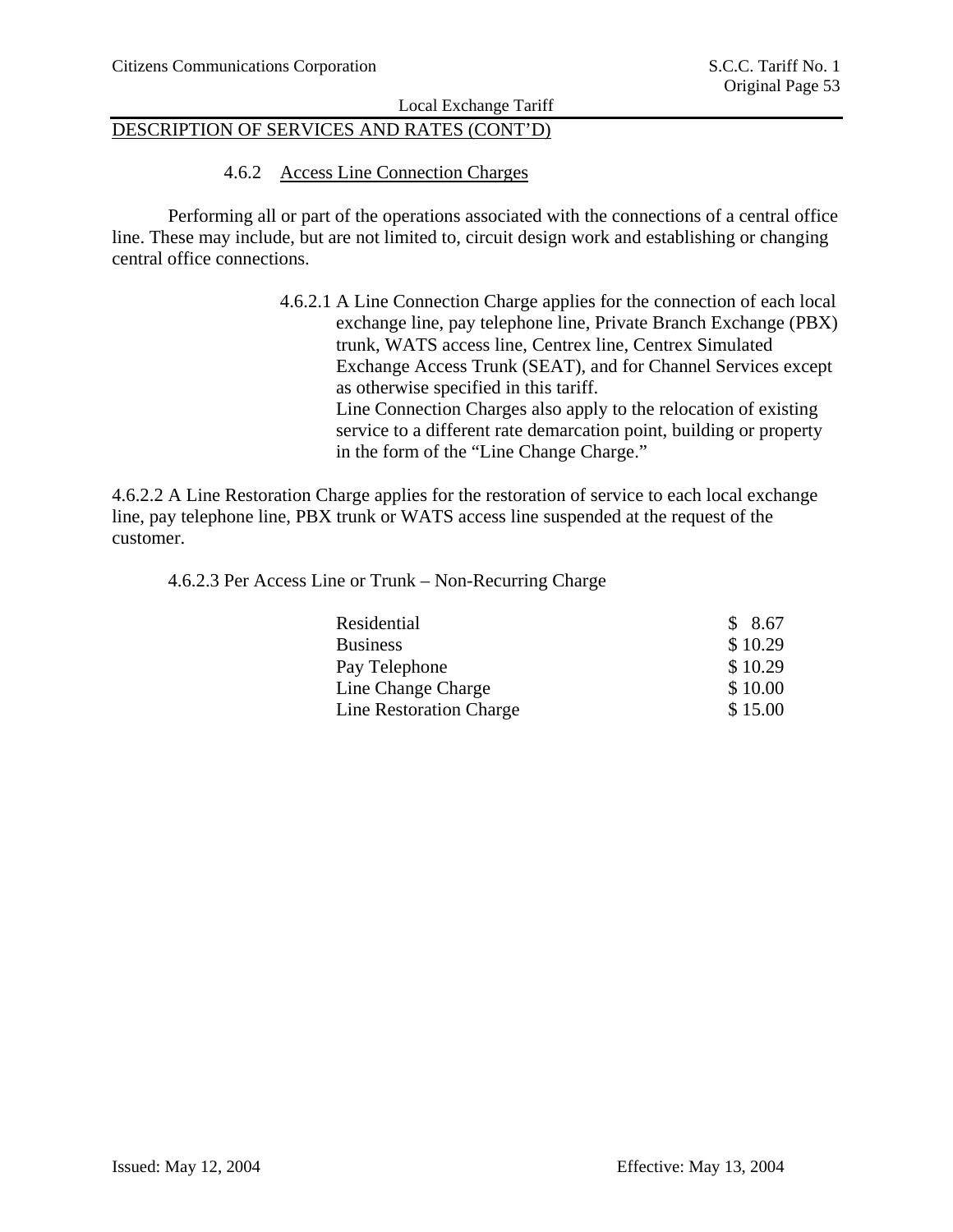# DESCRIPTION OF SERVICES AND RATES (CONT'D)

### 4.7 TOUCH-TONE Calling Service

 TOUCH-TONE calling service provides for the origination of telephone calls through the use of pushbuttons in lieu of a rotary dial. The service is furnished for use with individual and two-party central office lines. It may be furnished to either one or both customers on a two party line. TOUCH-TONE calling service requires special central office equipment and will be provided only from central offices where facilities are available.

### 4.7.1 Rates and Charges

TOUCH-TONE charges are included in local dialtone charges.

### 4.8 Directory Listings

 For each Customer of Company-provided Exchange Access Service(s), the Company shall arrange for the listing of the Customer's main billing telephone number in the directory(ies) published by the dominant Local Exchange Carrier in the area at no additional charge. At a Customer's option, the Company will arrange for additional listings. Primary and additional Directory Listings are provided in the alphabetical section of the telephone directory in accordance with the regulations and rates specified herein. The alphabetical section of the telephone directory consists of a list of names of customers in alphabetical order and is designed solely for the purpose of informing calling parties of the telephone numbers of customers and those entitled to use the customer's service as an aid to the use of telephone service, and special position or arrangement of names is not contemplated. The primary listing for business service is ordinarily the name of the Customer or the name under which a business is regularly conducted. For business services, additional listing are available only in the name of an authorized user of the customer's service. Business additional listings are not permitted in connection with residence service. Business additional listings may be provided in connection with Joint User Service with one additional listing offered at no charge for each joint user on a customer's service.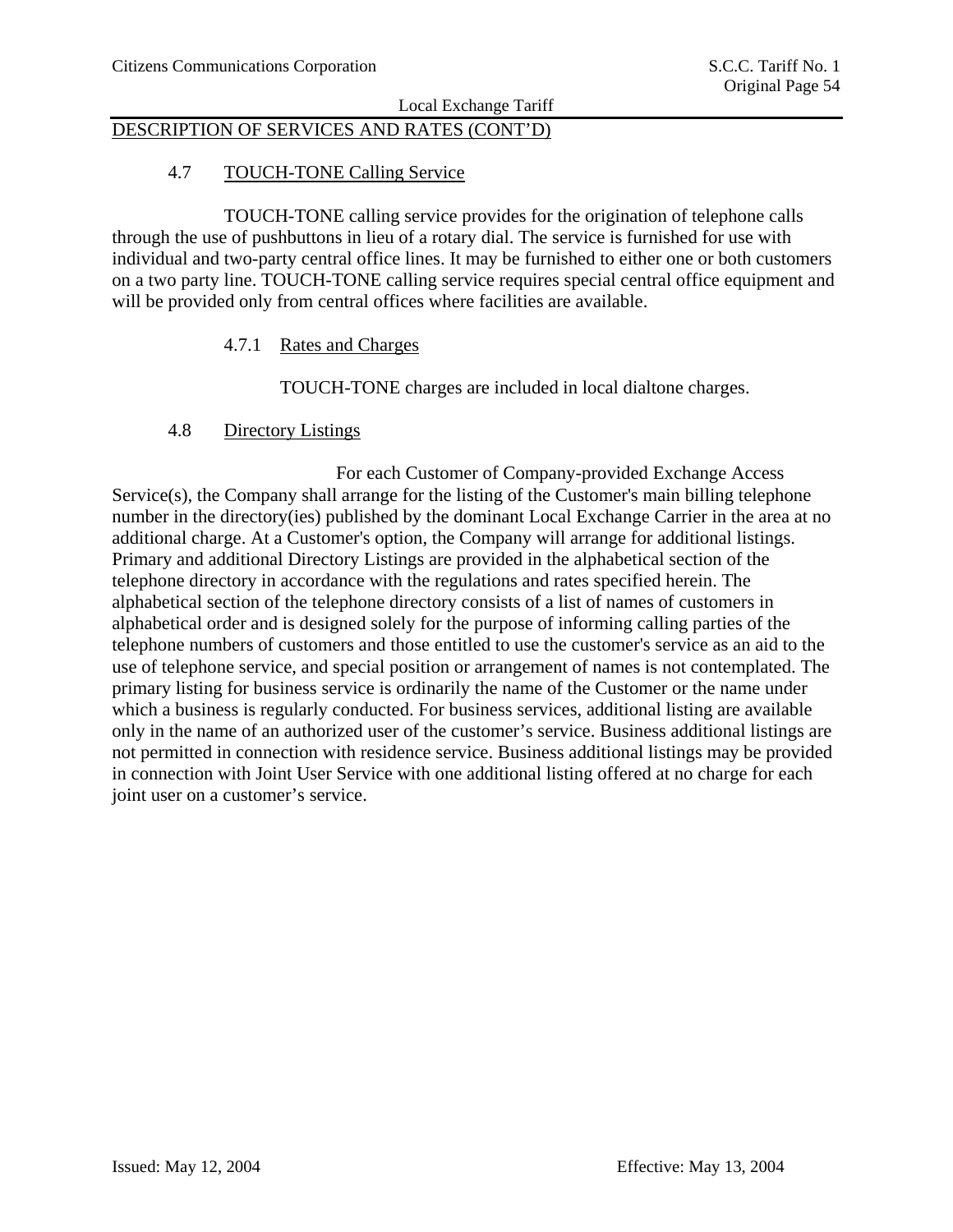### DESCRIPTION OF SERVICES AND RATES (CONT'D)

The Company reserves the right to limit the length of any listing in the directory by the use of abbreviations when, in its judgment, the clearness of the listing or the identification of the customer is not impaired. Where more than one line is required to properly list the Customer, there is no additional charge.

The Company may refuse a listing which is known not to constitute a legally authorized or adopted name or a listing which, in the opinion of the Company, is likely to mislead or deceive calling persons as to the identity of the listed party or is a contrived name used for advertising purposes, or to secure a preferential position in the directory, or is more elaborate than is reasonably necessary to identify the listed party.

### A. Non-Listed Telephone Number

At the customer's request, non-listed telephone service will be furnished which will provide for the omission or deletion of the customer's telephone number from the telephone directory. The telephone listing will be available through directory assistance and other records that will be given to any calling party. Charges for non-listed telephone numbers are as specified in 4.8.1 following.

### B. Non-Published Telephone Number

At the customer's request, a non-published telephone service will be furnished which will provide for omission or deletion of the customer's telephone number from the telephone directory and from the directory assistance records. The Company will make every effort to prevent disclosure of non-published numbers but will not be liable should such number be divulged inadvertently. When a call is placed to the Emergency 9-1-1 Service and the source of the call or the location of the call is associated with a non-published telephone number, the Company will release (to the appropriate local government authority responsible for the Emergency 9-1-1 Service), the name and address of the calling party and/or the name and address associated with the emergency location, where such information can be determined. Charges for non-published telephone numbers are as specified in 4.7.1 following.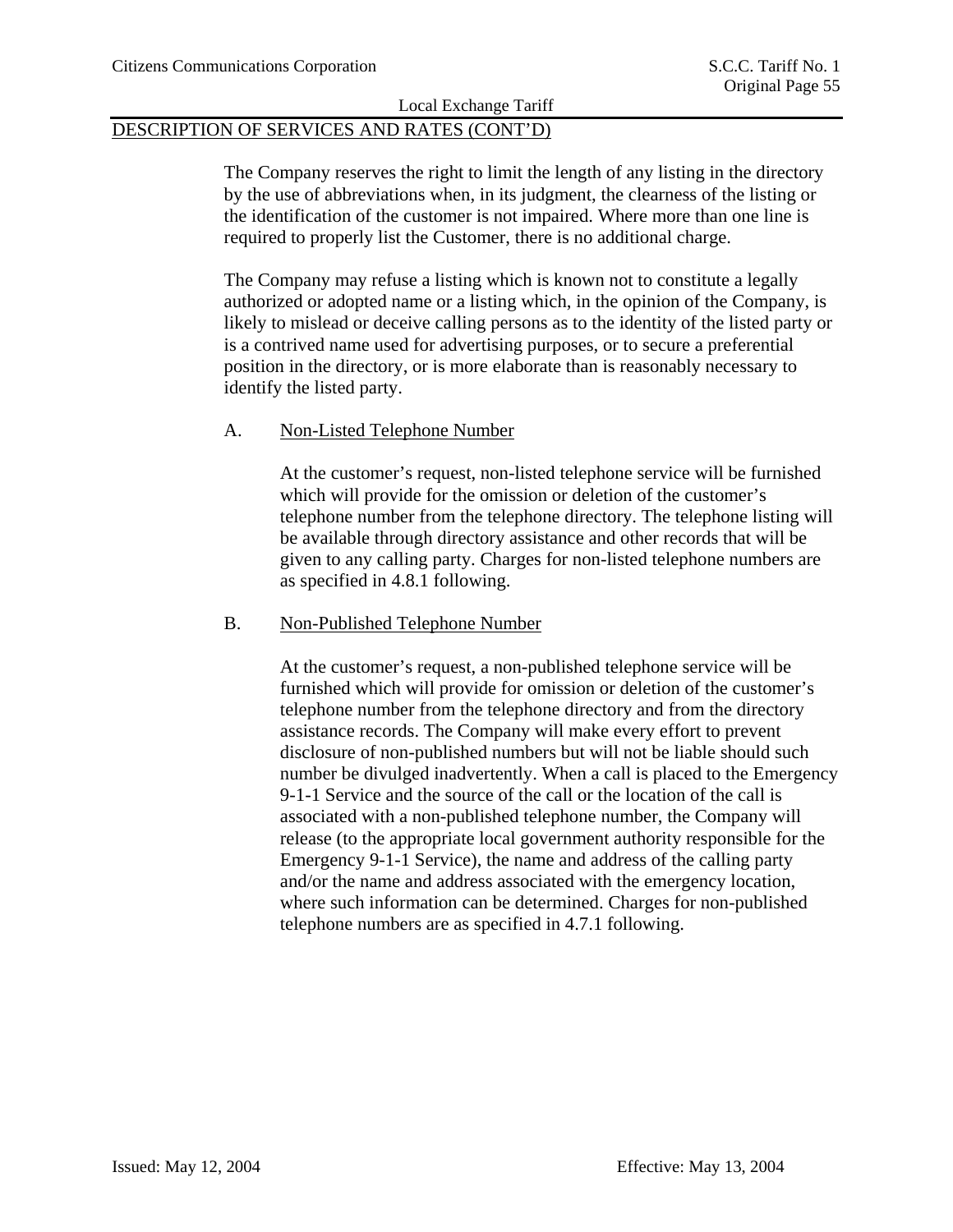### DESCRIPTION OF SERVICES AND RATES (CONT'D)

### 4.8.1 Rates and Charges

| Additional Listing -Normal exchange business<br>Additional Listing -Normal exchange residence<br>Additional Listing - Foreign exchange business<br>Additional Listing - Foreign exchange residence | \$1.25/month<br>\$1.00/month<br>\$1.90/month<br>\$1.60/month |
|----------------------------------------------------------------------------------------------------------------------------------------------------------------------------------------------------|--------------------------------------------------------------|
| Non-List Number<br>Non-Published Number                                                                                                                                                            | \$1.25/month<br>$$2.00/m$ onth                               |

### 4.9 Custom Calling Services

#### 4.9.1 Individual Features

A. Description of Services

- 1. ANONYMOUS CALL REJECTION (ACR) allows subscribers to reject calls from parties who have a privacy feature that prevents the delivery of their calling number to the called party (i.e. Calling Number Delivery Blocking). When ACR is active, the customer receives no alerting for a call that is rejected; the call is routed to a denial announcement and subsequently terminated. ACR could help to ensure the personal privacy of residential customers who would rather not receive calls on which the calling number is deliberately made private. This service is included with calling number delivery and calling name delivery and is available to non-CND subscribers.
- 2. CALL FORWARDING is an arrangement whereby incoming calls may be transferred to another telephone number by signaling a prefix code and the telephone number of the service to which calls are to be transferred. Calls forwarded by this feature are subject to local and long distance charges. These calls are also subject to transmission limitations.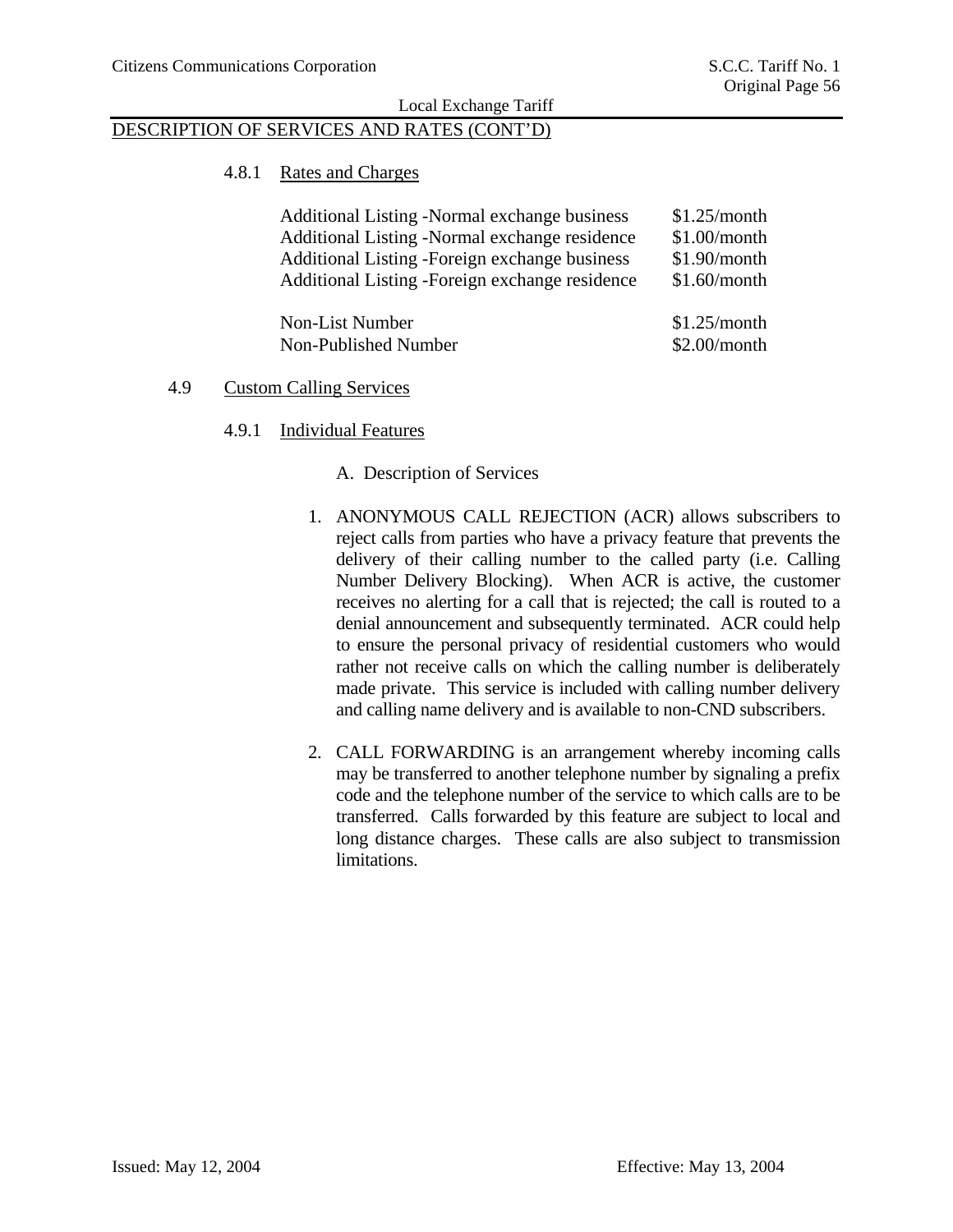# DESCRIPTION OF SERVICES AND RATES (CONT'D)

- 4.9 Custom Calling Services (Cont'd)
	- 4.9.1 Individual Features (Cont'd)
		- A. Description of Services (Cont'd)
			- 3. CALL HOLD allows a subscriber to place any call in progress on hold in order to initiate a second call, answer a waiting call, consult privately with another party, or return to the previously held call by dialing a feature code. If a second call is established, the subscriber who initiates it may alternate between calls. The two calls may not be conferenced, and only one call may be held at a time. The Call Hold feature is activated by flashing the switchhook and dialing the access code. Not compatible with call waiting feature.
			- 4. CALL RETURN, "\*69" is an incoming call management feature that enables a subscriber to dial an access code and have a call automatically returned to the last calling party.
			- 5. CALLER ID-ADVANCED\* is a terminating feature which allows a subscriber to receive the calling telephone number and the main listed name associated with the calling telephone number for calls placed to the customer. The calling telephone number and name will be forwarded from the terminating central office to compatible customer-provided display equipment associated with a customer's Local Exchange Service. For calls originating from a line within a multi-line hunting group, only the main telephone number and name will be delivered. If the calling telephone number and name is not available for forwarding to the called party, a message indicating that unavailability will be forwarded. The calling party can prevent the Caller ID Advanced customer from seeing the calling telephone number and name display by activating Per Call Calling Number Blocking.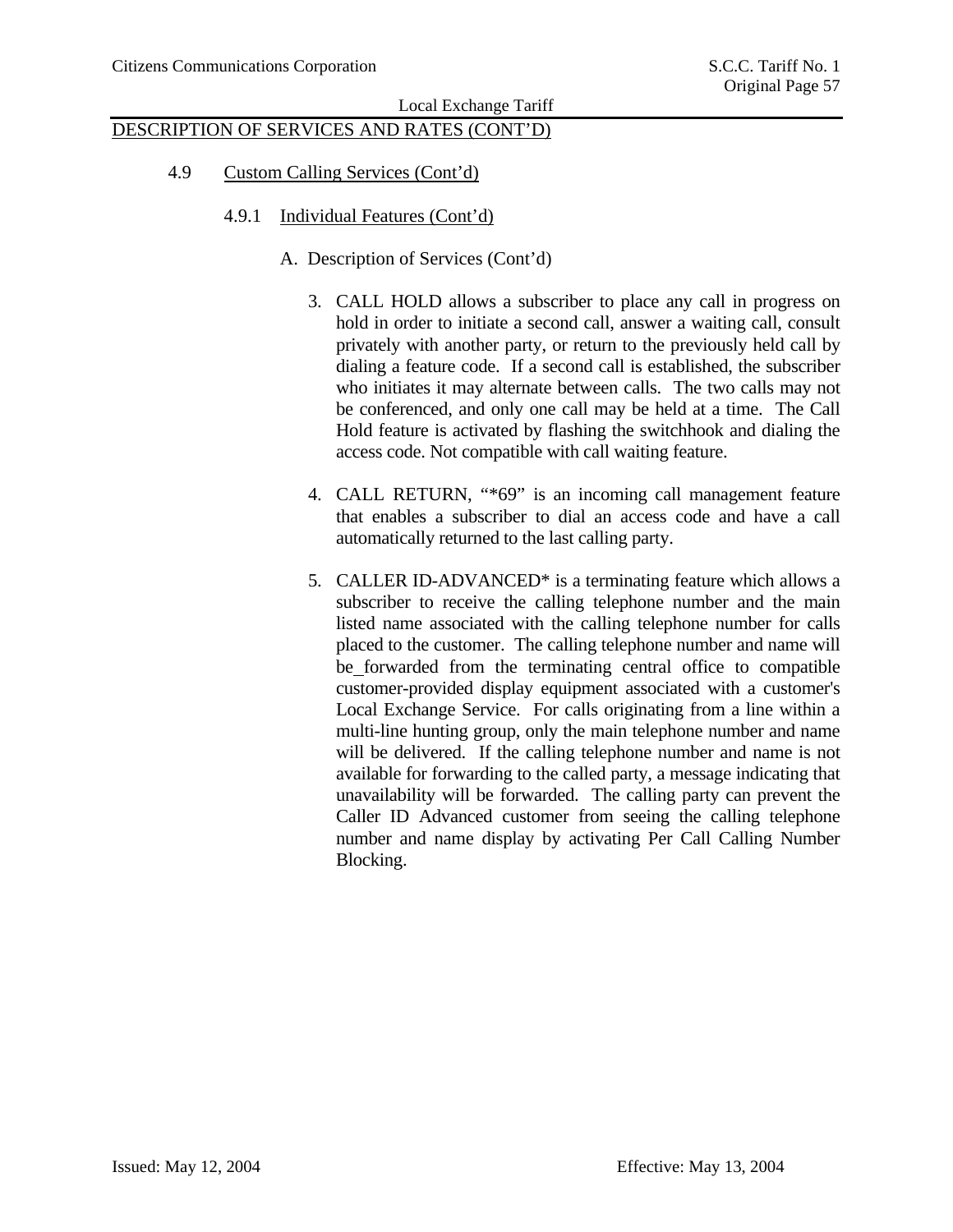# DESCRIPTION OF SERVICES AND RATES (CONT'D)

- 4.9 Custom Calling Services (Cont'd)
	- 4.9.1 Individual Features (Cont'd)
		- A. Description of Services (Cont'd)
			- 6. CALL WAITING  $ID^*$  is a terminating feature which allows a subscriber who is off-hook with one party to receive identifying information about a second party on a waiting call. The information may consist of the calling party's name and/or telephone number. The calling telephone number and/or name will be forwarded from the terminating central office to compatible customer-provided display equipment associated with a customer's Local Exchange Service. For calls originating from a line within a multi-line hunting group, only the main telephone number and name will be delivered. If the calling telephone number and name is not available for forwarding to the called party, a message indicating that unavailability will be forwarded. The calling party can prevent the Caller ID Deluxe customer from seeing the calling telephone number and name display by activating Per Call Calling Number Blocking.
			- 7. CALLING NUMBER DELIVERY BLOCKING\* allows a subscriber to change the status of his/her line for the duration of one call by dialing an access code prior to making a call. After the call is completed the subscriber's line returns to its normal identifying status. When the calling party uses this blocking capability, the customer will receive an indication that the display of the calling telephone name and number has been suppressed. There is no charge for using Per Call Blocking.

\*Note: These services are available through Citizens switch and may not be available for certain classes of service or for foreign service (i.e. foreign exchange local service) where the serving office does not offer the service capability.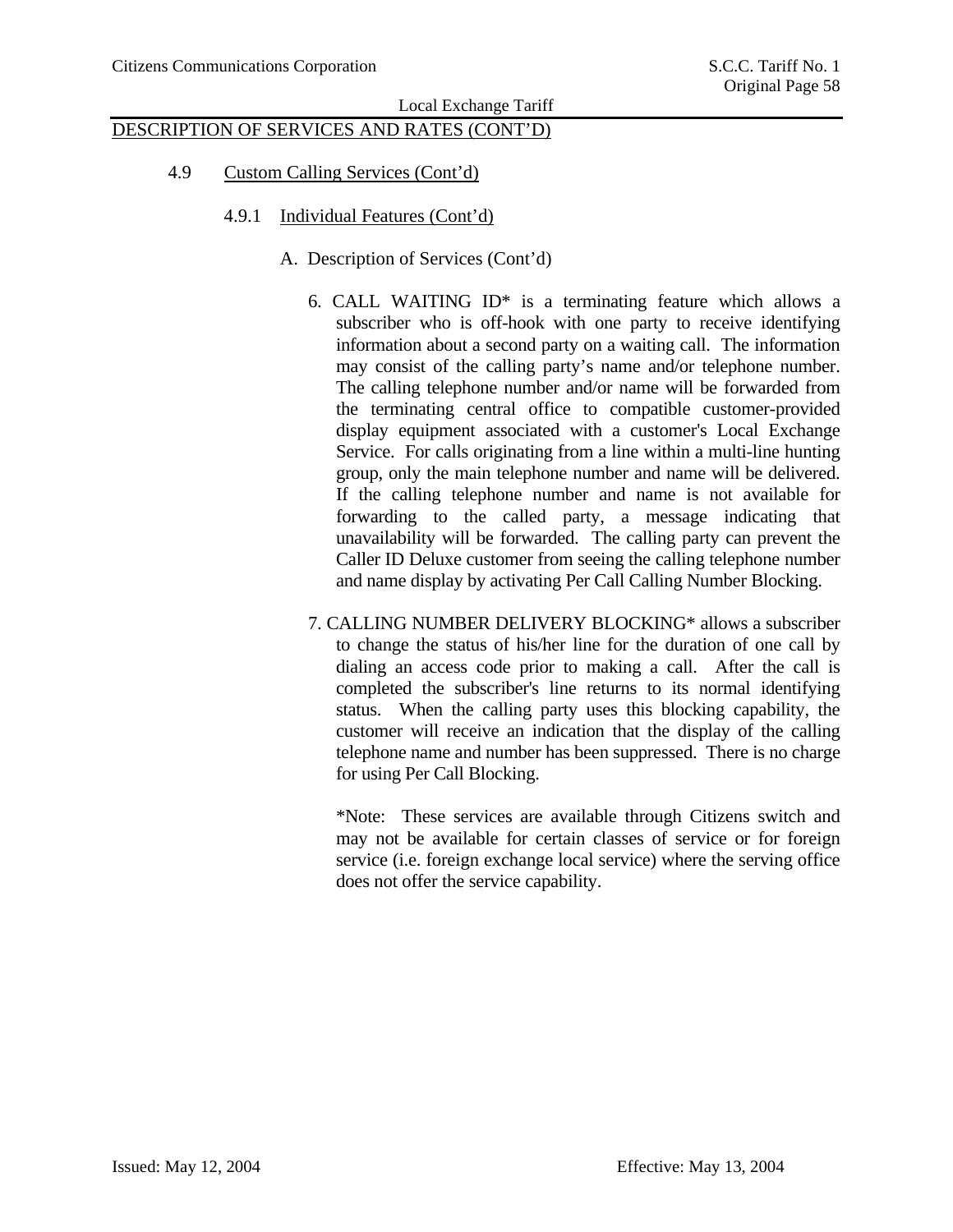# DESCRIPTION OF SERVICES AND RATES (CONT'D)

- 4.9 Custom Calling Services (Cont'd)
	- 4.9.1 Individual Features (Cont'd)
		- A. Description of Services (Cont'd)
		- 8. CALL TRANSFER allows a subscriber to transfer to another station by flashing the switchhook and dialing the transfer-to-number. The operation of this feature is similar to Three-Way Calling except that a disconnect by a transferring station does cause the partied to be disconnected.
		- 9. CALL WAITING is an arrangement whereby a customer who is using an exchange line arranged for Call Waiting is alerted, by means of a tone signal, when another caller is trying to reach that line. The customer, by flashing the switchhook, is able to have an alternate conversation between parties.
		- 10. CANCEL CALL WAITING (CCW) allows a subscriber, on a percall basis, to deactivate the Call Waiting feature by dialing an access code. Any new call attempting to terminate to the subscriber's line receives busy treatment, and the subscriber receives no Call Waiting tone. Call Waiting is automatically restored after the call is terminated. This service is included with Call Waiting service at no additional charge.
		- 11. CALL WITHIN enables a subscriber with a private line to ring his/her extensions, including off premises extensions, by dialing his/her own telephone number.
		- 12. CUSTOMER ORIGINATED TRACE allows subscribers to automatically trace the last incoming call. By dialing an activation code after a nuisance call has been received, a subscriber can have the calling number traced. The result of the call trace is automatically sent to the Telephone Company for subsequent furnishing to legally constituted law enforcement agencies or authorities upon proper request by them. The call trace result is not available to the customer. The Telephone Company is not liable for damages if, for any reason, the call trace attempt is not successful. This data is kept on file for no longer than a period of one year.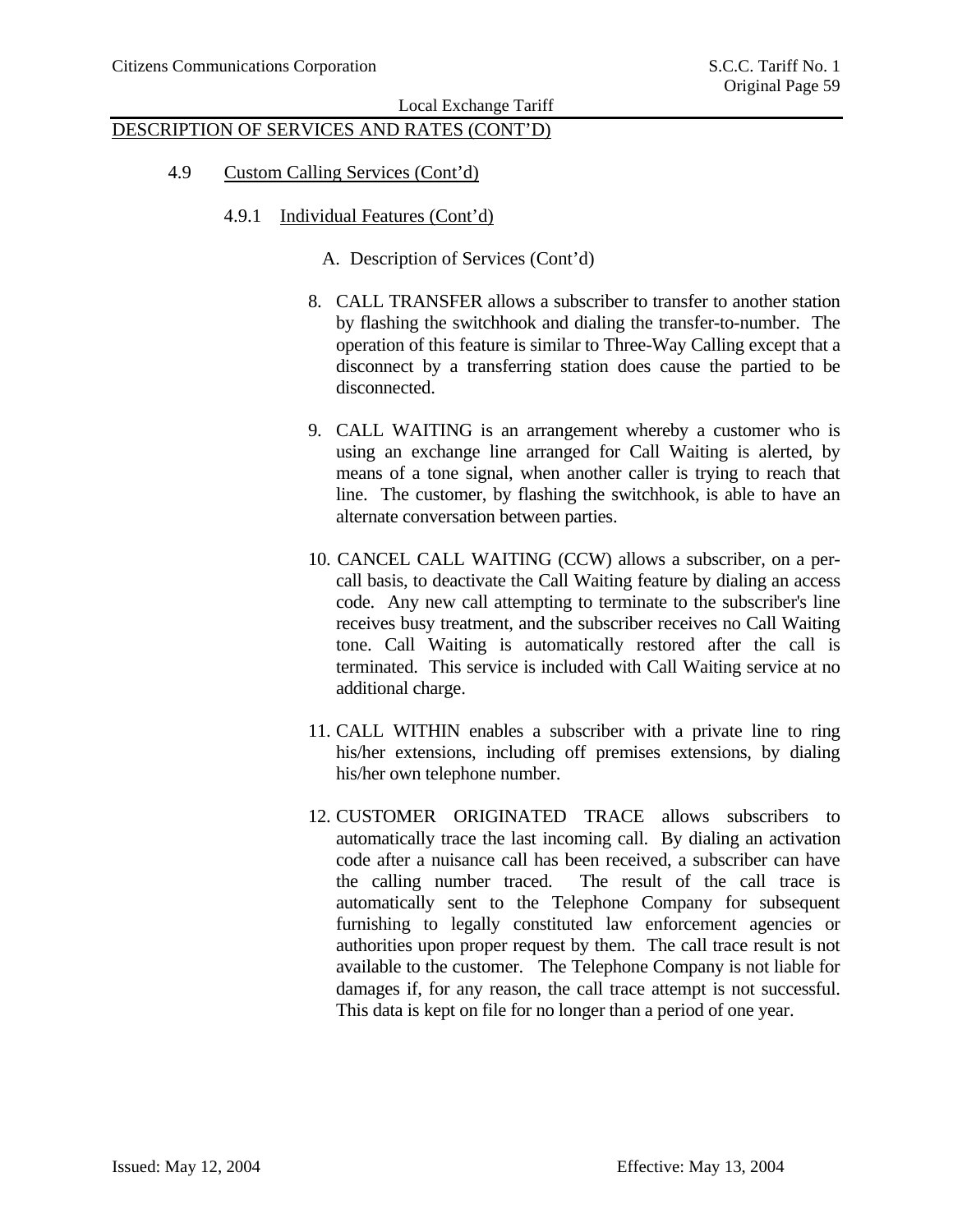# DESCRIPTION OF SERVICES AND RATES (CONT'D)

- 4.9 Custom Calling Services (Cont'd)
	- 4.9.1 Individual Features (Cont'd)
		- A. Description of Services (Cont'd)
			- 13. DISTINCTIVE RINGING/CALL WAITING INDICATION (DRCW) allows a subscriber who has more than once service in their household to place a different ringing pattern on one of their lines. This is applicable to additional dial tone lines, or the Teen Line feature.
			- 14. DO NOT DISTURB (DND) allows a subscriber to prevent incoming calls from ringing at his/her station by diverting them to a tone or recorded announcement (RCAN). The Central Office Switch allows this feature to be implemented in one of three ways:
				- a. Without Personal Identification Number (PIN) override option which re-routes all incoming calls to a busy tone or recorded announcement without override capability.
				- b. With PIN override, fixed option (Telephone Company administers the PIN) all incoming calls receive either a special tone or recorded announcement. Upon successful entry of a valid PIN by the caller, the call will be completed to the DND subscriber's line.
				- c. With PIN override, variable option (set and changed by the subscriber) all incoming calls receive either a special tone or recorded announcement. Upon entry of a valid PIN by the caller, the call will be completed to the DND subscriber's line.

DO NOT DISTURB - DISTINCTIVE DIAL TONE provides a distinctive dial tone (DDT), a high tone, to remind subscribers that they have the Do Not Disturb feature activated.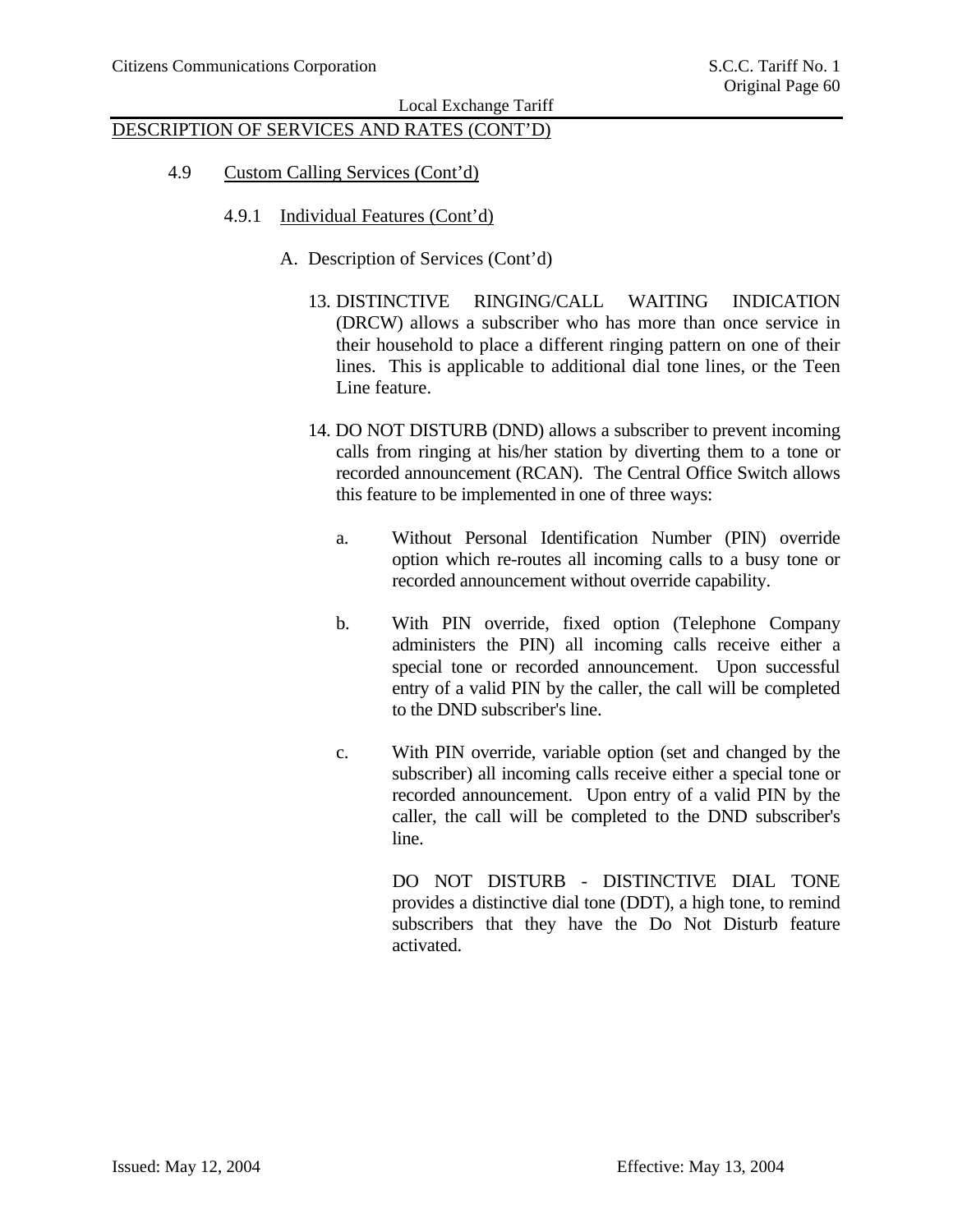# DESCRIPTION OF SERVICES AND RATES (CONT'D)

- 4.9 Custom Calling Services (Cont'd)
	- 4.9.1 Individual Features (Cont'd)
		- A. Description of Services (Cont'd)
			- a. Do Not Disturb allows a subscriber to prevent incoming calls from ringing at his/her station by diverting calls to a tone or recorded announcement. This capability is utilized in conjunction with the Do Not Disturb feature and may be implemented as a per System and/or Business Group option.
			- b. DO NOT DISTURB PIN OVERRIDE allows the calling to override the DND feature using the subscribers Personal Identification Number (PIN). This feature may be assigned on a per line basis to lines with DND.

 15. GROUP RING-FIND ME (GRFM) feature provides a user an administrable list that contains up to 6 numbers. On an incoming call to a GRFM user's directory number (DN), the GRFM user's phone plus the phone numbers on the user's GRFM list are rung simultaneously if the GRFM is not busy. The GRFM user or any of the phone numbers on the list can answer the incoming call. Upon answer, the calling party is connected to the phone number that answers the call first, and the remaining phone numbers are disconnected from the call. Phone numbers placed on the list do not need to be switch resident and may result in toll charges, which will be billed to the owner of the GRFM list.

16. HOT LINE CALLING SERVICE automatically routes all calls from your phone to pre-determined number with no dialing. Hot Line Calling is the perfect feature for businesses that need direct lines - for example, a cab company that needs direct lines from airports and hotels. Hot Line Service can also be used to automatically connect disabled persons with the telephone operator for assistance in making telephone calls. The Hot Line telephone does not have a dial. When the receiver is lifted, the call is automatically routed to a predetermined telephone number.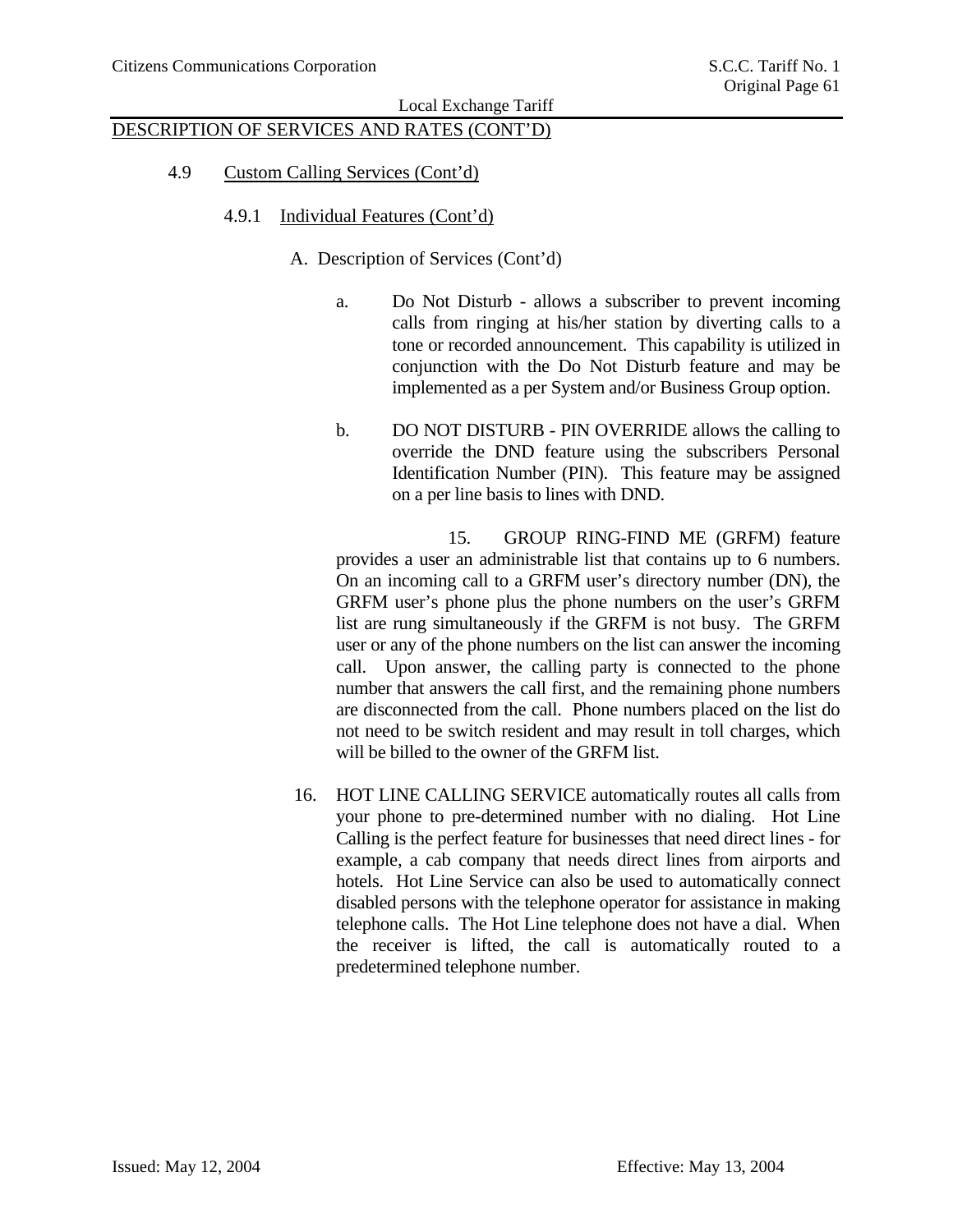# DESCRIPTION OF SERVICES AND RATES (CONT'D)

- 4.9 Custom Calling Services (Cont'd)
	- 4.9.1 Individual Features (Cont'd)
		- A. Description of Services (Cont'd)
		- 17. PRIORITY RINGING allows a subscriber to program the telephone line to ring with a different ringing pattern for a select list of calling numbers and with a normal ringing pattern for all other calling numbers. In addition, for subscribers with the Call Waiting service, a different Call Waiting tone is generated when the line is called by a number in the subscribers select list. This feature is activated by the customer dialing \*61.
		- 18. REPEAT DIALING is an outgoing call management feature, which allows subscribers who reach a busy station to dial an activation code to call the station back when it becomes idle.
		- 19. SELECTIVE CALL ACCEPTANCE screens incoming calls by allowing subscribers to program a list of up to six directory numbers from which they are willing to accept calls. Calls from numbers not contained on the list are routed to a rejection announcement.
		- 20. SELECTIVE CALL FORWARDING (SCF) allows a subscriber to create a list of up to six calling directory numbers that are to be call forwarded. The SCF subscriber specifies the incoming calls that are to receive special treatment by including their directory numbers on a screening list. Thus, when a subscriber activates SCF, and a Call originates from a directory number that appears on his/her SCF screening list, the call is forwarded to the subscriber specified remote station. All other calls that do not appear on the SCF screening list terminate as normal. Charges for Local or Long Distance calling may apply.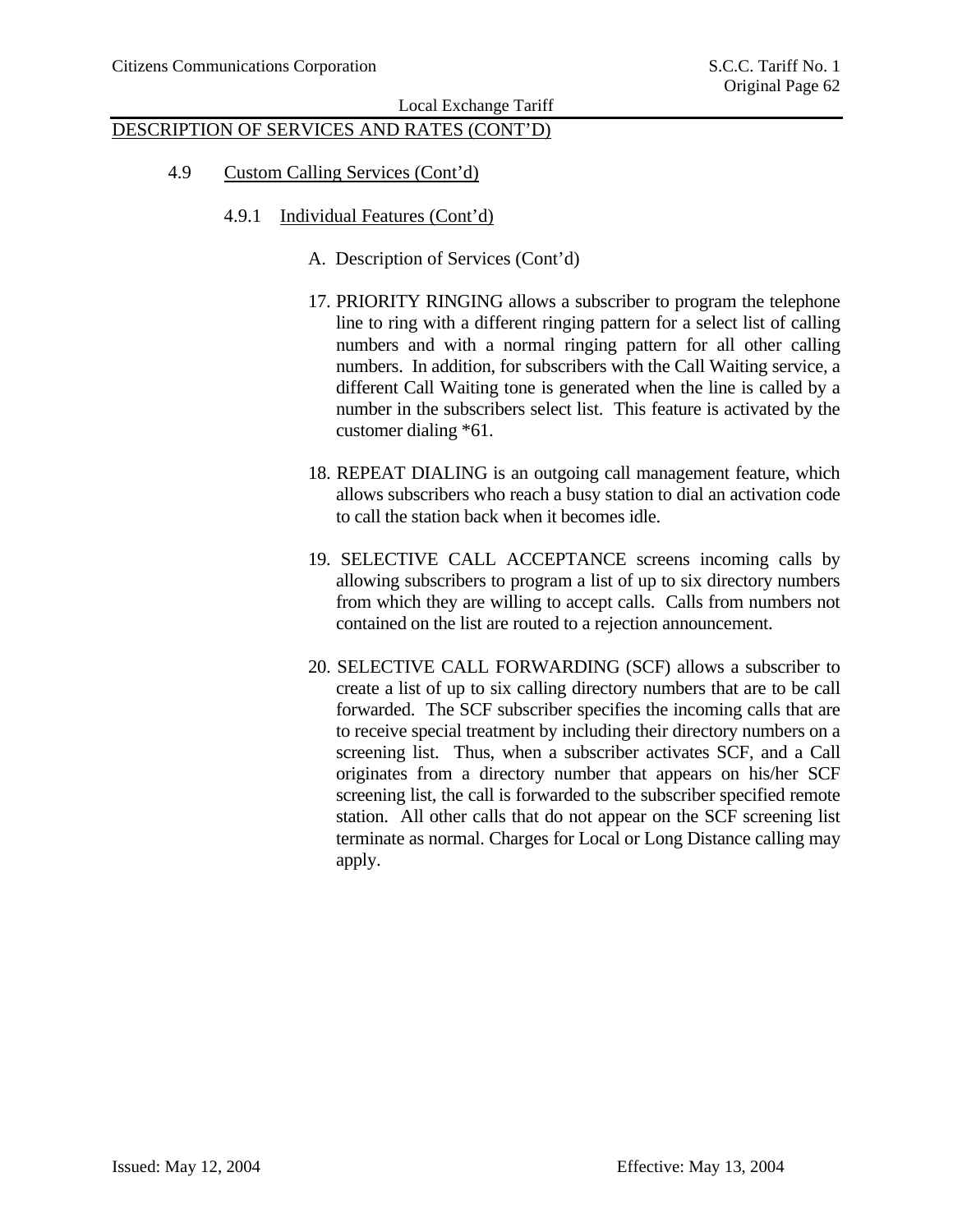# DESCRIPTION OF SERVICES AND RATES (CONT'D)

- 4.9 Custom Calling Services (Cont'd)
	- 4.9.1 Individual Features (Cont'd)
		- A. Description of Services (Cont'd)
		- 21. SELECTIVE CALL REJECTION (SCR) allows a subscriber to create a list of up to six specific directory numbers from which they do not wish to receive calls. SCR can also be used to block calls from a directory number after an undesirable call has been received (even without knowing the calling number). All calls that originate from directory numbers on the SCR screening list are intercepted and rerouted to a rejection announcement. Numbers blocked are available for display with the proper equipment and will compromise nonlisted and non-published numbers captured as undesirable calling numbers.
		- 23. SPEED CALLING is an arrangement that provides for the calling of telecommunications network telephone number by dialing an abbreviated code. Two arrangements are available, either an eightcode capacity or a thirty-code capacity, but not both on the same line.
		- 24. TEEN LINE service provides a unique second number to use an existing service line and identify itself by a distinct ringing pattern different from the main number. The service is categorized based on the main number line distinction, business or resident. The service includes one directory listing for the secondary number. One Teen Line charge applies for each additional number routed to the main service number. The maximum number of Teen Line that can be connected to a main number is limited to the number of available distinctive ringing codes. Service conflicts may limit availability of certain Centrex and custom call features.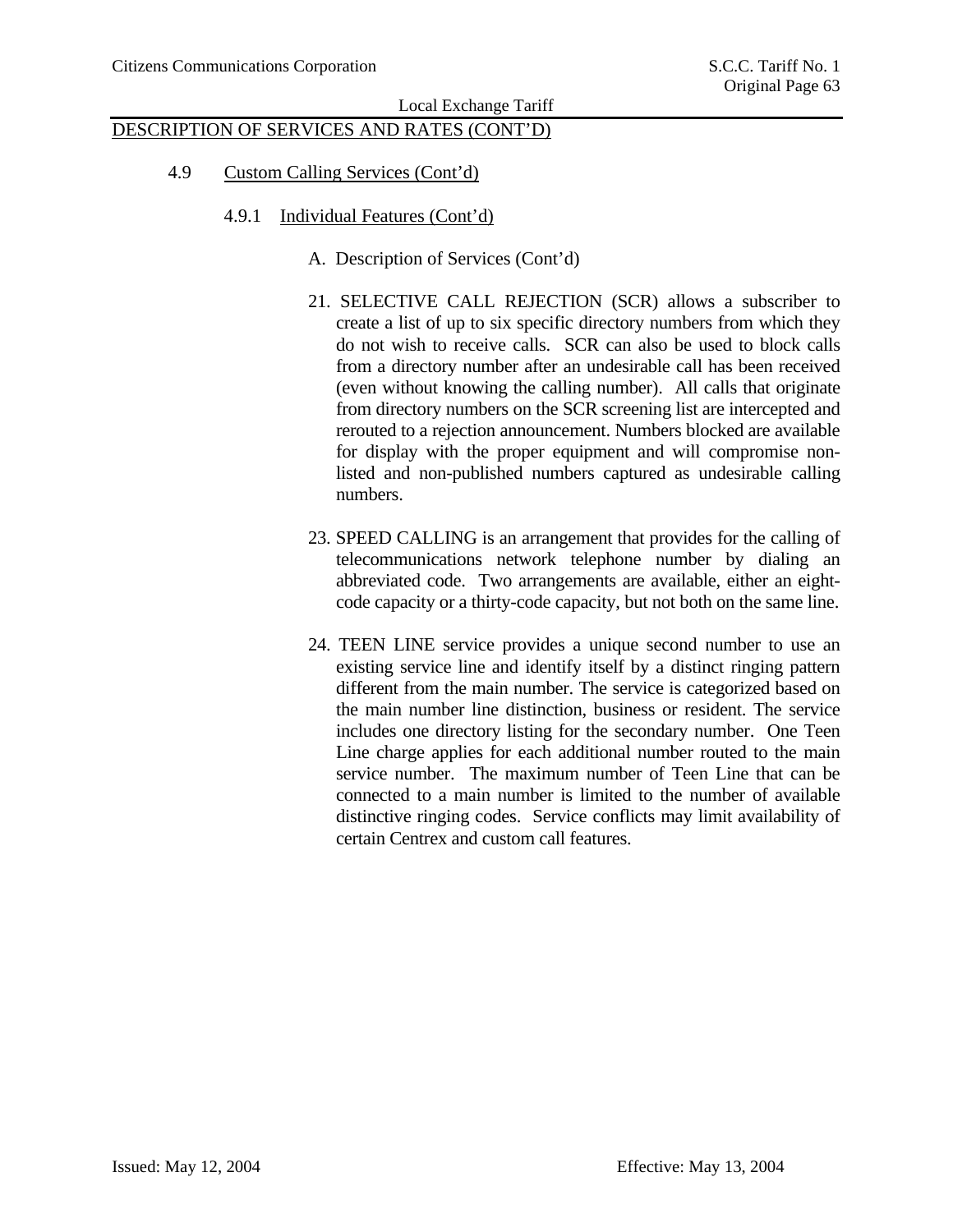# DESCRIPTION OF SERVICES AND RATES (CONT'D)

- 4.9 Custom Calling Services (Cont'd)
	- 4.9.1 Individual Features (Cont'd)

### A. Description of Services (Cont'd)

- 25. TELEMARKETING DO NOT DISTURB provides subscribers an alternative method of handling telemarketing calls. This feature allows subscribers to intercept callers trying to terminate to their lines with an announcement stating, "You have called a number which does not accept calls from telemarketers. All other callers may press '1' if they wish to complete the call." If telemarketers complete the call, they will be in violation of FCC rules and are subject to prosecution. If any other digit is dialed, intercept treatment is provided to the calling party and the call connection is not completed. With Call Forwarding and Call Waiting, the Do Not Disturb feature takes precedence. Not available with Centrex or Hunt Groups. This feature is offered in two variations:
	- a. Advanced: will intercept only callers not transmitting caller information ("Private" or "Unavailable").
	- b. Basic: will intercept all incoming calls.
- 26. THREE-WAY CALLING permits an existing call to be held and a second call to be established and added to the connection for conferencing. Conference calls made with this service are subject to transmission limitations.

\*Note: Transmission may not be satisfactory on all three-way and call forwarding connections.

- 27. VOICE/DATA PROTECTION (VDP) allows a subscriber to inhibit intrusion features such as Call Waiting and Operator Verification that are directed to his/her line when it is busy. VDP prevents data transmission errors typically caused by the interruption tones associated with such intrusion features. For added convenience, the activation/deactivation of the VDP feature may be either subscriber controlled (variable) single activation/deactivation codes or telephone company controlled (fixed) to protect all calls. Subscriber controlled VDP will remain activated until it is deactivated.
- 28. VOICE/DATA PROTECTION DISTINCTIVE DIAL TONE provides a distinctive dial tone (DDT), a high tone, to remind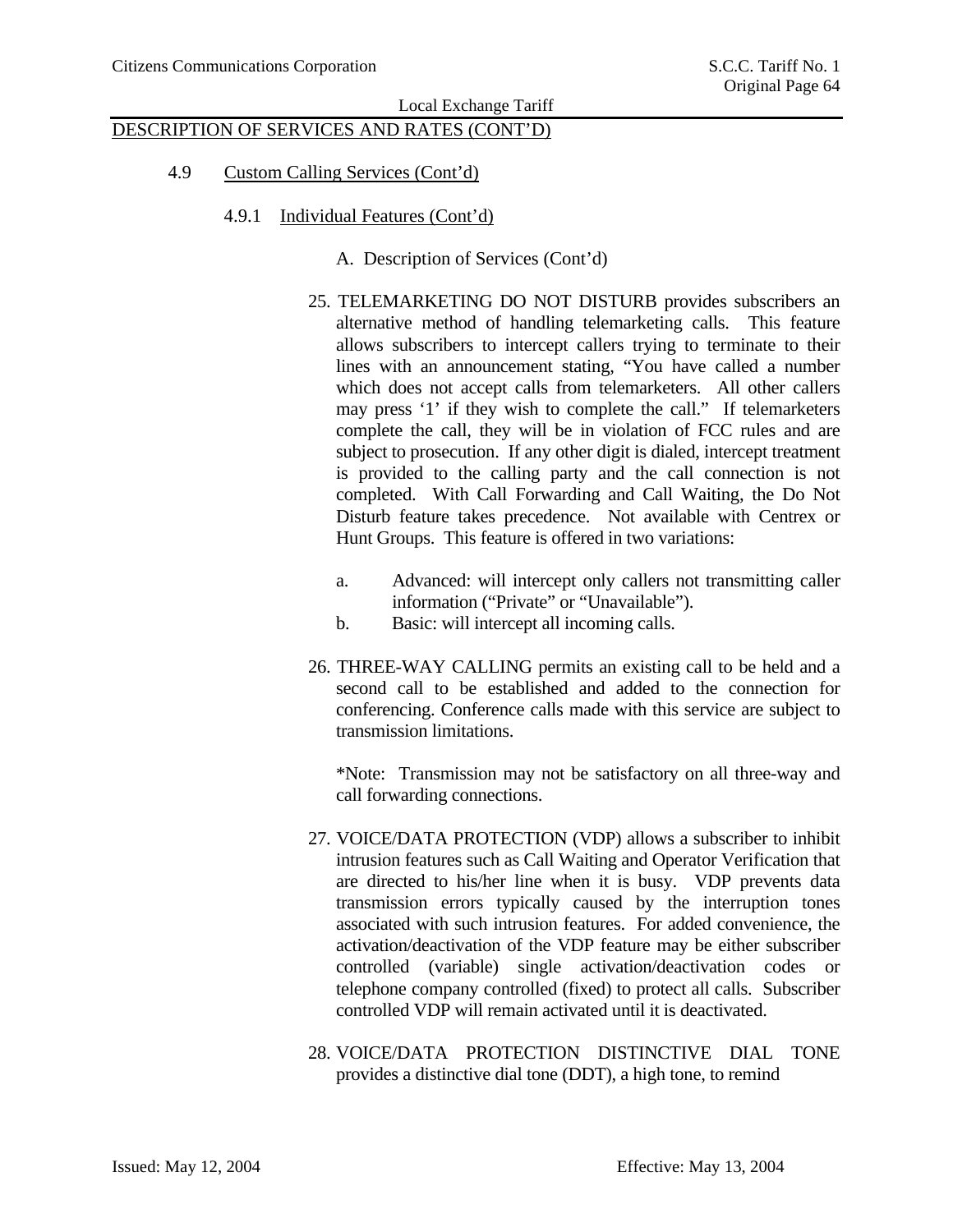# DESCRIPTION OF SERVICES AND RATES (CONT'D)

- 4.9 Custom Calling Services (Cont'd)
	- 4.9.1 Individual Features (Cont'd)

A. Description of Services (Cont'd)

subscribers that they have the Voice/Data Protection feature activated.

The Voice/Data Protection feature allows a subscriber to inhibit intrusion features as Call Waiting, pad Switching, Test Access, and Operator Busy Verification while the subscriber is off-hook.

- 29. WAKE-UP SERVICE OR SCHEDULED RECALL allows a subscriber to dial an access code, receive second dial tone, and then dial a time at which a wake-up call is desired. At the entered time, a call is automatically attempted to that line and, when the call is answered, a tone or an optional announcement is applied to that line. The time must be entered in 24-hour format, e.g., 6:30 p.m. is 1830. The subscriber can cancel or change a wake up request once it is entered. The request must be entered daily.
- 30. With WARM LINE SERVICE, your telephone can be connected to a predetermined number of your choice without dialing. Warm Line service can route your call automatically to another local telephone number, to a long distance number or to the "operator". Once selected, the Warm Line number cannot be changed except through arrangement with our Service Department. Using Warm Line Calling- Simply lift your receiver and the predetermined number is automatically dialed after about three seconds. For regular calling, just begin to dial the number you wish to call within three seconds after lifting the receiver.
- 4.9.2. Special Feature Packages
	- A. Description of Packages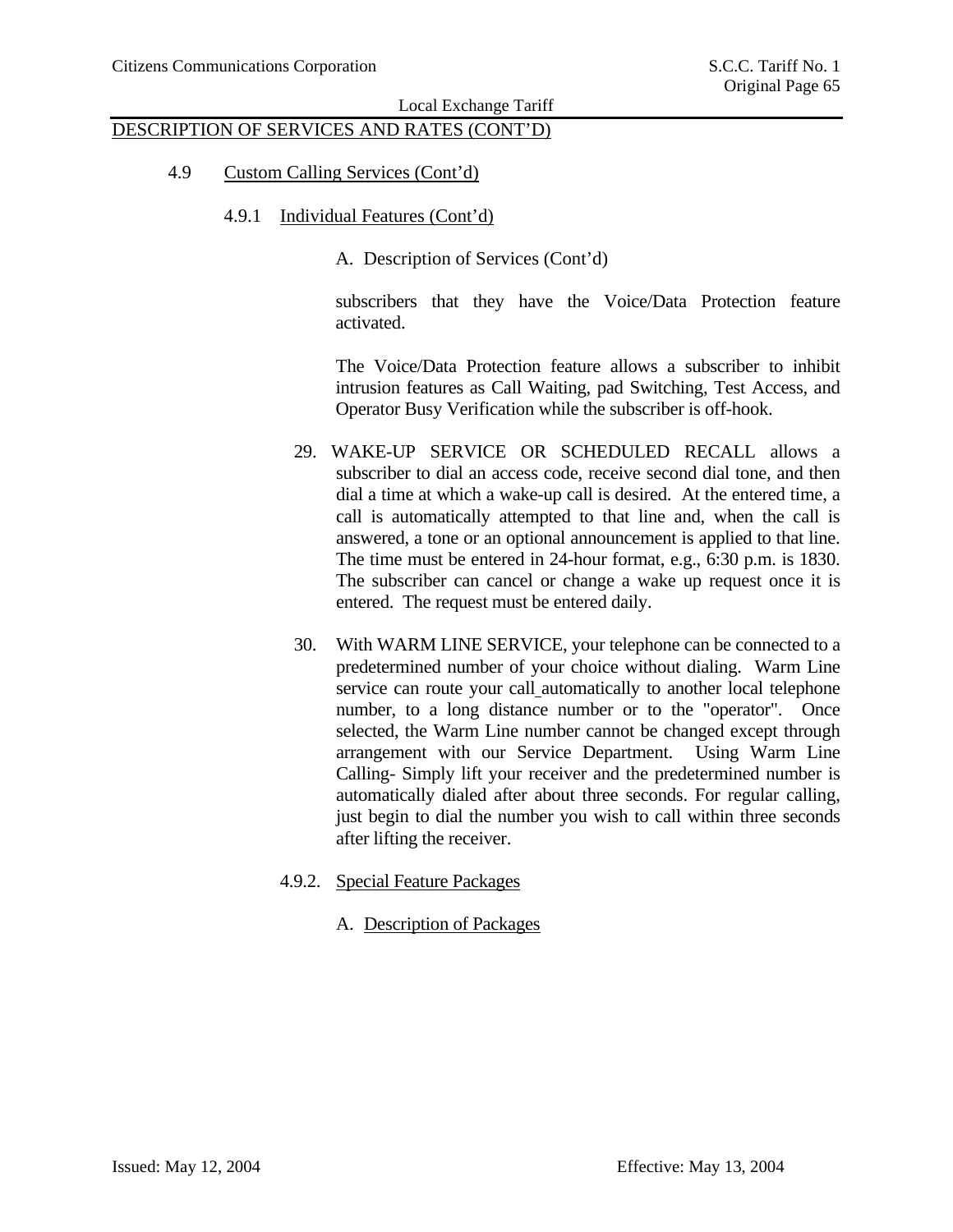## DESCRIPTION OF SERVICES AND RATES (CONT'D)

- 1. The CITIZENS ULTIMATE PACKAGE consists of the customer's choice of any or all of the following calling features: Anonymous Call Rejection, Call Forward-All, Call Forward Busy, Call Forward-No Answer, Call Hold, Call Return/\*69, Call Transfer, Call Waiting, Caller ID Deluxe, Caller ID Name and Number, Do not Disturb, Do not Disturb/PIN, Repeat Dialing, Selective Call Acceptance, Selective Call Forwarding, Selective Call Rejection, Speed Calling\*\* (8 or 30 digits), Teen Line (1 number), Telemarketing Screening, Three-Way Calling, Voice Mail, Voice/Data, Protection, and Warm Line Service. Employees may receive the Ultimate Package at a discounted rate, see pricing, 4.9.3, B, 1.
- 2. The CITIZENS ADVANTAGE PACKAGE consists of the customer's choice of Caller ID Name and Number or Voice Mail, plus any of the following calling features: Anonymous Call Rejection, Call Forward-All, Call Forward Busy, Call Forward-No Answer, Call Hold, Call Return/\*69, Call Transfer, Call Waiting, Do not Disturb, Do not Disturb - PIN, Repeat Dialing, Selective Call Acceptance, Selective Call Forwarding, Selective Call Rejection, Speed Calling\*\* (8 or 30 digits), Telemarketing Screening, Three-Way Calling, Voice/Data Protection, and Warm Line Service.

\*\*Note- This is a de-tariffed service.

#### 4.9.3 Custom Calling Service(s) Rates

|                                 | A. Individual Feature Rates           |               |
|---------------------------------|---------------------------------------|---------------|
|                                 | Per Use                               | Per Month Per |
| Line Equipped                   |                                       |               |
|                                 | 1. Anonymous Call Rejection $*(1)$    | 1.00          |
|                                 | 2. Call Forwarding <sup>*</sup> $(1)$ |               |
|                                 | a. Variable $*(1)$                    | 1.30          |
|                                 | b. Busy Line/Don't Answer $*(1)$      | 1.50          |
| c. Remote Activation (any type) | 0.50                                  |               |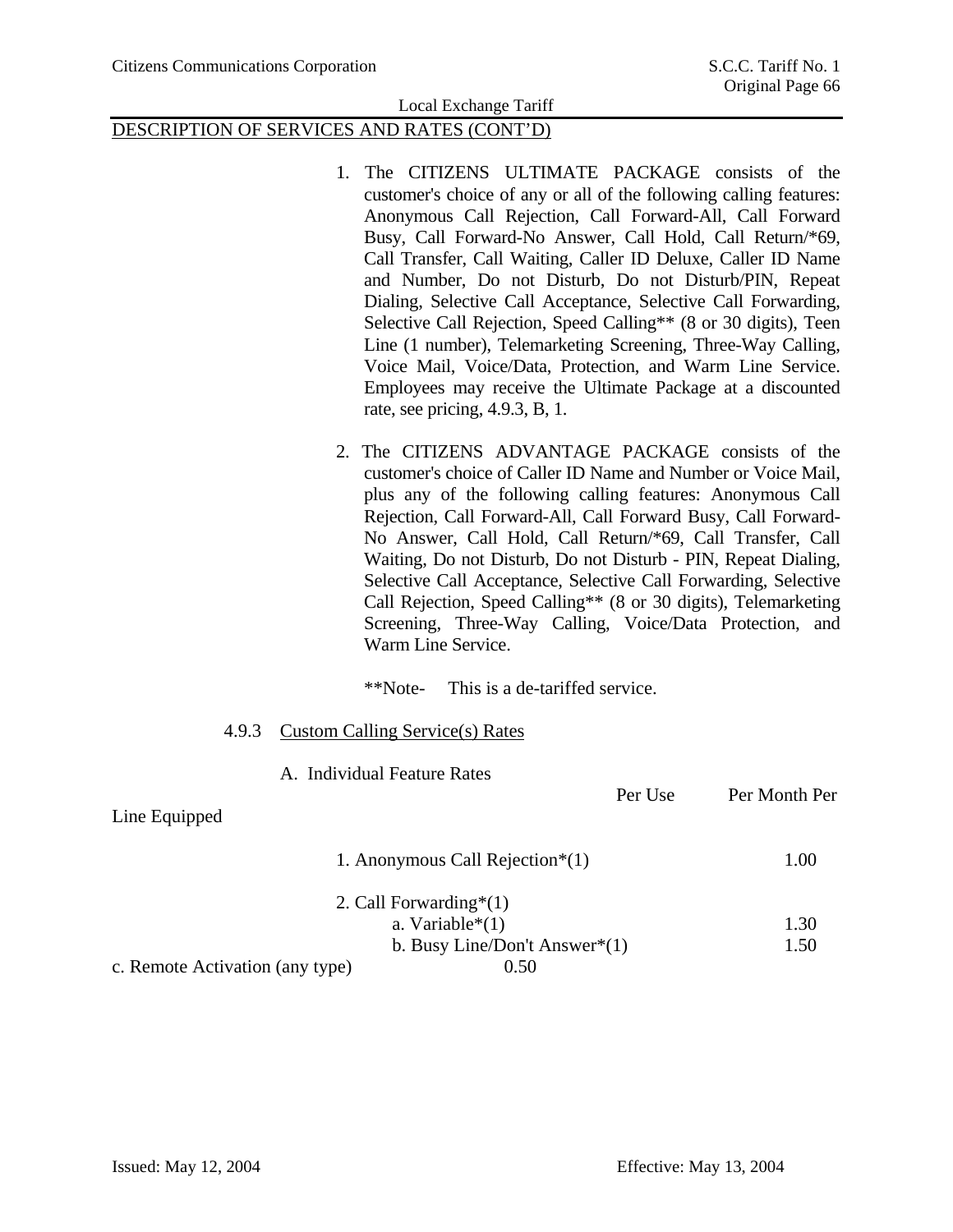| Local Exchange Tariff                                            |      |              |  |  |
|------------------------------------------------------------------|------|--------------|--|--|
| DESCRIPTION OF SERVICES AND RATES (CONT'D)                       |      |              |  |  |
| 3. Call Hold                                                     |      | 1.00         |  |  |
| 4. Call Return, "*69" *(2)*(4)                                   | 0.50 | 2.00         |  |  |
| 5. Caller ID-Advanced* $(1)$ * $(3)$                             |      | 6.00         |  |  |
| 6. Call Waiting ID $*(1)*(3)$                                    |      | 6.00         |  |  |
| 7. Calling Number Delivery Blocking                              |      | 0.00         |  |  |
| 8. Call Transfer                                                 |      | 1.75         |  |  |
| 9. Call Waiting                                                  |      | 1.75         |  |  |
| 10. Cancel Call Waiting*(1)                                      |      | 0.60         |  |  |
| 11. Call Within                                                  |      | 0.00         |  |  |
| 12. Customer Originated Trace*(4)                                | 1.00 |              |  |  |
| 13. Distinctive Ringing/Call Waiting Indication                  |      | 1.50         |  |  |
| 14. Do Not Disturb (with or without DDT)<br>a. With PIN Override |      | 1.50<br>2.00 |  |  |
| 15. Group Ring Find Me                                           |      | 3.50         |  |  |
| 16. Hot Line Service                                             |      | 1.50         |  |  |
| 17. Music On Hold                                                |      | 2.00         |  |  |
| 18. Priority Ringing                                             |      | 1.50         |  |  |
| 19. Repeat Dialing $*(2)$                                        | 0.50 | 1.00         |  |  |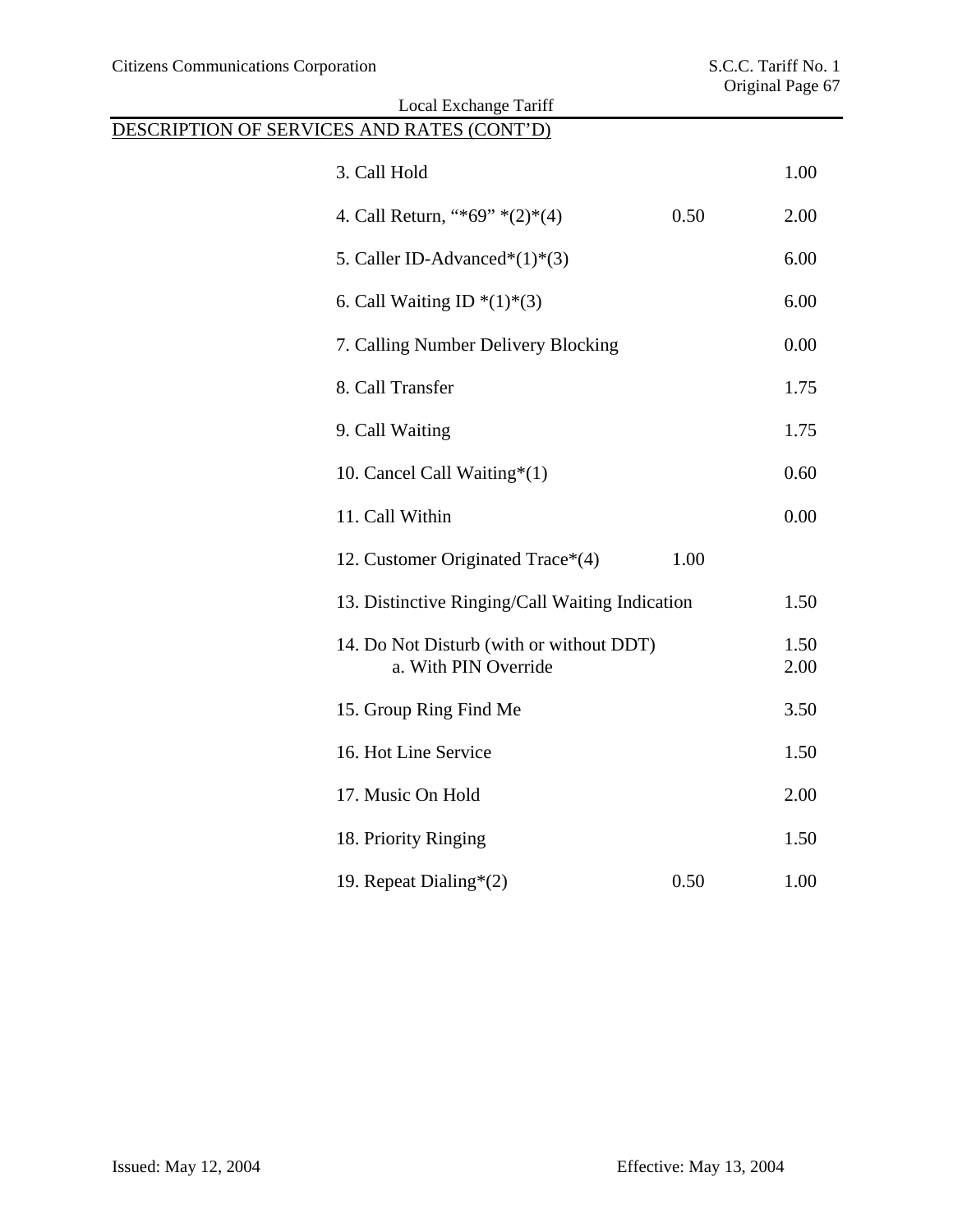|                                                                         | Local Exchange Tariff                                                                    |              |            |
|-------------------------------------------------------------------------|------------------------------------------------------------------------------------------|--------------|------------|
|                                                                         | DESCRIPTION OF SERVICES AND RATES (CONT'D)                                               |              |            |
|                                                                         | 20. Selective Call Acceptance                                                            |              | 2.00       |
|                                                                         | 21. Selective Call Forwarding                                                            |              | 2.00       |
|                                                                         | 22. Selective Call Rejection $*(2)$                                                      |              | 2.00       |
|                                                                         | 23. Speed Calling<br>a. Eight Code Capacity<br>b. Thirty Code Capacity                   |              | N/R<br>N/R |
|                                                                         | 24. Teen Line                                                                            |              | 3.50       |
|                                                                         | 25. Telemarketing Do Not Disturb<br>a. Basic                                             |              | 3.00       |
|                                                                         | b. Advanced                                                                              |              | 3.50       |
|                                                                         | 26. Three-way Calling* $(4)$                                                             | 0.50         | 1.80       |
| 27. Voice/Data Protection (with or without DDT)<br>a. with Call Waiting |                                                                                          | 0.50<br>0.00 |            |
|                                                                         | 28. Wake Up Service/Scheduled Recall                                                     |              | 1.50       |
|                                                                         | 29. Warm Line Service                                                                    |              | 1.75       |
|                                                                         | $*N_{\alpha\alpha}$ 1 D <sub>ata</sub> for individual facture does not evenly in contain |              |            |

\*Note 1 - Rate for individual feature does not apply in certain feature combination. See description of service

\*Note 2 - The Telephone Company will try to prevent the disclosure of non-published numbers, but will not be liable should such number be divulged through any custom call feature which captures the number from an incoming call from the non published number.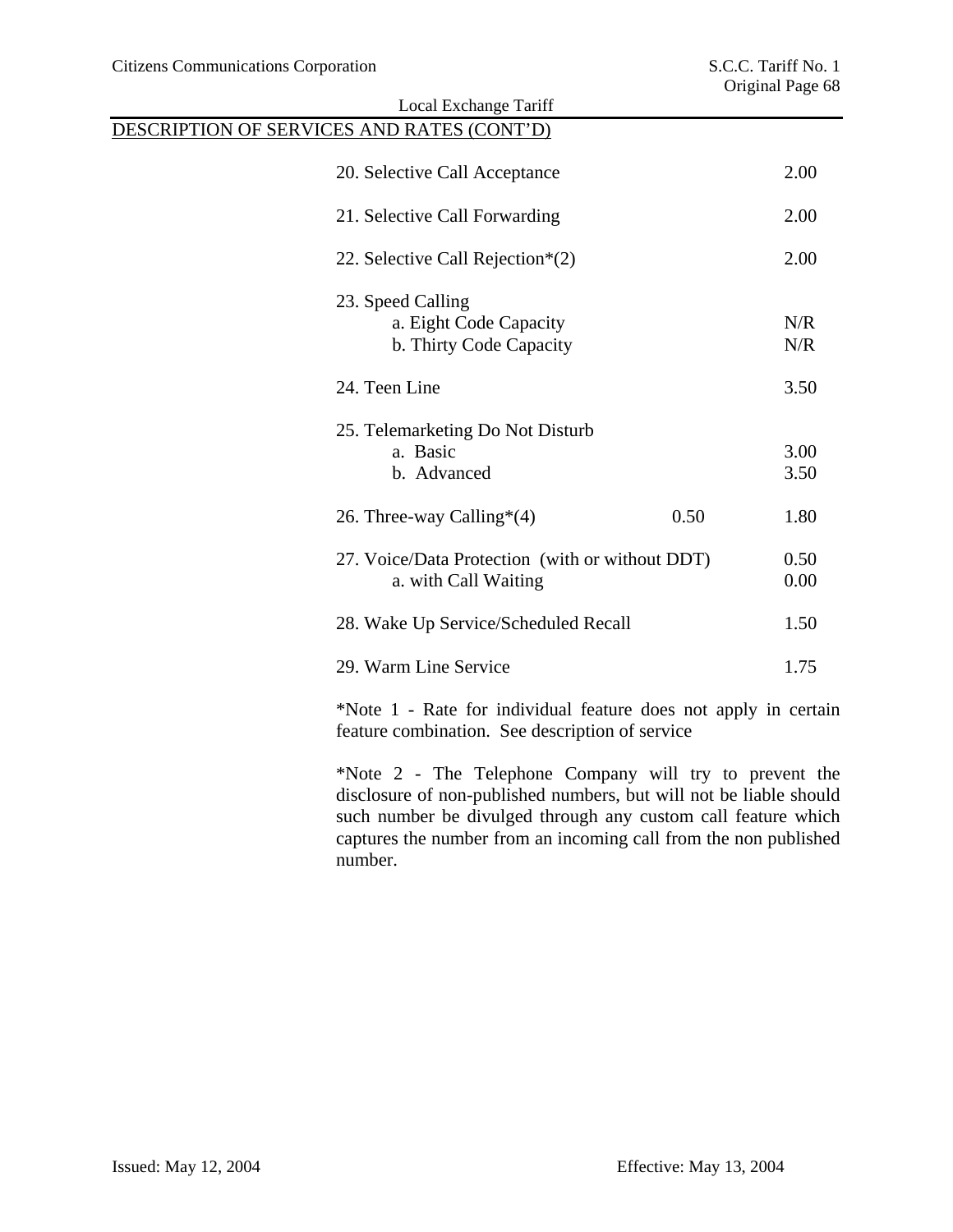# DESCRIPTION OF SERVICES AND RATES (CONT'D)

\*Note 3 – Multi-line systems will be offered quantity discounts on an ICB.

\*Note 4 - Usage sensitive features.

| <b>B.</b> Special Feature Package Rates: | Per Month Per Line Equipped |
|------------------------------------------|-----------------------------|
| 1. Citizens Ultimate Package             | 12.95                       |
| 2. Citizens Advantage Package            | 8.95                        |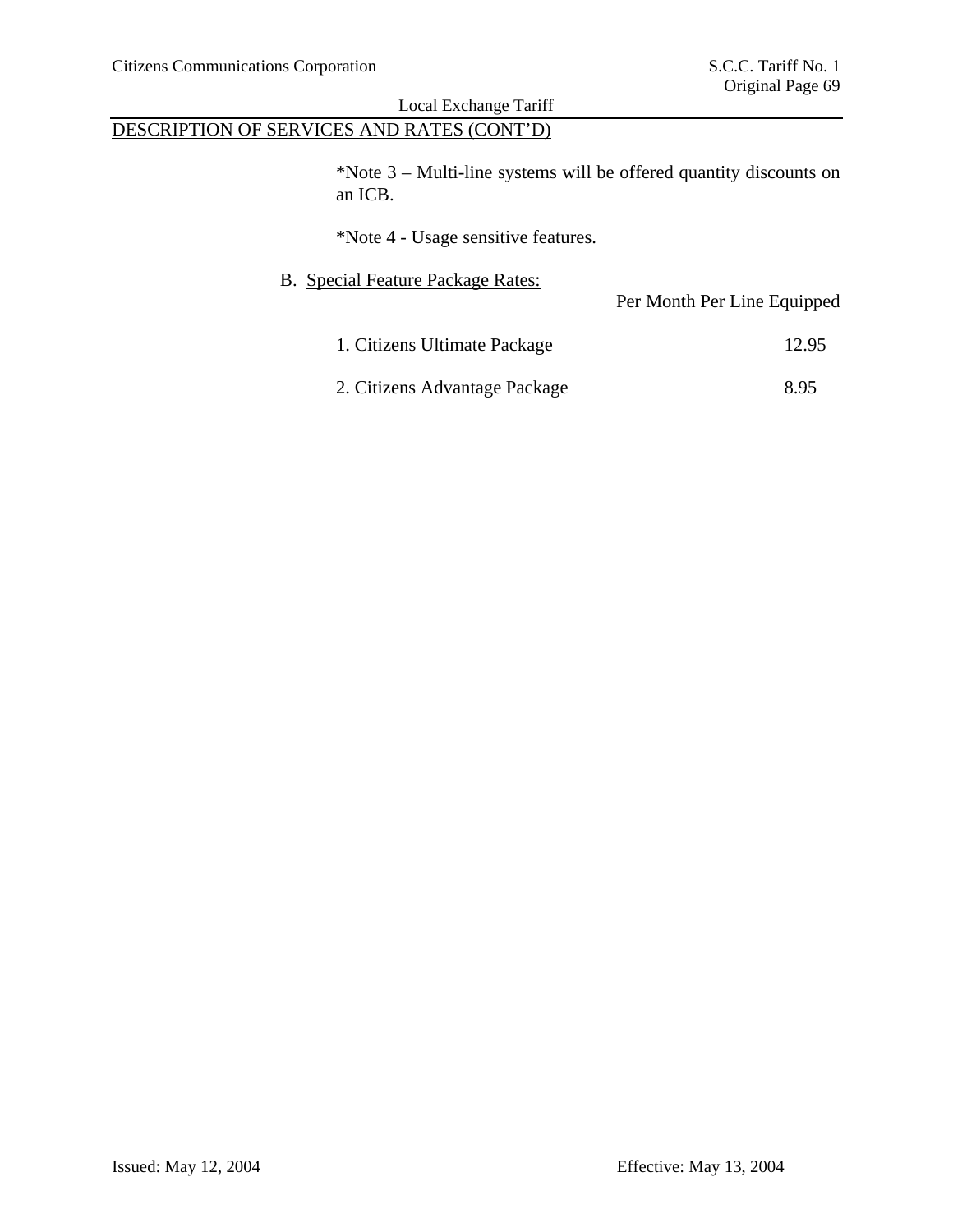# DESCRIPTION OF SERVICES AND RATES (CONT'D)

Reserved for future use.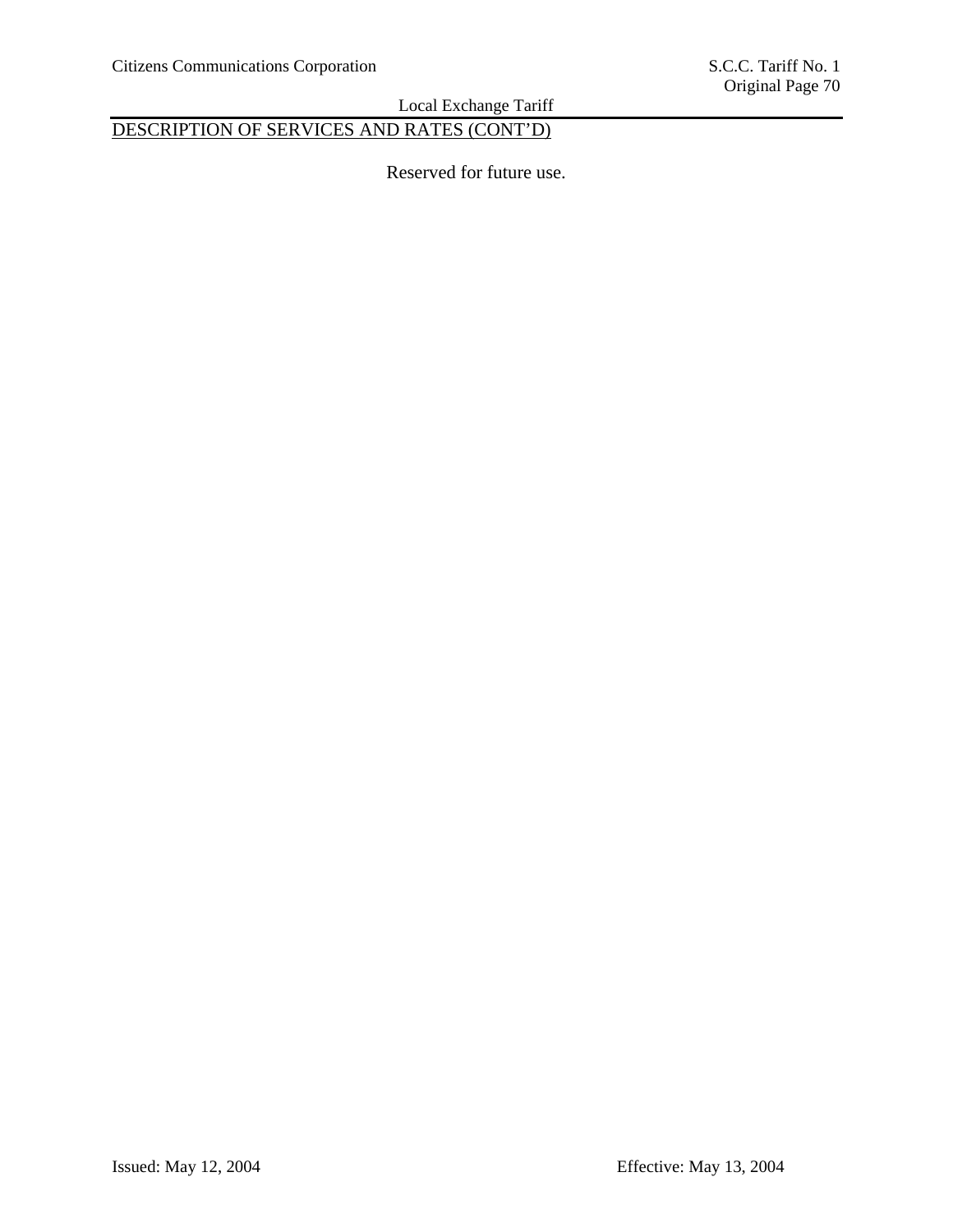## Section 5. CENTREX SERVICE

- 5.1 Digital Centrex Service, Service Description
	- A. Digital Centrex Service is a central office communications system package provided in association with individual line exchange business and residence services furnished from digital central office equipment located in Company buildings. Digital Centrex Service is not provided in association with public or semi-public telephone service, or party line service. Digital Centrex Service provides additional line features and is provided in addition to the Digital Centrex Access Connection Service shown in Section 5.2 of this Tariff.
	- B. Digital Centrex Service is intended to satisfy the intercommunications requirements of single business end users having single or multiple physical addresses. Digital Centrex Service is priced and continually provisioned based upon a single business end user. Volume discounts apply per location.
	- C. Digital Centrex Service is offered as a customer option and will be provided subject to the availability of facilities and central office equipment as determined by the Company.
	- D. The minimum charge for the Digital Centrex Access Connection Service as provided in this Tariff shall be one month.
	- E. A combination of business and residence lines in a digital Centrex system is not allowed. All exchange lines in a Digital Centrex system must have the same billing arrangement either flat rate or OLCP where offered.
	- F. All terminal equipment on the customer premises shall be provided by the customer. Terminal equipment provided by the customer must be compatible with the services and equipment provided by the Company.
	- G. Suspension of Digital Centrex Service is not allowed.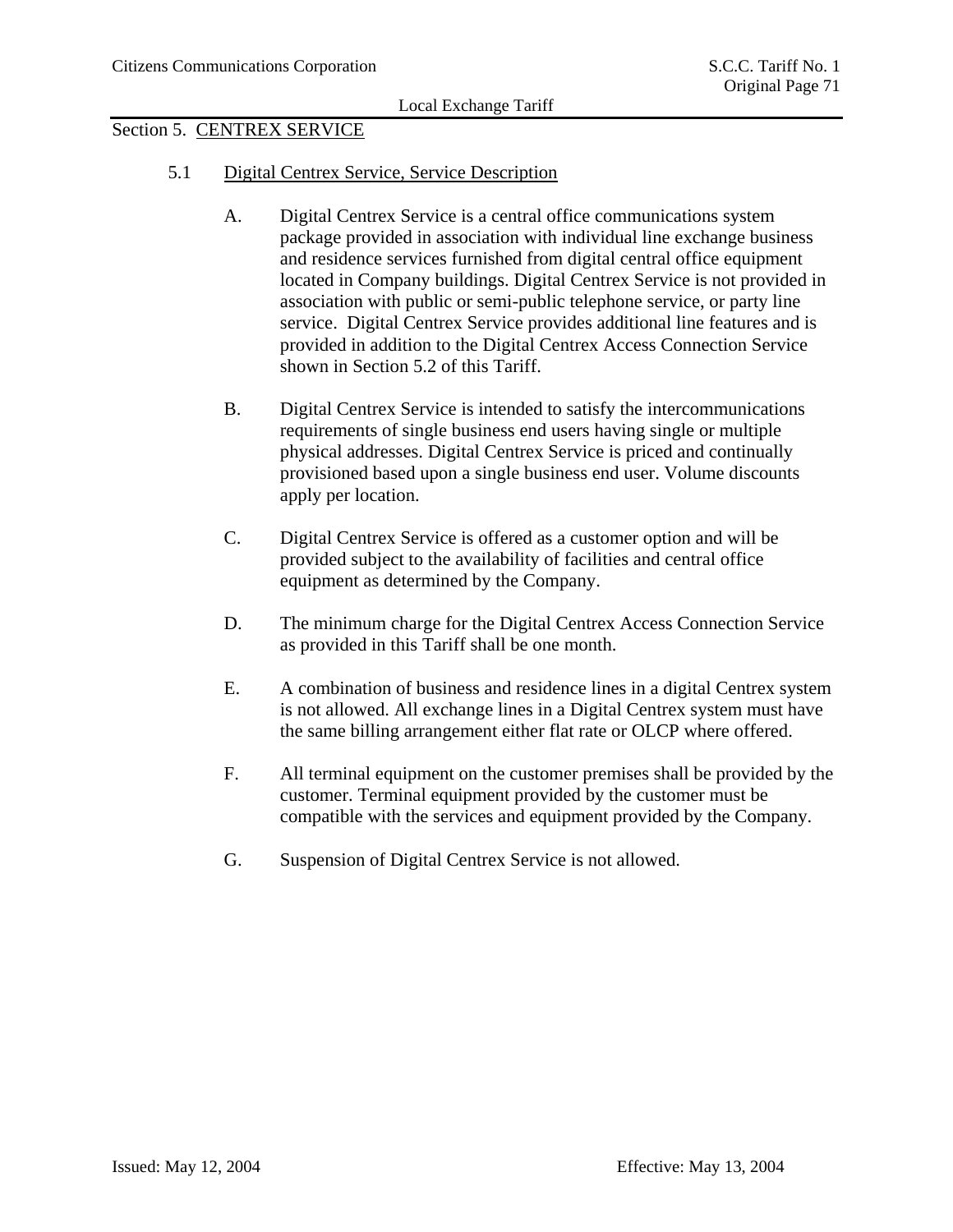# CENTREX SERVICE (CONT'D)

- H. End User Charges will apply for each Access Connection to the network and for each Centrex Connection.
- 5.2 Digital Centrex Access Connection Service
	- A. Digital Centrex Access Connection Service provides direct network access associated with the provision of Digital Centrex Service. The quantity of the access is specified by the customer at the rates shown in Section 5.4 of this tariff.
	- B. Digital Centrex Access Connection Service is two elements: (1) the Access Connection at the applicable PBX or key trunk rate as shown in Section H3 of this tariff, and (2) the applicable touch call rate for each trunk specified.
	- C. Digital Centrex Access Connection Service does not provide any features, functions or intercom connections. These Access Connection arrangements are basic requirements to those Centrex enhancements.
- 5.3. Optional Features
	- 5.3.1 Custom Calling II Features

Custom Calling II services are a group of central office-based call management features that forward the calling party's number to a terminating central office allowing customers to effectively manage their call flow. Custom Calling II services work only on calls that originate and terminate within Custom Calling II equipped offices, i.e., calls within a single Custom Calling II equipped office, or calls between Custom Calling II equipped offices linked by Signaling System 7 (SS7) network technology.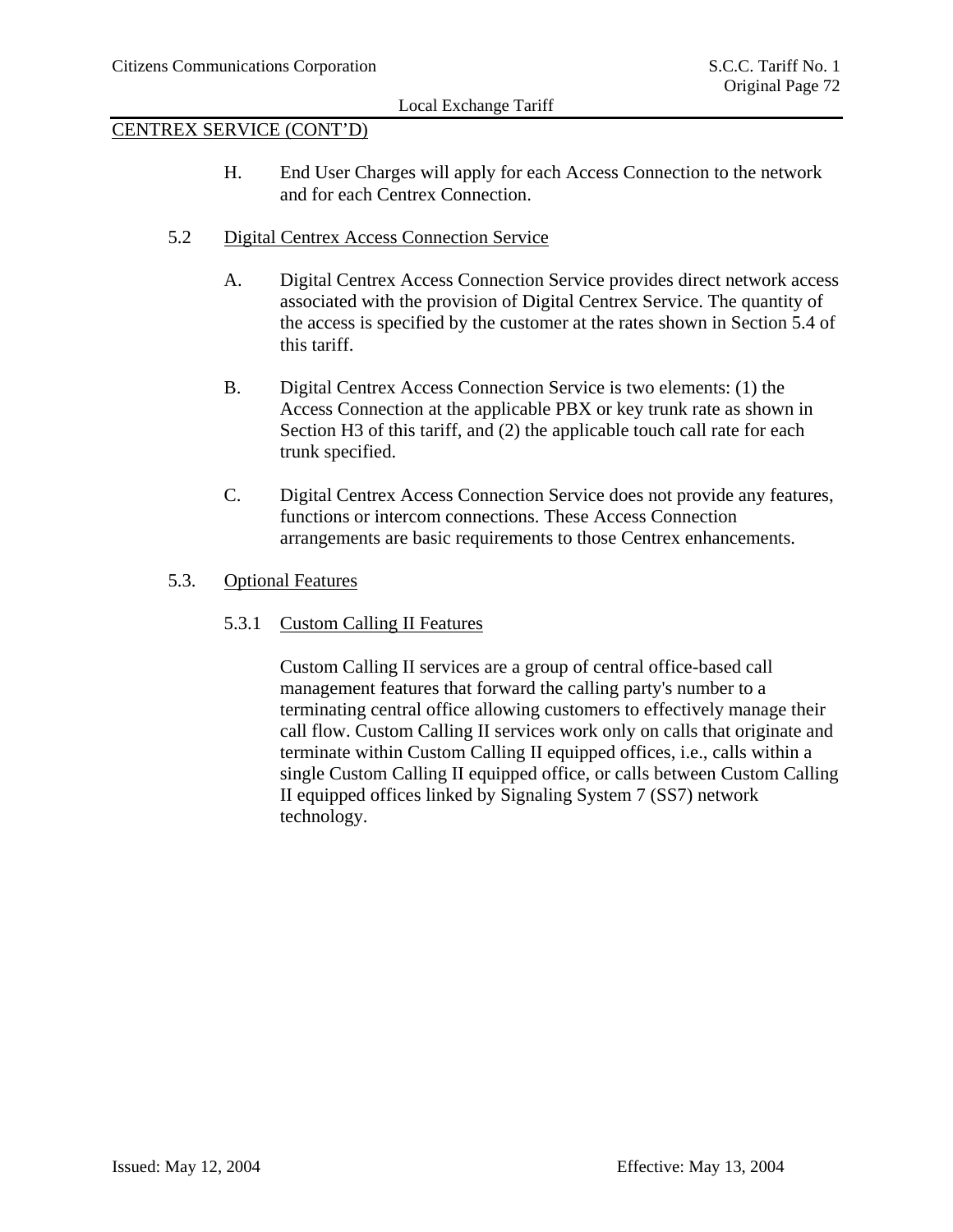# CENTREX SERVICE (CONT'D)

- 5.3.2 Regulations
	- a. A Custom Calling II customer may employ available Custom Calling II features only under the following conditions:
		- (1) When both the Custom Calling II customer and the other party involved in the call are served from the same central office, even if the other party does not subscribe to Custom Calling II.
		- (2) When both the Custom Calling II customer and the other party involved in the call are served from different central offices which are linked by facilities that can handle the delivery of the calling number or name even if the other party does not subscribe to Custom Calling II.
	- b. Certain features require the availability of multiple Access Connections and may, therefore, affect the total number of Access Connections required.

#### 5.3.3 Features

a. Return Call - By dialing the Return Call activation code, the subscriber directs the central office to recall the telephone number of the last incoming call to the subscriber's telephone. Activation must occur before another incoming call or the subscriber receives a call waiting indication. Return Call allows the subscriber to return a call without knowing the number of the calling party.

If the recalled number is busy, the central office will monitor the status of that line for up to 30 minutes. When the line becomes available, the subscriber will be signaled with a distinctive ring. When the subscriber lifts the handset, the call will be automatically dialed.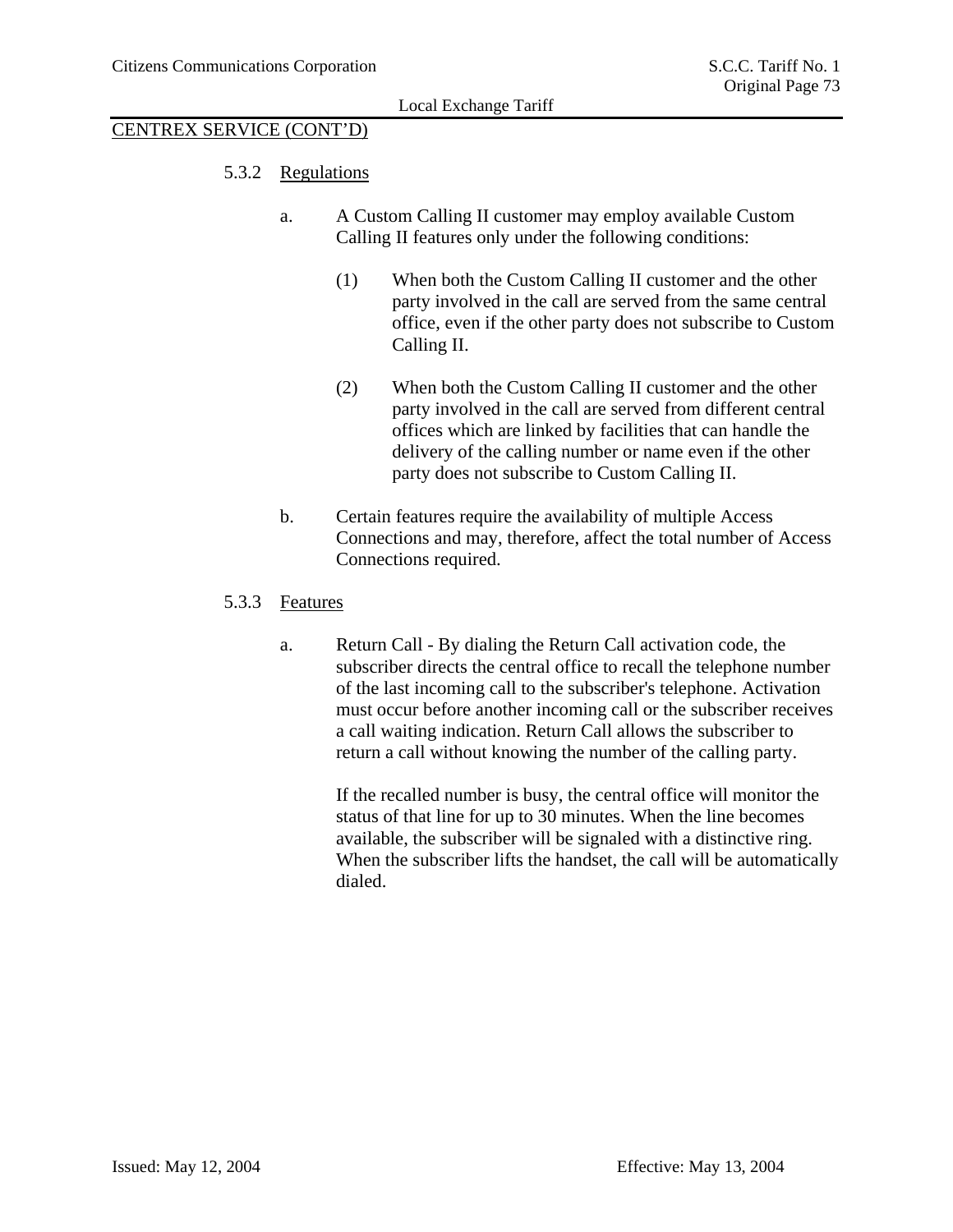# CENTREX SERVICE (CONT'D)

b. Repeat Dialing - By dialing the Repeat Dialing activation code, the subscriber directs the central office to recall the telephone number of the last outgoing call from the subscriber's telephone. Activation must occur before another outgoing call is placed by the subscriber. The central office will redial the telephone number whether the original call was answered, unanswered or busy.

If the redialed number is busy, the central office will monitor the status of that line for up to 30 minutes. When the line becomes available, the subscriber will be signaled with a distinctive ring. When the subscriber lifts the handset, the call will be automatically dialed.

c. Caller ID - An arrangement that allows the subscriber to view the telephone number of an incoming call before answering. After the first ring, the central office sends the telephone number of the calling party as well as the current month, day, hour and minute. If the incoming call is handled by an operator or is from outside a Caller ID equipped calling area, the calling number will not be displayed.

The Caller ID display feature requires a telephone set or an adjunct unit capable of recognizing and displaying the calling telephone number sent from the central office.

If the incoming call is from a caller served by a PBX, only the main number of the PBX is transmitted and available for display.

If the incoming call originates from a multi-line hunt group, the telephone number transmitted will always be the main number of the hunt group.

Caller ID is not available on operator-handled calls.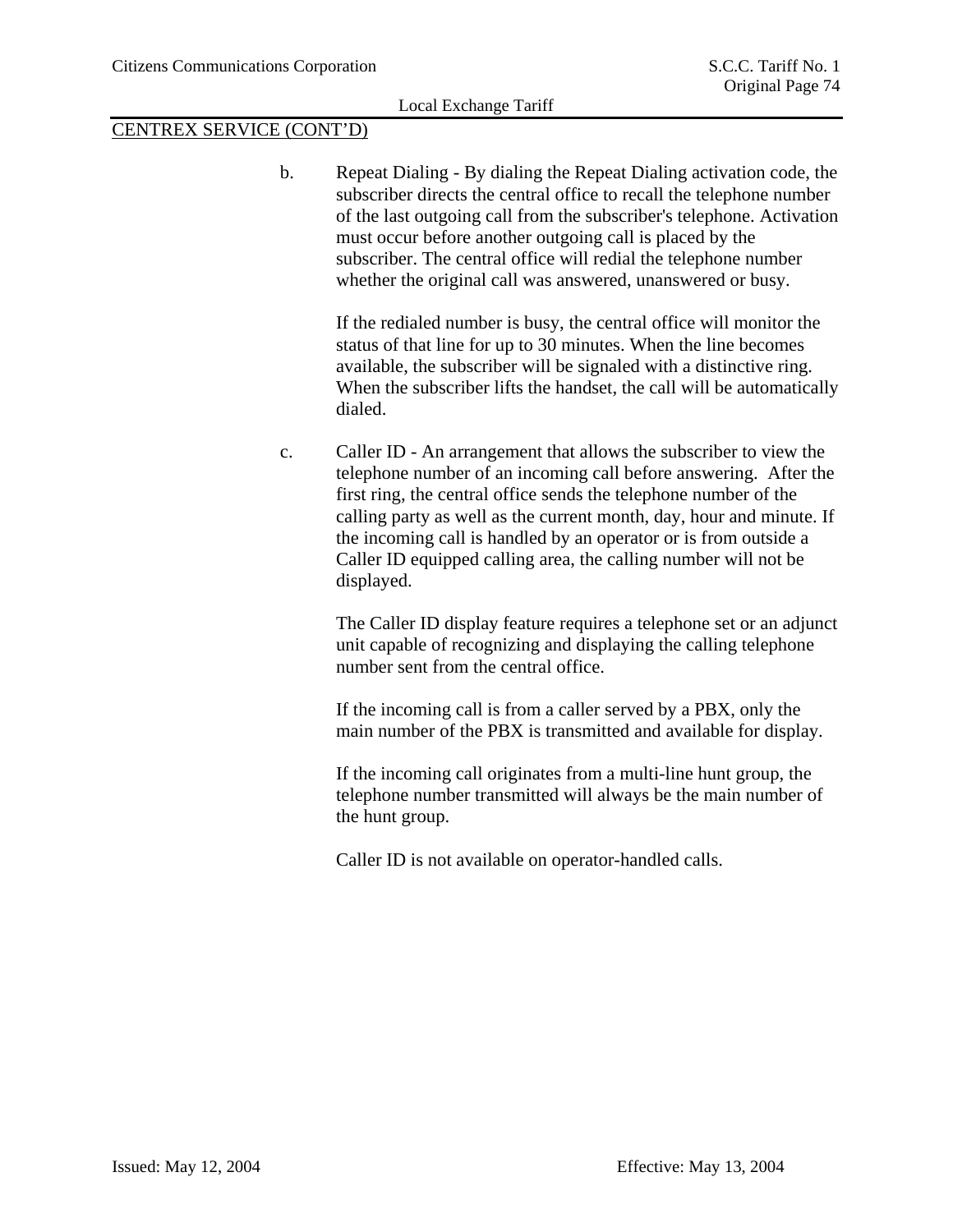The monthly recurring rate for Caller ID, as specified in Section 5.4, will be applied to each Centrex Connection in a customer group terminating in a proprietary business set equipped with a built-in display.

d. Caller ID with Name - An arrangement that allows the subscriber to view the telephone number of the line used by the calling party and the name (up to 15 characters) associated with the directory listing. After the first ring, the central office sends the telephone number and name of the calling party as well as the current month, day, hour and minute. If the incoming call is handled by an operator or is from outside a Caller ID with Name equipped calling area, the calling number and name will not be displayed.

> The Caller ID with Name display feature requires a telephone set or an adjunct unit capable of recognizing and displaying the calling telephone number and name sent from the central office.

If the incoming call is from a caller served by a PBX, only the main number or name of the PBX is transmitted and available for display.

If the incoming call originates from a multi-line hunt group, the telephone number or name transmitted will always be the main number or name of the hunt group. Caller ID with Name is not available on operator-handled calls.

e. Per Call Blocking - Allows a calling customer to block the display, or delivery, of his/her directory number or name associated with a terminating or called party set which has Caller ID or Caller ID with Name as a purchased feature.

> Activation of this feature is affected by dialing an activation code prior to placing a call. When the caller hangs up the feature is deactivated.

> Per Call Blocking is available at no charge to all customers where SS7 Trunk Signaling is available.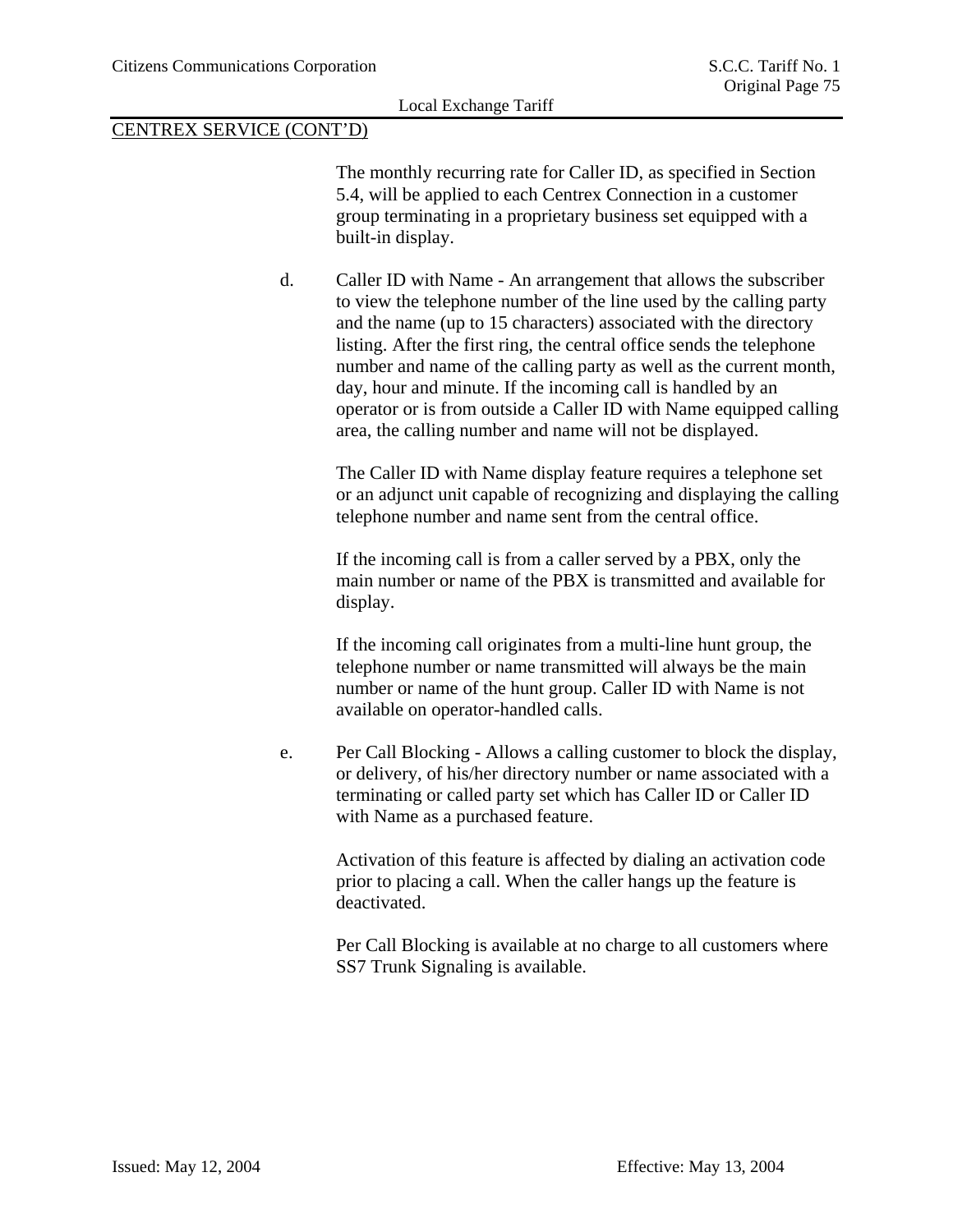Per Call Blocking will be provided in connection with single line residence (R-1), single line business (B-1) and Centrex service. Party line, PBX, and Payphone Line Service are excluded.

Per Call Blocking will not prevent the transmission of the calling party number on services such as E911 and 800/888 that utilize Automatic Number Identification (ANI) for delivery of the calling number.

f. Anonymous Call Rejection (ACR) - An arrangement provided to Caller ID and Caller ID with Name customers that allows customers to reject receipt of calls where number or name delivery has been blocked. The calling party who has chosen to block number or name delivery will hear a recorded announcement stating that the called party will not accept number or name blocked calls. Anonymous Call Rejection will be available free of charge to customers who subscribe to Caller ID, or Caller ID with Name.

Like all Custom Calling II (CLASS) features, ACR will be provided based on the availability of facilities and equipment both at the serving central office and customers' premises.

g. Selective Call Forward - An arrangement that allows a subscriber to selectively forward calls arriving from a list of up to 31 previously identified directory numbers to a remote destination number.

> Calls that terminate on a line with this feature are forwarded only if the call is received from a telephone number that matches one of up to 31 numbers on the Selective Call Forward list. If the incoming call is from a telephone number in a multi-line hunt group, this feature will not work unless the number is the main telephone number in the group, or each terminal has a unique telephone number associated with it within the group.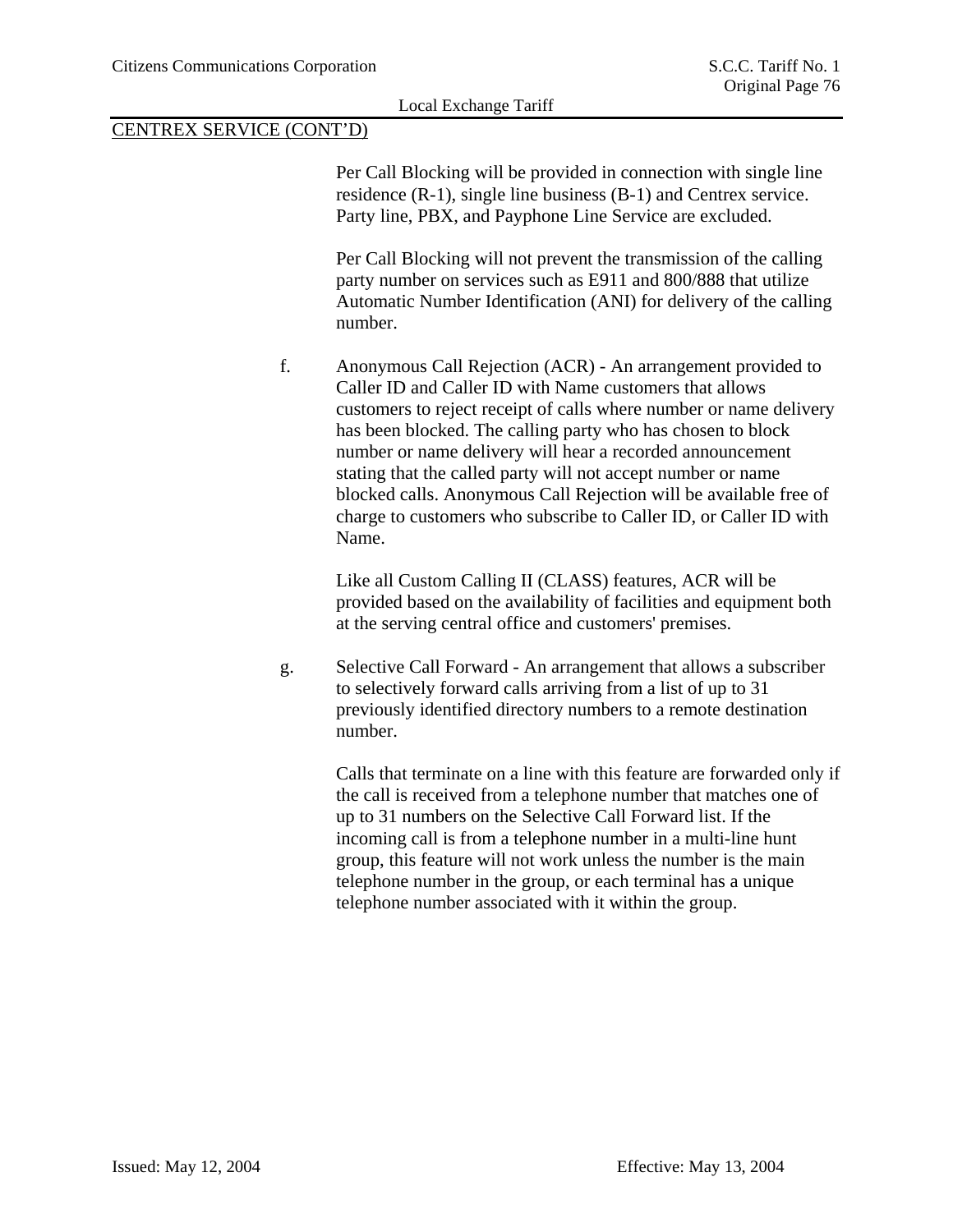The Selective Call Forward list is a list created by the subscriber, through an interactive dialing sequence, and can be altered at the subscriber's discretion. This feature can be deactivated at the subscriber's discretion.

h. Selective Call Acceptance - An arrangement that allows a subscriber to selectively accept only calls arriving from a list of up to 31 previously identified directory numbers. A call will only be accepted when it is received from a telephone number that matches one of up to 31 numbers on the Selective Call Acceptance list. Calls from telephone numbers that do not match one of the 31 numbers on the Selective Call Acceptance list will be routed to an announcement stating that the called party does not wish to receive the call. If the incoming call is from a telephone number in a multiline hunt group, this feature will not work unless the number is the main telephone number in the group, or each terminal has a unique telephone number associated with it within the group.

> The Selective Call Acceptance list is a list created by the subscriber, through an interactive dialing sequence, and can be altered at the subscriber's discretion.

This feature can be deactivated at the subscriber's discretion.

i. Call Block - An arrangement that allows a subscriber to selectively block calls arriving from a list of up to 31 previously identified directory numbers. A call will be blocked when it is received from a telephone number that matches one of up to 31 numbers on the Call Block list. Calls that are blocked will be routed to an announcement stating that the called party does not wish to receive the call. If the incoming call is from a telephone number in a multi-line hunt group, this feature will not work unless the number is the main telephone number in the group, or each terminal has a unique telephone number associated with it within the group.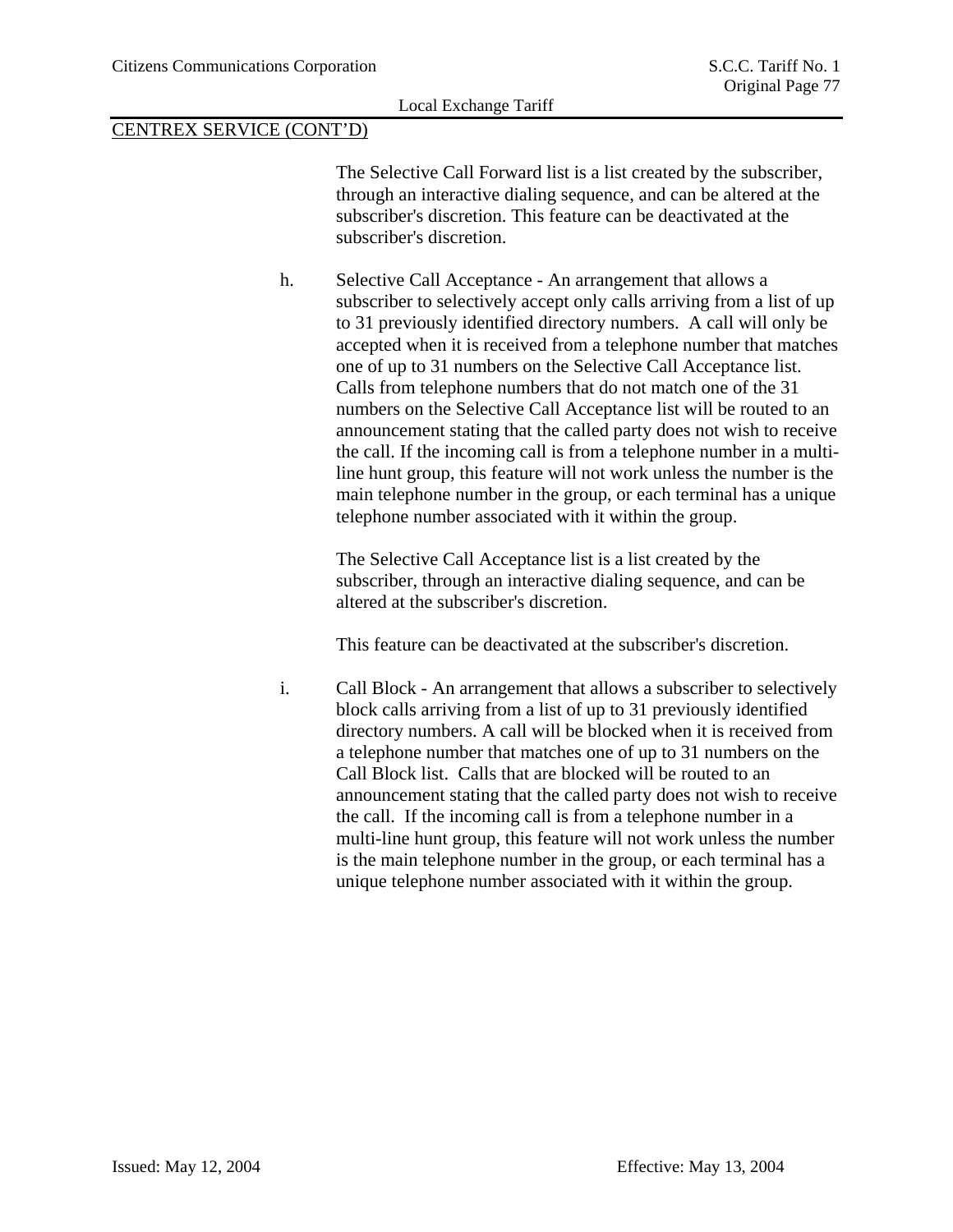The Call Block list is a list created by the subscriber, through an interactive dialing sequence, and can be altered at the subscriber's discretion.

This feature can be deactivated at the subscriber's discretion.

j. Signal Ring/Call Waiting - With Signal Ring/Call Waiting, incoming calls from multiple directory numbers can be identified by a distinctive ringing pattern. This feature is available only in those central offices with superimposed or

#### 5.4 Centrex Service Rates

The following rates are for Digital Centrex Access Connection Service only and are in addition to the applicable service charges, monthly rates and non-recurring charges for other associated services or equipment.

A. Access Connection

1. 1-100 Centrex lines - applicable Key Trunk Rate..................... Current tariff trunk rate

2. 101 and over Centrex lines - applicable PBX Trunk rate ........ Current tariff trunk rate

3. The applicable business one party rate will apply when access is provided on a one-to-one basis for customers with the same number of Centrex lines as access connections to the network.

B. Touch Call

1. The applicable touch call is provided at no charge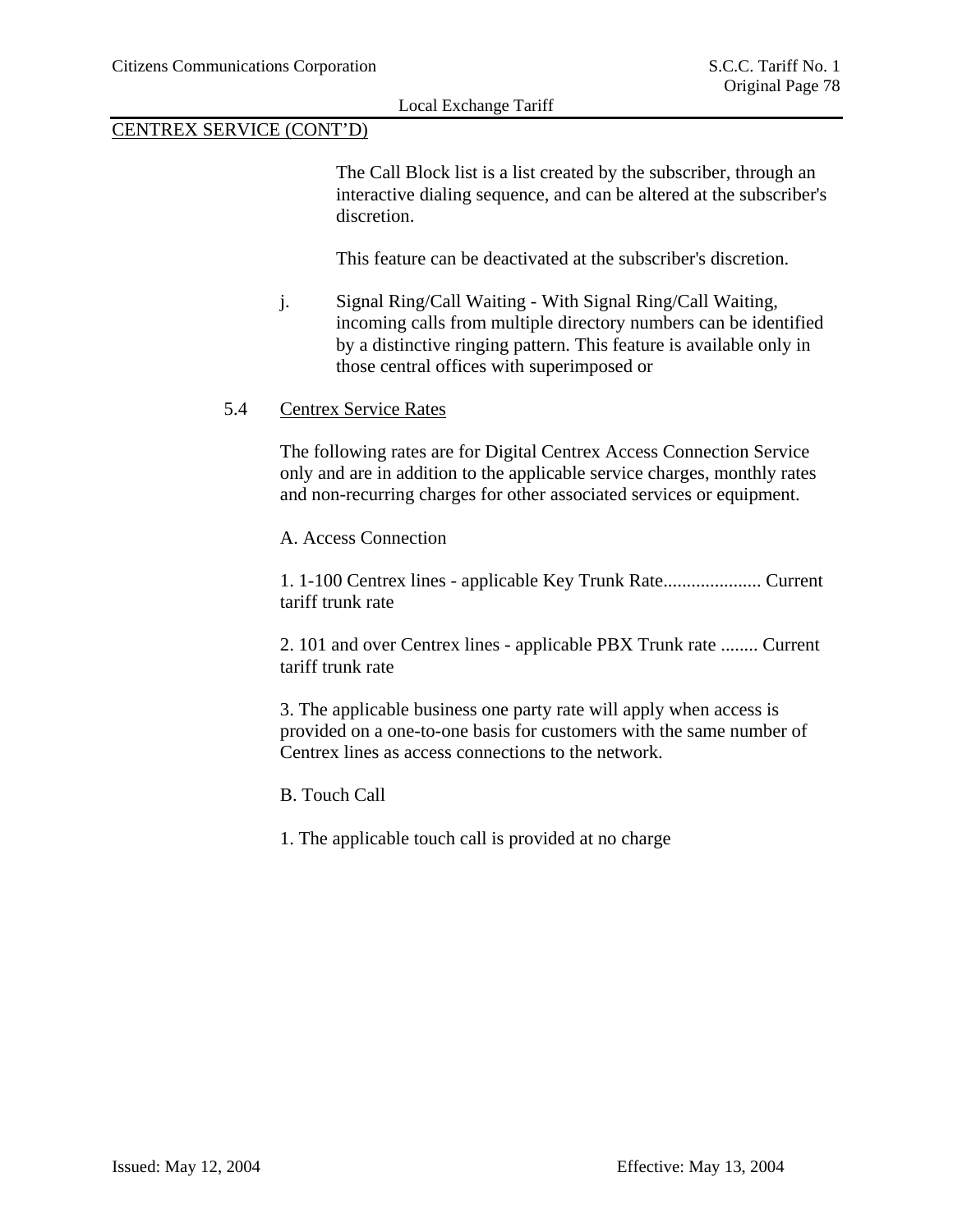# CENTREX SERVICE (CONT'D)

# C. Custom Calling II Features

As an option provided to the customer, Custom Calling II feature rates will be applied on a per line or per Centrex customer group basis, as shown below.

| 1. Return Call     |                   | Monthly<br><b>Rate Per</b> |
|--------------------|-------------------|----------------------------|
|                    | Monthly           | Centrex                    |
| Number of          | Rate Per          | Customer                   |
| Lines              | Lines             | Group                      |
| $1 - 10$           | \$3.50            | \$20.00                    |
| $11 - 50$          | 2.50              | 100.00                     |
| 51-100             | 2.25              | 225.00                     |
| 101-400            | 2.00              | 700.00                     |
| $401+$             | 1.75              | <b>ICB</b>                 |
| 2. Repeat Dialing  |                   | Monthly                    |
|                    |                   |                            |
|                    |                   | <b>Rate Per</b>            |
|                    | Monthly           | Centrex                    |
| Number of<br>Lines | Rate Per<br>Lines | Customer<br>Group          |
|                    |                   |                            |
| $1 - 10$           | \$3.50            | \$20.00                    |
| $11-50$            | 2.50              | 100.00                     |
| 51-100             | 2.25              | 200.00                     |
| 101-400            | 2.00              | 650.00                     |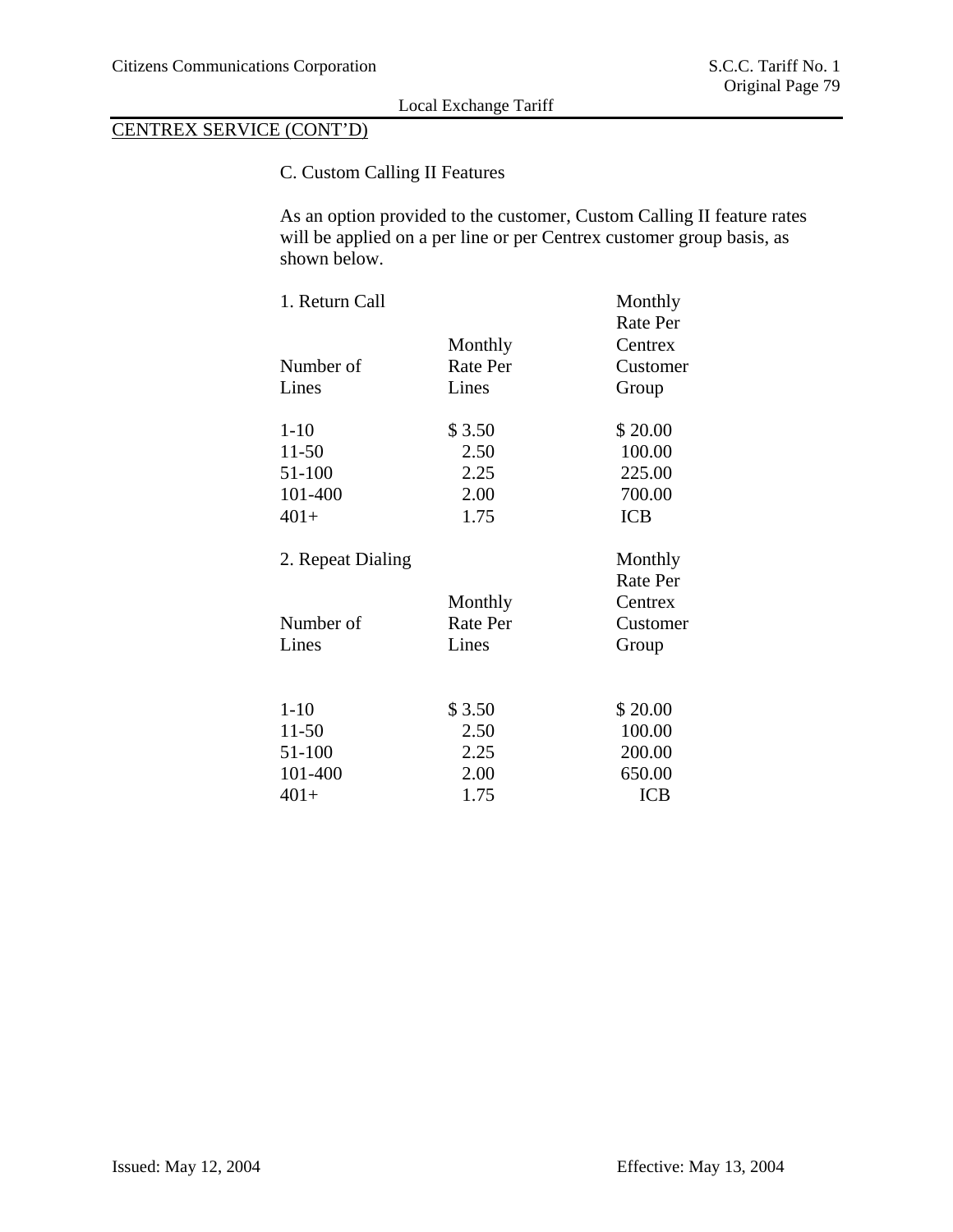|                          |                           | Local Exchange Tariff | $\sigma$ riginar i ago oo |
|--------------------------|---------------------------|-----------------------|---------------------------|
| CENTREX SERVICE (CONT'D) |                           |                       |                           |
|                          |                           |                       |                           |
|                          | 3. Caller ID              |                       |                           |
|                          | Number of Lines:          |                       |                           |
|                          | $1 - 10$                  | \$6.00                | \$35.00                   |
|                          | $11 - 50$                 | 5.00                  | 175.00                    |
|                          | 51-100                    | 4.00                  | 275.00                    |
|                          | 101-400                   | 3.00                  | 650.00                    |
|                          | $401+$                    | 1.75                  | <b>ICB</b>                |
|                          |                           |                       |                           |
|                          |                           |                       |                           |
|                          | 4. Caller ID with Name    |                       |                           |
|                          | Number of Lines:          |                       |                           |
|                          | $1 - 10$                  | \$7.00                | \$40.00                   |
|                          | $11 - 50$                 | 6.00                  | 200.00                    |
|                          | 51-100                    | 5.00                  | 300.00                    |
|                          | 101-400                   | 4.00                  | <b>ICB</b>                |
|                          | $401+$                    | 2.75                  | <b>ICB</b>                |
|                          |                           |                       |                           |
|                          | 5. Per Call Blocking      |                       |                           |
|                          |                           | 0.00                  | N/A                       |
|                          | 6. Selective Call Forward |                       |                           |
|                          |                           |                       | Monthly                   |
|                          |                           |                       | Rate Per                  |
|                          |                           | Monthly               | Centrex                   |
|                          | Number of                 | Rate Per              | Customer                  |
|                          | Lines                     | Lines                 | Group                     |
|                          | $1 - 10$                  | \$4.00                | \$30.00                   |
|                          | $11 - 50$                 | 3.50                  | 150.00                    |
|                          | 51-100                    | 3.00                  | 250.00                    |
|                          | 101-400                   | 2.75                  | 900.00                    |
|                          | $401+$                    | 2.50                  | <b>ICB</b>                |
|                          |                           |                       |                           |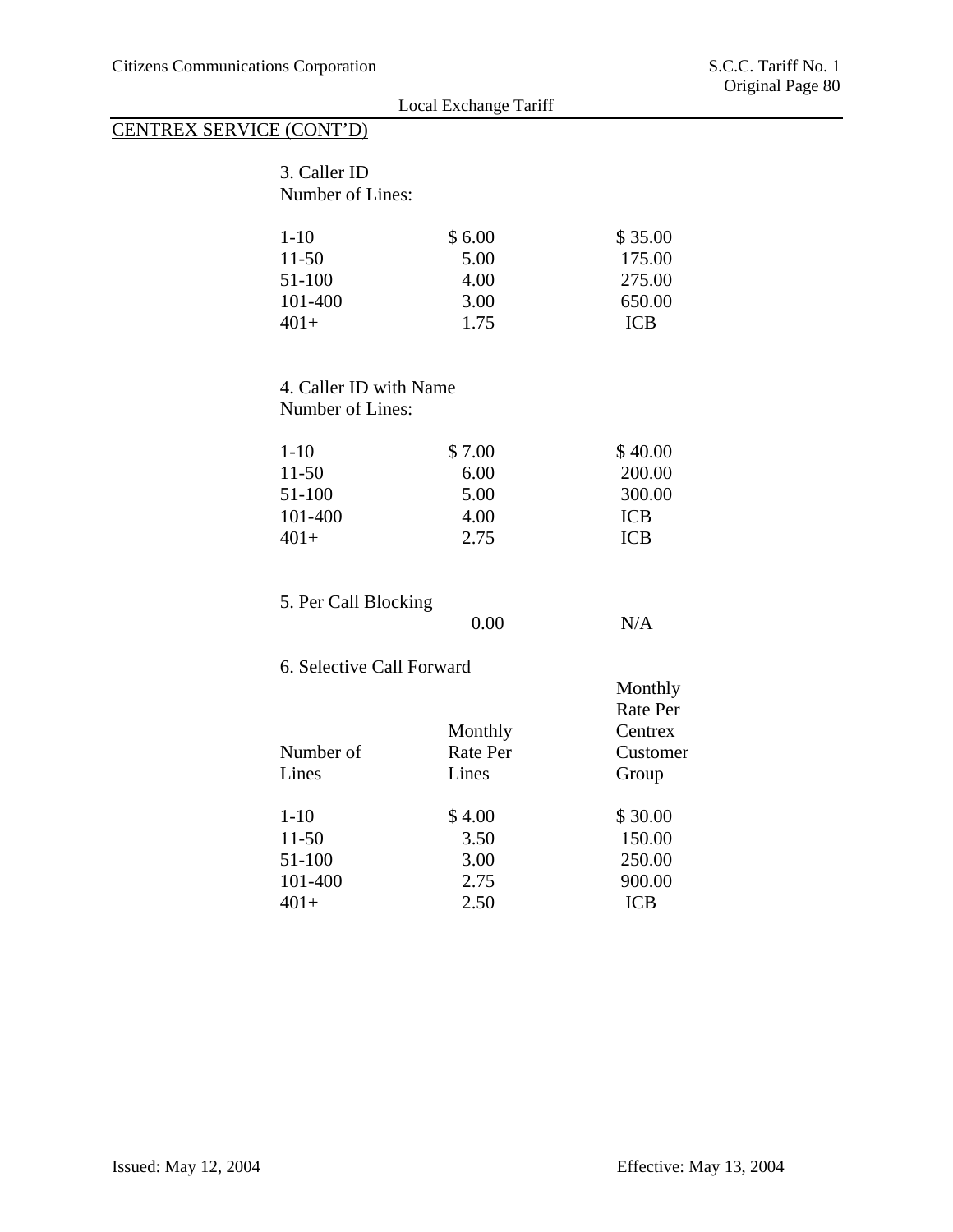| 7. Selective Call Acceptance |          |                 |
|------------------------------|----------|-----------------|
| Number of                    |          |                 |
| Lines                        |          |                 |
|                              |          |                 |
| $1 - 10$                     | \$4.25   | \$35.00         |
| $11 - 50$                    | 4.00     | 175.00          |
| 51-100                       | 3.75     | 350.00          |
| 101-400                      | 3.50     | 1,200.00        |
| $401+$                       | 3.25     | <b>ICB</b>      |
|                              |          |                 |
| 8.Call Block                 |          |                 |
| Number of                    |          |                 |
| Lines:                       |          |                 |
|                              |          |                 |
| $1 - 10$                     | \$4.00   | \$35.00         |
| $11 - 50$                    | 3.75     | 165.00          |
| 51-100                       | 3.50     | 285.00          |
| 101-400                      | 3.25     | 1,200.00        |
| $401+$                       | 3.00     | <b>ICB</b>      |
| 9. Selective Call Forward    |          |                 |
|                              |          | Monthly         |
|                              |          | <b>Rate Per</b> |
|                              | Monthly  | Centrex         |
| Number of                    | Rate Per | Customer        |
| Lines                        | Lines    | Group           |
| $1 - 10$                     | \$4.00   | \$25.00         |
| $11 - 50$                    | 3.00     | 120.00          |
| 51-100                       | 2.75     | 250.00          |
| 101-400                      | 2.50     | 900.00          |
| $401+$                       | 2.25     | <b>ICB</b>      |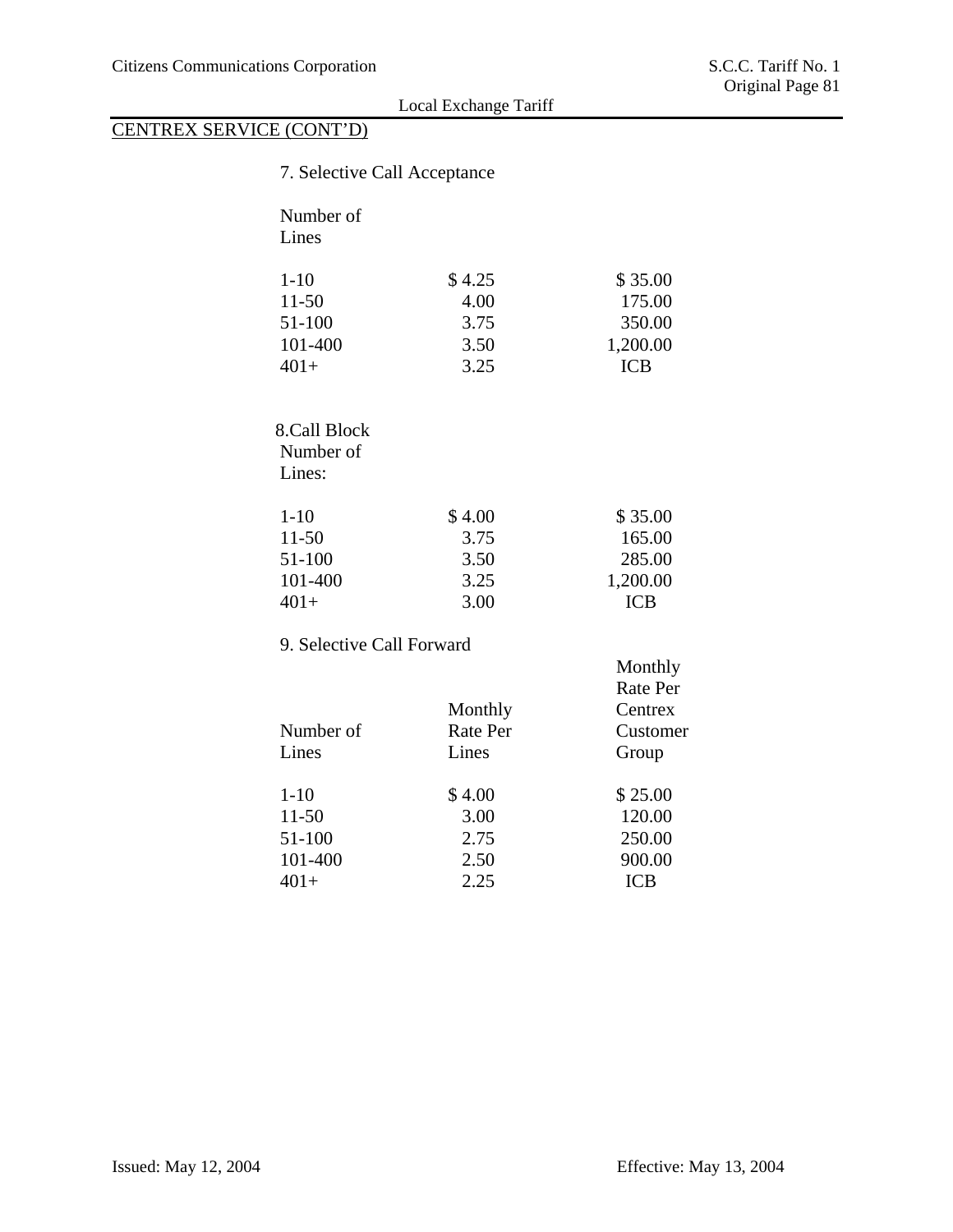# CENTREX SERVICE (CONT'D)

- 5.5 Service Charges
	- A. Applicable service charges will apply where appropriate as set forth in Section 5.4 of this Tariff.
	- B. Line Connection Charges will apply for each Access Connection.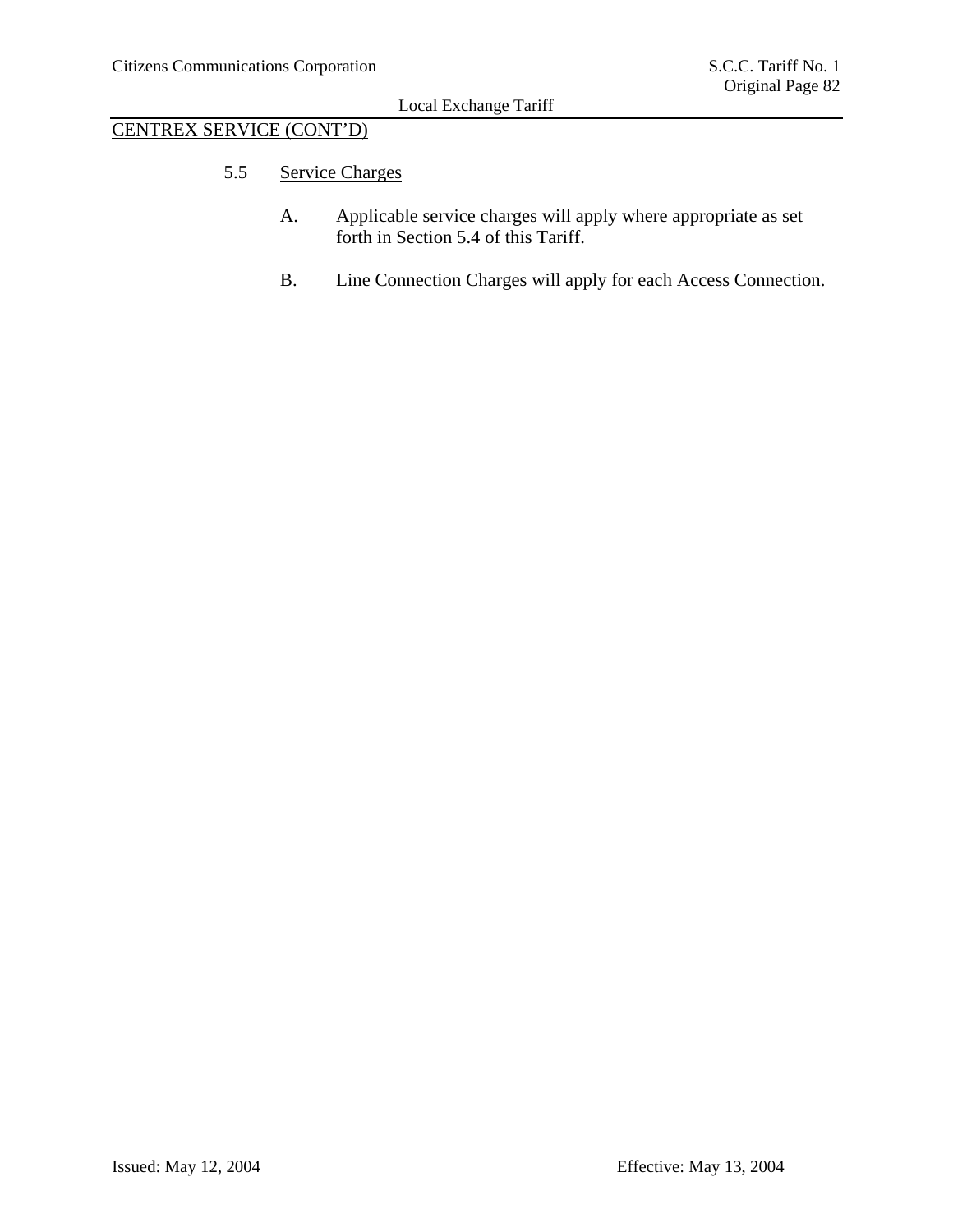CENTREX SERVICE (CONT'D)

Reserved for future use.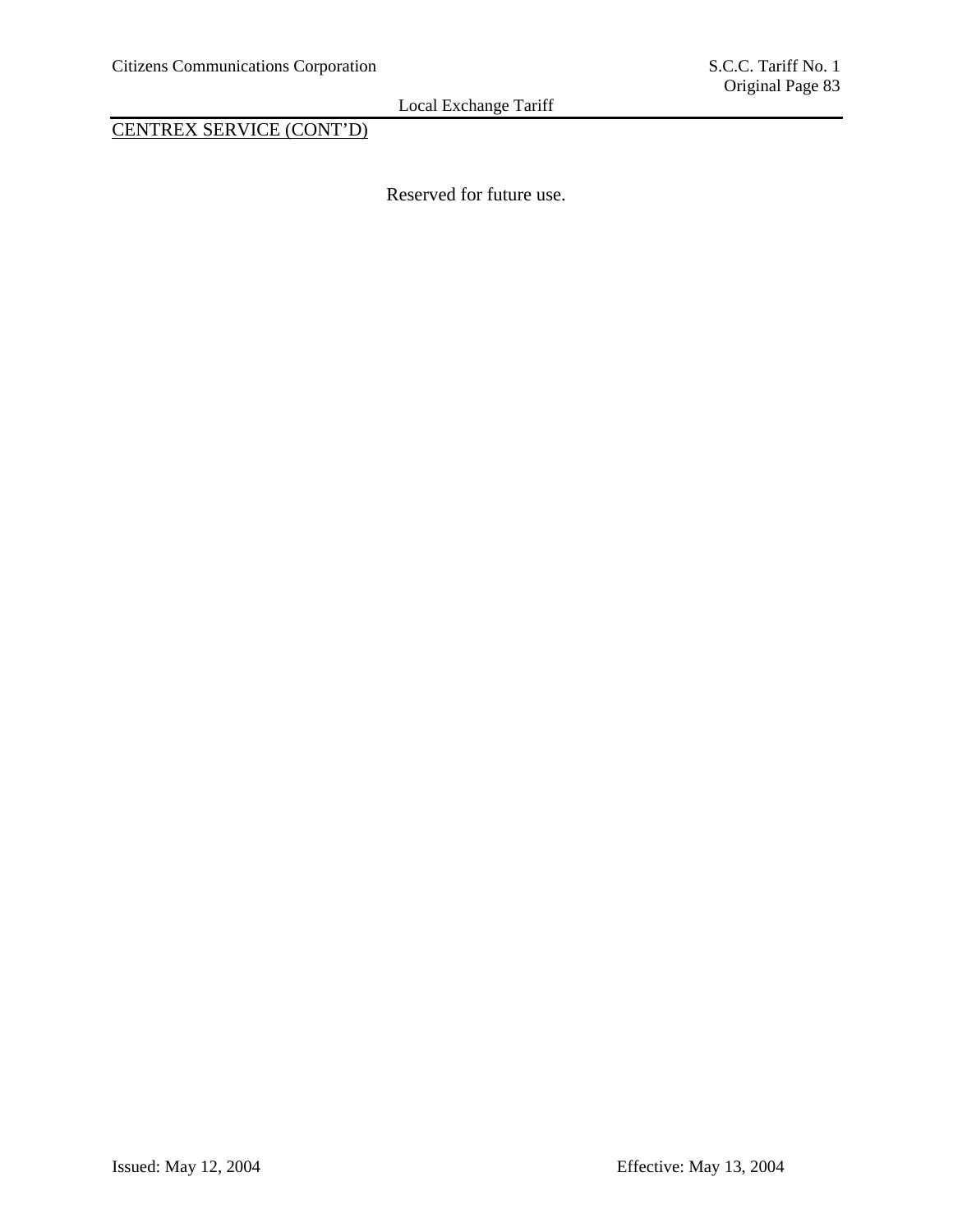# SECTION 6. SPECIAL ARRANGEMENTS

# 6.1 Individual Case Basis (ICB) Arrangements

 Arrangements will be developed on a case-by-case basis in response to a bona fide request from a Customer or prospective Customer to develop a competitive bid for a service offered under this tariff. Rates quoted in response to such competitive requests may be different than those specified for such services in this tariff. ICB rates will be offered to the Customer in writing and on a nondiscriminatory basis. The Company will maintain records of its ICB contracts for Commission review as conditions or circumstances may require.

#### 6.2 Service and Promotional Trials

A. General

The Company may make promotional offerings of its tariffed services, which may include reducing or waiving applicable charges for the promoted service. No individual promotion offering will exceed six months in duration, and any promotional offering will be extended on a non-discriminatory basis to any customer similarly classified who requests the specific offering. The Company will submit its promotions, by letter, to the Commission staff outlining the promotion, listing the tariffed item being promoted, and the promotions start and end dates, in lieu of filing language in the tariff.

#### 6.3 Special Assembly

The Company may provide local exchange service for a customer where no tariffed service exists for the service. The unique service can be provided via a Special Assembly. The Company will maintain records of its Special Assembly contracts for Commission review as conditions or circumstances may require.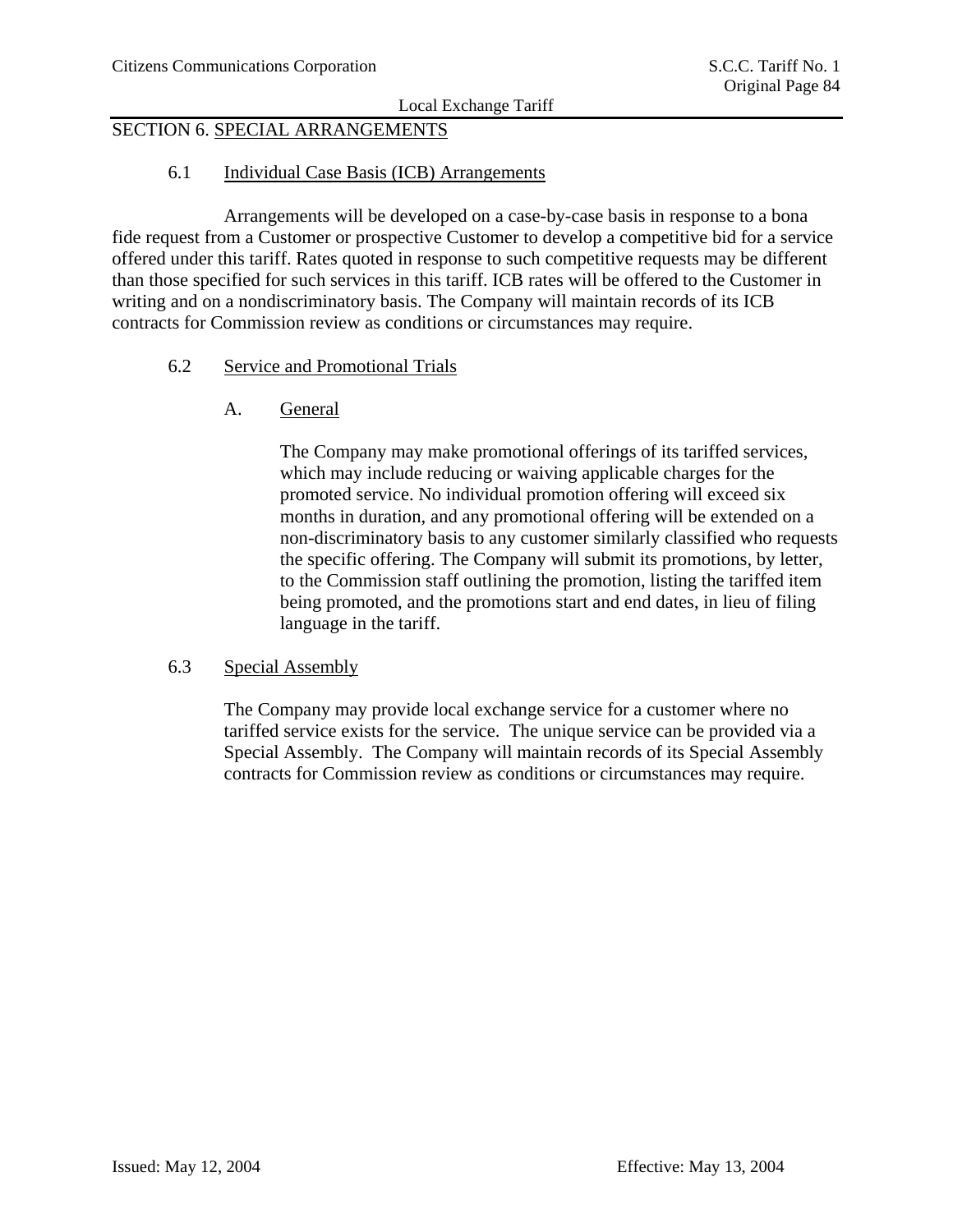# SPECIAL ARRANGEMENTS (CONT'D)

6.4 Telecommunications Relay Service (TRS)

TRS enables deaf, hard-of-hearing or speech-impaired persons who use a Text Telephone (TT) or similar devices to communicate freely with the hearing population not using TT and visa versa. A Customer will be able to access the state provider to complete such calls. The Company will impose a surcharge to all Customers at a level determined by the Commission. The customer may access TRS via the Company by either TRS's toll free 800 number or by dialing the 711 service access code.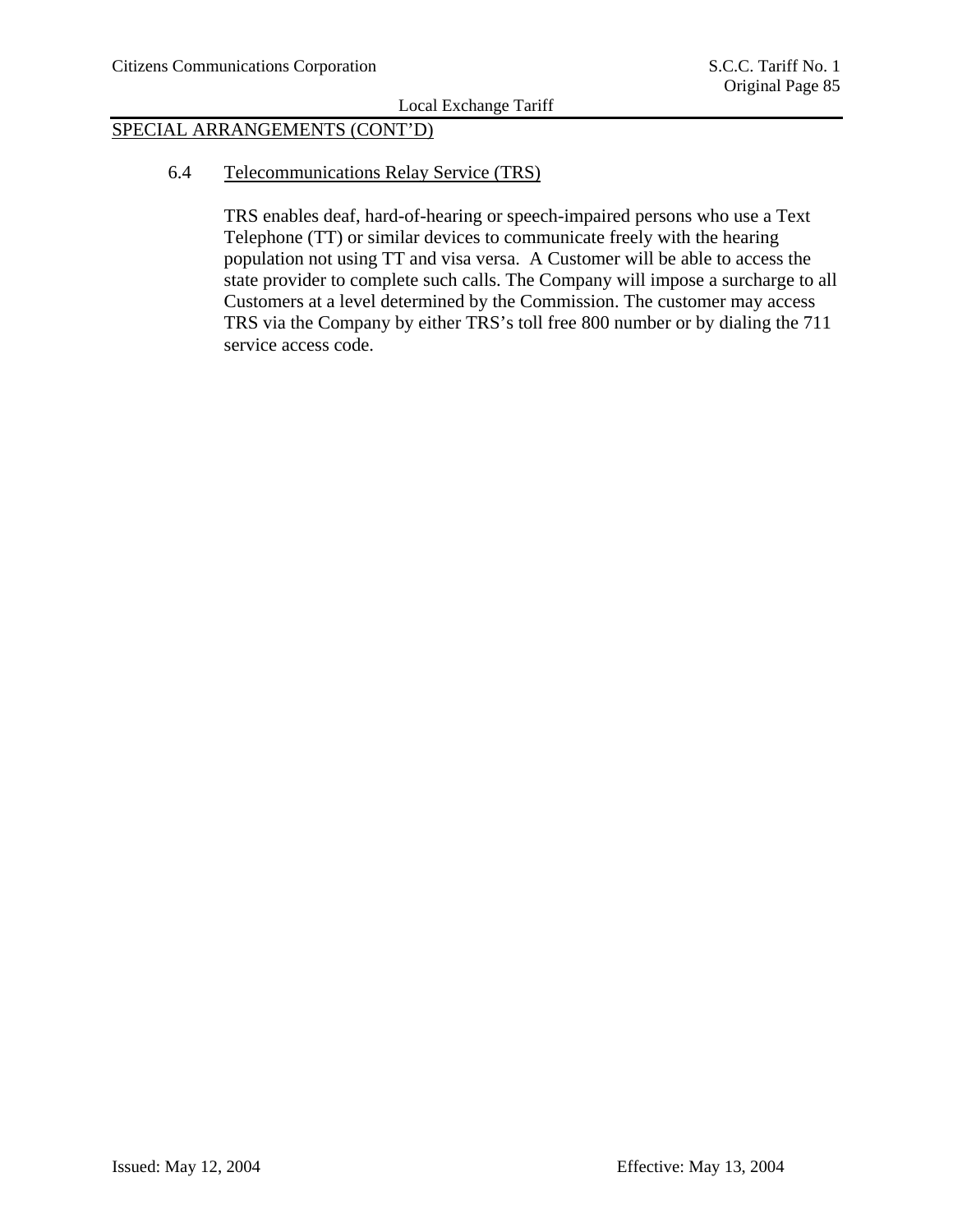SPECIAL ARRANGEMENTS (CONT'D)

Reserved for future use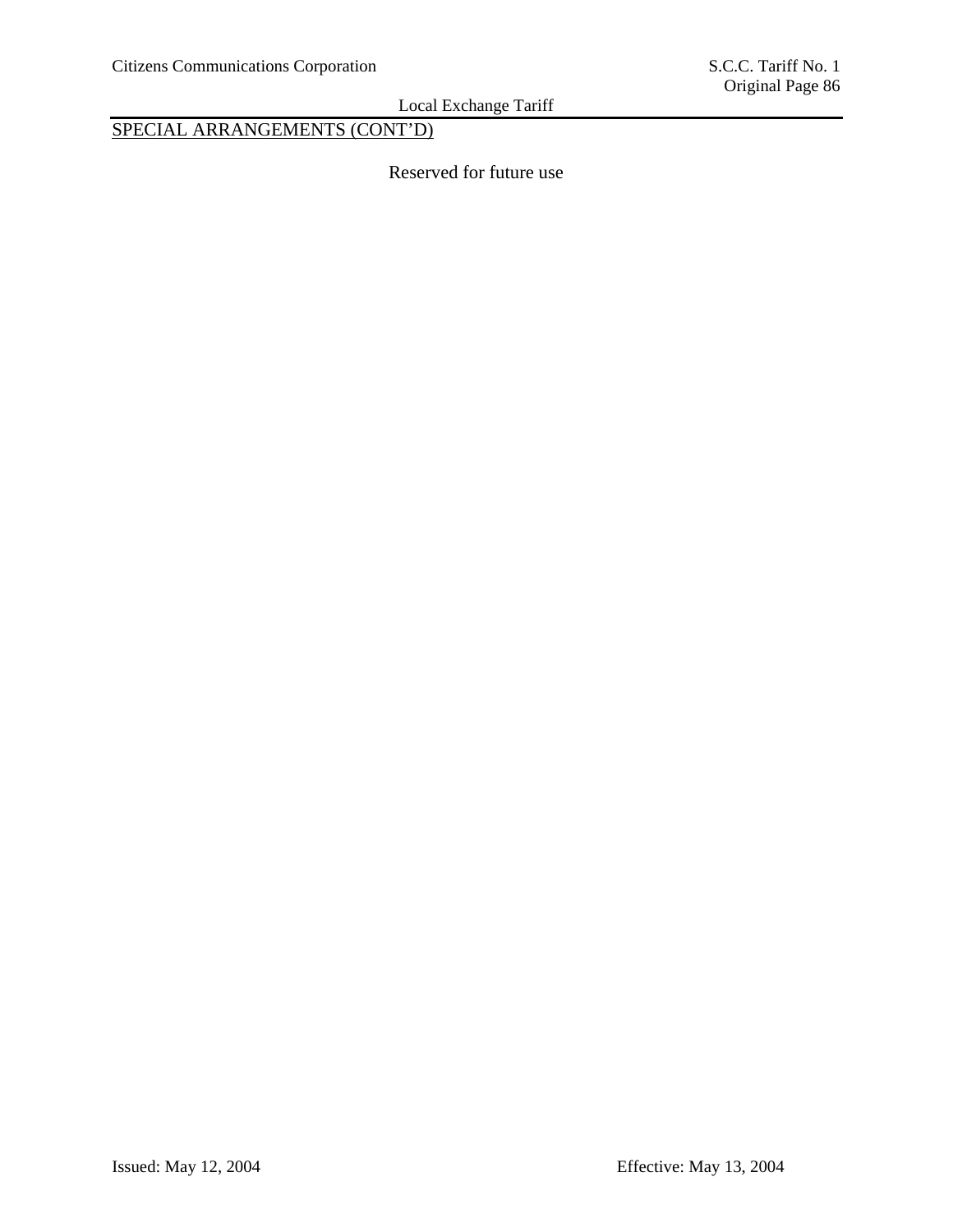# SECTION 7 PRIMARY RATE INTERFACE (PRI)

- 7.1 General
	- A. Integrated Services Digital Network (ISDN) Primary Rate Interface (PRI) Service is a local exchange offering supported by the ISDN architecture.
	- B. ISDN-PRI Service provides a method of access to the telephone network called Primary Rate Access. Primary Rate Access is an ISDN based, DS1 access link to the telecommunications network and provides integration of multiple voice and data transmission channels on the same line. The service provides connectivity between an ISDN-PBX or other ISDNcompatible CPE and a serving central office. The basic channel structure for Primary Rate Access is twenty-three 64 Kbps B-Channels and one 64 Kbps D-Channel. After purchasing the original 23 B-Channel plus one D-Channel configuration, the customer may purchase another Primary Rate Access Line and another Primary Rate Interface as well as additional B-Channels in increments of 12.

These channels may be used to connect the customer's CPE to the Public Network (i.e., outward, inward, and two-way trunks.

- C. ISDN-PRI Service provides network communication paths providing the end user with access to a variety of services and features including data, voice and video, which conforms to internationally developed, published, and recognized standards generated by the International Telecommunications Union (ITU).
- D. Unless specified, the regulations for ISDN-PRI Service apply in addition to the General Regulations set forth in Section 2 of this tariff.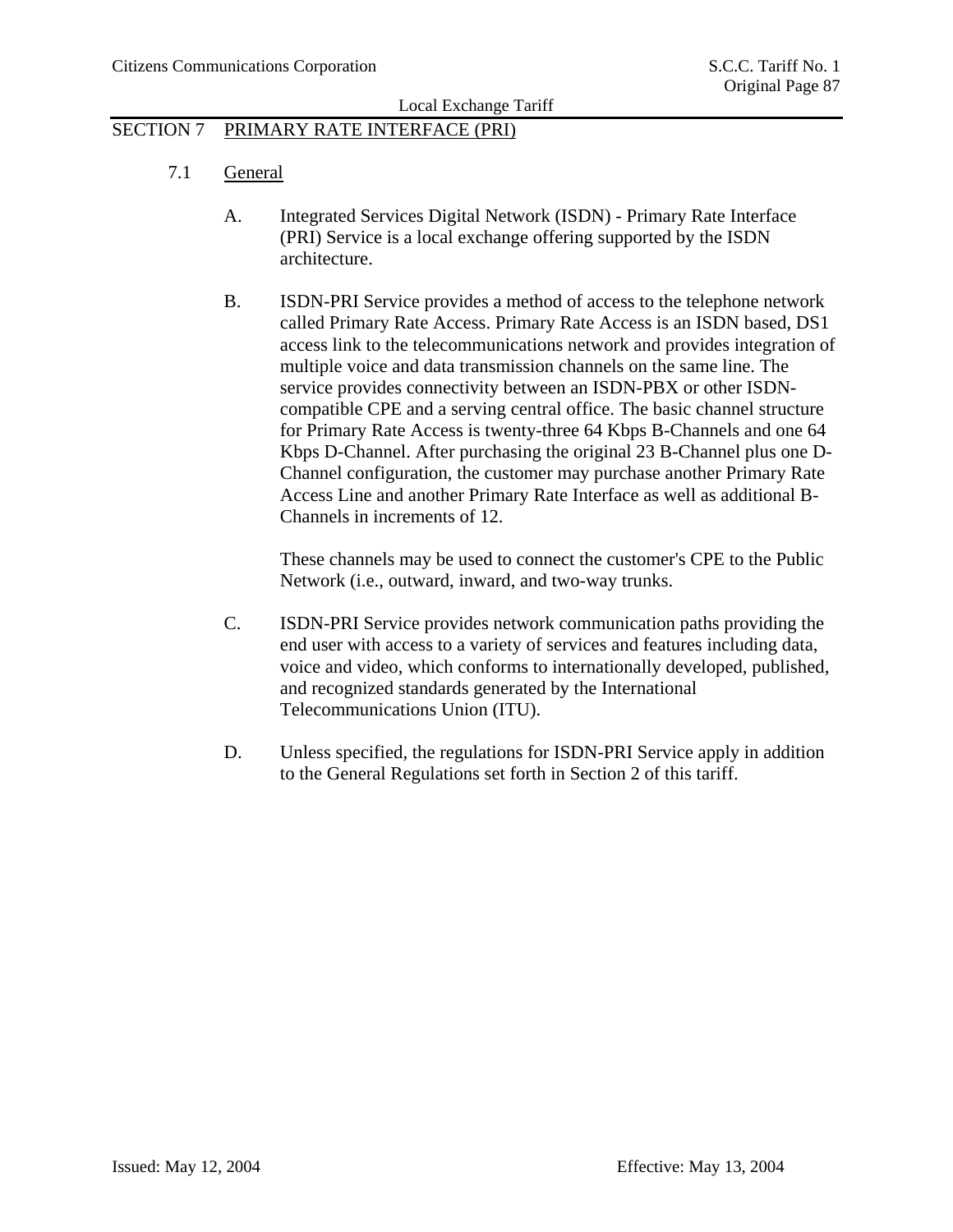# PRIMARY RATE INTERFACE (PRI) (CONT'D)

- 7.2 Regulations
	- A. Customer Premises Equipment (CPE) that is compatible with ISDN-PRI Service is the customer's responsibility to provision.
	- B. The Telephone Company shall not be responsible if changes in any of the equipment, operations or procedures of the Telephone Company utilized in the provisioning of ISDN-PRI Service render any facilities provided by the customer obsolete or require modification or alteration of such equipment or system or otherwise affect its use or performance.
	- C. Digital transmission rates at speeds less than those indicated may be accomplished as a function of the particular CPE furnished by the user.
	- D. The minimum service period for ISDN-PRI Service is six months.
	- E. Telephone numbers transmitted via the Optional or Standard Incoming Call Identification feature are intended solely for the use of the ISDN-PRI Service subscriber. Resale of this call identification information is prohibited by this tariff.
	- F. Non-Facility Associated Signaling (NFAS) provides the capability to serve multiple DS1's via a single D-Channel. This feature can be ordered where switch capabilities exist as determined by the Telephone Company. When NFAS is selected, the customer will order one ISDN-PRI Service arrangement with 23 B-Channels and D-Channel. Additional ISDN-PRI Services arrangements are ordered with 24 B-Channels as specified in Section 7.6. The D-Channel activated on the initial arrangement serves the additional ISDN-PRI arrangements.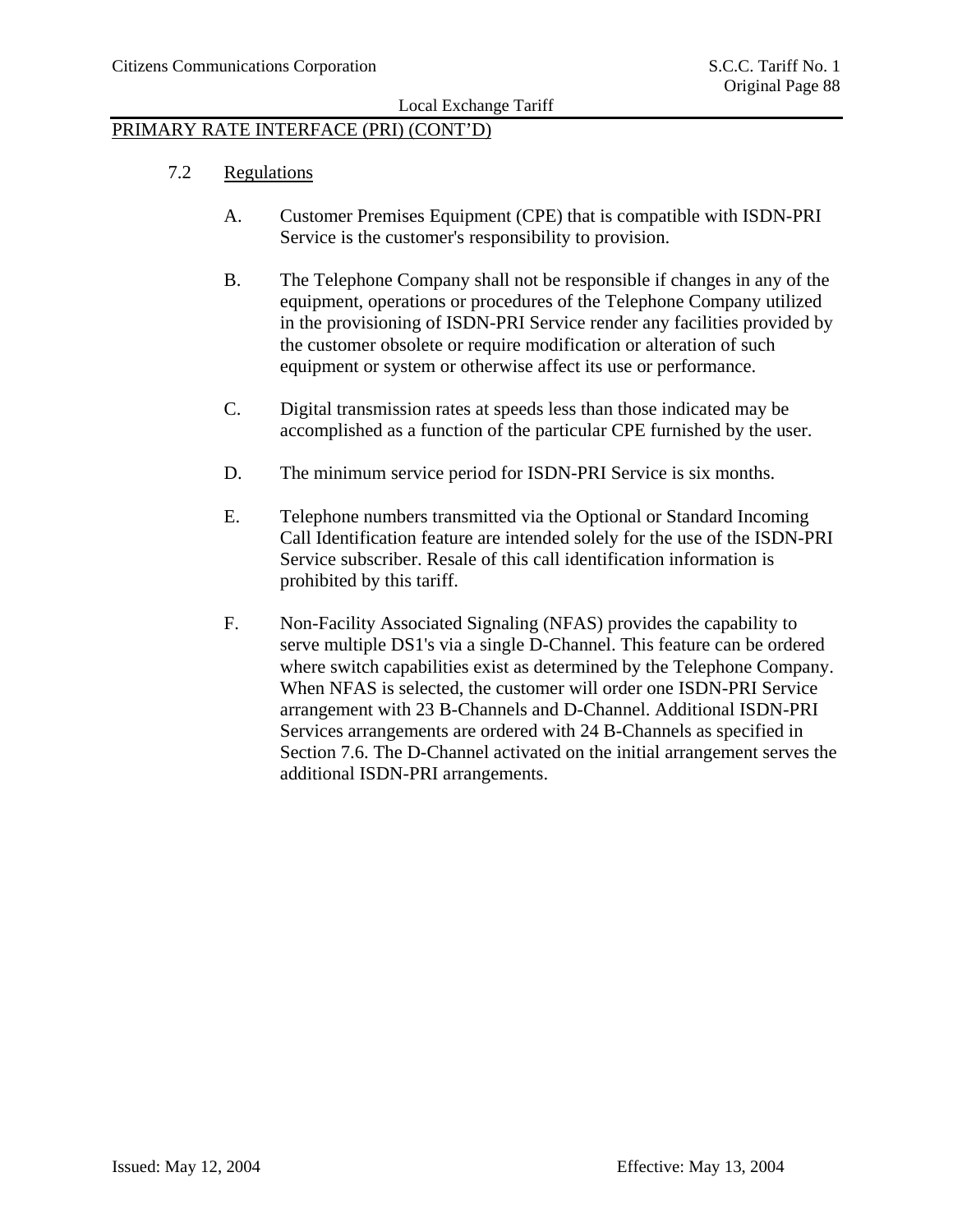# PRIMARY RATE INTERFACE (PRI) (CONT'D)

After the first  $23B + D PRI$  is purchased, a customer can purchase additional B-Channels in increments of 12. Additional Primary Rate Access Lines may be ordered in a 24B configuration. However, the Telephone Company recommends that the quantity of Primary Rate Access Lines supported by one (1) D-Channel not exceed four (4). The Telephone Company recommends the use of a backup D-Channel for the support of signaling beyond four (4) facilities.

- G. This service is available only where the customer's service location is within the provisioning limitations as determined prior to installation of the service. Should the customer's service location exceed said limitations, service will be provided where the Telephone Company has electronically compatible facilities available, or where existing facilities can be made electronically compatible.
- H. Rotary hunt functionality, at no additional charge, is available with ISDN-PRI Service. This functionality increases the likelihood of an incoming call being completed over an ISDN-PRI B-channel. The functionality is exclusively within the B-channels of a single ISDN-PRI service arrangement or between multiple ISDN-PRI service arrangements and is not allowed between ISDN-PRI service arrangements and other services, including but not limited to, Business Individual Line Service.
- I. ISDN-PRI Service is not offered in conjunction with Local Measured Service.
- J. In order to maintain the quality of ISDN-PRI Service, the Telephone Company reserves the right to perform preventative maintenance and software updates to the network. The Telephone Company has classified this maintenance as indicated below: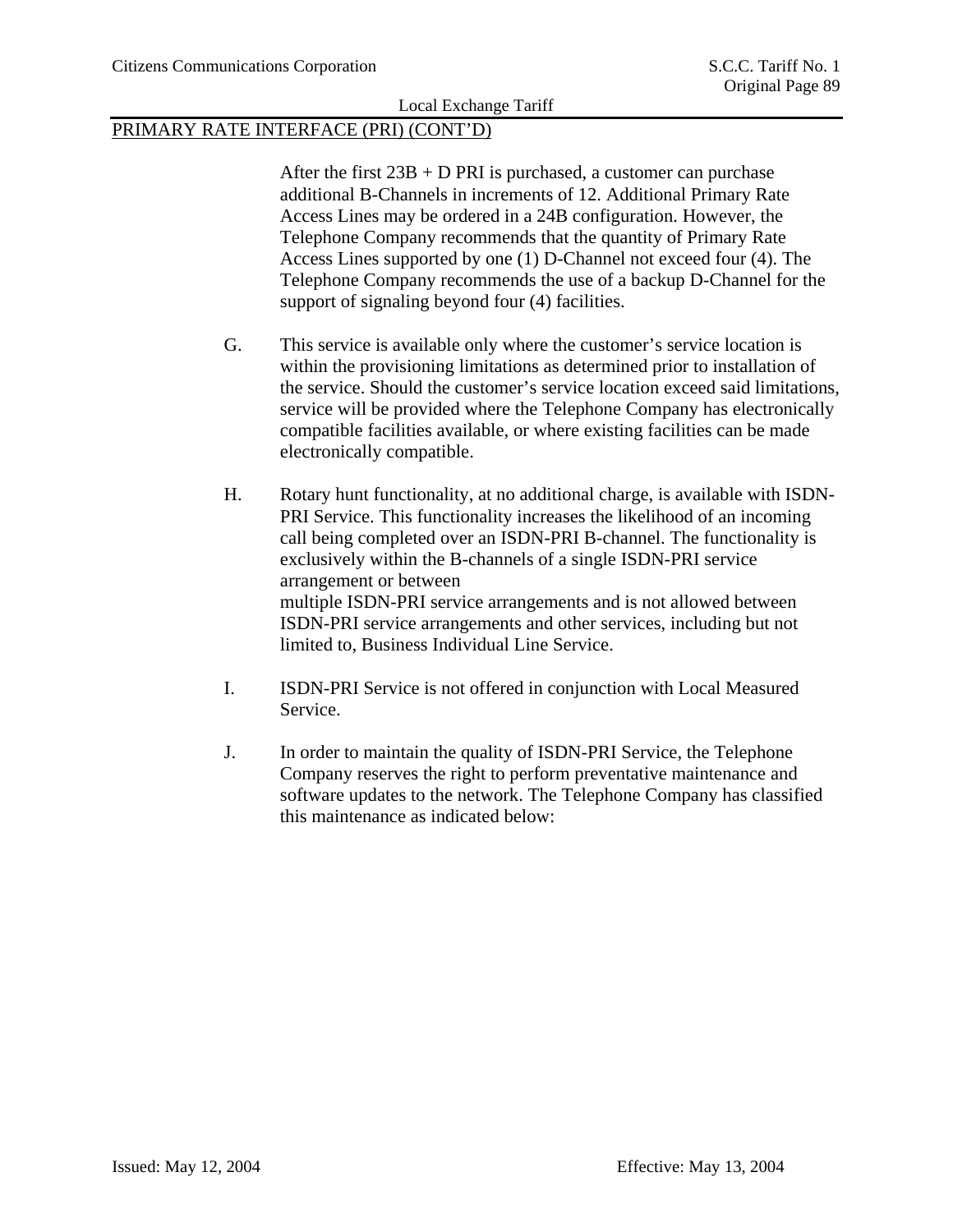# PRIMARY RATE INTERFACE (PRI) (CONT'D)

#### Scheduled Maintenance

Scheduled maintenance is used to perform such functions as hardware and software upgrades and network optimization. The Telephone Company will perform these tasks in a maintenance window that is anticipated to minimize

#### Demand Maintenance

Demand Maintenance may occur as a result of unexpected events and is used when ISDN-PRI network elements are in jeopardy. The Telephone Company will perform this type of maintenance at its discretion. Due to the nature of demand maintenance prior notification may not be possible, however, the customer will be informed when the maintenance has been completed.

# 7.3 Definitions

- A. B-Channel A bi-directional synchronous channel capable of supporting 64 Kbps of digital transmission.
- B. D-Channel A 64 Kbps digital signaling only channel for call establishment when used with Primary Rate Access.

#### 7.4 Features

A. Standard Features

Incoming Call Identification (Caller ID)

Provides the customer with the telephone number of the calling party. Incoming call identification is provided via the D-Channel associated with the incoming calls on a B-Channel to a PBX.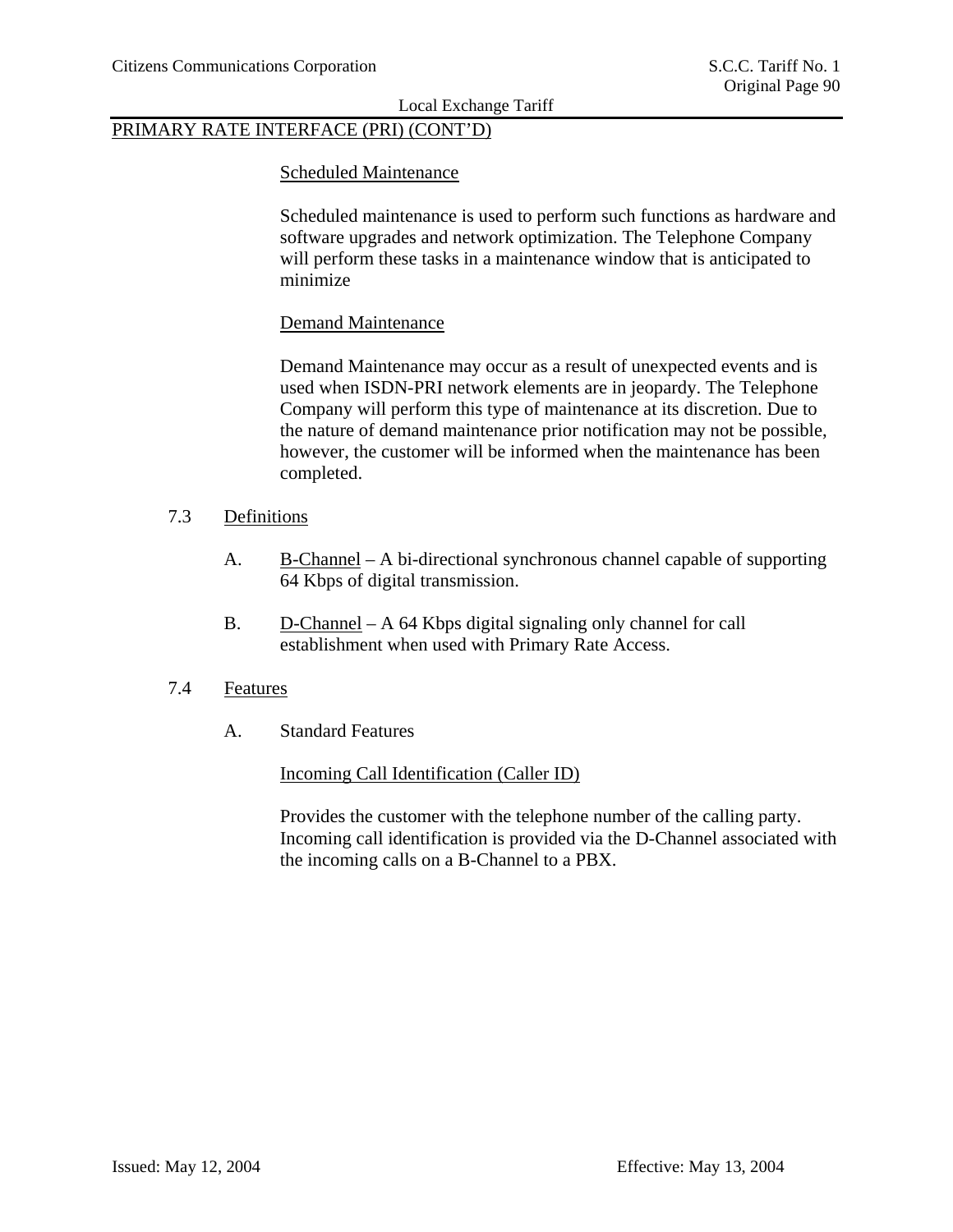# PRIMARY RATE INTERFACE (PRI) (CONT'D)

#### Clear Channel Capability

The B-Channels on ISDN-PRI are clear, since all signaling and control functions are handled by the D-Channel. This allows all 64 Kbps on each B-Channel to be used for customer information. All voice calls are transmitted using digital signaling.

#### Direct Inward Dialing (DID) Signaling

Permits incoming dialed calls from the exchange network to reach a specific number served by customer premises equipment (CPE) without the assistance of an attendant. It also provides for the unique identification of the call based on digits sent to the CPE by the central office. The central office will outpulse digits to the CPE that can further process the calls as desired. The rates and charges for DID telephone numbers are in addition to the ISDN charges.

#### PBX Station ID Capability

Allows the station users number (calling party) to be transmitted over the ISDN-PRI D-Channel from Direct Inward Dialing equipped CPE PBXs that use ISDN-PRI. This number is provided by the originating station and must have an associated Direct Inward Dialing telephone number working in the central office.

#### B. Optional Features

#### D-Channel Backup

Provides backup for the D-Channel for a customer with multiple PRI lines by automatically switching signaling capability over to another D-Channel if service to the primary D-Channel is interrupted.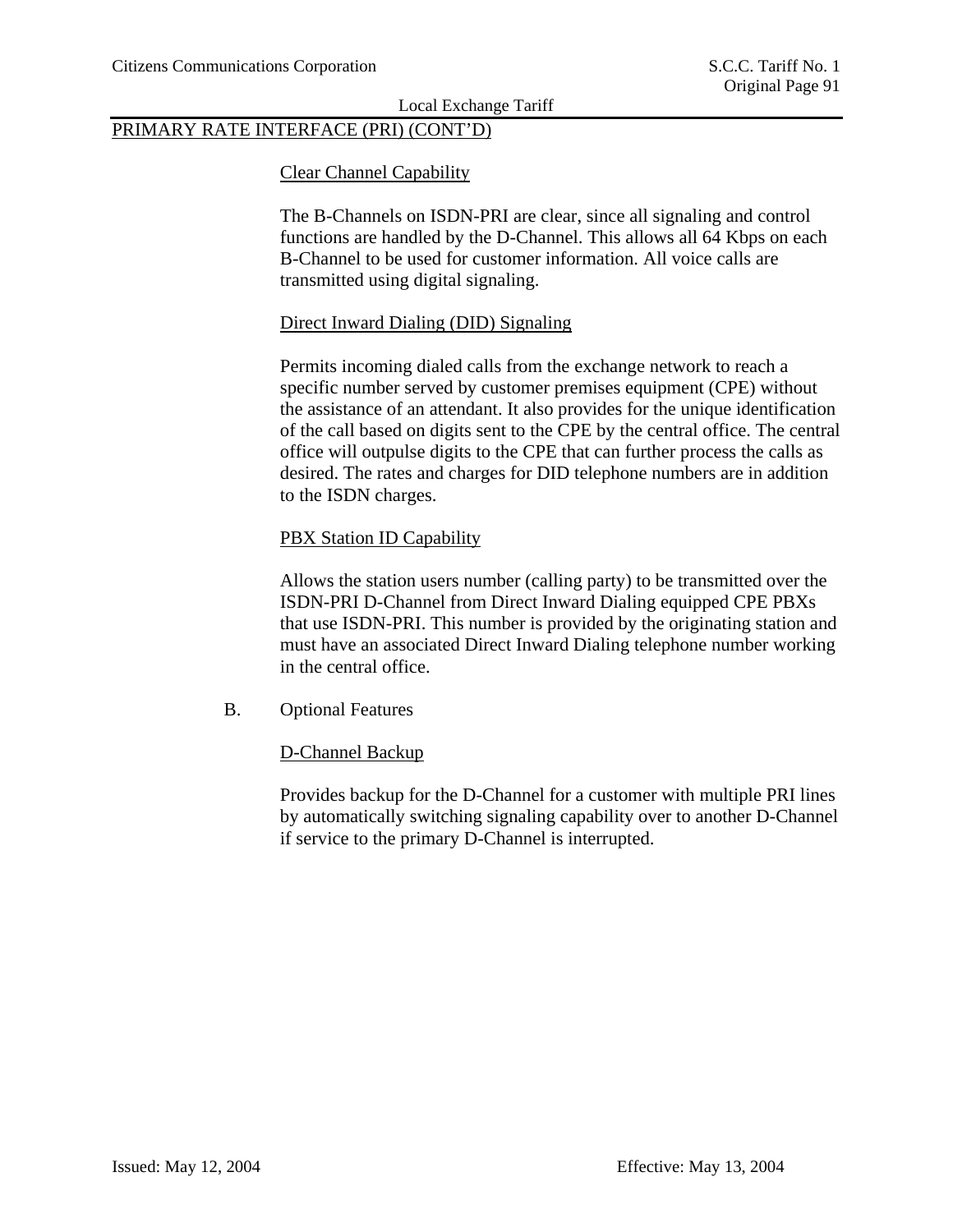# PRIMARY RATE INTERFACE (PRI) (CONT'D)

#### Incoming Call Identification (Caller ID Name and Number)

Provides the customer with the telephone number and name of the calling party. Incoming call identification is provided via the D-Channel associated with incoming calls on a B-Channel to a PBX. The customer's equipment must be compatible with this service.

#### Circular Hunt

Circular Hunt provides the most efficient hunting sequence available, plus allows for much larger trunk groups than the standard ISDN-PRI packages. With circular hunt, an incoming call is completed to the next available trunk (bearer) in sequence starting from the last trunk selected. This can occur across multiple PRI facilities.

#### National ISDN-2 Protocol

National ISDN-2 Protocol is a communication protocol that governs interactions between the customer's equipment and the telephone network. This protocol is more advanced than the standard ISDN-PRI protocol. Most CPE is capable of using the ISDN-2 Protocol.

### E911 Call Screening

E911 Call Screening provides for the transmission of PBX or Key System station information via the ISDN-PRI facility to local emergency services authorities. This provides for the possible identification of the specific location on a customer's premises where a 911 call originated. This option is available only in communities where local emergency authorities support the service in conjunction with the Company's Private Switch Automatic Location Identification (PSALI) Service, associated with E911 Service. This service is only available in conjunction with National ISDN-2 Protocol.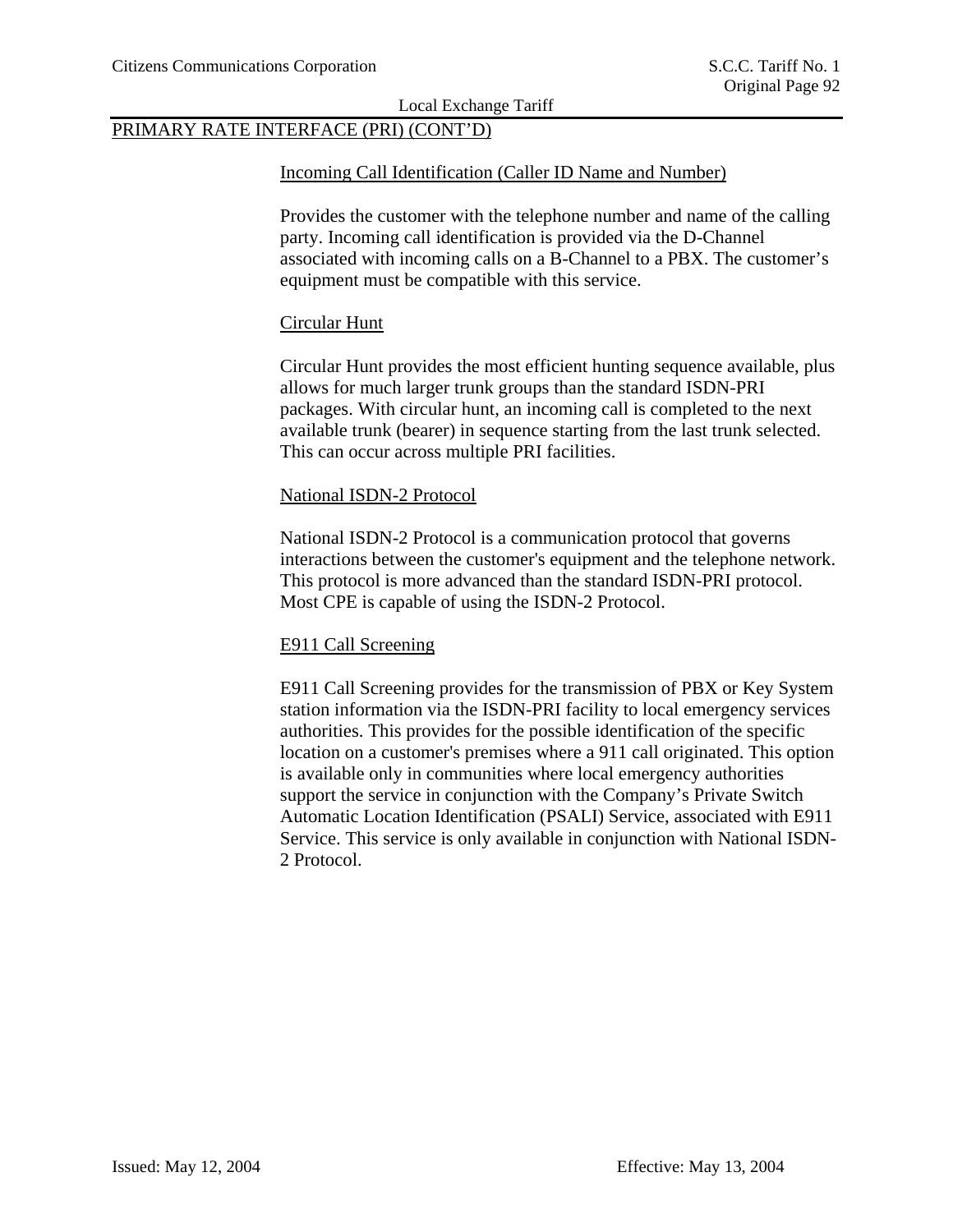# PRIMARY RATE INTERFACE (PRI) (CONT'D)

- 7.5 Service Components
	- A. The components for ISDN-PRI Service will be as follows:
		- Primary Rate Access Line
		- Primary Rate Interface
		- Primary Rate Channels
		- 1. Primary Rate Access Line Will provide a four-wire access loop from the customer premises to the serving central office. The transmission via this loop supports Clear Channel Capability.
		- 2. Primary Rate Interface Provides the multiplexing to support up to twenty-three (23) B-Channels at 64 Kbps and one (1) D-Channel for signaling also at 64 Kbps. When NFAS is ordered, the Primary Rate Interface can provide up to twenty-four B-Channels at 64 Kbps.
		- 3. Primary Rate Channels Will provide unlimited usage of channel that will allow either voice or data transmission up to 64 Kbps.
			- a. Voice calls may be completed to both ISDN and non-ISDN lines.
			- b. Data Transmission on the B-Channels is 64 Kbps within the switch and between ISDN-PRI compatible central offices. ISDN-PRI interconnection to non-ISDN-PRI equipped central offices may be potentially subjected to analog transmission or sub-rated to 56 Kbps.
	- B. With the first ISDN-PRI Primary Rate Access Line, the customer is required to purchase 23 B-Channels and an initial D-Channel. After the initial 23B + D configuration, the customer may choose channels in increments of 12 up to twenty-three  $B + D$  or twenty-four B with NFAS, per ISDN-PRI Primary Rate Access Line (facility) to be active with a corresponding number of services (i.e., inward/outward trunks, WATS Lines) selected.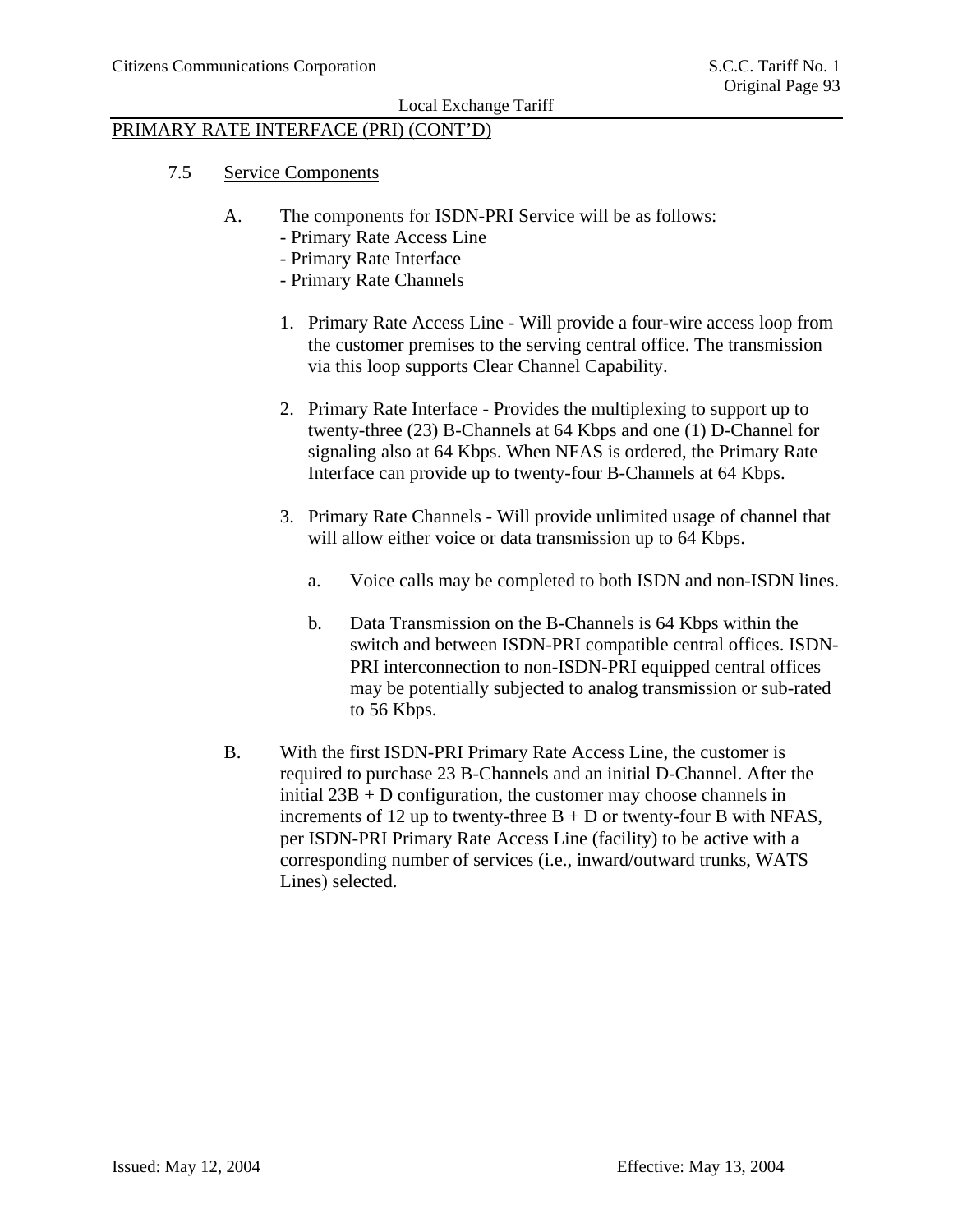# PRIMARY RATE INTERFACE (PRI) (CONT'D)

- 7.6 Application of Rates
	- A. ISDN-PRI Primary Rate Access Lines furnished between a serving central office and the customer-designated premises will be charged at rates per each Primary Rate Access Line.
	- B. If the customer chooses to purchase additional channels after purchasing the original  $23B + D$  configuration, the customer must purchase another Primary Rate Access Line and another Primary Rate Interface as well as the additional channels. Additional channels can be purchased in increments of 12.
	- C. Rates and charges for optional features and functions are applied to each Primary Rate Interface for which the option is ordered.
- 7.7 Rates and Charges
	- A. ISDN-PRI Primary Rate Access Line

Primary Rate Access Line is furnished between a serving central office and the customer's designated premises. Primary Rate Access Line charges apply per point of termination.

1. Primary Rate Access Line (Intraexchange)

|                     | Monthly<br>Rate | Charge<br>First | Nonrecurring Nonrecurring<br>Charge<br>$Add'1*$ |
|---------------------|-----------------|-----------------|-------------------------------------------------|
| $1.544$ Mbps        |                 |                 |                                                 |
| Month to month $**$ | \$185.00        | \$300.00        | \$110.00                                        |
| $12-23$ months      | 185.00          | 200.00          | 110.00                                          |
| $24-35$ months      | 180.00          | 110.00          | 110.00                                          |
| $36-59$ months      | 178.00          | 0.00            | 0.00                                            |
| $60-84$ months      | 170.00          | 0.00            | 0.00                                            |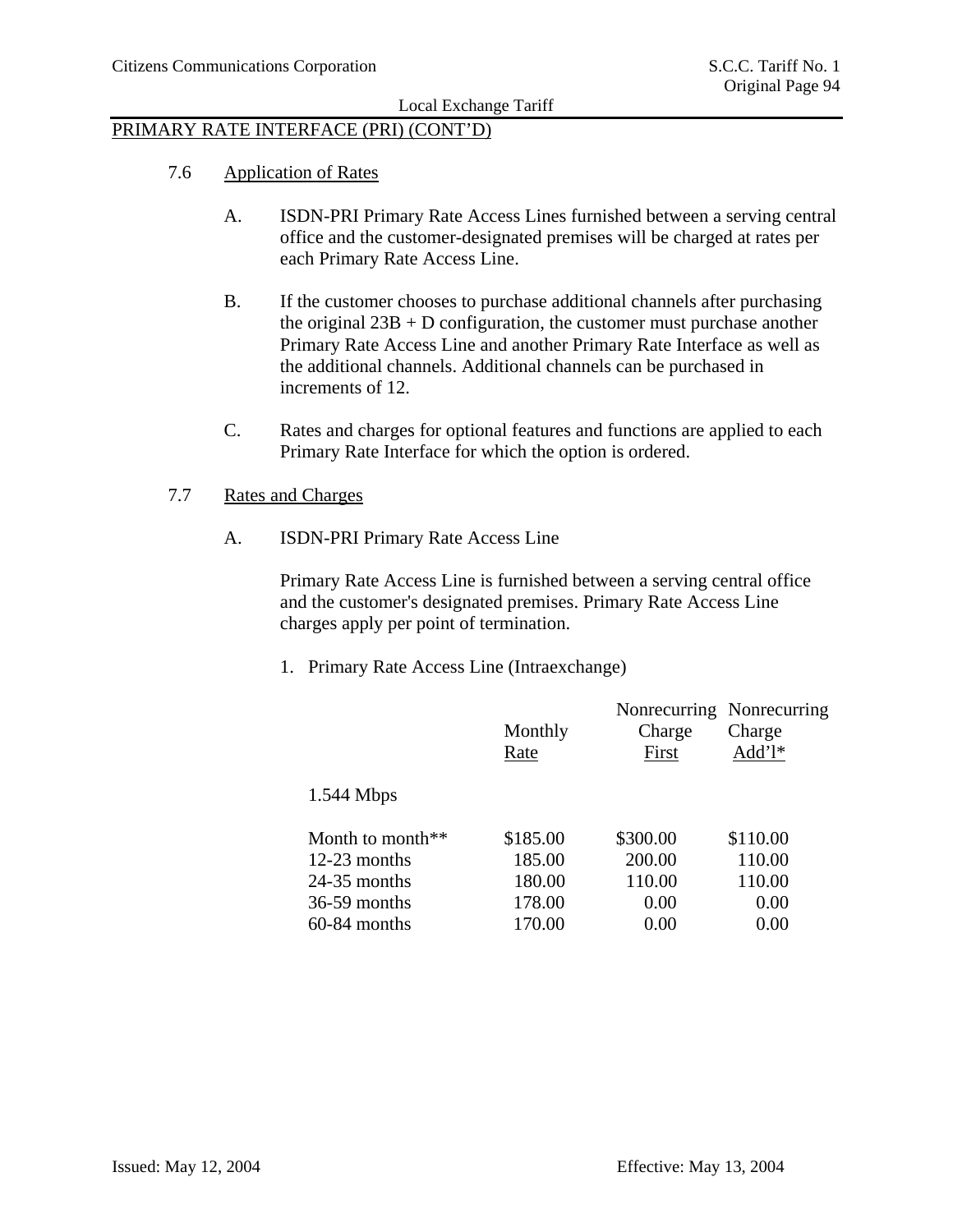# PRIMARY RATE INTERFACE (PRI) (CONT'D)

\* Additional facilities must be installed at the same customer designated premises on the same trip and placed on the same service order.

\*\* Minimum Service Period for ISDN-PRI is six months.

2. Primary Rate Access Line (Interexchange)

The rates, charges and regulations applicable to Interexchange Services, also apply for interexchange Primary Rate Access Lines.

### B. Primary Rate Interface

|                                                                                                             | Monthly<br>Rate | Nonrecurring<br>Charge<br><b>First</b> |
|-------------------------------------------------------------------------------------------------------------|-----------------|----------------------------------------|
| 1. Primary Rate Interface<br>One-Way Per ISDN-PRI Primary Rate<br>Access Line (Data only or Voice and Data) |                 |                                        |
| Month to month**                                                                                            | \$151.00        | \$230.00                               |
| $12-23$ months                                                                                              | 150.00          | 130.00                                 |
| $24-35$ months                                                                                              | 149.00          | 20.00                                  |
| 36-59 months                                                                                                | 148.00          | 0.00                                   |
| 60-84 months                                                                                                | 147.00          | 0.00                                   |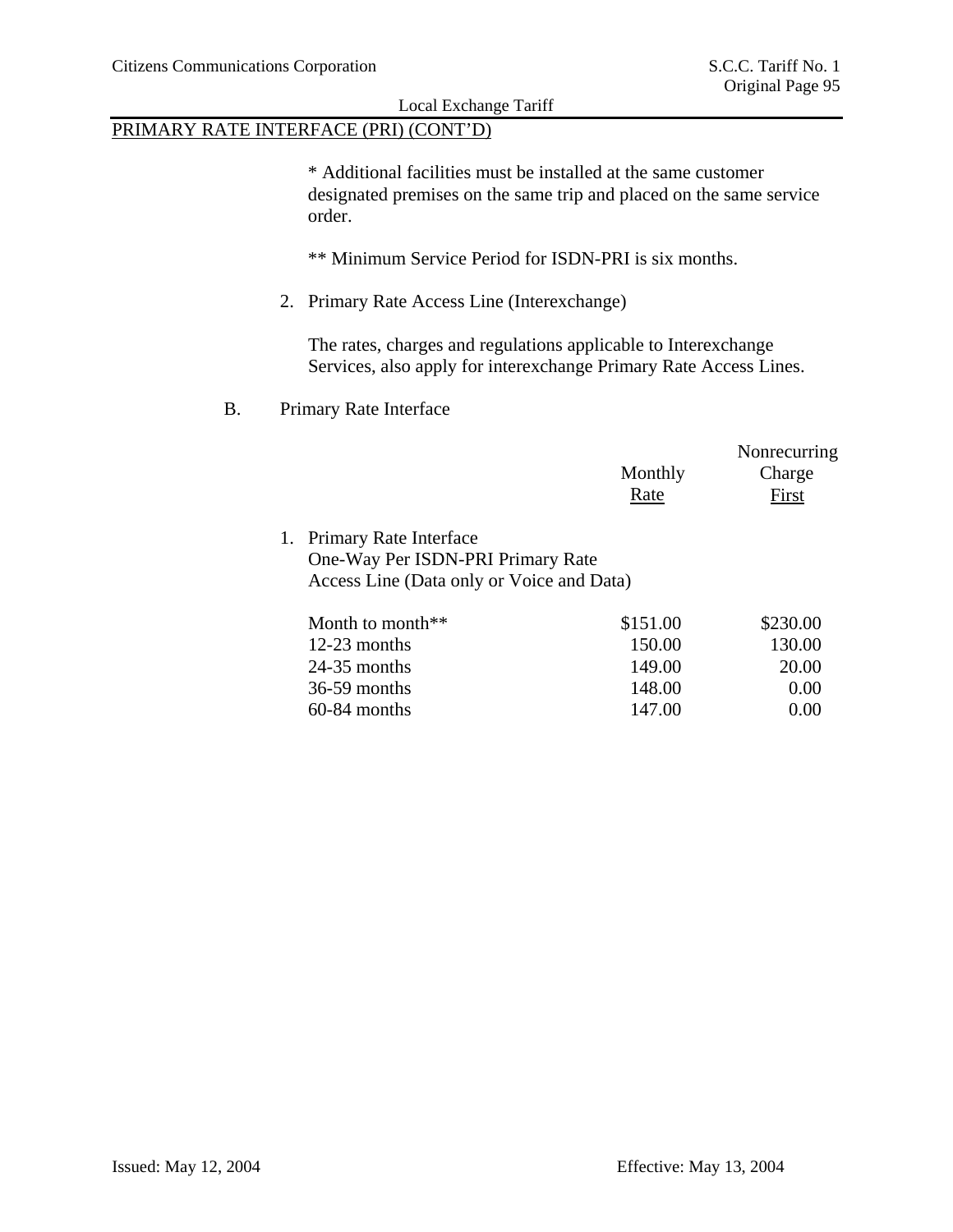| Local Exchange Tariff                                                                |                 |                               |
|--------------------------------------------------------------------------------------|-----------------|-------------------------------|
| PRIMARY RATE INTERFACE (PRI) (CONT'D)                                                |                 |                               |
|                                                                                      | Monthly<br>Rate | Nonrecurring<br><b>Charge</b> |
| 2. Primary Rate Interface<br>Two-Way Per ISDN-PRI Primary Rate<br><b>Access Line</b> |                 |                               |
| Month to month                                                                       | \$295.00        | \$230.00                      |
| $12-23$ months                                                                       | 275.00          | 130.00                        |
| $24-35$ months                                                                       | 255.00          | 20.00                         |
| $36-59$ months                                                                       | 235.00          | 0.00                          |
| $60-84$ months                                                                       | 210.00          | 0.00                          |

- C. ISDN-PRI Services will be available in combinations of Primary Rate Channels according to the limits of the Telephone Company central office type. Customers will choose the most appropriate combination(s) and will be billed for the services as appropriate. The initial configuration must be 23 B-Channels and 1 D-Channel. Additional configurations are outlined in Section 7.6 B of this tariff.
	- 1. B-Channel Charge, each channel

|                | Monthly<br>Rate | Nonrecurring<br>Charge |
|----------------|-----------------|------------------------|
| Month to month | \$17.25         | \$5.00                 |
| 12-23 months   | 17.00           | 5.00                   |
| $24-35$ months | 16.50           | 5.00                   |
| 36-59 months   | 16.00           | 0.00                   |
| 60-84 months   | 15.50           | 0.00                   |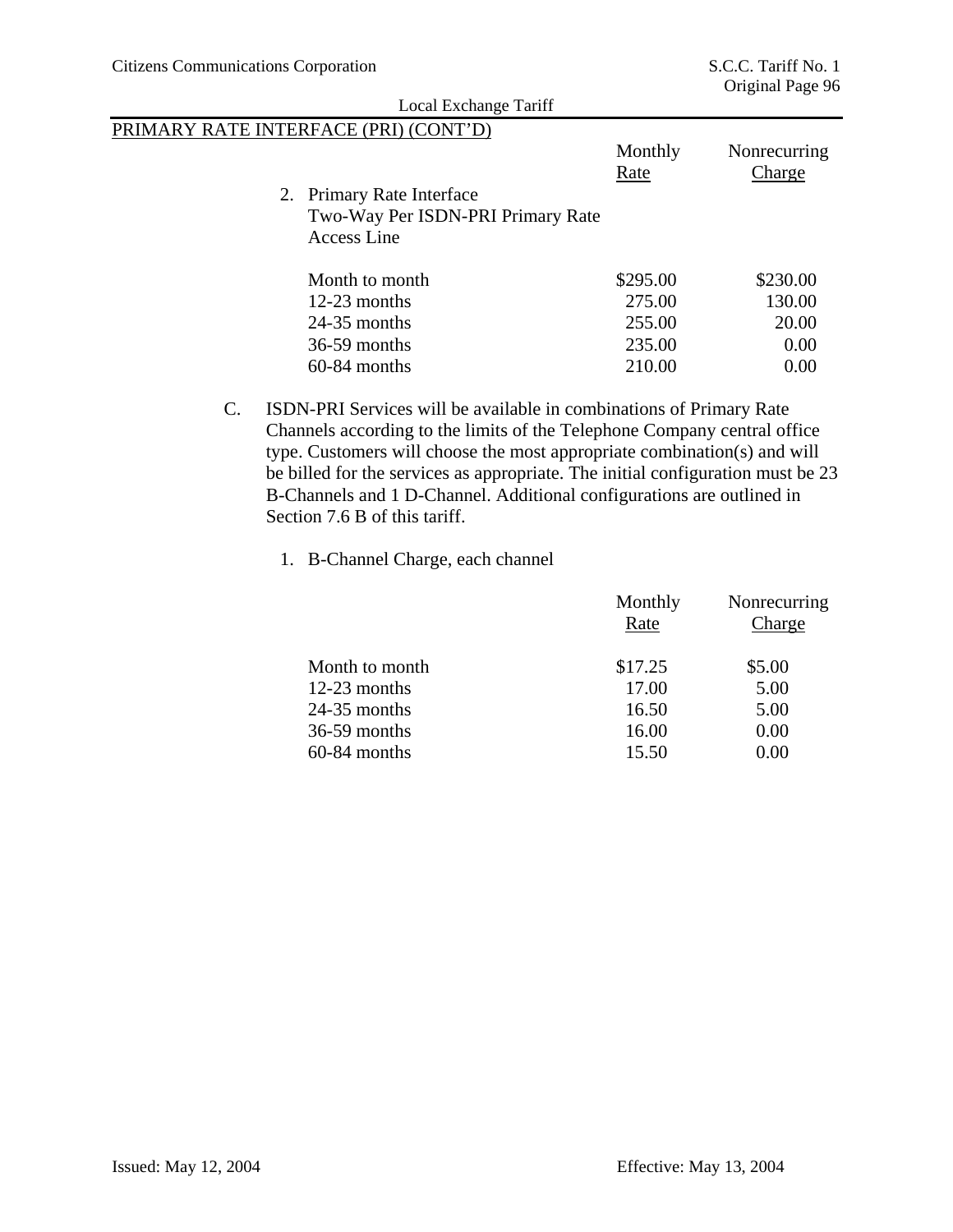$D.$ 

# Local Exchange Tariff

# PRIMARY RATE INTERFACE (PRI) (CONT'D)

2. Initial D-Channel

|                                                                                                  | Monthly<br>Rate | Nonrecurring<br><b>Charge</b> |
|--------------------------------------------------------------------------------------------------|-----------------|-------------------------------|
| Month to month                                                                                   | \$18.25         | \$5.00                        |
| 12-23 months                                                                                     | 17.00           | 5.00                          |
| $24-35$ months                                                                                   | 16.50           | 5.00                          |
| 36-59 months                                                                                     | 16.00           | 0.00                          |
| 60-84 months                                                                                     | 15.50           | 0.00                          |
| <b>Optional Features</b>                                                                         |                 |                               |
|                                                                                                  | Monthly<br>Rate | Nonrecurring<br>Charge        |
| 1. D-Channel Backup*<br>Each channel                                                             | \$50.00         | \$20.00                       |
| Incoming Call Indentification<br>2.<br>(Caller ID Name and Number)<br>Per Primary Rate Interface | 100.00          | 0.00                          |
| Circular Hunt**<br>$\mathcal{R}_{\alpha}$<br>Per Primary Rate Interface                          | 25.00           | 100.00                        |
| National ISDN-2 Protocol**<br>$\mathbf{4}$<br>Per Primary Rate Interface                         | 0.00            | 0.00                          |
| E911 Call Screening**<br>5.<br>Per Primary Rate Interface<br>(up to 100 Station numbers)         | 125.00          | 150.00                        |

\* Available only to customers subscribing to more than one Primary Rate Interface.

\*\* Certain equipment restrictions apply.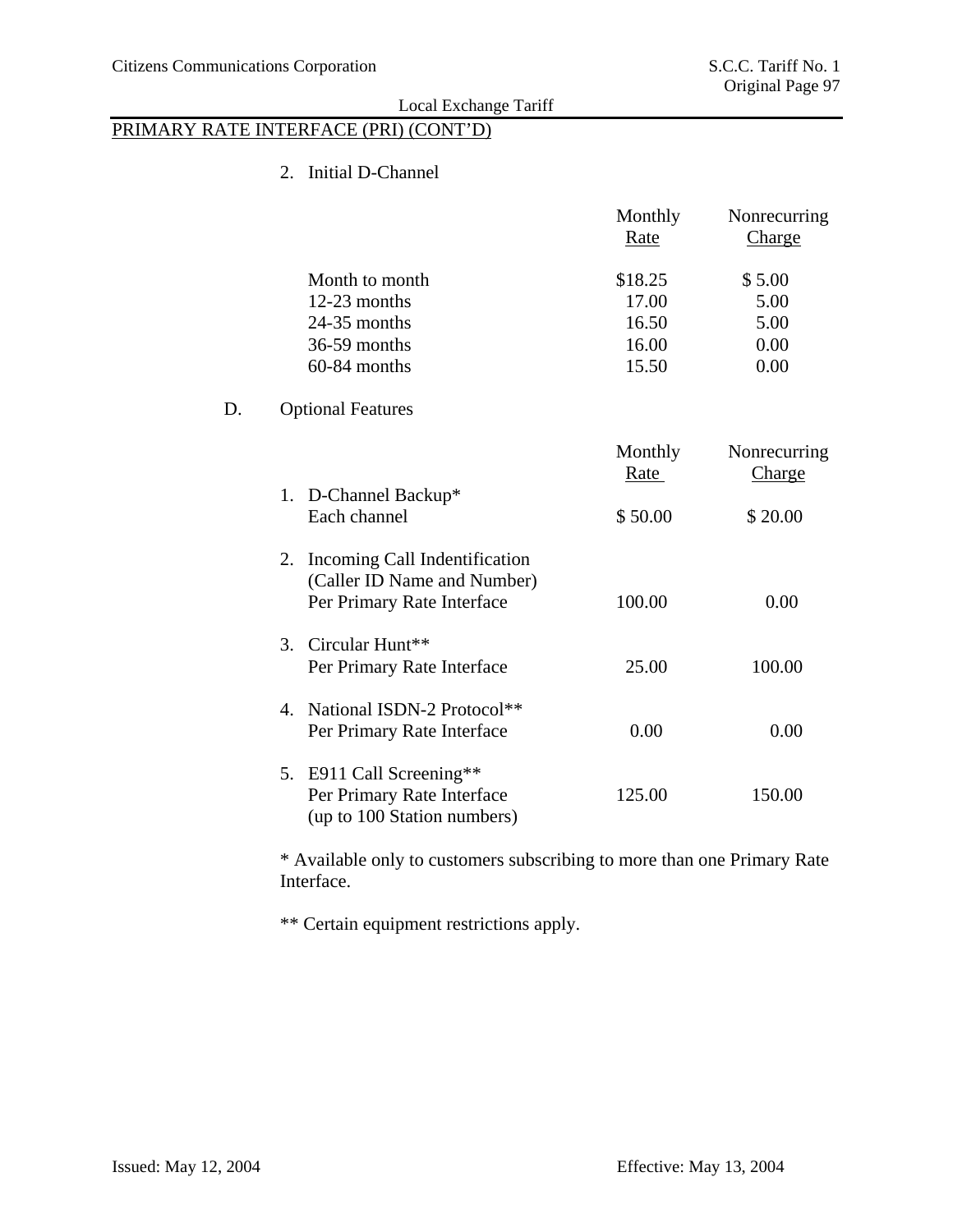# PRIMARY RATE INTERFACE (PRI) (CONT'D)

E. Move Charge

A Move Charge, per ISDN-PRI Primary Rate Access Line, applies for each Primary Rate Access Line moved to a new location in the same building. This Move Charge is equal to the sum of the Primary Rate Access Line nonrecurring charge, Service Change Charge - Inside Moves and Premises Visit Charge specified in Section 7.7. F. 3.

- F. Service Connection Charges
	- 1. Service Establishment Charges are applicable for each ISDN-PRI Primary Rate Access Line ordered, for receiving and recording information and/or taking action in connection with a customer's request, and processing the necessary data. These charges include engineering design, common centralized testing and coordination. The nonrecurring charges associated with service establishment are found in Section 7.7.F. 3.
	- 2. Service Change Charges are applicable for receiving and recording information and/or taking action in connection with a customer's termination change at the same premises or transfer of service responsibility request, for processing the necessary data on an existing Primary Rate Access Line. A Service Change Charge is applicable for each Primary Rate Access Line associated with the customer request (in lieu of a Service Establishment Charge).
	- 3. Premise Visit Charges are applicable per Primary Rate Access Line, for the termination of a channel at a customer's premises or for termination change at the same premises. Only one Premises Visit Charge applies when more than one channel service of the same type is terminated or moved at the same premises at the same time.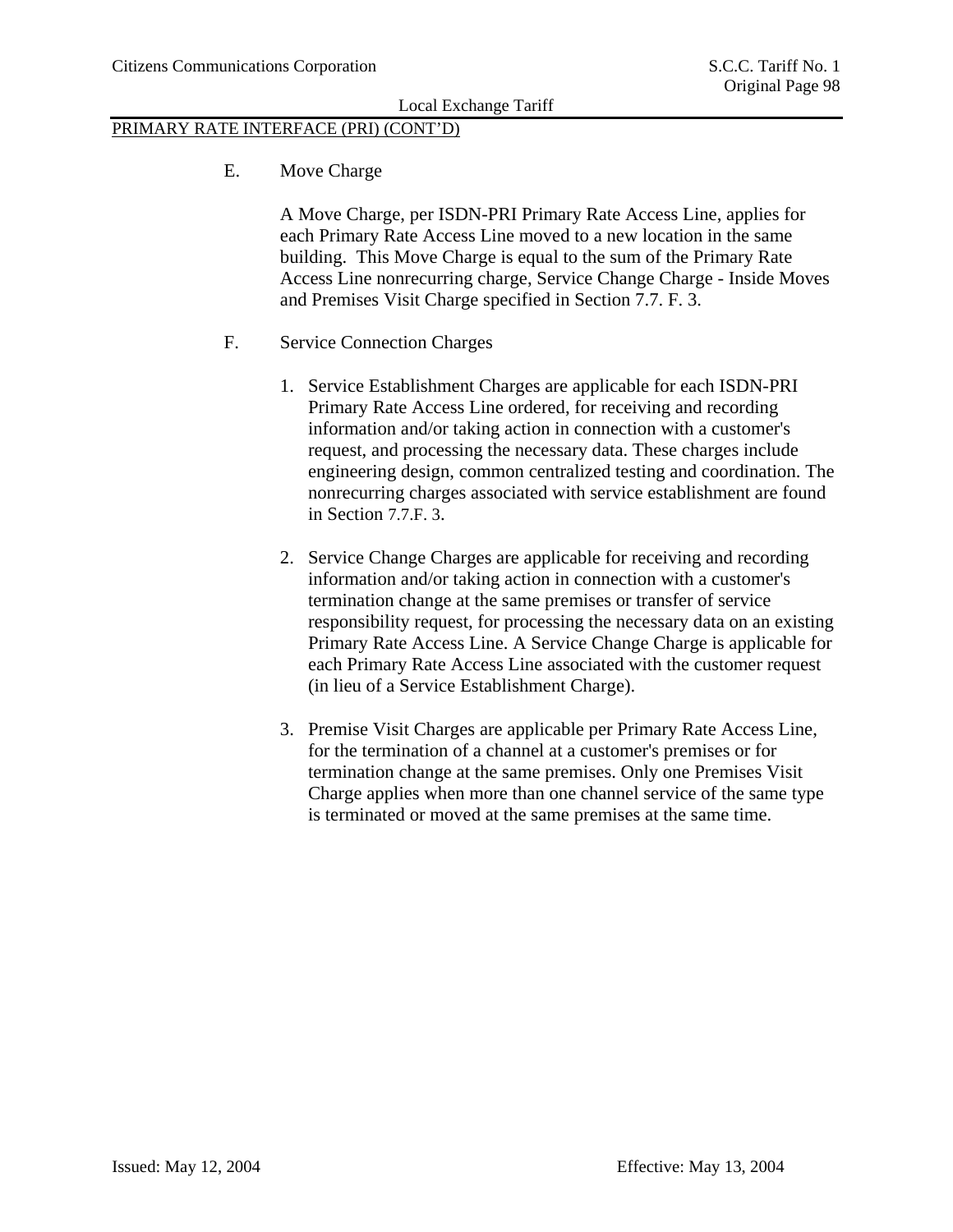# PRIMARY RATE INTERFACE (PRI) (CONT'D)

|                                                                                                     | Nonrecurring<br>Charges |
|-----------------------------------------------------------------------------------------------------|-------------------------|
| a. Service Change Charge per Primary Rate Access Line                                               |                         |
| For termination change<br>1.<br>at the same premises,                                               |                         |
| physical, per Primary Rate interface                                                                | \$165.00                |
| 2.<br>For termination change<br>at the same premises,<br>Programming, per Primary Rate<br>Interface | \$35.00                 |
| b. Premises Visit Charge<br>per Primary Rate Access Line or for<br>an Inside move                   | \$125.00                |

#### G. Termination Liability Charges

- 1. If a customer under a Term Discount Plan (TDP) disconnects all or a portion of ISDN PRI Service prior to the expiration of the TDP, then a Termination Liability Charge will apply to those services that are disconnected. The Termination Liability Charge will be a one-time charge equal to sum of 50% of the payments remaining for the rest of the TDP. If Charges Applicable Under Special Conditions were applied to the service being terminated, any termination charge associated with Charges Applicable Under Special Conditions will also apply.
- 2. Rate increases or decreases will automatically be applied to the monthly term plan rates for the remaining term of the TDP. If a Company initiated rate increase to any rate element or combination of rate elements causes the charges for the entire ISDN PRI Service under the TDP to increase by 10% or more annually, then the customer may cancel the TDP without incurring termination liability charges provided the customer notifies the Company within 30 days after the effective date of the rate increase.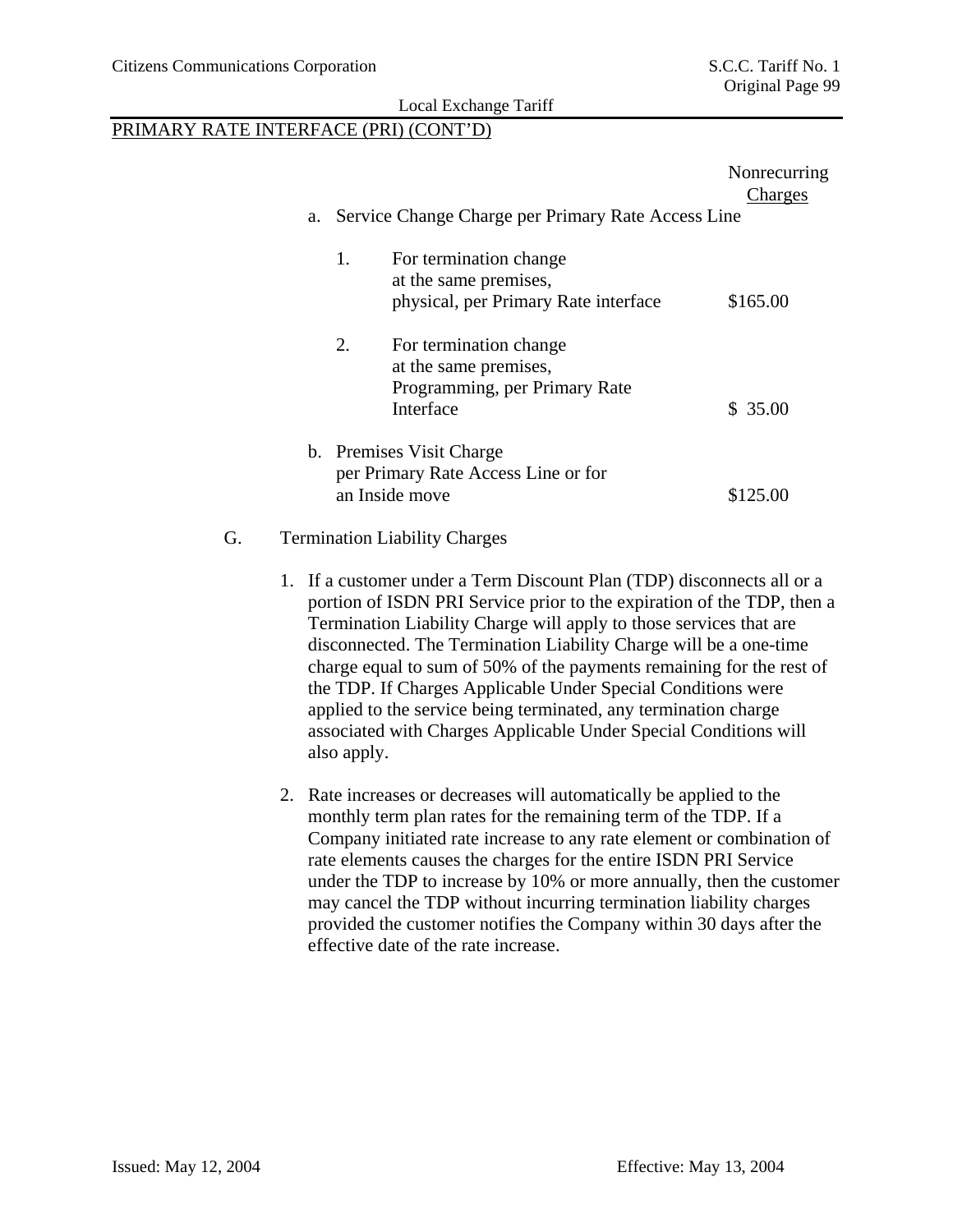# PRIMARY RATE INTERFACE (PRI) (CONT'D)

- 3. The customer can extend TDP commitment periods at any time during the term of the plan, up to a maximum of 84 months. The number of months accrued in the current plan will apply toward the new plan selected.
- 4. At the end of the TDP service commitment period, the customer may subscribe to a new TDP at the prevailing rates. If the customer does not select a new TDP, the rates will convert to the prevailing monthto-month rates.
- 5. When a service or rate element under a Term Discount Plan (TDP) arrangement is disconnected prior to the expiration of a selected service period as a result of a change in tariff jurisdiction and/or a customer requested change to a Next Generation Service Offering of a separately tariffed service, Termination Charges will not apply when:

The service period of the new Term Discount Plan arrangement for the new service offering is a minimum period equal to or exceeding the remaining service period of the disconnected arrangement, whichever is greater, and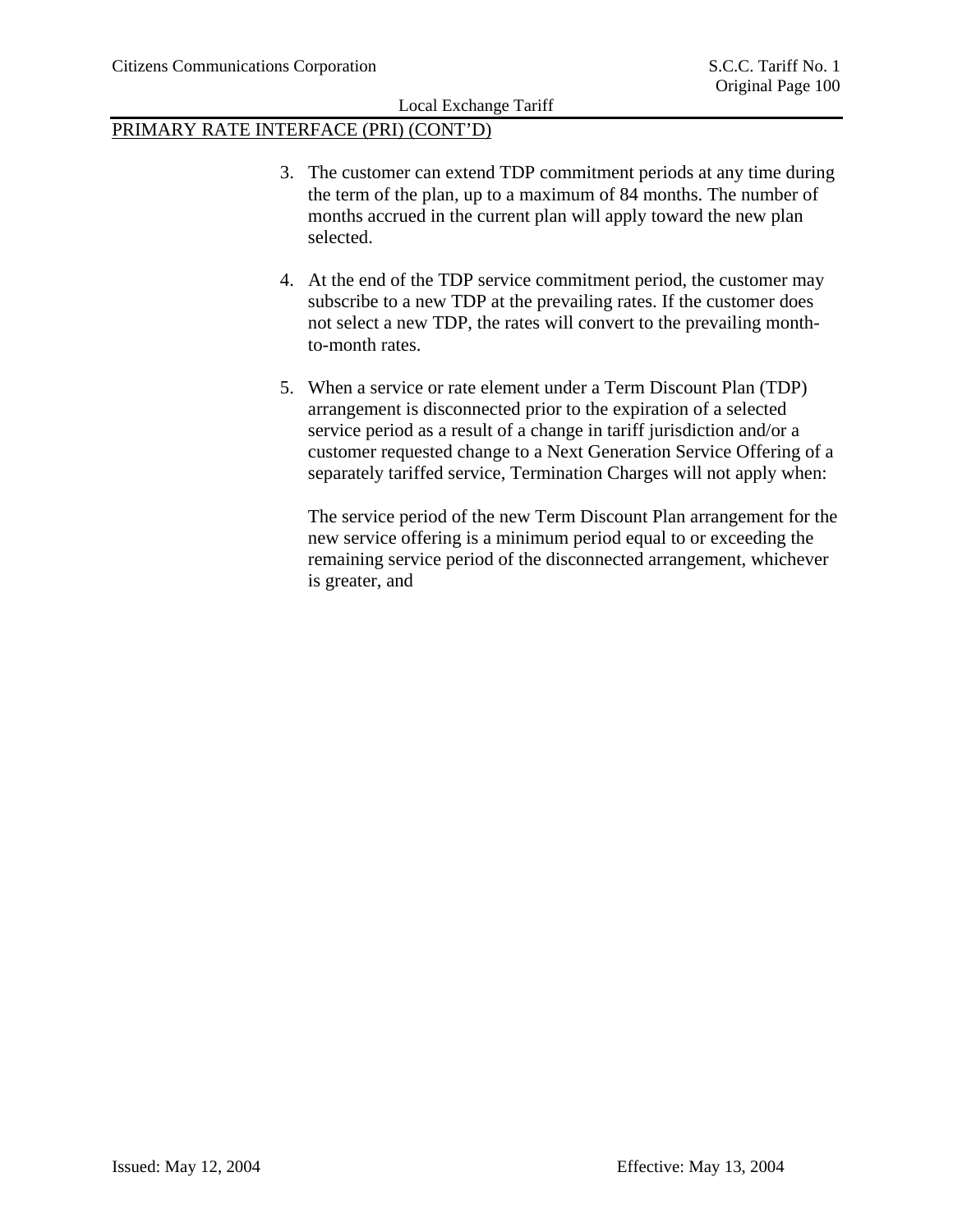# PRIMARY RATE INTERFACE (PRI) (CONT'D)

The service orders to install the new service and disconnect the old service are related together, there is no lapse in service between installation of the new service and disconnection of the existing service, and the service orders are for the same customer at the same location.

- 6. The Company will determine whether the replacement service qualifies as a next generation service offering.
- 7. Nonrecurring charges and Service Connection Charges for the new service will apply according to the requirements of the new service.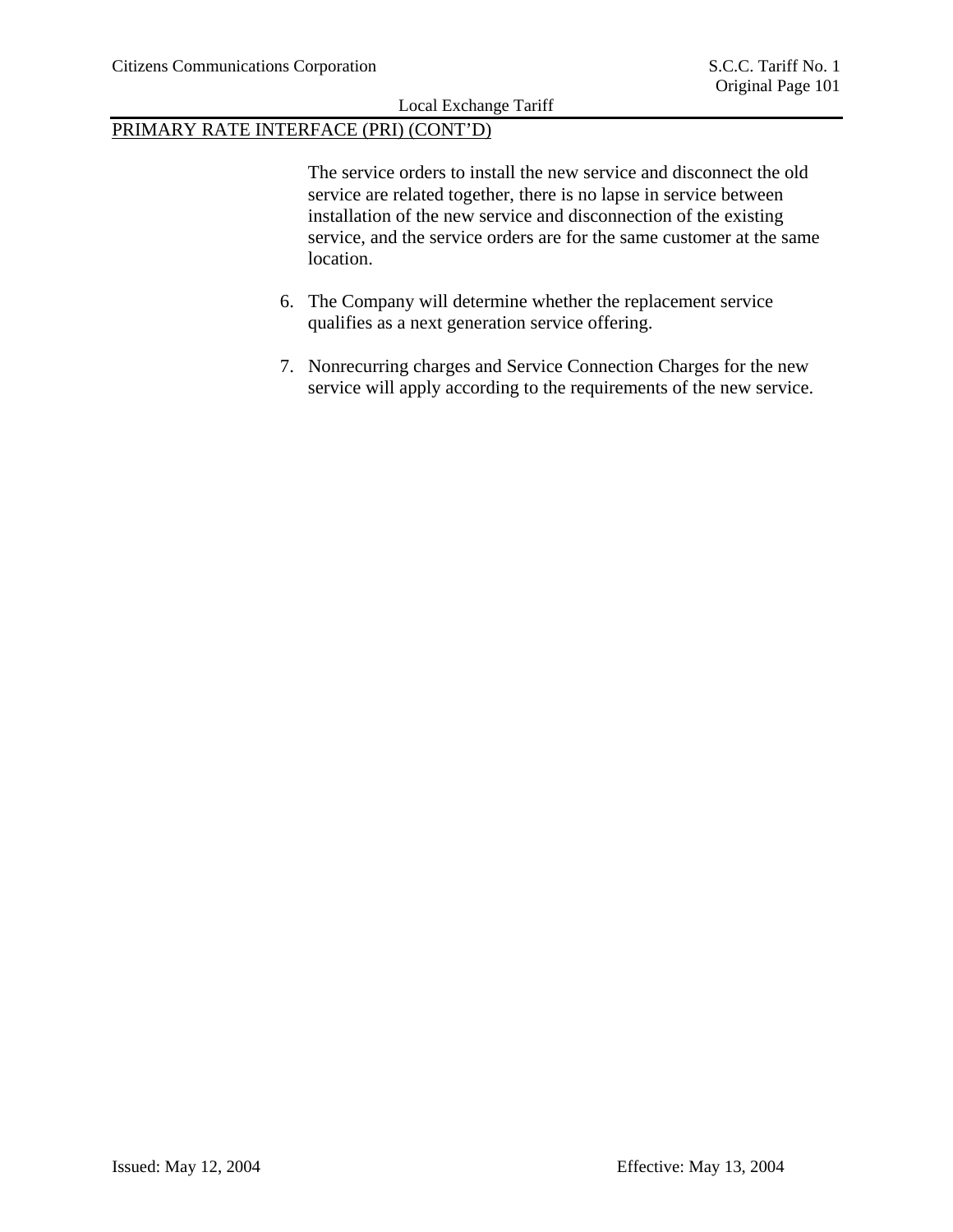# PRIMARY RATE INTERFACE (PRI) (CONT'D)

Reserved for future use.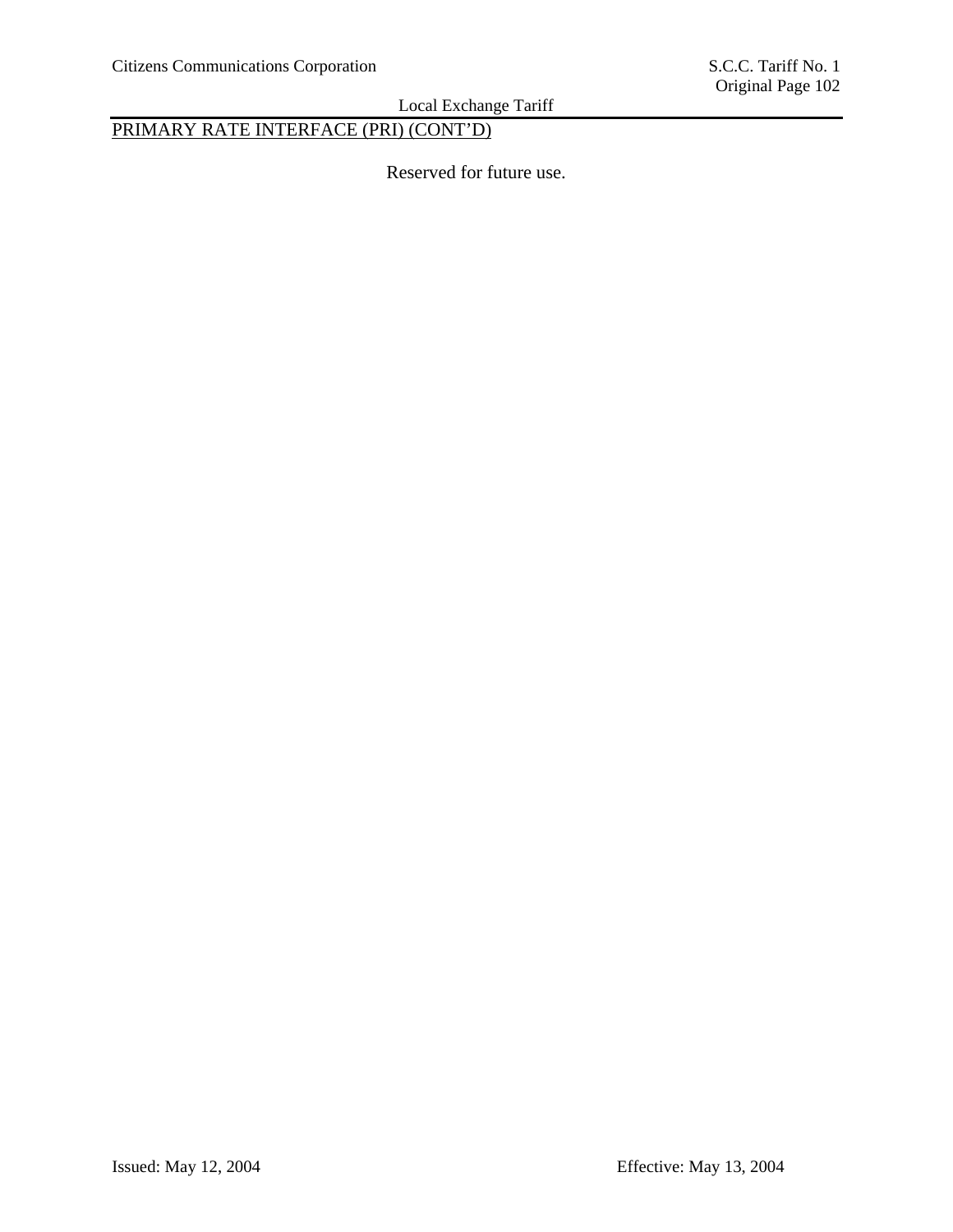Reserved for future use.

 $( N )$ 

 $\lambda$ 



Issued: April 19, 2005

Effective: May 19, 2005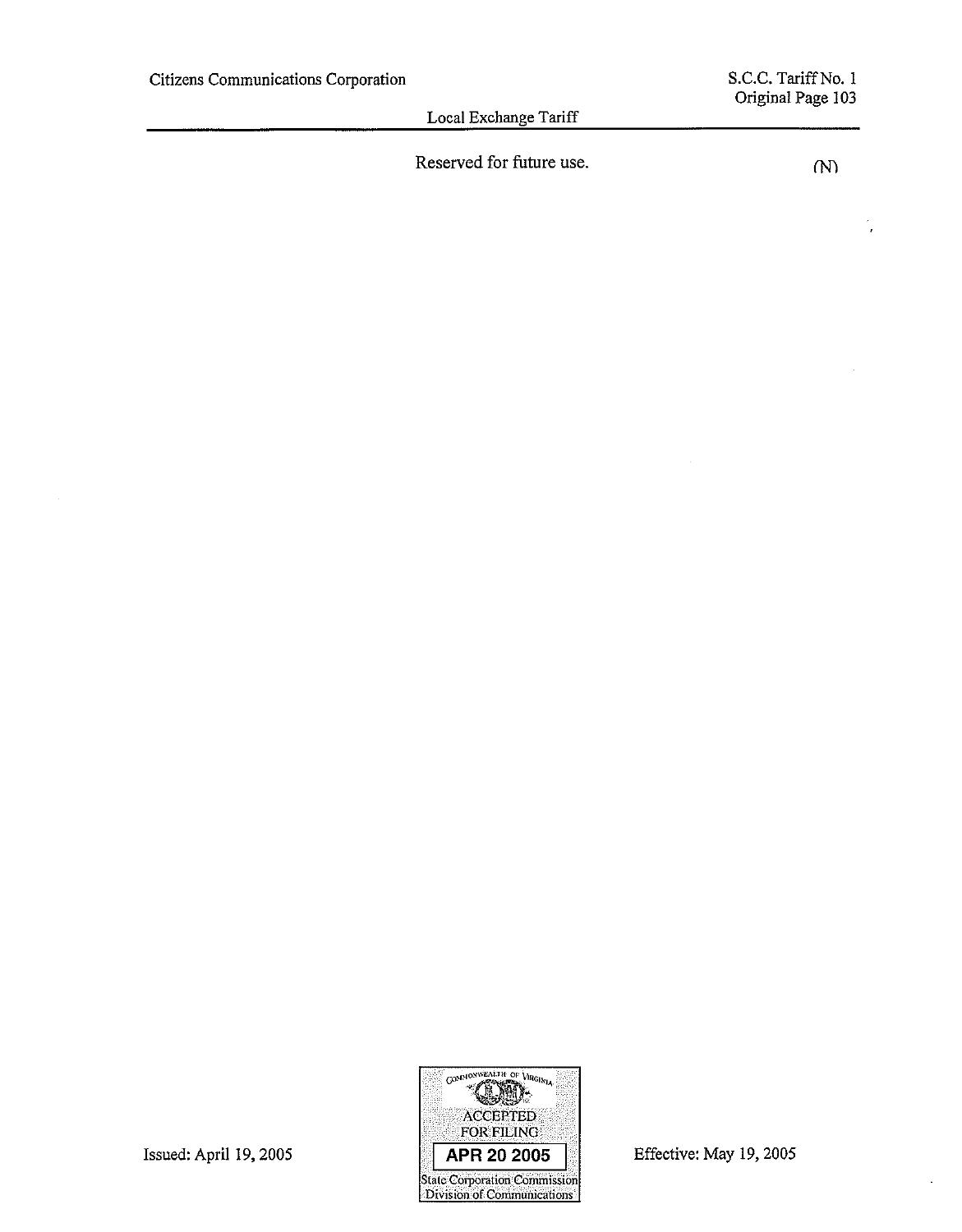Reserved for future use.

 $(1)$ 

 $\overline{1}$ 



Effective: May 19, 2005

 $\cdot$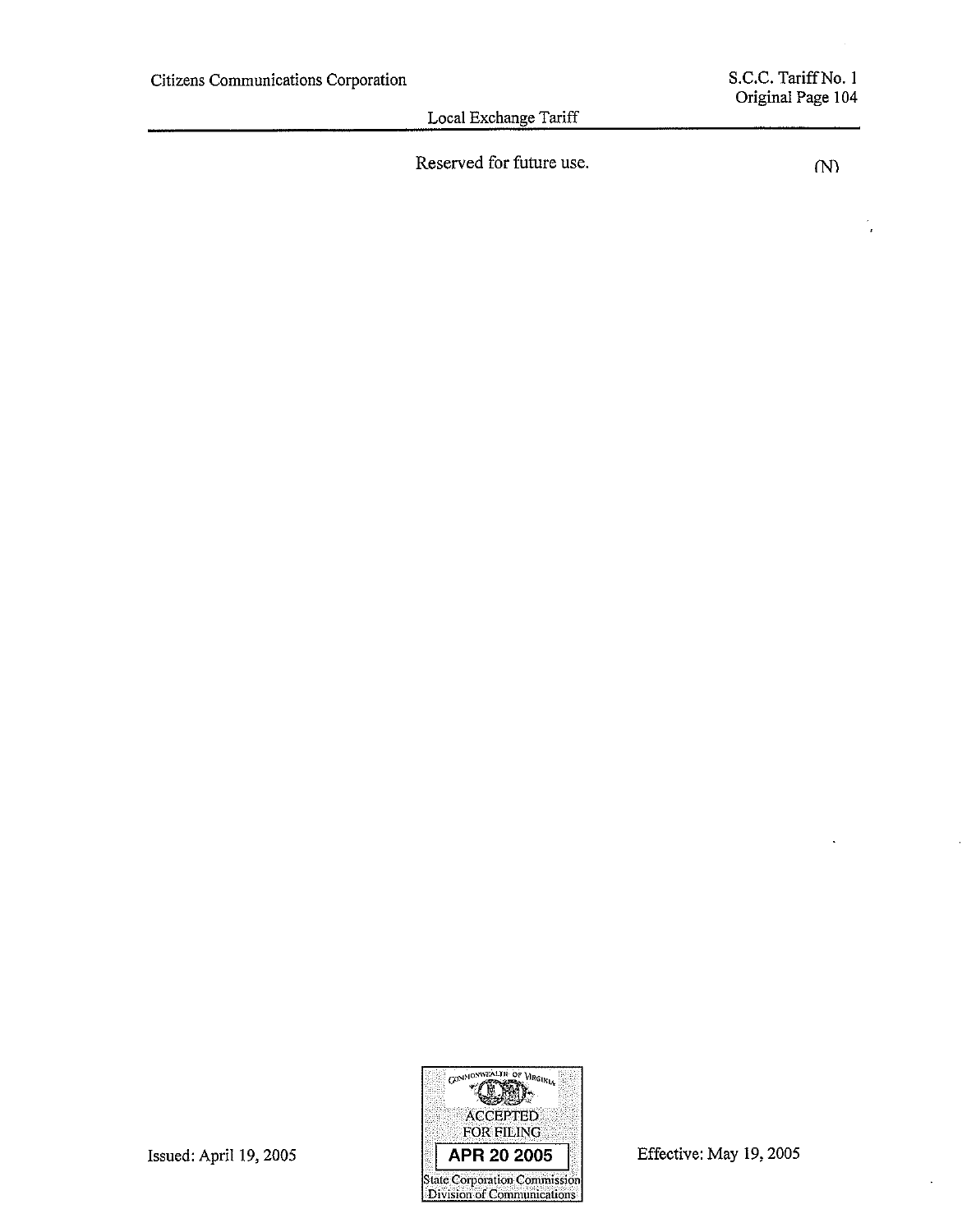# SECTION 8. BUNDLED SERVICE OFFERINGS

#### 8.1 **General Description**

This section contains optional bundled offerings of the Company that include regulated local exchange services along with regulated services under another tariff of the Company as well as nonregulated services such as Internet and Digital Television. Those services included in these bundles that are not covered by the Company's local exchange service tariff will be marked with the following symbol, "\*", where they appear in the service description and regulations in this special section of the tariff.



Effective: May 19, 2005

 $(N)$ 

 $(N)$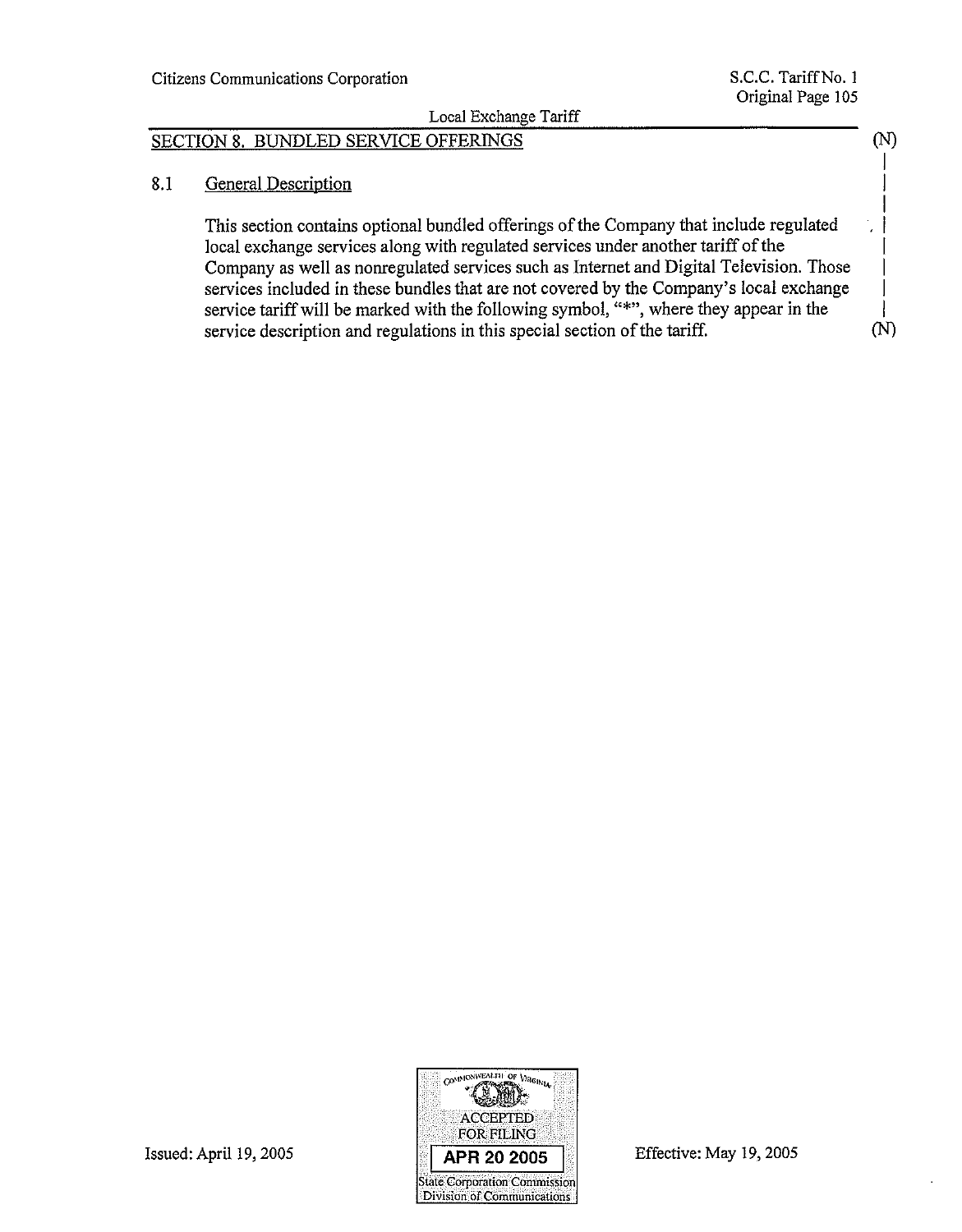# BUNDLED SERVICE OFFERINGS (CONT'D)

- 8.2 Descriptions
	- 8.2.1 Citizens Movie MegaPak

The Movie MegaPak includes:

- Residential Local Telephone Service,
	- (found in Basic Local Exchange Service, Section 4.1, of this tariff)
- 768k High-Speed Internet\*,
- Crest TV Programming Package with Local Channels\*, and
- Premium Movie Channels\*.

Citizens Movie MegaPak is available to Customers subject to availability of facilities.

This optional Bundled Service offering requires a one-year commitment. A package Activation Fee of \$99.95 will be waived for customers fulfilling the initial year commitment. Customers failing to complete the initial year of commitment either through requested disconnection or for disconnection for nonpayment will be billed a pro-rated portion of the Activation Fee based on the time remaining in the commitment. Customers discontinuing the bundle as stated in the preceding sentence who received free customer-premise equipment (CPE)\* must return the CPE in working condition within 15 days of disconnection or be billed the full replacement cost of the equipment.

Citizens Movie MegaPak Monthly Rate # \$182.90

# **Special Arrangement Discounts**

Discounts are available to customers who agree to Company automatic payment methods or electronic invoice.

| Special Arrangement          | Monthly Discount |
|------------------------------|------------------|
| Automatic Electronic Payment | \$1.50           |
| Electronic Invoice           | \$1.50           |

# Exclusive of any applicable taxes, surcharges and utility service fees \* Not Regulated Under This Tariff



Effective: May 19, 2005

(N)

 $(N)$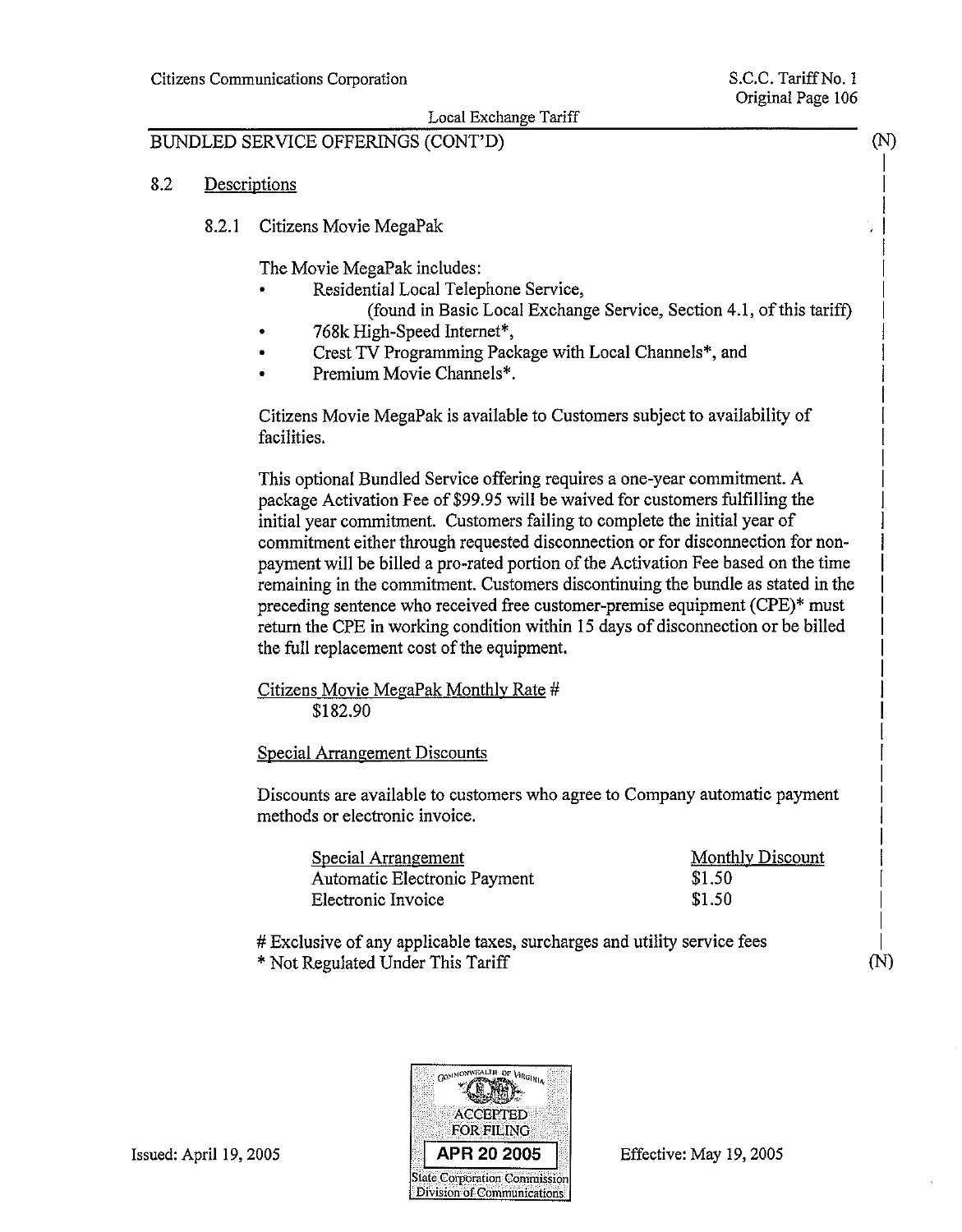#### BUNDLED SERVICE OFFERINGS (CONT'D)

- 8.2 Descriptions (Cont'd)
	- 8.2.2 Citizens MegaPak

The MegaPak includes:

- Residential Local Telephone Service,
	- (found in Basic Local Exchange Service, Section 4.1, of this tariff)
- 768k High-Speed Internet\*, and
- Crest TV Programming Package with Local Channels\*

Citizens MegaPak is available to Customers subject to availability of facilities.

This optional Bundled Service offering requires a one-year commitment. A package Activation Fee of \$99.95 will be waived for customers fulfilling the initial year commitment. Customers failing to complete the initial year of commitment either through requested disconnection or for disconnection for nonpayment will be billed a pro-rated portion of the Activation Fee based on the time remaining in the commitment. Customers discontinuing the bundle as stated in the preceding sentence who received free customer-premise equipment (CPE)\* must return the CPE in working condition within 15 days of disconnection or be billed the full replacement cost of the equipment.

Citizens MegaPak Monthly Rate # \$137.90

Special Arrangement Discounts

Discounts are available to customers who agree to Company automatic payment methods or electronic invoice.

| Special Arrangement          | <b>Monthly Discount</b> |  |
|------------------------------|-------------------------|--|
| Automatic Electronic Payment | \$1.50                  |  |
| Electronic Invoice           | \$1.50                  |  |

# Exclusive of any applicable taxes, surcharges and utility service fees

\* Not Regulated Under This Tariff



Issued: April 19, 2005

Effective: May 19, 2005

 $(N)$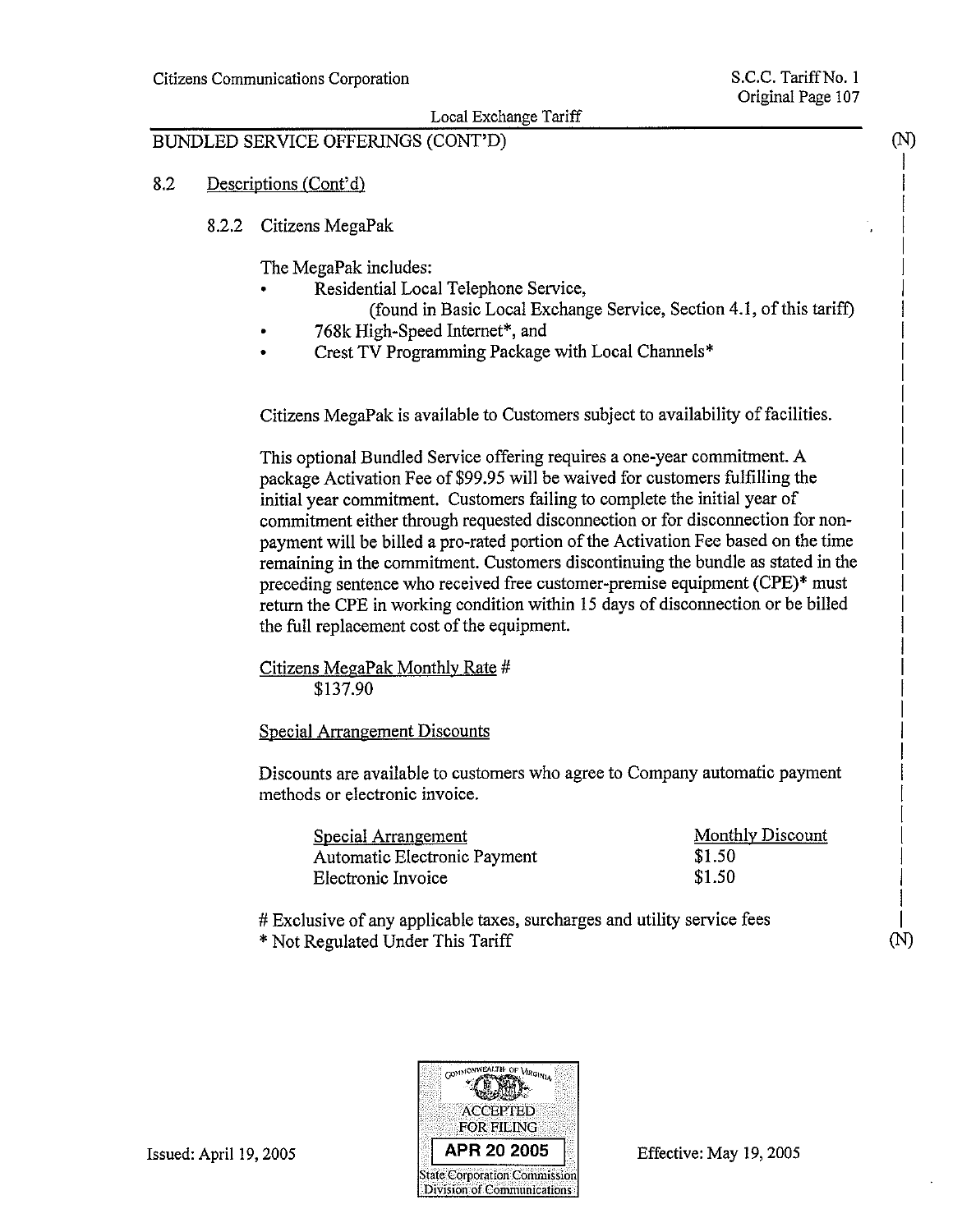### Local Exchange Tariff

## BUNDLED SERVICE OFFERINGS (CONT'D)

#### 8.2 Descriptions (Cont'd)

8.2.3 Citizens SuperPak

The SuperPak includes:

- Residential Local Telephone Service,
	- (found in Basic Local Exchange Service, Section 4.1, of this tariff)
- 384k High-Speed Internet\*, and
- Crest TV Programming Package with Local Channels\*

Citizens SuperPak is available to Customers subject to availability of facilities.

This optional Bundled Service offering requires a one-year commitment. A package Activation Fee of \$99.95 will be waived for customers fulfilling the initial year commitment. Customers failing to complete the initial year of commitment either through requested disconnection or for disconnection for nonpayment will be billed a pro-rated portion of the Activation Fee based on the time remaining in the commitment. Customers discontinuing the bundle as stated in the preceding sentence who received free customer-premise equipment (CPE)\* must return the CPE in working condition within 15 days of disconnection or be billed the full replacement cost of the equipment.

Citizens SuperPak Monthly Rate # \$122.90

**Special Arrangement Discounts** 

Discounts are available to customers who agree to Company automatic payment methods or electronic invoice.

| Special Arrangement          | Monthly Discount |
|------------------------------|------------------|
| Automatic Electronic Payment | \$1.50           |
| Electronic Invoice           | \$1.50           |

# Exclusive of any applicable taxes, surcharges and utility service fees

\* Not Regulated Under This Tariff



Issued: April 19, 2005

(N)

 $(N)$ 

Effective: May 19, 2005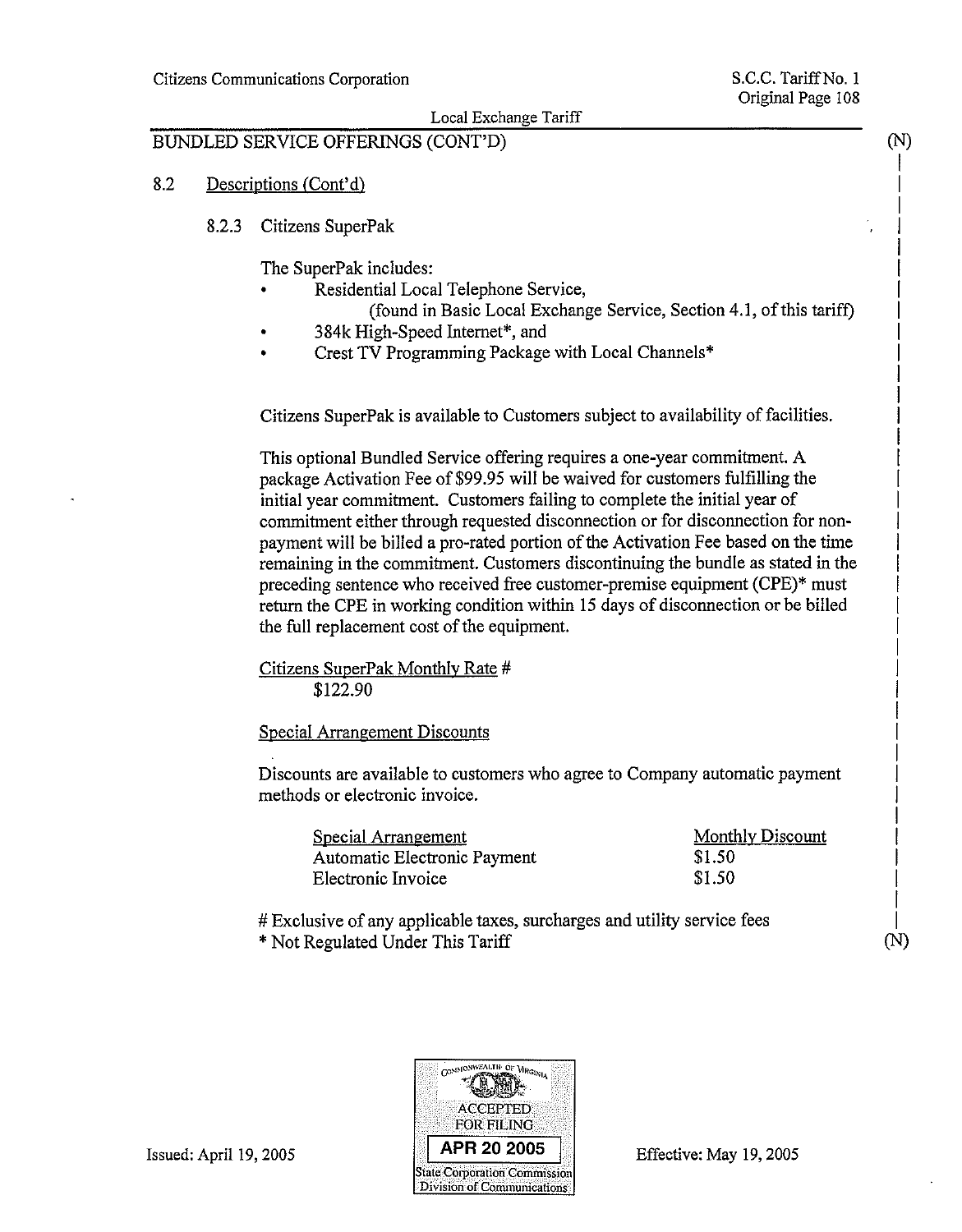$(N)$ 

 $(N)$ 

### Local Exchange Tariff

# BUNDLED SERVICE OFFERINGS (CONT'D)

#### 8.2 Descriptions (Cont'd)

8.2.4 Citizens SmartPak

The SmartPak includes:

- Residential Local Telephone Service,
	- (found in Basic Local Exchange Service, Section 4.1, of this tariff)
- 384k High-Speed Internet\*, and
- Signature TV package with Local Channels\*

Citizens SmartPak is available to Customers subject to availability of facilities.

This optional Bundled Service offering requires a one-year commitment. A package Activation Fee of \$99.95 will be waived for customers fulfilling the initial year commitment. Customers failing to complete the initial year of commitment either through requested disconnection or for disconnection for nonpayment will be billed a pro-rated portion of the Activation Fee based on the time remaining in the commitment. Customers discontinuing the bundle as stated in the preceding sentence who received free customer-premise equipment (CPE)\* must return the CPE in working condition within 15 days of disconnection or be billed the full replacement cost of the equipment.

Citizens SmartPak Monthly Rate # \$102.90

**Special Arrangement Discounts** 

Discounts are available to customers who agree to Company automatic payment methods or electronic invoice.

| Special Arrangement          | Monthly Discount |
|------------------------------|------------------|
| Automatic Electronic Payment | \$1.50           |
| Electronic Invoice           | \$1.50           |

# Exclusive of any applicable taxes, surcharges and utility service fees \* Not Regulated Under This Tariff



Issued: April 19, 2005

Effective: May 19, 2005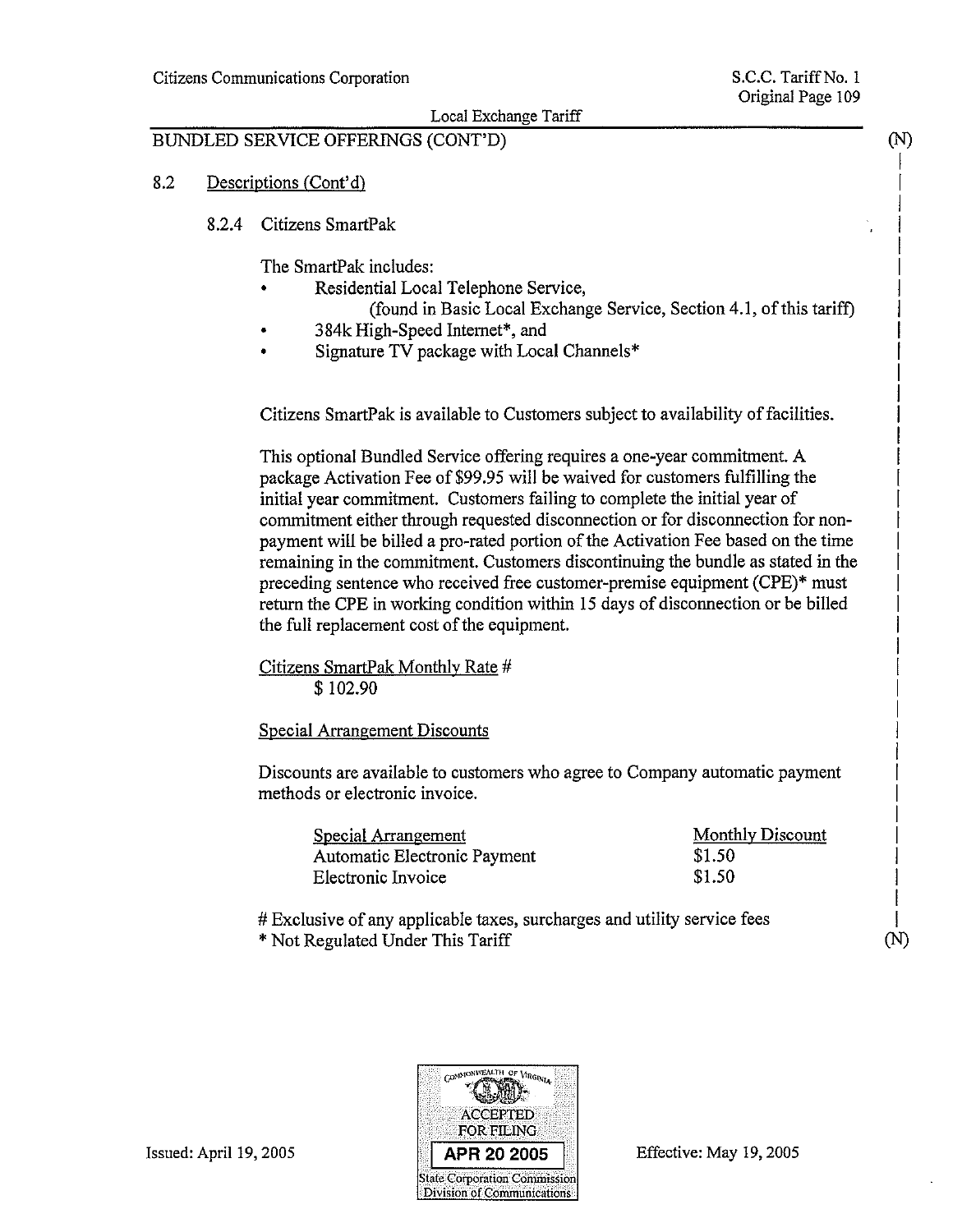$(N)$ 

### Local Exchange Tariff

# BUNDLED SERVICE OFFERINGS (CONT'D)

#### 8.2 Descriptions (Cont'd)

8.2.5 Citizens SaverPak

The SaverPak includes:

- Residential Local Telephone Service,
	- (found in Basic Local Exchange Service, Section 4.1, of this tariff)
- 64k High-Speed Internet\*, and
- Signature TV package with Local Channels\*

Citizens SaverPak is available to Customers subject to availability of facilities.

This optional Bundled Service offering requires a one-year commitment. A package Activation Fee of \$99.95 will be waived for customers fulfilling the initial year commitment. Customers failing to complete the initial year of commitment either through requested disconnection or for disconnection for nonpayment will be billed a pro-rated portion of the Activation Fee based on the time remaining in the commitment. Customers discontinuing the bundle as stated in the preceding sentence who received free customer-premise equipment (CPE)\* must return the CPE in working condition within 15 days of disconnection or be billed the full replacement cost of the equipment.

Citizens SaverPak Monthly Rate #  $$92.90$ 

Special Arrangement Discounts

Discounts are available to customers who agree to Company automatic payment methods or electronic invoice.

| <b>Special Arrangement</b>   | Monthly Discount |
|------------------------------|------------------|
| Automatic Electronic Payment | \$1.50           |
| Electronic Invoice           | \$1.50           |

# Exclusive of any applicable taxes, surcharges and utility service fees \* Not Regulated Under This Tariff



Issued: April 19, 2005

(N)

Effective: May 19, 2005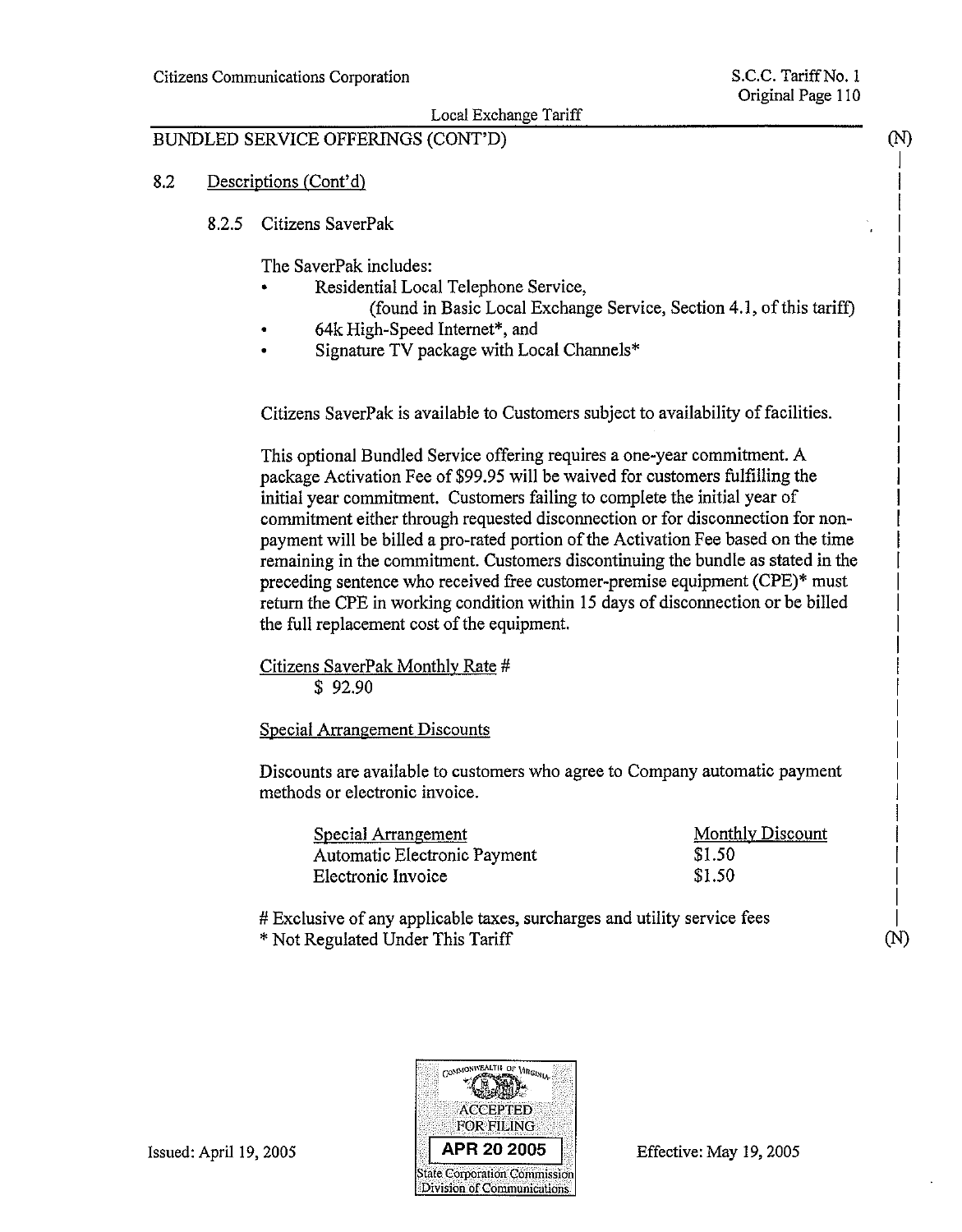Local Exchange Tariff

## BUNDLED SERVICE OFFERINGS (CONT'D)

- 8.2 Descriptions (Cont'd)
	- 8.2.6 Telephone and Television Crest Pak

The Telephone and Television Crest Pak includes:

- Residential Local Telephone Service,
	- (found in Basic Local Exchange Service, Section 4.1, of this tariff)
- Crest TV package with Local Channels\*

Citizens Telephone and Television Crest Pak is available to Customers subject to availability of facilities.

This optional Bundled Service offering requires a one-year commitment. A package Activation Fee of \$99.95 will be waived for customers fulfilling the initial year commitment. Customers failing to complete the initial year of commitment either through requested disconnection or for disconnection for nonpayment will be billed a pro-rated portion of the Activation Fee based on the time remaining in the commitment. Customers discontinuing the bundle as stated in the preceding sentence who received free customer-premise equipment (CPE)\* must return the CPE in working condition within 15 days of disconnection or be billed the full replacement cost of the equipment.

Citizens Telephone and Television Crest Pak Monthly Rate #  $$90.90$ 

Special Arrangement Discounts

Discounts are available to customers who agree to Company automatic payment methods or electronic invoice.

| Special Arrangement          | Monthly Discount   |
|------------------------------|--------------------|
| Automatic Electronic Payment | S <sub>1</sub> .50 |
| Electronic Invoice           | \$1.50             |

# Exclusive of any applicable taxes, surcharges and utility service fees \* Not Regulated Under This Tariff



Issued: April 19, 2005

 $(N)$ 

 $(N)$